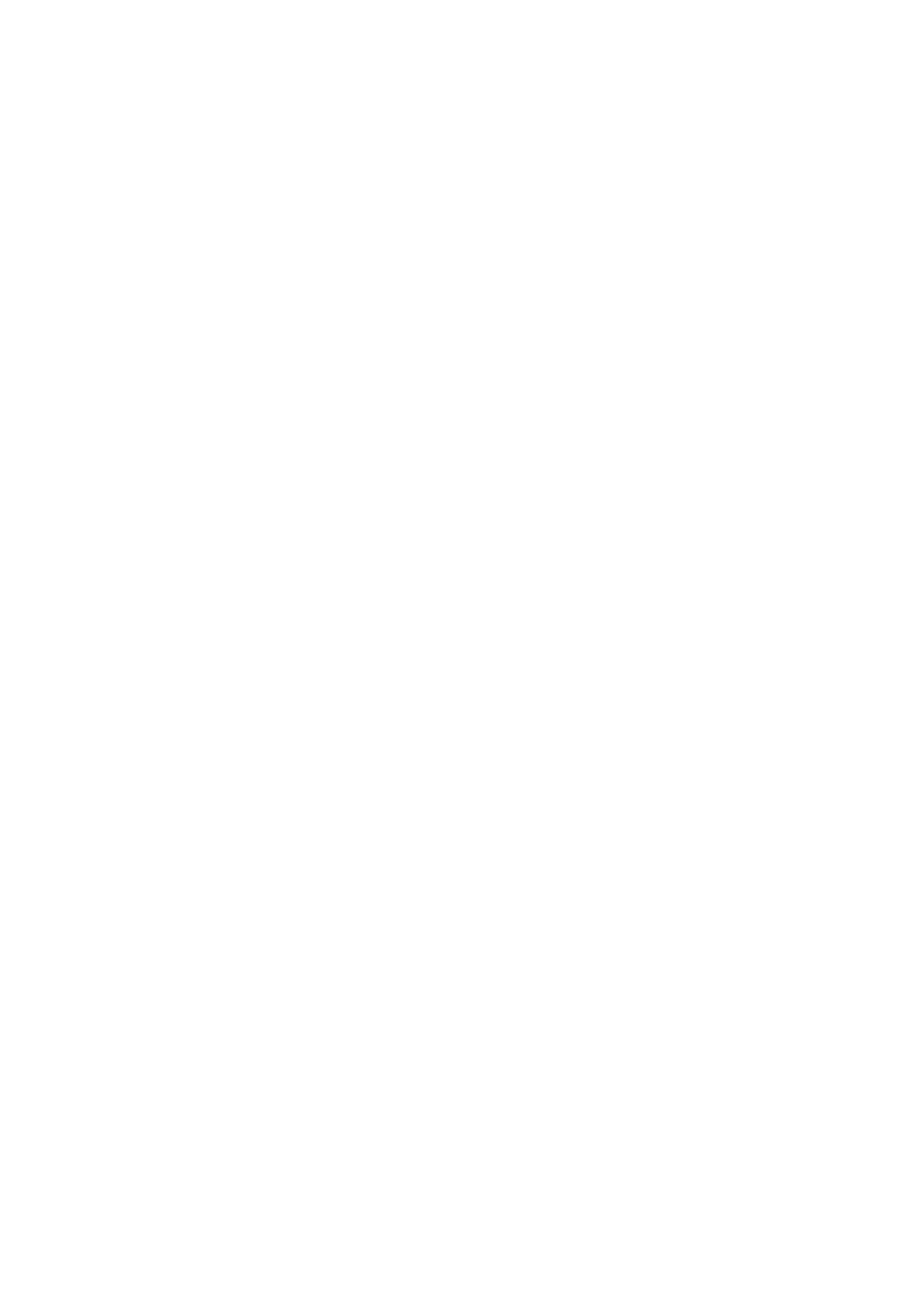# TABLE OF contents

| Notice of the 21st Annual General Meeting                      | 2  |
|----------------------------------------------------------------|----|
| Minutes of the 20th Annual General Meeting                     | 3  |
| Directors' Report                                              | 6  |
| Statement on Corporate Governance                              | 8  |
| <b>Statement of Directors' Responsibilities</b>                | 12 |
| Independent Auditor's Report                                   | 13 |
| <b>Consolidated and Separate Financial Statements</b>          |    |
| Statements of financial position                               | 16 |
| Statements of profit or loss and other comprehensive<br>income | 17 |
| Statements of changes in equity                                | 18 |
| Statements of cash flows                                       | 23 |
| Notes to the financial statements                              | 24 |
| Proxy Form                                                     | 87 |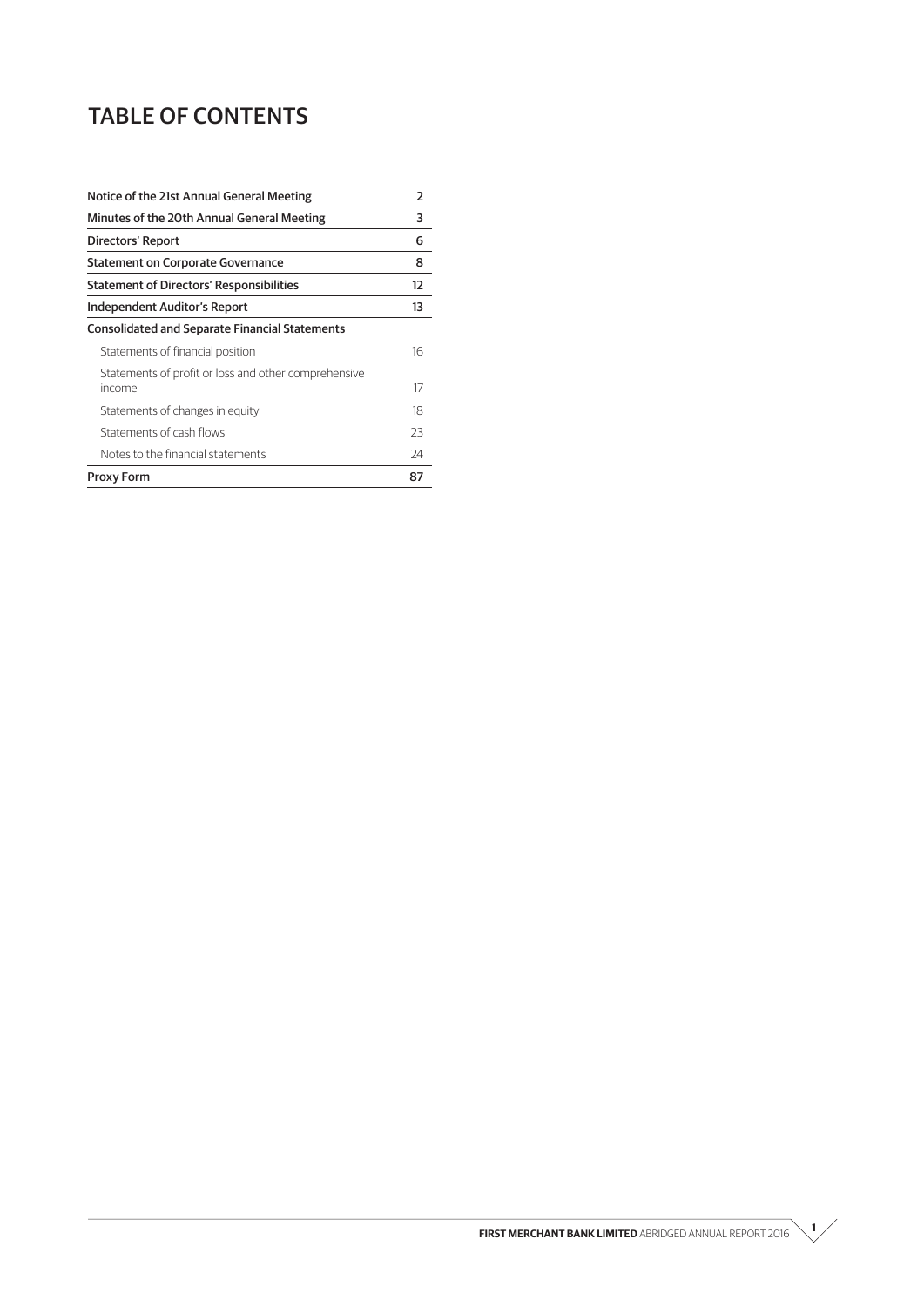# NOTICE OF ANNUAL GENERAL MEETING



Notice is hereby given that the 21st Annual General Meeting of the Company will be held at the FMB Training Centre on 6 June 2017 at 15:30 to transact the following business:

#### 1. Approval of minutes of the last Annual General Meeting

To approve the minutes of the 20th Annual General Meeting held on Friday, 18 May 2016.

#### 2. Audited financial statements

To receive and adopt the audited financial statements for the year ended 31 December 2016 together with the reports of the auditors and directors thereon.

#### 3. Dividend

To approve a final dividend of MK1,168.125 million (50 tambala per share) be paid in respect of the financial year ended 31 December 2016.

#### 4. Directors

- **4.1** To re-elect as director Mr Hitesh Anadkat who retires by rotation but being eligible offers himself for re-election.
- **4.2** To re-elect as director Mr Bharat Jani who retires by rotation but being eligible offers himself for re-election.
- **4.3** To re-elect as director Mr Rasik Kantaria to serve until the next Annual General Meeting in compliance with the Companies Act, 2013 which requires annual election of persons above the age of 70.
- **4.4** To elect Ms Abena Lewis as a non-executive director.

Ms Abena Lewis graduated from King's College London with an LLB Law (Hons) in 2004 and was admitted to membership of the New York Bar in 2009. Prior to returning to Malawi, Ms Foster worked with leading legal firms and financial institutions in London specialising in the area of regulatory compliance and corporate governance. She currently works with Foster Lewis Consulting LLP, a financial services and business advisory firm which she co-founded.

**4.5** To elect Ms Constance Musopole as a non-executive director.

Ms Constance Musopole graduated from the University of Malawi, The Polytechnic in 1996 with a Bachelor of Accountancy degree and is a Chartered Accountant with membership of ACCA and ICAM. She is currently the Chief Finance Officer of Lafarge Cement Malawi. Ms Musopole has worked with Lafarge in various finance roles in Zambia and Malawi since joining the group in 1997.

- **4.6** To confirm the remuneration of the directors including executive directors for the year ended 31 December 2016 and to authorise the non-executive directors to determine the remuneration of the executive directors for the forthcoming year.
- **4.7** To fix fees and sitting allowances for the Chairman and other non-executives for the year ending 31 December 2017.

#### 4.7.1 Directors' fees

- i. Chairman from MK4,200,000.00 to MK5,040,000.00.
- ii. Other non-executive directors from MK3,675,000.00 to MK4,410,000.00.

#### 4.7.2 Sitting allowances

- iii. Chairman from MK262,500.00 to MK315,000.00.
- iv.Other non-executive directors from MK210,000.00 to MK252,000.00.

#### 5. Auditors

- 5.1 To approve the payment of audit fees of MK69,318,100.00 to Deloitte in respect of the audit of the financial statements for the year ended 31 December 2016.
- 5.2 To approve the re-appointment of Deloitte as auditors for the year ending 31 December 2017.

#### 6. Other business

To transact such other business as may be transacted at an annual general meeting of members.

#### Oswald Chifundo Mtokale

*Company Secretary*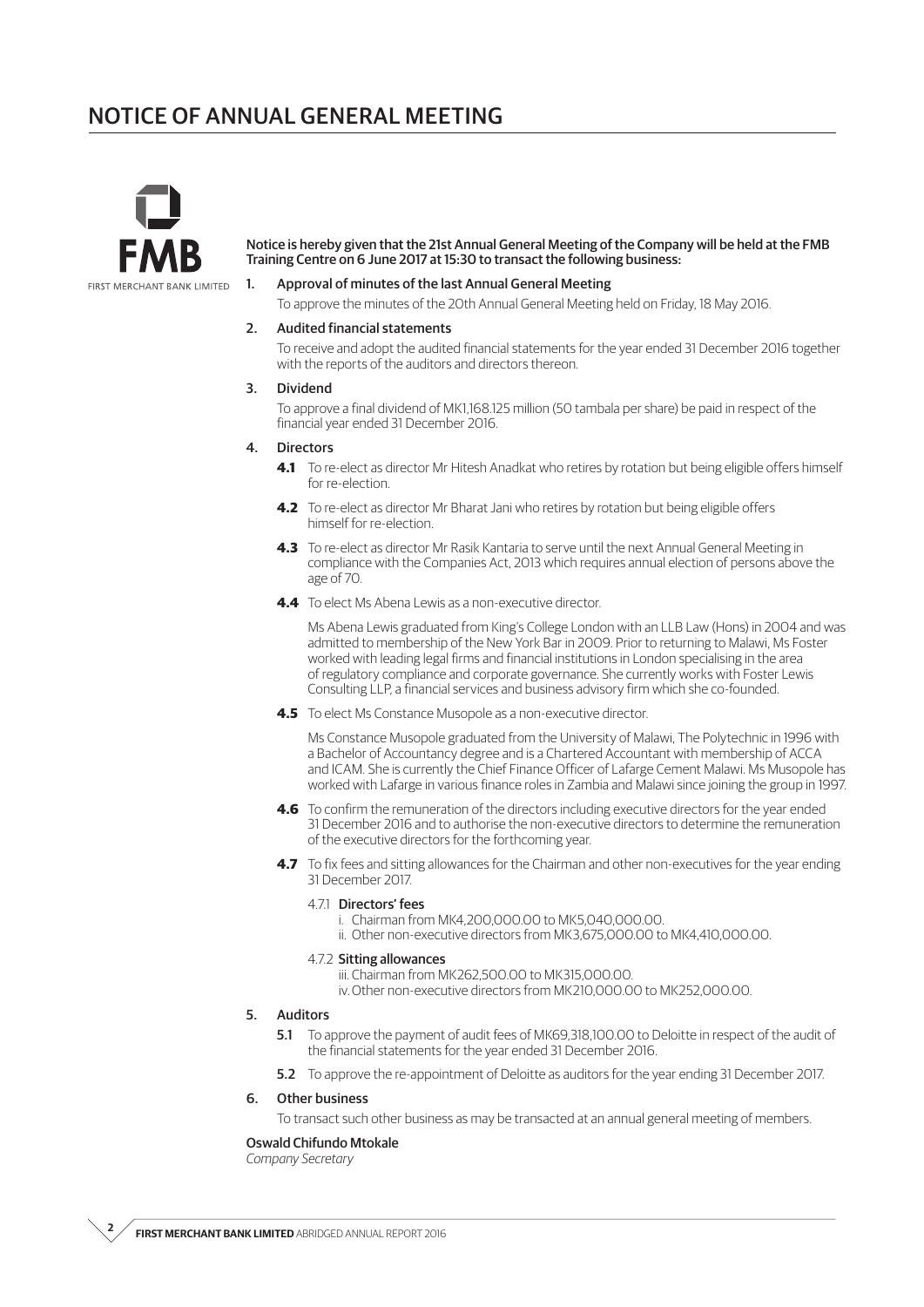# Minutes of the 20th annual general meeting



#### Minutes of Annual General Meeting of First Merchant Bank Limited held on 18 May 2016 at the FMB Training Centre, Blantyre.

#### Directors present

| Mr H N Anadkat   | Chairman                       |
|------------------|--------------------------------|
| Mr R C Kantaria  | Director                       |
| Mr D Dikshit     | <b>Group Managing Director</b> |
| Mr J M O'Neill   | Director                       |
| Mr B Jani        | Director                       |
| Mr K M Carpenter | Director                       |
| Dr E Ngalande    | Director                       |
| Mr O Mtokale     | Company Secretary              |
| Apologies        |                                |
| Mr M Msisha      | Director                       |

| Members present by proxy                                                     | Proxy holder         |
|------------------------------------------------------------------------------|----------------------|
| <b>FMB Pension Fund</b>                                                      | Michael Kadumbo      |
| First Merchant Bank Pension Fund                                             | Michael Kadumbo      |
| Manhill Limited                                                              | J M O'Neill          |
| Livingstone Exports Limited                                                  | M Bamford            |
| Livingstone Holdings Limited                                                 | M Bamford            |
| N.G Anadkat Limited                                                          | M Bamford            |
| <b>Luvinda General Dealers</b>                                               | F Harawa             |
| D. Makadia                                                                   | M Mkandawire         |
| Old Mutual Life Assurance Company Limited                                    | <b>Bernard Sanje</b> |
| <b>Escom Pension Fund</b>                                                    | Bernard Sanje        |
| <b>TNM Pension Fund</b>                                                      | Bernard Sanje        |
| Standard Bank ITF Old Mutual Unit Trust                                      | <b>Bernard Sanje</b> |
| <b>Aviation Pension Fund</b>                                                 | <b>Bernard Sanje</b> |
| Queen Gondwe                                                                 | Geoffrey Gondwe      |
| Magni Holdings Limited                                                       | Hitesh Anadkat       |
| Prime Capital Holdings Limited                                               | Mr B N Jani          |
| Prime Bank Limited                                                           | Mr B N Jani          |
| First Names Trust Company (Isle of Man) Limited - The Kalamata Trust         | Hitesh Anadkat       |
| First Names Trust Company (Isle of Man) Limited - The Raus Declaration Trust | Hitesh Anadkat       |
| First Names Trust Company (Isle of Man) Limited - The Picconia Trust         | Hitesh Anadkat       |
| Roycan Trust Company SA - The North Star Trust                               | Hitesh Anadkat       |
| First Names Trust Company (Isle of Man) Limited - The Lotus Trust            | Hitesh Anadkat       |
| First Names Trust Company (Isle of Man) Limited - Pisage Trust               | Hitesh Anadkat       |
| First Names Trust Company (Isle of Man) Limited - The Jasmine Trust          | Hitesh Anadkat       |
| Illovo Sugar Malawi Pension Fund                                             | Edson Kachitsa       |
| Illovo Sugar Malawi Pension Fund                                             | Edson Kachitsa       |
| Limbe Leaf Malawi Pension Fund                                               | Edson Kachitsa       |
| Limbe Leaf Pension Fund                                                      | Edson Kachitsa       |
| Limbe Leaf Pension Fund                                                      | Edson Kachitsa       |
| Limbe Leaf Pension Fund                                                      | Edson Kachitsa       |
| National Investment Trust Limited                                            | Edson Kachitsa       |
| National Investment Trust Limited                                            | Edson Kachitsa       |
| NICO General Insurance Co                                                    | Edson Kachitsa       |
|                                                                              |                      |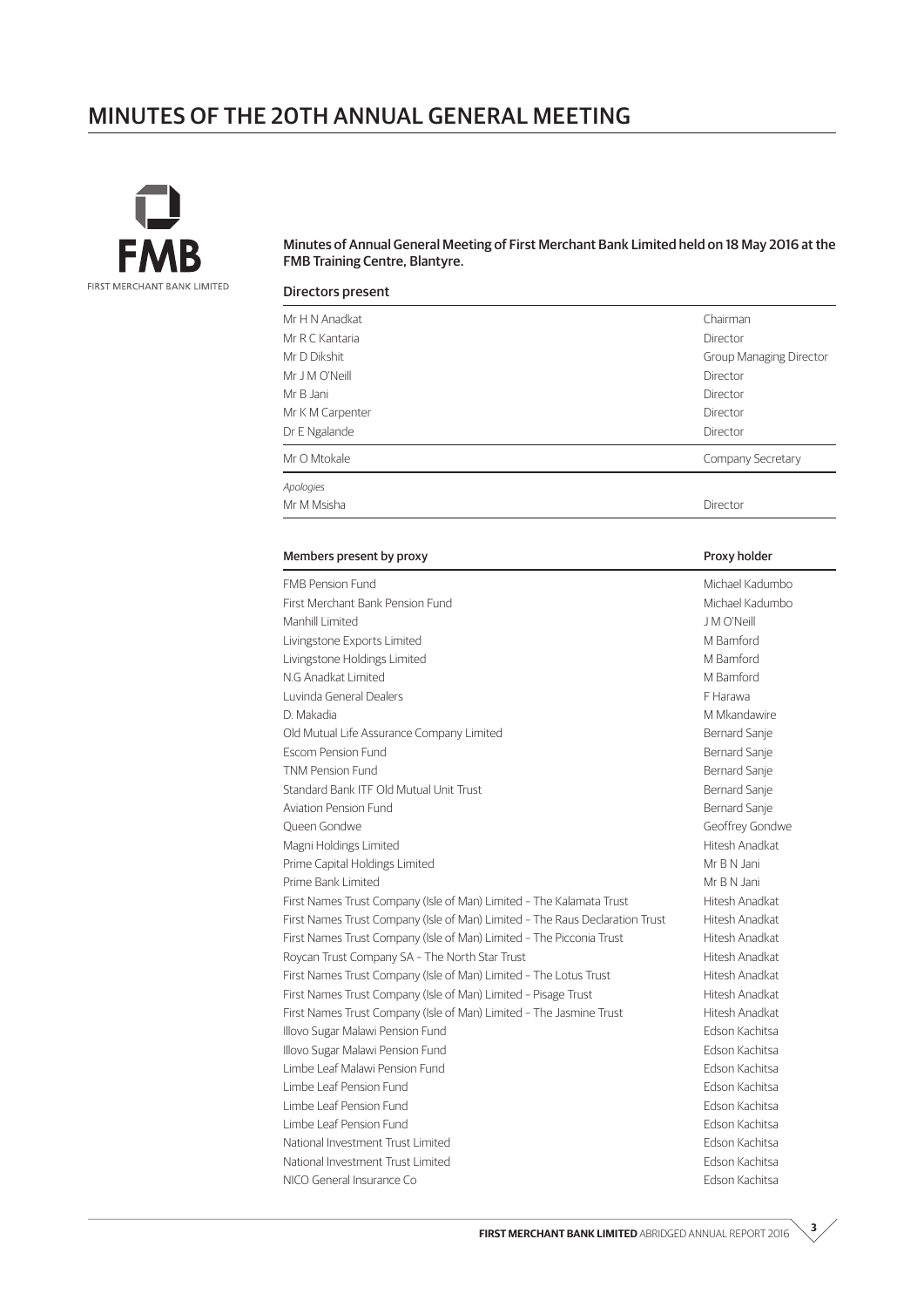# MINUTES OF THE 20TH ANNUAL GENERAL MEETING (continued)



| Members present by proxy               | Proxy holder          |
|----------------------------------------|-----------------------|
| NICO Life Pension Fund                 | <b>Edson Kachitsa</b> |
| NICO Life Insurance Company            | <b>Edson Kachitsa</b> |
| Press Corporation Limited Pension Fund | <b>Edson Kachitsa</b> |
| Puma (BP) Pension Fund                 | <b>Edson Kachitsa</b> |
| Standard Bank Pension Fund             | Edson Kachitsa        |
| Sucoma Group Pension Fund              | <b>Edson Kachitsa</b> |
| Sucoma Group Pension Fund              | Edson Kachitsa        |
| Toyota Malawi Pension Fund             | Edson Kachitsa        |
| Toyota Malawi Pension Fund             | Edson Kachitsa        |

#### Shareholders present

| R R Kaunda          | E S Kanyenya       |
|---------------------|--------------------|
| R W Kaima           | Wesley Mankhomwa   |
| Ligwia Kaima        | Victor Banda       |
| E Chinunda          | Andrew Mkandawire  |
| H Anadkat           | Maclan Kankhomba   |
| J P Kalulu.         | Leonard B C Kasuma |
| Fletcher N Nyirenda | Wilson Kuyokwa     |
| D G Mwamira         | Tamanda Kamoto     |

#### **Ouorum**

The Company Secretary reported that a quorum of members was present and the Chairman called the meeting to order at 15:30. It was agreed that the notice of the meeting, which was properly given, be taken as read.

#### Scrutineer

The Chairman informed the meeting that he had appointed Deloitte as independent scrutineer of the voting at the meeting.

#### 1. Approval of minutes of the last Annual General Meeting

The minutes of the 19th Annual General Meeting circulated to members were approved as a true record of the meeting. (Motion was carried by a favourable show of hands)

#### 2. Audited financial statements

The audited financial statements for the year ended 31 December 2015 together with the reports of the auditors and directors thereon were approved and adopted. (Motion was carried by a favourable show of hands)

#### 3. Dividend

As recommended by directors, a final dividend of K467.25 million (20 tambala per share) be paid in respect of the financial year ended 31 December 2015. (Motion was carried by a favourable show of hands)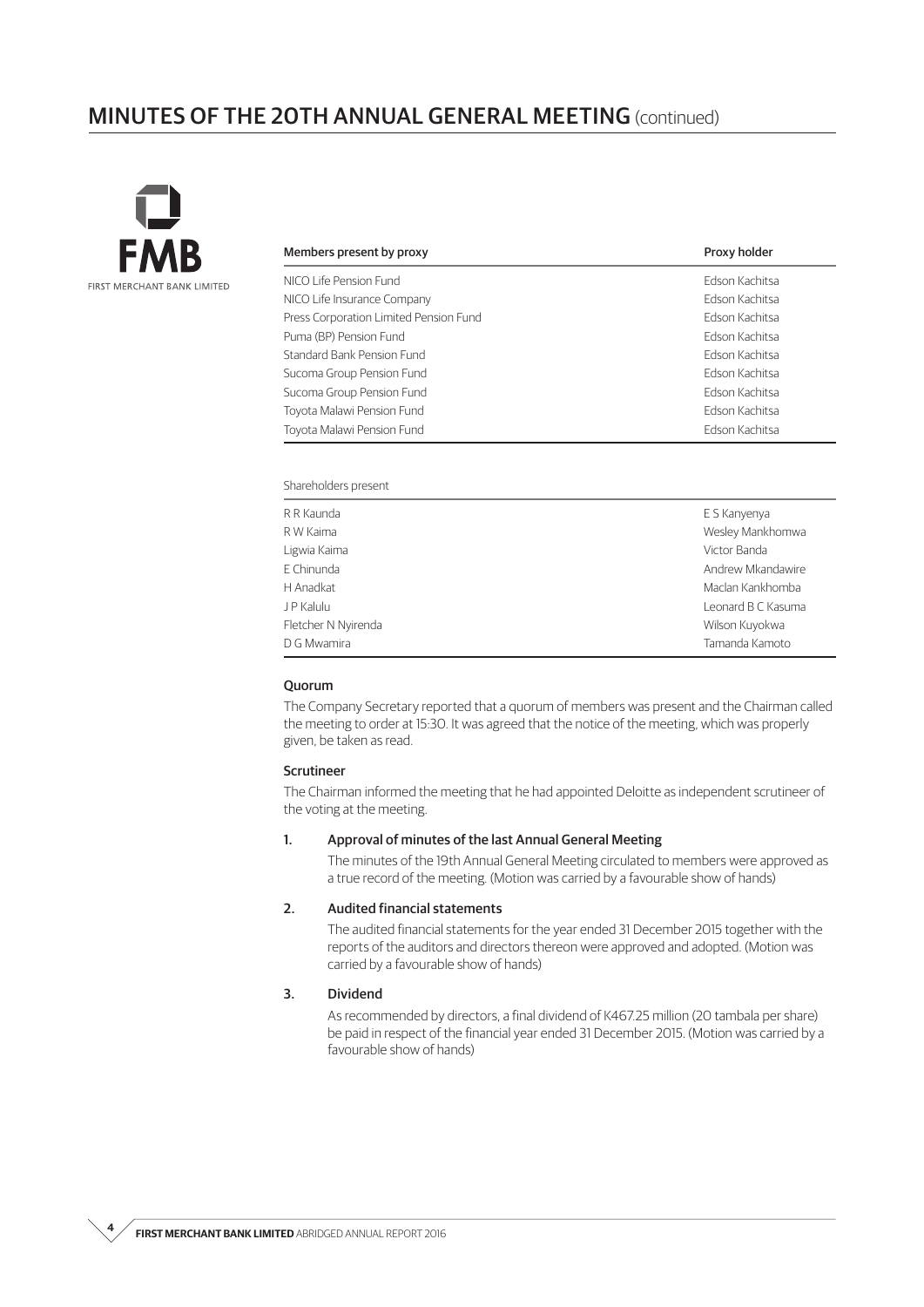

#### 4. Directors

- 4.1 Mr Modecai Msisha and Mr Dheeraj Dikshit who retired by rotation but being eligible offered themselves for re-election were re-elected. (Motion was carried by a favourable show of hands)
- 4.2 The appointment of Mr Kevin Carpenter who was co-opted since the last Annual General Meeting was confirmed. (Motion was carried by a favourable show of hands)
- 4.3 The remuneration of the executive directors for the year ended 2015 was confirmed and the non-executive directors were authorised to determine the remuneration of the executive directors for the forthcoming year, 2016. (Motion was carried by a favourable show of hands)
- 4.4 The fees and sitting allowances for the Chairman and other non-executive directors for the year ending 31 December 2016 be raised and fixed as follows:

#### 4.4.1 Directors' fees

- i. Chairman from MK3,360,000.00 to MK4,200,000.00
- ii. Other non-executive directors from K2,294,000.00 to MK3,675,000.00

#### 4.4.2 Sitting allowances

- i. Chairman from MK210,000.00 to MK262,500.00
- ii. Other non-executive directors from MK168,000.00 to MK210,000.00
- 4.5 The special remuneration paid to the non-executive directors in accordance with the provisions of the articles of association of the company during the period ended 31 December 2015 was approved. (Motion was carried by a favourable show of hands)

#### 5. Auditors

- 5.1 The payment of audit fees of K54,255,063.00 to KPMG in respect of the audit of the financial statements for the year ended 31 December 2015 was approved. (Motion was carried by a favourable show of hands)
- 5.2 Deloitte, a firm of auditors, was appointed as auditors for the year ending 31 December 2016. (Motion was carried by a favourable show of hands)

#### 6. Other business

There being no other business of which due notice had been given the meeting was closed.

Mr H N Anadkat *Chairman*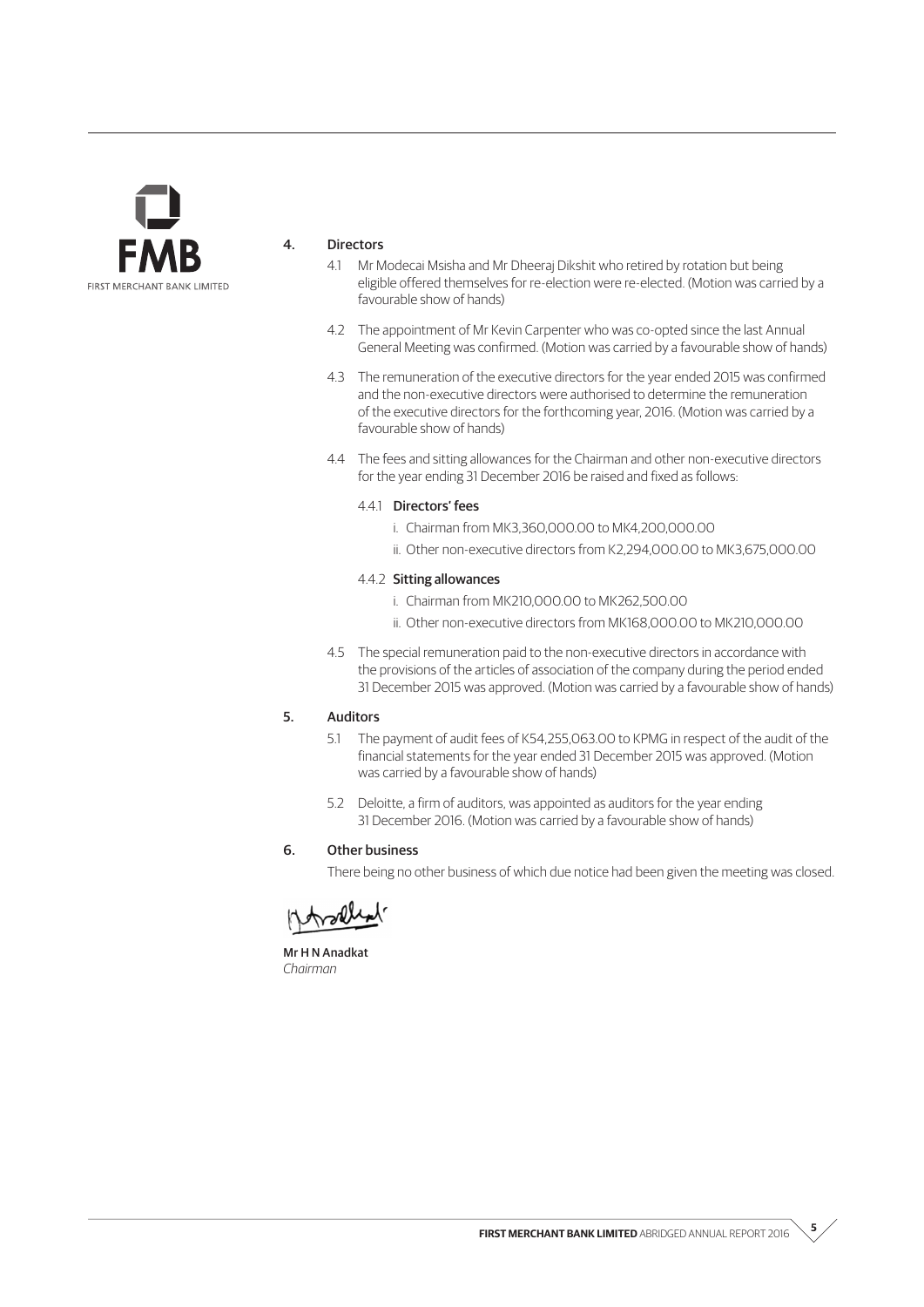# DIRECTORS' REPORT

For the year ended 31 December 2016

The Directors have pleasure in submitting their report together with the audited consolidated and separate financial statements of First Merchant Bank Limited and its subsidiaries for the year ended 31 December 2016.

### **NATURE OF BUSINESS, SUBSIDIARIES AND REGISTERED OFFICE**

First Merchant Bank Limited is a public limited liability company incorporated in Malawi under the Malawi Companies Act. It is listed on the Malawi Stock Exchange and is registered as a commercial bank under the Banking Act 2010. It has five wholly owned subsidiaries incorporated in Malawi as follows:

- • The Leasing and Finance Company of Malawi Limited involved in deposit-taking and asset financing
- FMB Capital Markets Limited involved in asset management
- • FMB Forex Bureau Limited dormant
- • FMB Pensions Limited dormant
- International Commercial Bank Limited dormant

The Group has the following subsidiaries operating outside Malawi:

- • Capital Bank Limited, Mozambique involved in corporate and retail banking (70.0% shareholding)
- • First Capital Bank Zambia Limited involved in corporate and retail banking (49.0% shareholding)
- Capital Bank Limited, Botswana involved in corporate and retail banking (38.6% shareholding)

The physical address of First Merchant Bank Limited's registered office is:

Livingstone Towers Private Bag 122 Glyn Jones Road Blantyre Malawi

## **FINANCIAL PERFORMANCE**

The results and state of affairs of the Group and Company are set out in the accompanying consolidated and separate statements of financial position, statements of profit or loss and other comprehensive income, statements of changes in equity, statements of cash flows and associated accounting policies and notes.

### **DIVIDENDS**

Last year's final dividend of K467.25 million (20 tambala per share) was paid during the year. There was no interim dividend for the year 2016. The Directors propose a final dividend of K1,168.125 million (50 tambala per share) for approval at the forthcoming Annual General Meeting.

### **DIRECTORATE AND SECRETARY**

The following Directors and Company Secretary served during the year:

| Mr H N Anadkat   | Chairman                       | Non-executive                                           |
|------------------|--------------------------------|---------------------------------------------------------|
| Mr D Dikshit     | <b>Group Managing Director</b> | Executive                                               |
| Mr J M O'Neill   | Director                       | Non-executive (Group Finance Director up to March 2016) |
| Mr R C Kantaria  | <b>Director</b>                | Non-executive                                           |
| Mr B Jani        | <b>Director</b>                | Non-executive                                           |
| Mr M Msisha      | <b>Director</b>                | Non-executive                                           |
| Dr E Ngalande    | <b>Director</b>                | Non-executive                                           |
| Mr K M Carpenter | <b>Director</b>                | Non-executive                                           |
| Mr O Mtokale     | Company Secretary              |                                                         |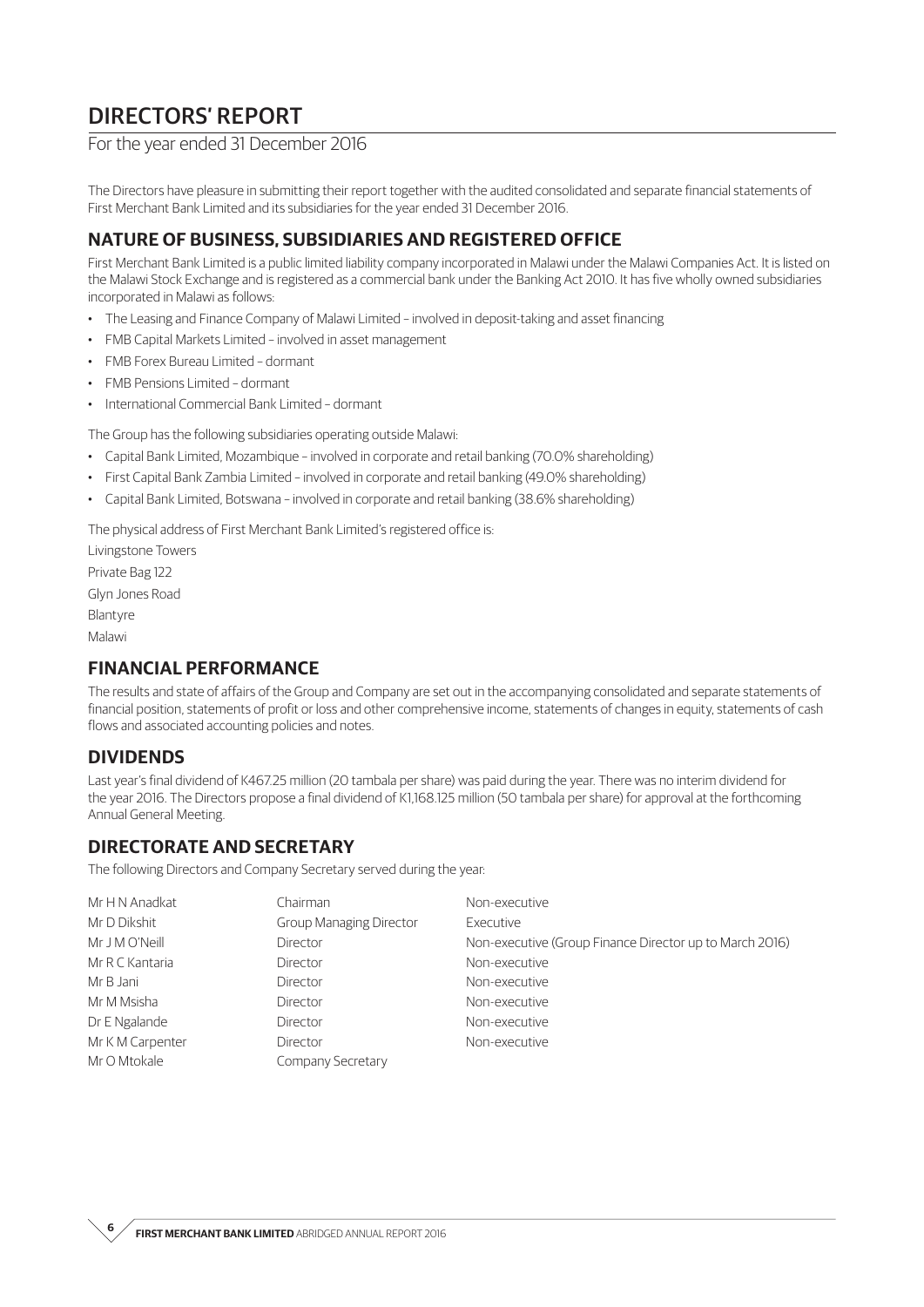# **SHAREHOLDING ANALYSIS**

|                                  | 2016          | 2015   |
|----------------------------------|---------------|--------|
| Name                             | $\frac{9}{6}$ | %      |
| Magni Holdings Limited           | 32.80         | 32.80  |
| Prime Capital and Credit Limited | 11.24         | 11.24  |
| Prime Bank Limited               | 11.24         | 11.24  |
| N G Anadkat Limited              | 7.15          | 7.15   |
| H N Anadkat                      | 4.56          | 4.99   |
| General Public                   | 33.01         | 32.58  |
| <b>Total</b>                     | 100.00        | 100.00 |

Subsequent to the year-end, the board of directors were advised by three principal shareholders, collectively representing 55% of the issued capital of FMB that they intend to transfer their shares in FMB to FMB Capital Holdings Plc ("FMBCH"), a company incorporated in Mauritius, in exchange for shares in FMBCH. Subsequently, FMBCH will make an offer on the same terms to acquire the remaining 45% of the issued shares of FMB by way of an offer document complying with the MSE Listings Requirements and the Companies (Panel on Takeovers and Mergers) Rules 2016. On conclusion of the offer period, an application will be made to the Malawi Stock Exchange to list the shares of FMBCH and delist the shares of FMB.

Mr D Dikshit Mr H N Anadkat *Group Managing Director Chairman*

trolliat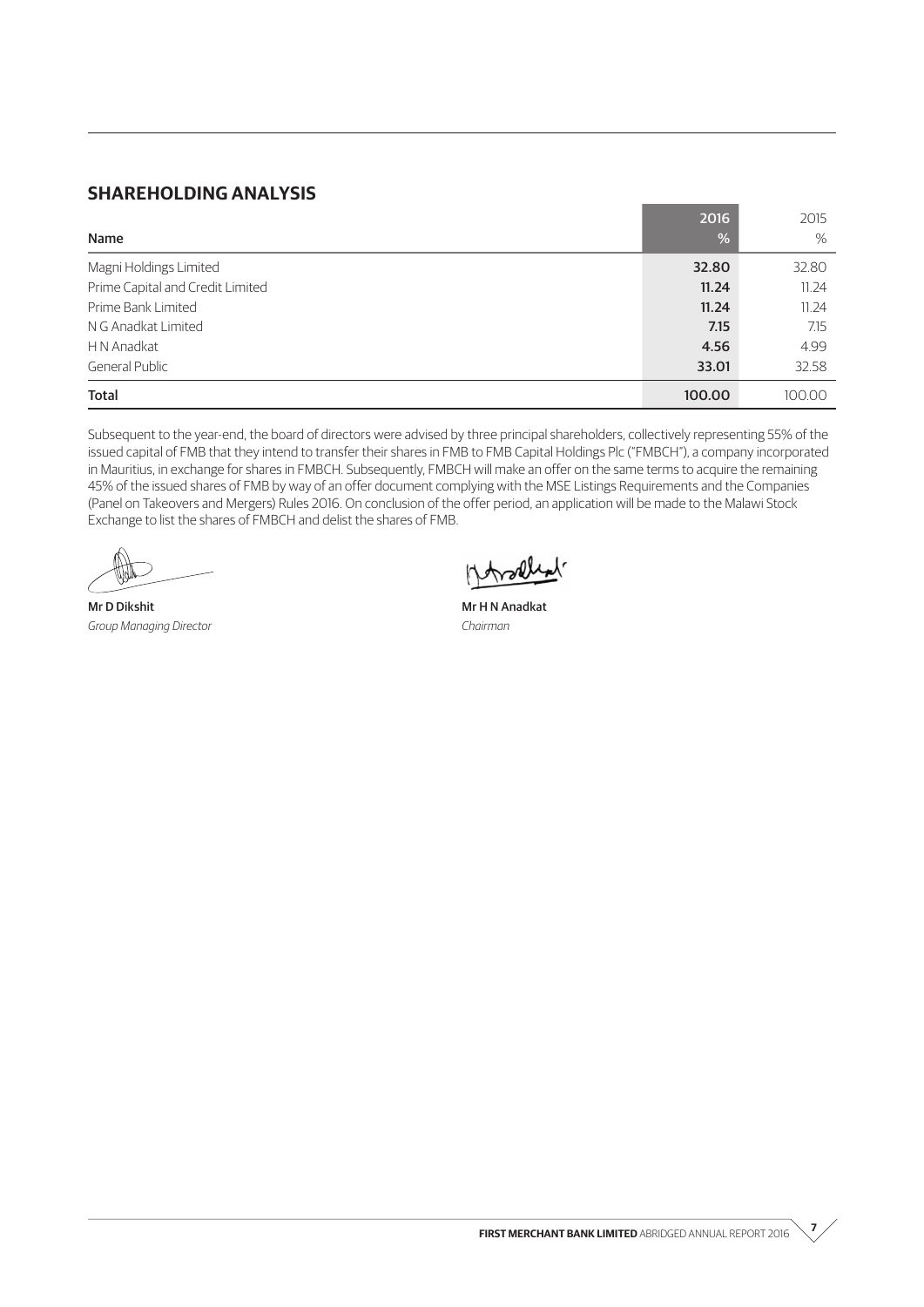# STATEMENT ON CORPORATE GOVERNANCE

For the year ended 31 December 2016

### **THE BOARD**

The Bank has a unitary Board of Directors comprising a Non-executive Chairman, six Non-executive Directors and one Executive Director. The Board has adopted without modification the major principles of modern corporate governance as contained in the Cadbury and King II Reports, and the Basel Committee on Banking Supervision.

The Board meets four times a year. There are adequate, efficient communication and monitoring systems in place to ensure that the Directors receive all relevant and accurate information to guide them in making necessary strategic decisions, and providing effective leadership, control and strategic direction over the Bank's operations, and ensuring that the Bank fully complies with relevant legal, ethical and regulatory requirements.

|                           | Board meetings attendance 2016 |             |             |             |
|---------------------------|--------------------------------|-------------|-------------|-------------|
| <b>Member</b>             | 23 Mar 2016                    | 18 May 2016 | 16 Aug 2016 | 22 Nov 2016 |
| Mr H N Anadkat - Chairman |                                |             |             |             |
| Mr D Dikshit              |                                |             |             |             |
| Mr J M O'Neill            |                                |             |             |             |
| Mr M Msisha               |                                |             |             |             |
| Mr B Jani                 |                                |             |             | X           |
| Dr E Ngalande             |                                |             |             |             |
| Mr K M Carpenter          |                                |             |             |             |
| Mr R C Kantaria           |                                |             |             |             |

Key

### **BOARD AND MANAGEMENT COMMITTEES**

There are three permanent management committees: the Asset and Liability Management Committee, the Management Risk Committee, and the Management Credit Committee, which meet monthly. There are four permanent board committees (comprising of Directors): the Audit Committee, Credit Committee, Appointments and Remuneration Committee, and Risk Committee. Additionally, there is an informal Business Management Committee which comprises of the Group General Manager – Corporate and Commercial Banking, Head of Corporate, Head of Retail/Chief Commercial Officer, Head of Government and International Organisations and Head of Marketing. This Committee meets regularly, usually once a month, and reviews the Bank's market position relative to its peers and sets operational strategy to maintain and grow market share.

## Asset and Liability Management Committee (ALCO)

The primary objective of the ALCO is to ensure a proper balance in terms of maturity profile, cost and yield, risk exposure etc. between funds mobilised and funds deployed. The ALCO seeks to manage risks in order to minimise the volatility of net interest income and protect the long-term economic value of the Bank. The Committee also monitors the capital adequacy of the Bank.

Key functions of the ALCO include setting pricing guidelines for assets and liabilities, setting limits and managing liquidity risk and interest rate risk and ensuring that contingency funding plans are in place to avert funding crises. The ALCO comprises of the Group General Manager – Treasury and International Banking (Chairman) and nine members of management and meets regularly, usually once a month. The members of the ALCO are:

Group Managing Director Group General Manager, Credit and Operations Group General Manager, Treasury and International Banking Group General Manager, Corporate and Commercial Banking Head of Corporate Banking Group Chief Operating Officer Chief Finance Officer Manager, Treasury Risk and Compliance Manager Management Accountant

<sup>√</sup> = Attended  $X =$ Anology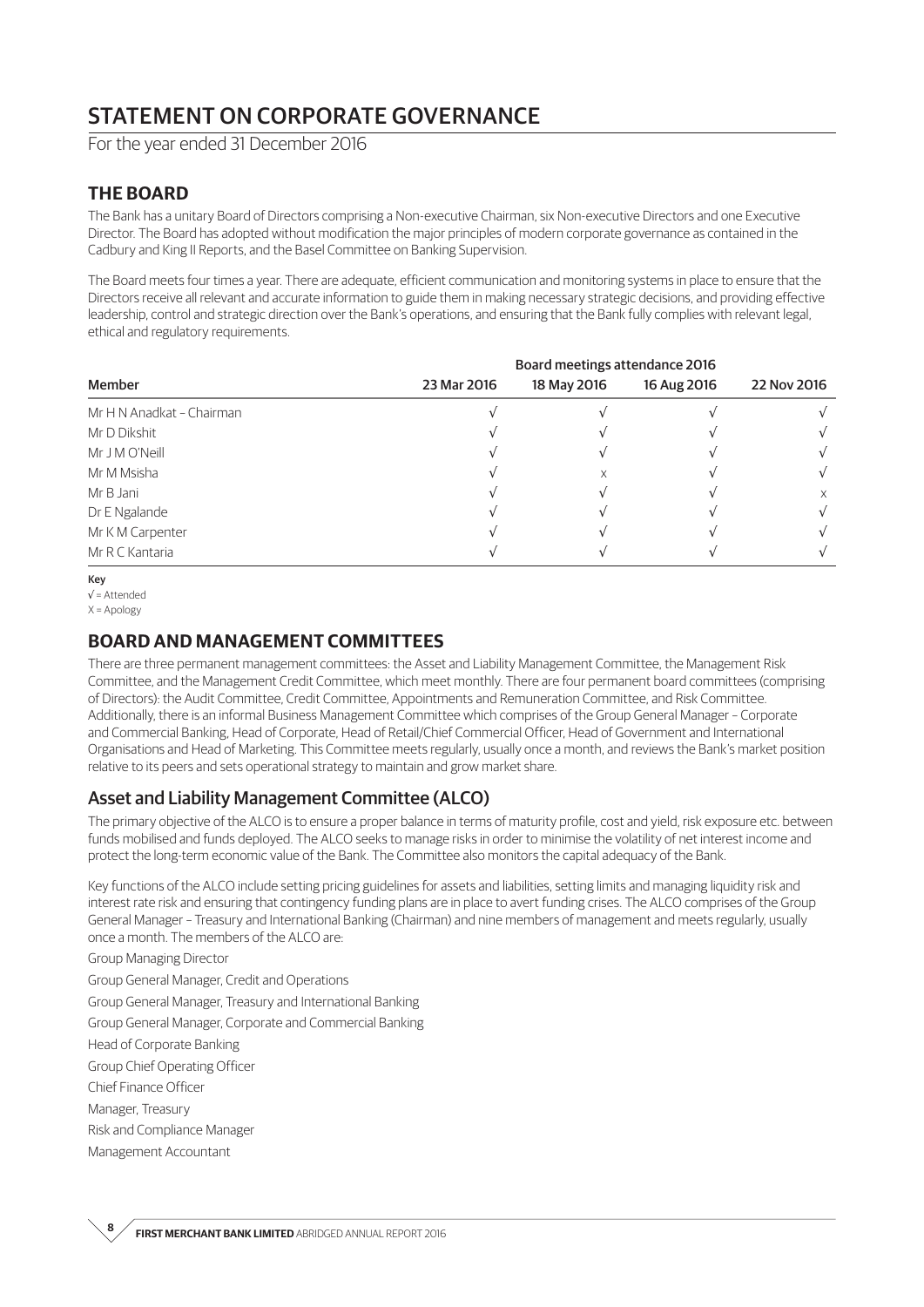# Management Risk Committee (MRC)

MRC is chaired by the Group Managing Director and meets monthly to review management of strategic risk, operational risk, compliance risk, reputation risk and any other risks in the Bank. This forum facilitates coordination and communication among various risk owners and risk management functions to resolve risk related issues in the Bank expeditiously and promote efficient management of relative risks. The members of the MRC are:

Group Managing Director Group General Manager – Credit and Operations Group General Manager – Treasury and International Banking Group General Manager – Corporate and Commercial Banking Group Head of Information Technology Risk and Compliance Manager Group Chief Operations Officer Chief Operating Officer Chief Commercial Officer Head of Corporate Banking Head of Government and International Organisations Head of Internal Audit Head of Human Resources Head of Alternate Channels Company Secretary and Legal Counsel

# Management Credit Committee (MCC)

MCC is chaired by the Group Managing Director and meets monthly to review management of credit risk in the Bank. The members of the MCC are:

Group Managing Director Group General Manager – Credit and Operations Group General Manager – Corporate and Commercial Banking Head of Corporate Banking Risk and Compliance Manager Company Secretary and Legal Counsel

## Audit Committee

The Audit Committee assists the Board in discharging its duties in relation to financial reporting, asset management, risk management, internal control systems, processes and procedures and monitors the quality of both the external and internal audit functions. The Bank's External Auditors and Internal Auditors report to the Committee in their independent, private meetings to discuss the status of the Bank's internal controls and exposures to risks. Where the Committee's monitoring and review activities reveal causes for concern or scope for improvement, it makes recommendations to the Board on required remedial actions.

The Audit Committee comprises three non-executive Directors, one of whom acts as Chairman. The Committee meets at least twice a year. During the year, the following served as members of the Audit Committee:

Mr K Carpenter Non-executive Director (Chairman) Mr E Ngalande Non-executive Director Mr V Kantaria **Alternate to R C Kantaria**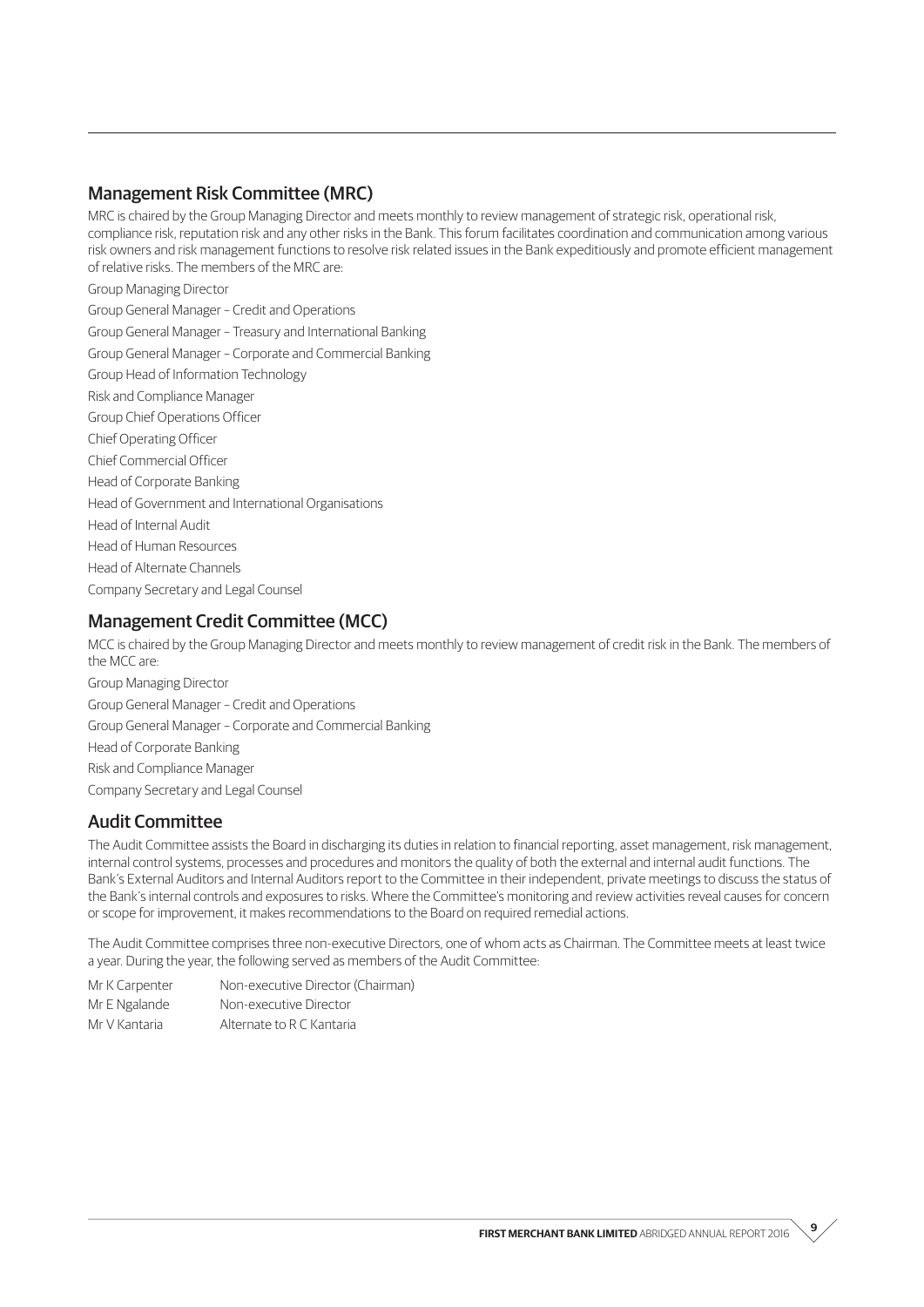# **STATEMENT ON CORPORATE GOVERNANCE (continued)**

For the year ended 31 December 2016

|                           | Audit Committee meetings attendance 2016 |             |             |             |
|---------------------------|------------------------------------------|-------------|-------------|-------------|
| <b>Members</b>            | 15 Mar 2016                              | 17 May 2016 | 15 Aug 2016 | 21 Nov 2016 |
| Mr K Carpenter - Chairman |                                          |             |             |             |
| Dr E Ngalande             |                                          |             |             |             |
| Mr V Kantaria             |                                          |             |             |             |

Key

√ = Attended

X = Apology

### Credit Committee

The Credit Committee comprises of three local Directors with a good knowledge of the Malawi economy and business environment. Its overall responsibility is to ensure the soundness of the Bank's credit portfolio (including advances, guarantees and other facilities). Specific responsibilities include:

- • ratification of terms and conditions of all credit facilities granted by management under its discretionary powers;
- approval of all credit facilities above the discretionary limits set for management save for those facilities requiring full board approval in accordance with Reserve Bank of Malawi directives; and
- • review of non-performing assets and recovery procedures initiated in respect thereof and establishment of appropriate levels of provisioning where required.

The Managing Director, Chief Risk Officer and Branch Managers attend all Credit Committee meetings in a non-voting capacity. The Credit Committee meets regularly, usually twice a quarter, and comprises the following members:

|                           | Credit Committee attendance 2016 |             |             |             |
|---------------------------|----------------------------------|-------------|-------------|-------------|
| <b>Members</b>            | 22 Mar 2016                      | 17 May 2016 | 16 Aug 2016 | 22 Nov 2016 |
| Mr J M O'Neill - Chairman |                                  |             |             |             |
| Mr B Jani                 | X                                |             |             | $\times$    |
| Mr M Msisha               |                                  | $\times$    |             | $\times$    |

Key

# Appointments and Remuneration Committee

The Appointments and Remuneration Committee nominates persons to be appointed Directors (subject to shareholders' approval) and recommends to the Board, Executive and Non-executive Directors and senior management remuneration. The Committee also approves overall human resource and remuneration policies and strategies. The Appointments and Remuneration Committee comprises the following members:

Mr H N Anadkat – Chairman

Mr M Msisha

Mr B Jani

## Risk Committee

The Risk Committee assists the Board in relation to assessing, controlling and mitigating business risks. The Committee identifies risks facing the Bank and recommends controls to the Board, and comprises of three Directors, with at least one non-executive director. The chairman of the Committee is a non-executive director. The Group General Manager – Credit and Operations, Group General Manager – Treasury and International Banking, Group General Manager – Corporate and Commercial Banking, Group Chief Operations Officer, Chief Financial Officer and Risk and Compliance Manager attend all meetings. The members of the Committee are:

| Mr B Jani      | Non-executive Director (Chairman) |
|----------------|-----------------------------------|
| Mr D Dikshit   | <b>Group Managing Director</b>    |
| Mr J M O'Neill | Director (up to 30 April 2016)    |

<sup>√</sup> = Attended X = Apology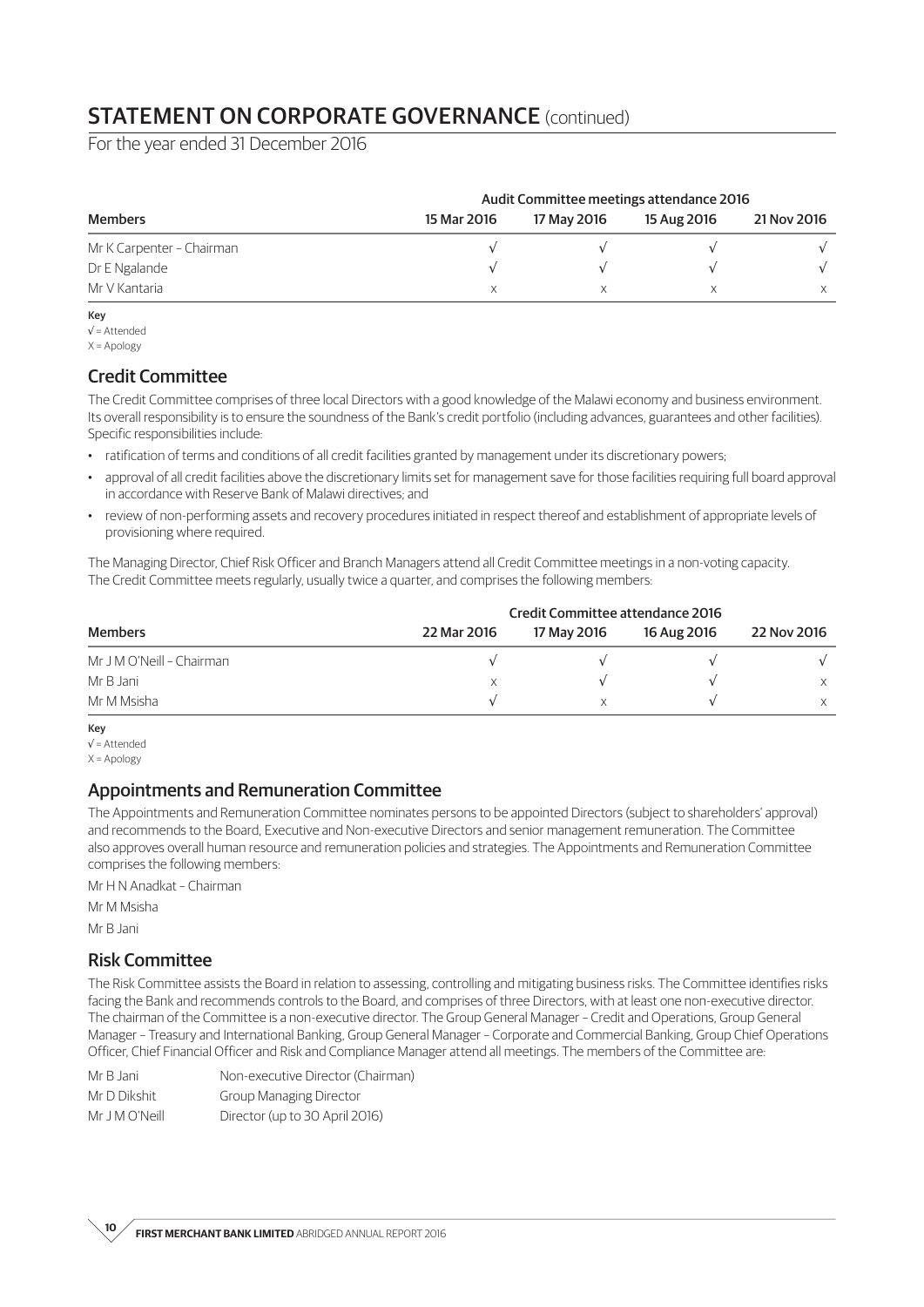|                      | Risk Committee meetings attendance 2016 |             |             |             |
|----------------------|-----------------------------------------|-------------|-------------|-------------|
| Member               | 23 Mar 2016                             | 17 May 2016 | 16 Aug 2016 | 24 Nov 2016 |
| Mr B Jani - Chairman |                                         |             |             | $\times$    |
| Mr D Dikshit         |                                         |             |             | $\times$    |
| Mr J M O'Neill       |                                         | N/A         | N/A         | N/A         |

#### Key

 $\sqrt{\ }$  = Attended X = Apology N/A = Not applicable

# **DIRECTORS' QUALIFICATIONS**

| H N Anadkat, BSc (Econ), MBA                              | Chairman                       |
|-----------------------------------------------------------|--------------------------------|
| D Dikshit, BComm, MBA                                     | <b>Group Managing Director</b> |
| J M O'Neill, BSc (Maths and Mgt Sc) FCA, CA (Mw)          | Director                       |
| R C Kantaria, BSc (Econ)                                  | Director                       |
| M Msisha, SC LLM (Toronto), LLB (Hons) Mw                 | Director                       |
| B Jani, Post Grad. (Commerce), BSc (Banking and Fin. Mgt) | Director                       |
| E Ngalande, Phd, BSoc, MA                                 | Director                       |
| K M Carpenter, FCA, CA (Mw)                               | Director                       |
|                                                           |                                |

# **ETHICAL STANDARDS**

The Board is fully committed to ensuring the Bank's affairs are conducted with integrity and that the highest ethical standards are maintained. All employees of the Company are required to abide by a code of conduct containing detailed guidelines governing ethics and integrity in the workplace.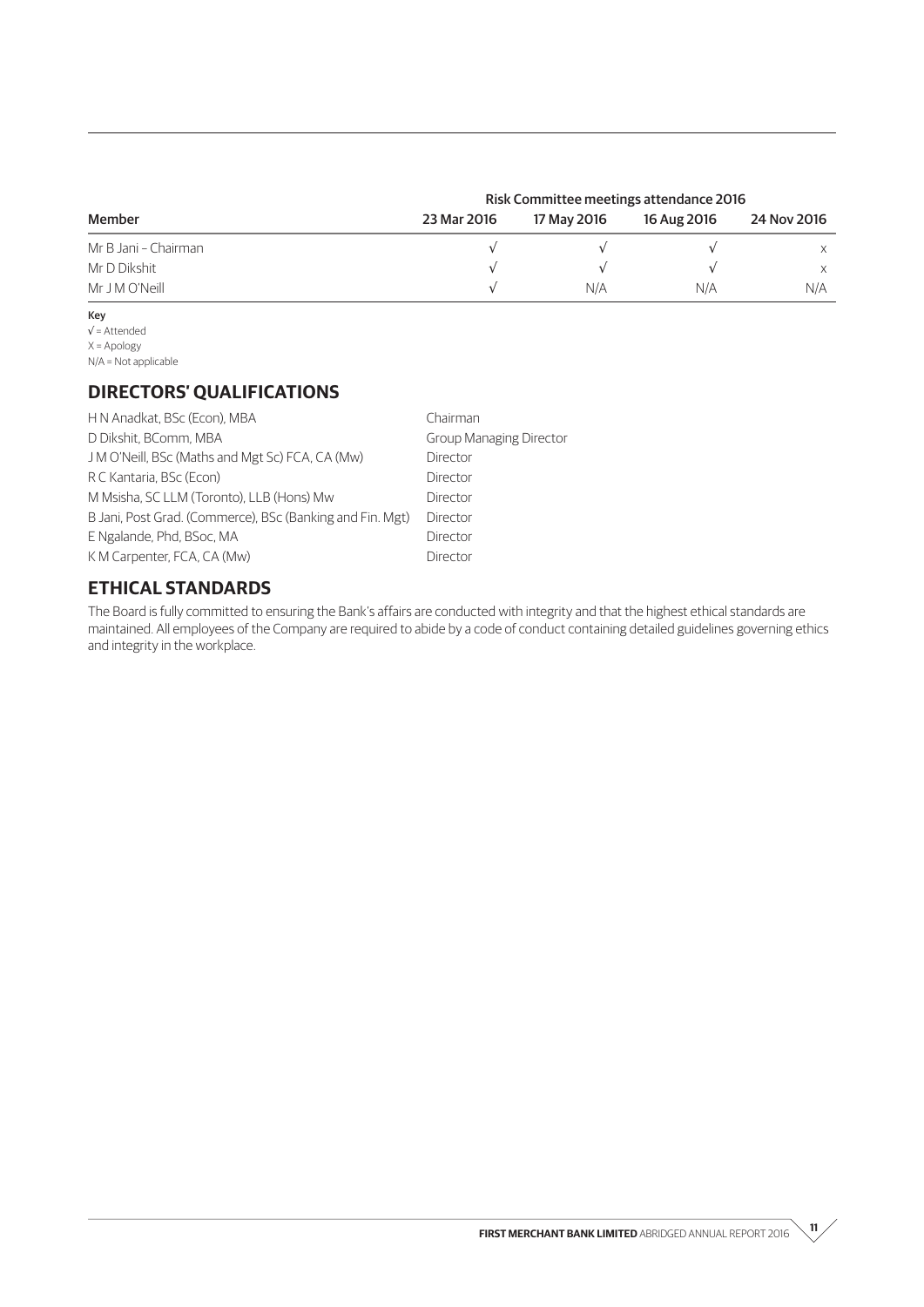# STATEMENT OF DIRECTORS' RESPONSIBILITIES

For the year ended 31 December 2016

The Directors are responsible for the preparation and fair presentation of the consolidated and separate annual financial statements of First Merchant Bank Limited, comprising the consolidated and separate statements of financial position at 31 December 2016 and the statements of profit or loss and other comprehensive income, changes in equity and cash flows for the year then ended, and the notes to the financial statements which include a summary of significant accounting policies and other explanatory notes, in accordance with International Financial Reporting Standards, and in the manner required by the Malawi Companies Act and the Banking Act 2010. In addition, the Directors are responsible for preparing the Directors' Report.

The Malawi Companies Act also requires the Directors to ensure that the Group and Company maintain proper accounting records which disclose with reasonable accuracy at any time the financial position of the Group and Company and ensure the financial statements comply with the Malawi Companies Act.

In preparing the financial statements, the Directors accept responsibility for the following:

- Maintenance of proper accounting records;
- Selection of suitable accounting policies and applying them consistently;
- Making judgements and estimates that are reasonable and prudent:
- Compliance with applicable accounting standards, when preparing financial statements, subject to any material departures being disclosed and explained in the financial statements; and
- • Preparation of financial statements on a going concern basis unless it is inappropriate to presume the Company will continue in business.

The Directors are also responsible for such internal control as the Directors determine is necessary to enable the preparation of financial statements that are free from material misstatement, whether due to fraud or error, and for maintaining adequate accounting records and an effective system of risk management.

The Directors have made an assessment of the Company and its subsidiaries respective abilities to continue as going concerns and have no reason to believe that these businesses will not be going concerns in the year ahead except for those entities described as dormant on page 4.

The external auditor is responsible for reporting on whether the consolidated and separate financial statements are fairly presented in accordance with International Financial Reporting Standards and in a manner required by the Malawi Companies Act.

### Approval of financial statements

The consolidated and separate financial statements of First Merchant Bank Limited as identified in the first paragraph, were approved by the Board of Directors on 29 March 2017 and are signed on its behalf by:

By order of the Board

Mr D Dikshit Mr H N Anadkat *Group Managing Director Chairman*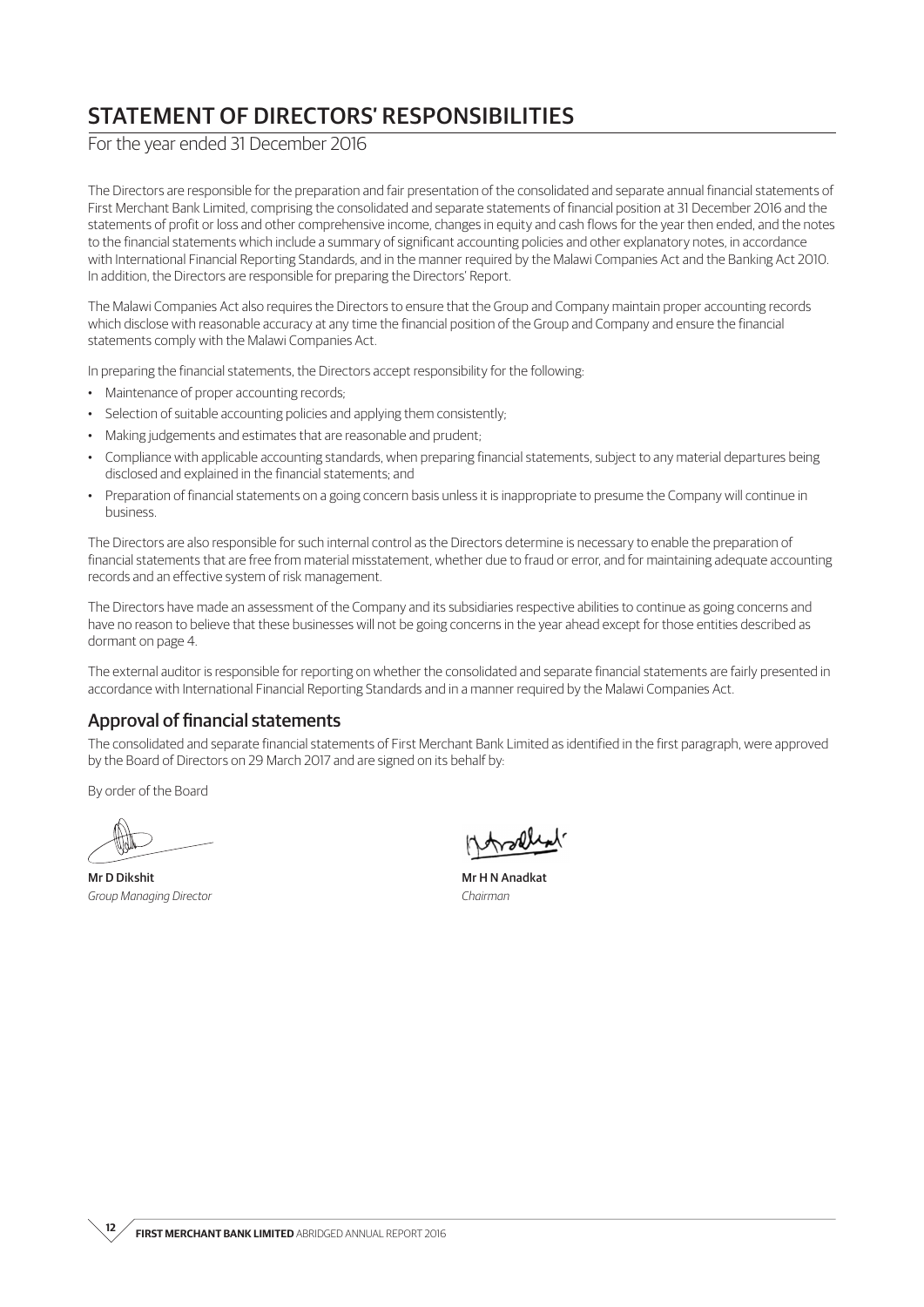# INDEPENDENT AUDITOR'S REPORT

### TO THE MEMBERS OF FIRST MERCHANT BANK LIMITED

### **Opinion**

We have audited the consolidated and separate financial statements of First Merchant Bank Limited, set out on pages 16 to 85, which comprise the statements of financial position as at 31 December 2016, and the statements of profit or loss and other comprehensive income, the statements of changes in equity and the statements of cash flows for the year then ended, and the notes to the financial statements, including a summary of significant accounting policies.

In our opinion, the consolidated and separate financial statements give a true and fair view of the financial position of First Merchant Bank Limited as at 31 December 2016, and its financial performance and cash flows for the year then ended in accordance with International Financial Reporting Standards (IFRSs) and in the manner required by the Malawi Companies Act.

## **Basis for opinion**

We conducted our audit in accordance with International Standards on Auditing (ISAs). Our responsibilities under those standards are further described in the Auditor's Responsibilities for the Audit of the consolidated and separate financial statements section of our report. We are independent of First Merchant Bank Limited in accordance with the International Ethics Standards Board for Accountants' Code of Ethics for Professional Accountants (IESBA Code) together with the ethical requirements that are relevant to our audit of consolidated and separate financial statements in Malawi. We have fulfilled our ethical responsibilities in accordance with these requirements and the IESBA code. We believe that the audit evidence we have obtained is sufficient and appropriate to provide a basis for our opinion.

# **Key audit matters**

Key audit matters are those matters that, in our professional judgement, were of most significance in our audit of the consolidated and separate financial statements of the current period. These matters were addressed in the context of our audit of the consolidated and separate financial statements as a whole, and in forming our opinion thereon, and we do not provide a separate opinion on these matters. The key audit matters noted below relate to the financial statements.

#### Impairment of loans and advances (Consolidated)

Significant judgement is required by the Directors in assessing the impairment against loans and advances.

As disclosed in note 9, impairment against loans and advances amounting to K3 170 million (2015: K3 180 million) against gross loans and advances of K129 695 million (2015: K107 339 million), represents the shortfall between the present value of future expected cash flows, discounted at the original effective interest rates, and the carrying value of the advances in respect of loans and advances that exhibit indicators of impairment.

The judgements applied in determining the impairment include:

- the expected realisable value of the collateral securing the advance; and
- the probability that an advance will result in loss.

As a result of the above noted significant judgements made by the Directors, impairment against loans and advances is considered a key audit matter.

### Key audit matter **How the matter was addressed in the audit** How the matter was addressed in the audit

In evaluating the impairment against loans and advances, we assessed the judgements applied by the Directors and our procedures included the following:

- Examining on a sample basis the appraised fair value of the collateral securing impaired advances;
- Considering the qualitative factors that indicate impairment including the amount in arrears, period in arrears and the financial strength of the borrower;
- Assessing the adequacy of the impairment raised based on the realisable value of collateral and the qualitative factors described above; and
- Considering managements' credit control processes to identify impaired advances and testing of relevant key controls in the process.

We found that the judgements applied in determining impairment against loans and advances were appropriate and that the amount raised was reasonable.

#### Consolidation of Capital Bank Botswana and First Capital Bank of Zambia (Consolidated)

As disclosed in note 4(a), the consolidated financial statements incorporate the financial statements of First Merchant Bank Limited (FMB) and its subsidiaries. In prior years, FMB consolidated all investments where > 50% shares were held.

Our procedures focused on evaluating FMB's ability to exercise effective (*de facto*) control over the two entities that could qualify for full consolidation. The procedures included:

- Discussions with management-
- Review of inter-company management agreements; and
- Scrutiny of the minority shareholdings in the two entities.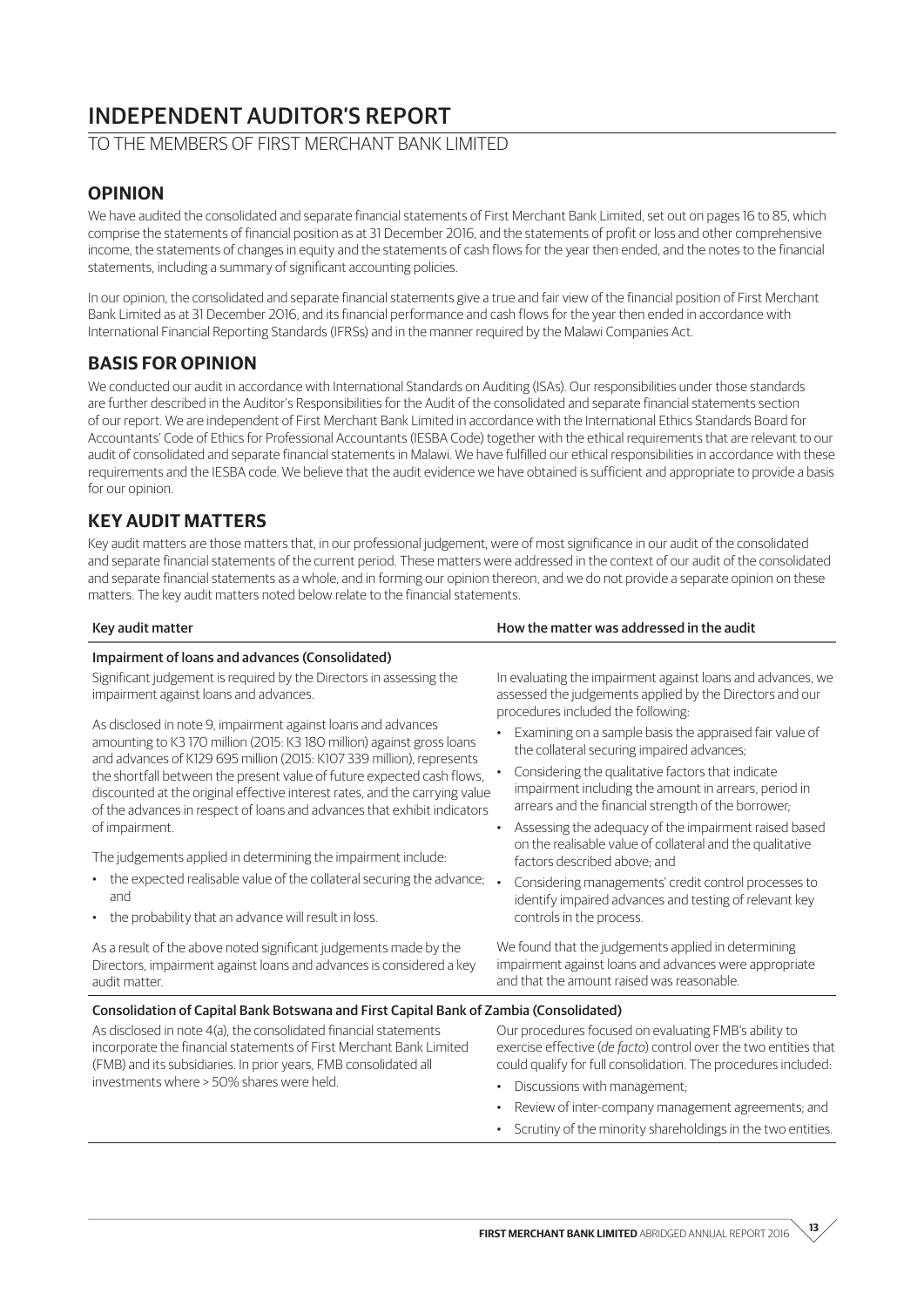# INDEPENDENT AUDITOR'S REPORT (continued)

TO THE MEMBERS OF FIRST MERCHANT BANK LIMITED

#### Key audit matter **How the matter was addressed in the audit** How the matter was addressed in the audit

#### Consolidation of Capital Bank Botswana and First Capital Bank of Zambia (Consolidated) (continued)

Investments in First Capital Bank Limited of Zambia (49.0% equity ownership) and Capital Bank Limited of Botswana (38.6% equity ownership) were accounted for using the equity method of accounting under IAS 28 *Investments in Associates* on the grounds that FMB did not have effective control over the two entities.

In determining whether control exists, IFRS 10 *Consolidated Financial Statements* requires entities to take into account all facts and circumstances, including the size of the investor's holding of voting rights relative to the size and dispersion of other vote holders and voting patterns of the other vote holders at previous shareholders' meetings.

After reconsideration, the Directors have decided to consolidate the above-noted investments, as they believe that FMB has effective control over the two entities including the power to determine the appointment of key management personnel and to dictate major operating and capital decisions in the two entities. These powers signify the exercise of control as described by IFRS 10 *Consolidated Financial Statements* as *"de facto"* control (i.e. where an investor with less than 50% of the voting rights of an investee has control of the investee for reasons other than contractual arrangements and potential voting rights). Additionally, management believes that FMB held effective control in recent years and, consequently, have restated the comparative balances in the current year group financial statements in line with the requirements of IAS 8 *Accounting Policies, Changes in Accounting Estimates and Errors*.

As a result of the above decision and the related impact on the financial statements the consolidation of the two entities was considered a key audit matter.

# **Other information**

The Directors are responsible for the other information. The other information comprises the Directors' Report, as required by the Companies Act which we obtained prior to the date of this auditor's report and the Annual Report, which is expected to be made available to us after that date. The other information does not include the consolidated and separate financial statements and our auditor's report thereon.

Our opinion on the consolidated and separate financial statements does not cover the other information and we do not express an audit opinion or any form of assurance conclusion thereon.

In connection with our audit of the financial statements, our responsibility is to read the other information and, in doing so, consider whether the other information is materially inconsistent with the consolidated and separate financial statements or our knowledge obtained in the audit, or otherwise appears to be materially misstated.

If, based on the work we have performed on the other information that we obtained prior to the date of this auditor's report, we conclude that there is a material misstatement of this other information, we are required to report that fact. We have nothing to report in this regard.

## **Responsibilities of the directors for the consolidated and separate financial statements**

The Directors are responsible for the preparation of consolidated and separate financial statements that give a true and fair view in accordance with International Financial Reporting Standards and the requirements of the Companies Act and for such internal control as the Directors determine is necessary to enable the preparation of consolidated and separate financial statements that are free from material misstatement, whether due to fraud or error.

In addition, we assessed whether FMB had control over the two entities in prior years. This involved review of any changes in the quality of involvement of FMB in the governance and operations of the two entities.

The results of our procedures led us to concur with management's decision to consolidate the two entities as FMB has had the power to direct the relevant activities of the Botswana and Zambian investments over recent years.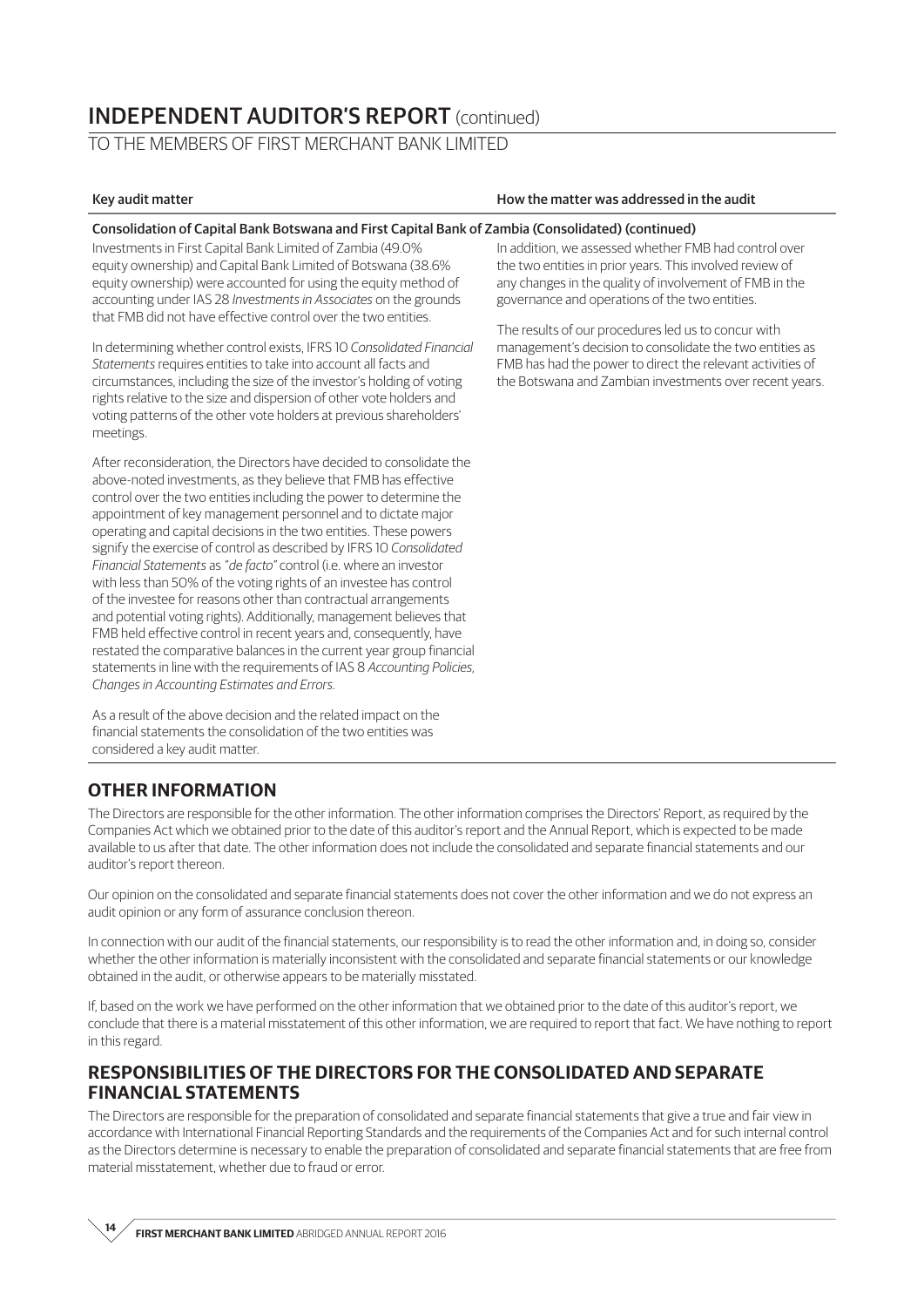In preparing the financial statements, the Directors are responsible for assessing the Bank's ability to continue as a going concern, disclosing, as applicable, matters related to going concern and using the going concern basis of accounting unless the Directors either intend to liquidate the Bank or to cease operations, or have no realistic alternative but to do so.

# **Auditor's responsibilities for the audit of the financial statements**

Our objectives are to obtain reasonable assurance about whether the consolidated and separate financial statements as a whole are free from material misstatement, whether due to fraud or error, and to issue an auditor's report that includes our opinion. Reasonable assurance is a high level of assurance, but is not a guarantee that an audit conducted in accordance with ISAs will always detect a material misstatement when it exists. Misstatements can arise from fraud or error and are considered material if, individually or in the aggregate, they could reasonably be expected to influence the economic decisions of users taken on the basis of these financial statements.

As part of an audit in accordance with ISAs, we exercise professional judgement and maintain professional scepticism throughout the audit. We also:

- identify and assess the risks of material misstatement of the financial statements, whether due to fraud or error, design and perform audit procedures responsive to those risks, and obtain audit evidence that is sufficient and appropriate to provide a basis for our opinion. The risk of not detecting a material misstatement resulting from fraud is higher than for one resulting from error, as fraud may involve collusion, forgery, intentional omissions, misrepresentations, or the override of internal control;
- obtain an understanding of internal control relevant to the audit in order to design audit procedures that are appropriate in the circumstances, but not for the purpose of expressing an opinion on the effectiveness of the Bank's internal control;
- • evaluate the appropriateness of accounting policies used and the reasonableness of accounting estimates and related disclosures made by the Directors;
- conclude on the appropriateness of the Directors' use of the going concern basis of accounting and based on the audit evidence obtained, whether a material uncertainty exists related to events or conditions that may cast significant doubt on the Bank's ability to continue as a going concern. If we conclude that a material uncertainty exists, we are required to draw attention in our auditor's report to the related disclosures in the consolidated and separate financial statements or, if such disclosures are inadequate, to modify our opinion. Our conclusions are based on the audit evidence obtained up to the date of our auditor's report. However, future events or conditions may cause the Bank to cease to continue as a going concern;
- evaluate the overall presentation, structure and content of the financial statements, including the disclosures, and whether the consolidated and separate financial statements represent the underlying transactions and events in a manner that achieves fair presentation; and
- obtain sufficient appropriate audit evidence regarding the financial information of the Group or business activities within the Group to express an opinion on the financial statements.

We communicate with the Directors through the Audit Committee regarding, among other matters, the planned scope and timing of the audit and significant audit findings, including any significant deficiencies in internal control that we identify during our audit.

We also provide the Directors with a statement that we have complied with relevant ethical requirements regarding independence, and to communicate with them all relationships and other matters that may reasonably be thought to bear on our independence, and where applicable, related safeguards.

From the matters communicated with the Directors, we determine those matters that were of most significance in the audit of the consolidated and separate financial statements of the current year and are therefore the key audit matters. We describe these matters in our auditor's report unless law or regulation precludes public disclosure about the matter or when, in extremely rare circumstances, we determine that a matter should not be communicated in our report because the adverse consequences of doing so would reasonably be expected to outweigh the public interest benefits of such communication.

*Chartered Accountants*

John Melrose *Partner*

30 March 2017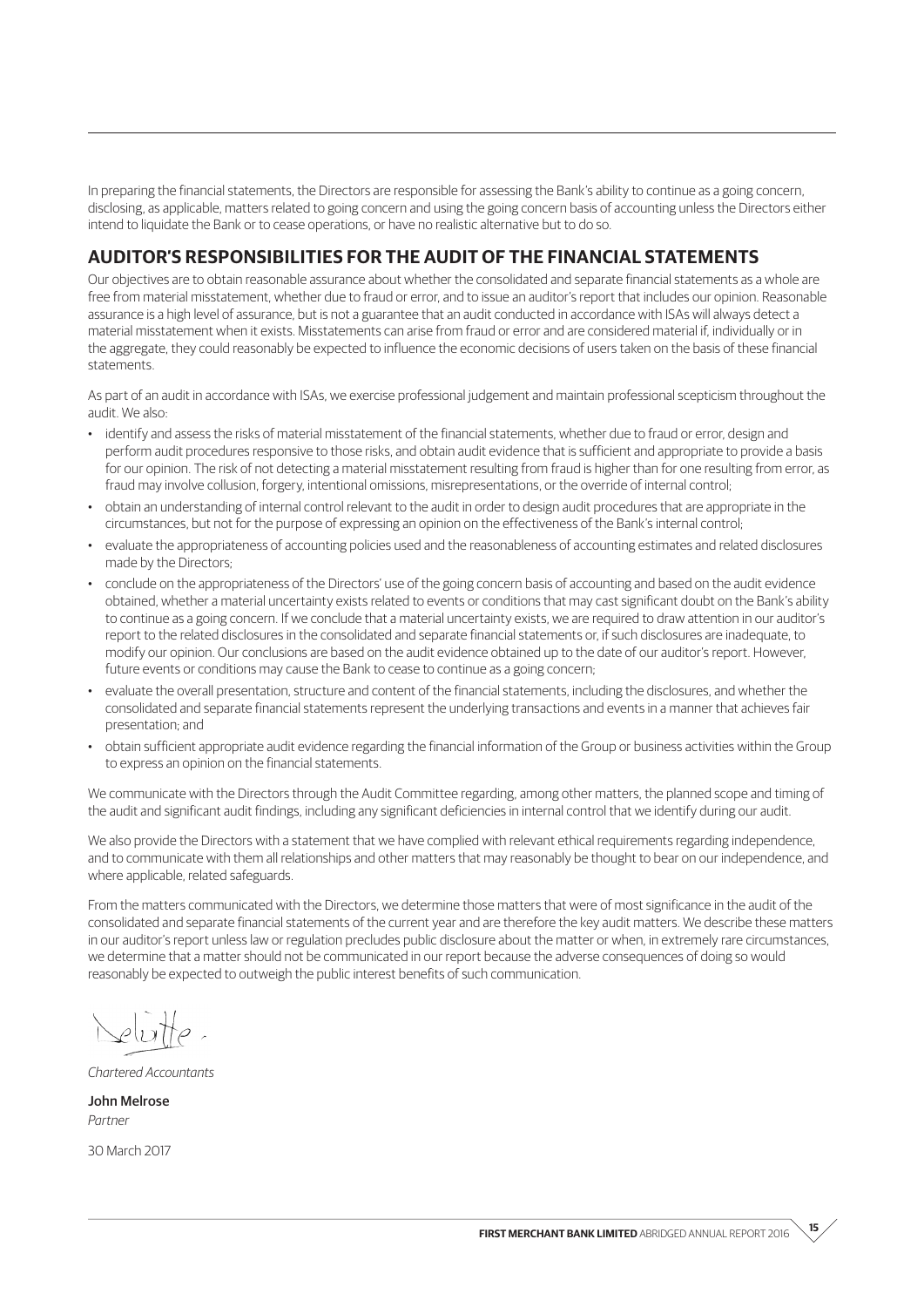# STATEMENTS OF FINANCIAL POSITION

31 December 2016

|                                                               |       |               | CONSOLIDATED             |               | <b>SEPARATE</b> |                          |               |  |
|---------------------------------------------------------------|-------|---------------|--------------------------|---------------|-----------------|--------------------------|---------------|--|
|                                                               |       |               | Restated                 | Restated      |                 | Restated                 |               |  |
|                                                               |       | 2016          | 2015                     | 2014          | 2016            | 2015                     | 2014          |  |
|                                                               | Notes | <b>K'000</b>  | <b>K'000</b>             | <b>K'000</b>  | <b>K'000</b>    | <b>K'000</b>             | K'000         |  |
| <b>ASSETS</b>                                                 |       |               |                          |               |                 |                          |               |  |
| Cash and cash equivalents                                     | 7     | 84 616 608    | 73 221 496               | 54 426 309    | 23 326 706      | 28 5 65 161              | 24 978 112    |  |
| Money market investments                                      | 8     | 69 016 614    | 52 258 589               | 18 343 566    | 48548466        | 26 991 153               | 6599188       |  |
| Loans and advances to customers                               | 9     | 126 523 651   | 104 158 389              | 78 572 880    | 42 067 041      | 40 285 729               | 29 48 6 49 2  |  |
| Finance lease receivables                                     | 10    | 4783100       | 3 5 24 0 13              | 4556258       |                 |                          |               |  |
| Amounts due from related parties                              | 12    |               |                          |               | 248533          | 377072                   | 202 907       |  |
| Derivative asset                                              | 37    | 19 288 094    | 5980005                  |               | 19 288 094      | 5980005                  |               |  |
| Current tax assets                                            | 29(c) | 1083165       | 922527                   | 259690        | 483886          | 331530                   |               |  |
| Investments in listed companies                               | 13    | 3 174 501     | 4 617 771                | 5 0 2 5 8 7 3 | 3 174 501       | 4 617 771                | 5 0 25 8 73   |  |
| Investment in subsidiaries                                    | 14    |               |                          |               | 9348047         | 7866938                  | 7075393       |  |
| Investment property                                           | 15(c) | 878175        |                          |               |                 |                          |               |  |
| Intangible assets                                             | 15(a) | 4759657       | 4043692                  | 1264312       | 3 2 0 4 4 5 7   | 2 2 2 4 2 7 3            | 156 960       |  |
| Property and equipment                                        | 15(b) | 11096818      | 10 329 774               | 10 858 815    | 7091819         | 5902424                  | 6 912 930     |  |
| Other assets                                                  | 11    | 2 193 3 3 0   | 3 3 4 5 7 0 8            | 4188389       | 1345806         | 1016450                  | 1579398       |  |
| <b>Total assets</b>                                           |       | 327 413 713   | 262 401 964              | 177 496 092   | 158 127 356     | 124 158 506              | 82 017 253    |  |
| <b>LIABILITIES AND EQUITY</b>                                 |       |               |                          |               |                 |                          |               |  |
| Liabilities                                                   |       |               |                          |               |                 |                          |               |  |
| Balances due to other banks                                   | 17    | 29 553 483    | 23 560 642               | 11 017 773    | 29 181 384      | 14 817 952               | 6 2 2 2 2 7 5 |  |
| Customer deposits                                             | 18    | 225 238 235   | 191 224 074              | 121 034 339   | 78 516 090      | 78 334 359               | 46 143 472    |  |
| Current tax liabilities                                       |       |               | $\overline{\phantom{a}}$ | 409599        |                 | $\overline{\phantom{a}}$ | 367144        |  |
| Other payables                                                | 19    | 18 008 566    | 3924668                  | 7072848       | 14 586 999      | 2 240 167                | 4537449       |  |
| Subordinated debt                                             | 36    | 9031122       | 8380285                  | 6092280       | 7000000         | 6644451                  | 4644276       |  |
| Deferred tax                                                  | 16    | 1761994       | 1097134                  | 459 403       | 1868827         | 652 801                  | 210 624       |  |
| <b>Total liabilities</b>                                      |       | 283 593 400   | 228 186 803              | 146 086 242   | 131 153 300     | 102 689 730              | 62125240      |  |
| Equity                                                        |       |               |                          |               |                 |                          |               |  |
| Share capital                                                 | 2O(a) | 116 813       | 116 813                  | 116 813       | 116 813         | 116 813                  | 116 813       |  |
| Share premium                                                 | 2O(b) | 1565347       | 1565347                  | 1565347       | 1565347         | 1565347                  | 1565347       |  |
| Property revaluation reserve                                  | 21    | 3 4 4 7 8 2 4 | 2634331                  | 2705248       | 3339180         | 2550356                  | 2550356       |  |
| Loan loss reserve                                             | 22    | 1260194       | 1796 397                 | 1056223       | 776191          | 1345 670                 | 445009        |  |
| Non-distributable reserves                                    | 23    | 350000        | 350000                   | 350000        |                 |                          |               |  |
| Translation reserve                                           | 24    | 1893679       | 1508298                  | 1363367       |                 |                          |               |  |
| Retained earnings                                             |       | 23 129 420    | 16 673 167               | 15 590 809    | 21176525        | 15 890 590               | 15 214 488    |  |
| Total equity attributable to equity<br>holders of the Company |       | 31763277      | 24 644 353               | 22 747 807    | 26 974 056      | 21468776                 |               |  |
|                                                               |       |               |                          |               |                 |                          | 19 892 013    |  |
| Non-controlling interest                                      | 31(b) | 12 057 036    | 9570808                  | 8662043       |                 |                          |               |  |
| <b>Total equity</b>                                           |       | 43 820 313    | 34 215 161               | 31409850      | 26 974 056      | 21 4 68 7 7 6            | 19 892 013    |  |
| Total equity and liabilities                                  |       | 327 413 713   | 262 401 964              | 177 496 092   | 158 127 356     | 124 158 506              | 82 017 253    |  |

The consolidated and separate financial statements were approved for issue by the Bank's Board of Directors on 29 March 2017 and were signed on its behalf by:

tollial  $M$ 

Mr H N Anadkat Mr D Dikshit

*Chairman Group Managing Director*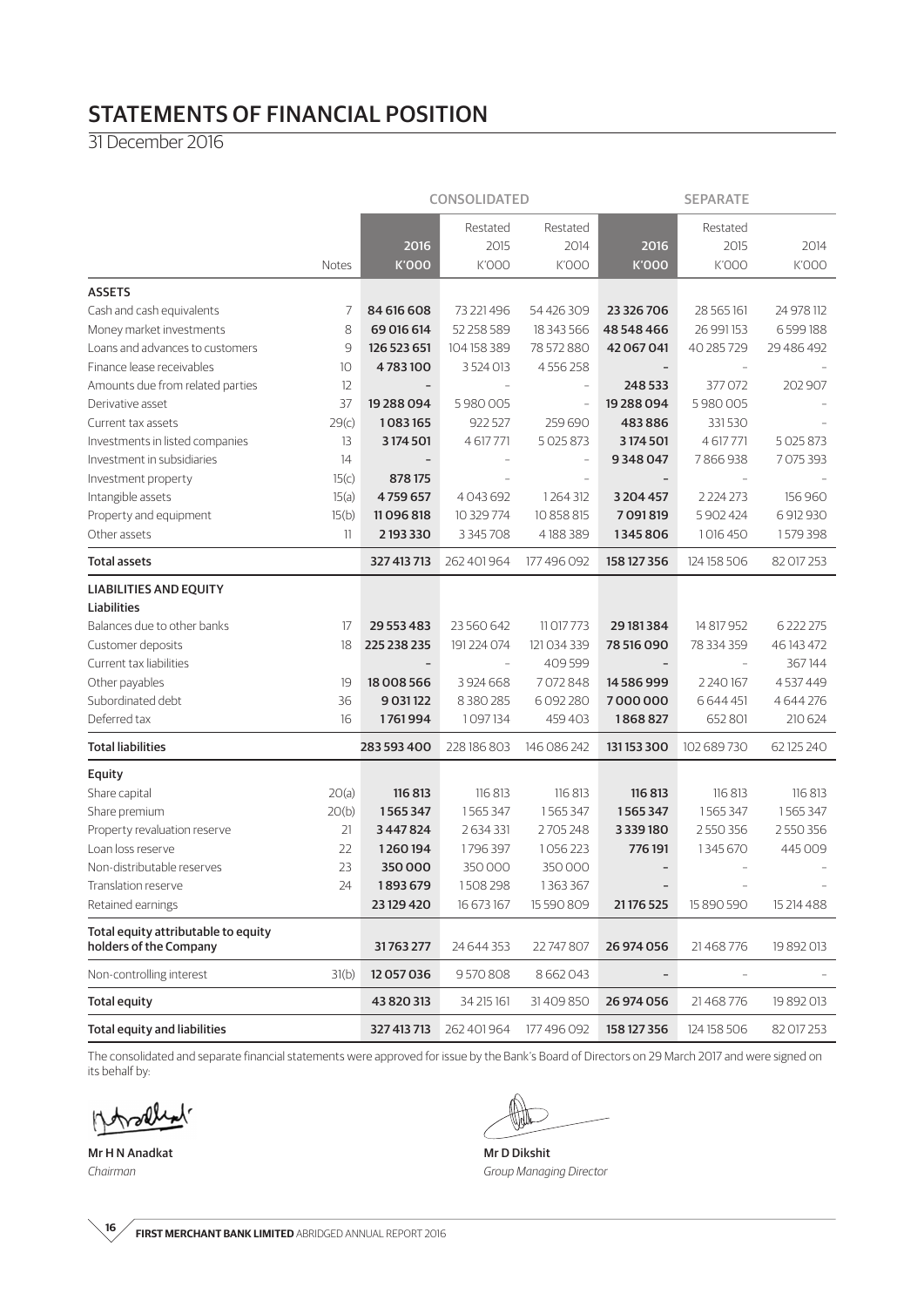# STATEMENTS OF PROFIT OR LOSS AND OTHER COMPREHENSIVE INCOME

For the year ended 31 December 2016

|                                                                                                                                                                                                                       |                      | CONSOLIDATED                                             |                                                       | <b>SEPARATE</b>                                      |                                                   |
|-----------------------------------------------------------------------------------------------------------------------------------------------------------------------------------------------------------------------|----------------------|----------------------------------------------------------|-------------------------------------------------------|------------------------------------------------------|---------------------------------------------------|
|                                                                                                                                                                                                                       | Notes                | 2016<br><b>K'000</b>                                     | Restated<br>2015<br><b>K'000</b>                      | 2016<br><b>K'000</b>                                 | 2015<br><b>K'000</b>                              |
| Interest income<br>Interest expense on deposits and other accounts                                                                                                                                                    | 25                   | 34 001 870<br>(12955304)                                 | 23 556 521<br>(7467066)                               | 19 041 104<br>(6872063)                              | 12728531<br>(2960979)                             |
| Net interest income<br>Fees and commission income<br>(Loss)/income from investments<br>Gain on foreign exchange transactions                                                                                          | 26                   | 21046566<br>9390583<br>(1373565)<br>5 2 3 5 7 3 2        | 16 089 455<br>5796072<br>(352 563)<br>2 8 9 3 2 1 5   | 12 169 041<br>6 149 151<br>(962732)<br>2 2 5 6 5 8 3 | 9767552<br>2759419<br>147 437<br>2 3 5 0 4 5 2    |
| Total operating income                                                                                                                                                                                                |                      | 34 299 316                                               | 24 426 179                                            | 19 612 043                                           | 15 024 860                                        |
| Staff and training costs<br>Premises and equipment costs<br>Depreciation and amortisation<br>Other expenses<br>Impairment loss on financial assets                                                                    | 27<br>15<br>28<br>38 | 11 297 517<br>3 611 027<br>2144204<br>5363363<br>496 963 | 9 013 5 29<br>1788833<br>1503014<br>4940252<br>986778 | 5943962<br>1750921<br>1117758<br>2793770<br>9032     | 5024206<br>1346199<br>744304<br>2135019<br>164735 |
| <b>Total expenses</b>                                                                                                                                                                                                 |                      | 22 913 074                                               | 18 232 406                                            | 11 615 443                                           | 9414463                                           |
| Profit before income tax expense<br>Income tax expense                                                                                                                                                                | 29                   | 11386242<br>(3725226)                                    | 6 193 773<br>(1930566)                                | 7996600<br>(2812894)                                 | 5 610 397<br>(1697384)                            |
| Profit for the year                                                                                                                                                                                                   |                      | 7661016                                                  | 4 2 6 3 2 0 7                                         | 5183706                                              | 3 913 013                                         |
| Other comprehensive income<br>Items that will never be classified to profit or loss<br>Revaluation surplus on property<br>Deferred tax on revalued property<br>Deferred tax released on disposal of revalued property |                      | 904 317<br>(91131)<br>307                                | 14 3 6 9                                              | 878244<br>(89727)<br>307                             |                                                   |
| Items that are or may be classified to profit or loss<br>Translation difference for foreign operations                                                                                                                |                      | 813 493<br>1616629                                       | 14369<br>524752                                       | 788824                                               |                                                   |
| Total other comprehensive income for the year                                                                                                                                                                         |                      | 2 4 3 0 1 2 2                                            | 539121                                                | 788824                                               |                                                   |
| Total comprehensive income for the year                                                                                                                                                                               |                      | 10 091 138                                               | 4802328                                               | 5972530                                              | 3 913 013                                         |
| Profit or loss attributable to:<br>Owners of the parent<br>Non-controlling interest                                                                                                                                   | 31(b)                | 6387300<br>1273716                                       | 4 073 496<br>189711                                   | 5 183 7 06                                           | 3 913 013                                         |
| Profit for the year                                                                                                                                                                                                   |                      | 7661016                                                  | 4 2 6 3 2 0 7                                         | 5 183 706                                            | 3 913 013                                         |
| Total comprehensive income attributable to:<br>Owners of the parent<br>Non-controlling interest                                                                                                                       |                      | 7586174<br>2504964                                       | 4 2 3 2 7 9 6<br>569 532                              | 5972530                                              | 3 913 013                                         |
| Total comprehensive income for the year                                                                                                                                                                               |                      | 10 091 138                                               | 4802328                                               | 5972530                                              | 3 913 013                                         |
| Basic and diluted earnings per share                                                                                                                                                                                  | 30                   | 273                                                      | 174                                                   |                                                      |                                                   |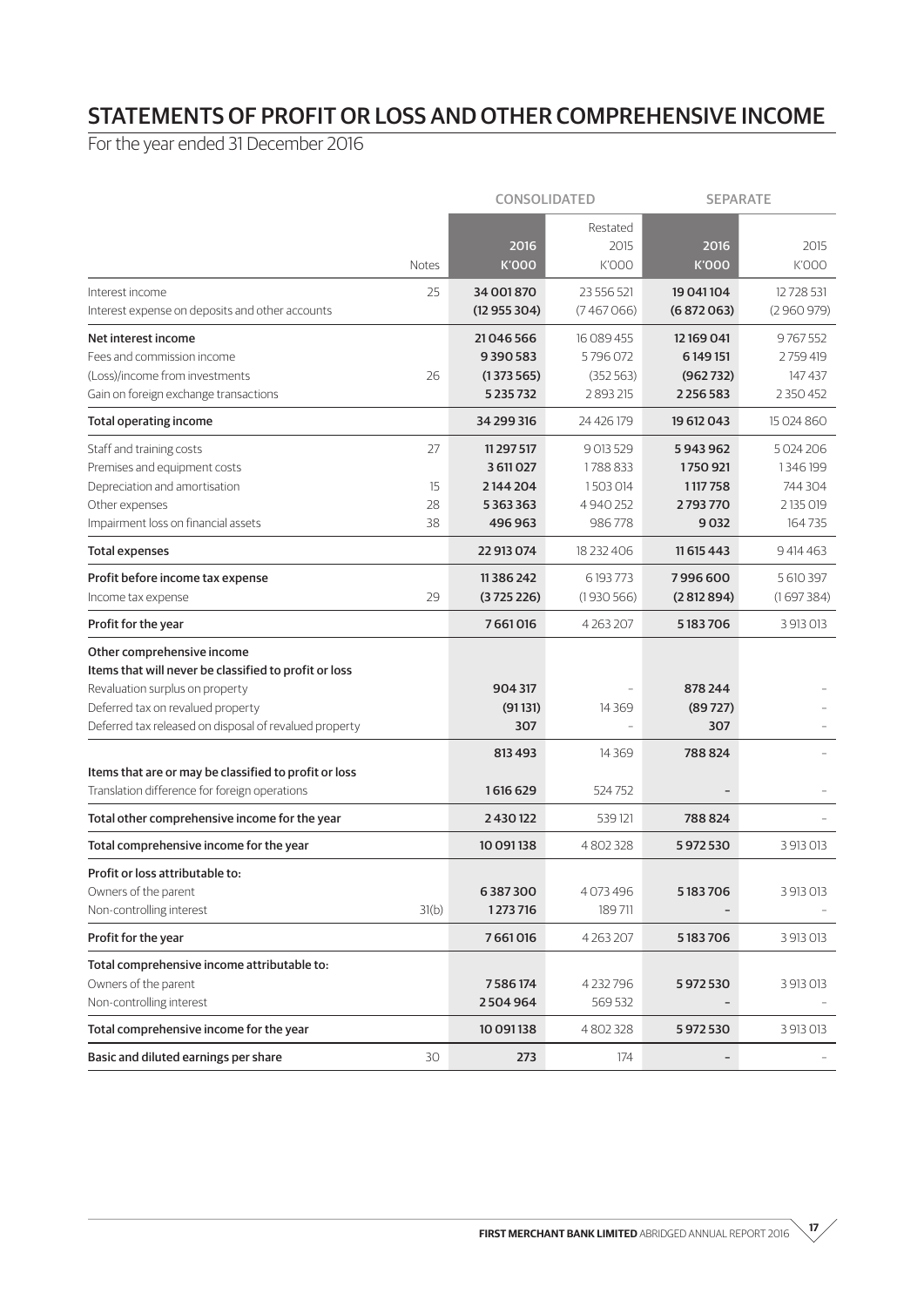# STATEMENTS OF CHANGES IN EQUITY

For the year ended 31 December 2016

CONSOLIDATED

|                                                         | Share capital<br><b>K'000</b> | Share premium<br><b>K'000</b>   | Translation<br>reserve<br>K'000                      | Property<br>revaluation<br>K'000 |  |
|---------------------------------------------------------|-------------------------------|---------------------------------|------------------------------------------------------|----------------------------------|--|
| 2016                                                    |                               |                                 |                                                      |                                  |  |
| As at 1 January 2016 (as restated)                      | 116813                        | 1565347                         | 1508298                                              | 2 634 331                        |  |
| Profit for the year                                     | $\overline{\phantom{a}}$      | $\sim$                          | $\sim$                                               | $\overline{\phantom{a}}$         |  |
| Other comprehensive income                              |                               |                                 |                                                      |                                  |  |
| Property revaluation<br>Deferred tax on revalued assets |                               |                                 | $\overline{\phantom{a}}$<br>$\overline{\phantom{a}}$ | 904317<br>(91131)                |  |
| Deferred tax released on disposal of revalued property  |                               |                                 | $\sim$                                               | 307                              |  |
| Arising on consolidation of subsidiaries                | $\overline{\phantom{a}}$      | $\overline{\phantom{0}}$        | 385381                                               | $\overline{\phantom{0}}$         |  |
| Total other comprehensive income                        | $\overline{\phantom{0}}$      | $\overline{\phantom{a}}$        | 385381                                               | 813 493                          |  |
| Total comprehensive income for the year                 | $\overline{\phantom{a}}$      | $\sim$                          | 385381                                               | 813 493                          |  |
| Transfers within reserves                               |                               |                                 |                                                      |                                  |  |
| Transfer from loan loss reserve                         | $\overline{\phantom{a}}$      |                                 |                                                      |                                  |  |
| Total transfers within reserves                         | $\sim$                        | $-$                             | $\sim$                                               | $\sim$                           |  |
| Transactions with owners, recorded directly in equity   |                               |                                 |                                                      |                                  |  |
| Contribution by and distribution to owners              |                               |                                 |                                                      |                                  |  |
| Additional capital subscription                         |                               |                                 |                                                      |                                  |  |
| Dividends paid to non-controlling interests             |                               |                                 |                                                      |                                  |  |
| Dividends paid to owners of the parent                  | $\overline{\phantom{a}}$      |                                 | $\overline{\phantom{0}}$                             | $\qquad \qquad -$                |  |
| Total transactions with owners                          | $\overline{\phantom{a}}$      | $-$                             | $\sim$                                               | $\overline{\phantom{a}}$         |  |
| As at 31 December 2016                                  | 116813                        | 1565347                         | 1893679                                              | 3447824                          |  |
| 2015 (restated)                                         |                               |                                 |                                                      |                                  |  |
| As at 1 January 2015 (restated)                         | 116 813                       | 1565347                         | 1363367                                              | 2705248                          |  |
| Profit for the year                                     | $\overline{\phantom{a}}$      | $\hspace{0.1mm}-\hspace{0.1mm}$ | $\sim$                                               | $\hspace{0.1mm}-\hspace{0.1mm}$  |  |
| Other comprehensive income                              |                               |                                 |                                                      |                                  |  |
| Property revaluation                                    |                               |                                 |                                                      | $\overline{\phantom{a}}$         |  |
| Deferred tax on revalued assets                         |                               |                                 | $\sim$                                               | 14369                            |  |
| Arising on consolidation of subsidiaries                | $\sim$                        | $\sim$                          | 144 931                                              | $\overline{\phantom{a}}$         |  |
| Total other comprehensive income                        | $\equiv$                      | $\sim$                          | 144 931                                              | 14 3 6 9                         |  |
| Total comprehensive income for the year                 | $\overline{\phantom{a}}$      | $\sim$                          | 144 931                                              | 14 3 6 9                         |  |
| Transfers within reserves                               |                               |                                 |                                                      |                                  |  |
| Transfer of reserve on sale of property                 |                               |                                 |                                                      | (85286)                          |  |
| Transfer to loan loss reserve                           |                               |                                 |                                                      | $\overline{\phantom{a}}$         |  |
| Total transfers within reserves                         |                               |                                 |                                                      | (85286)                          |  |
| Transactions with owners, recorded directly in equity   |                               |                                 |                                                      |                                  |  |
| Contribution by and distribution to owners              |                               |                                 |                                                      |                                  |  |
| Additional capital subscription                         |                               |                                 |                                                      |                                  |  |
| Dividends paid                                          | $\sim$                        | $\hspace{0.1mm}-\hspace{0.1mm}$ | $\sim$                                               | $\sim$                           |  |
| Total transactions with owners                          | $\overline{\phantom{a}}$      | $\overline{\phantom{a}}$        | $\hspace{0.1mm}-\hspace{0.1mm}$                      | $\overline{\phantom{a}}$         |  |
| As at 31 December 2015 (restated)                       | 116 813                       | 1565347                         | 1508 298                                             | 2634331                          |  |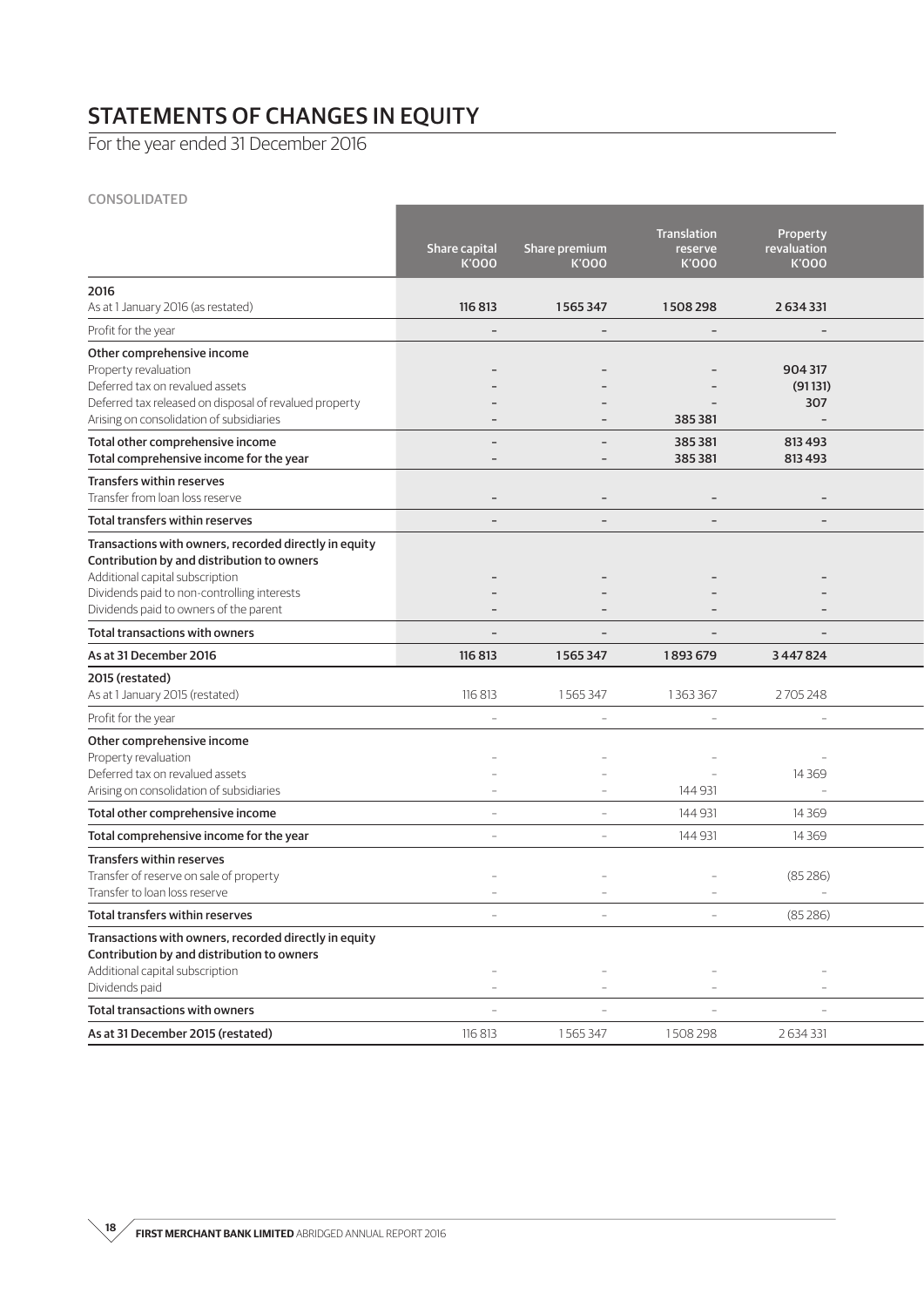|                                                                               |                                                                        | Equity                               |                          |                                                      |                          |
|-------------------------------------------------------------------------------|------------------------------------------------------------------------|--------------------------------------|--------------------------|------------------------------------------------------|--------------------------|
| Total equity                                                                  | Non-controlling<br>interest                                            | attributable<br>to owners            | Retained<br>earnings     | Non-distributable<br>reserve                         | Loan loss<br>reserve     |
| K'000                                                                         | K'000                                                                  | K'000                                | K'000                    | K'000                                                | K'000                    |
|                                                                               |                                                                        |                                      |                          |                                                      |                          |
| 34 215 161                                                                    | 9570808                                                                | 24 644 353                           | 16 673 167               | 350000                                               | 1796397                  |
| 7661016                                                                       | 1273 716                                                               | 6387300                              | 6387300                  | $\sim$                                               | $\sim$                   |
|                                                                               |                                                                        |                                      |                          |                                                      |                          |
| 904317                                                                        | $\overline{\phantom{a}}$                                               | 904317                               |                          | $\overline{\phantom{0}}$                             |                          |
| (91131)                                                                       |                                                                        | (91131)                              |                          |                                                      |                          |
| 307<br>1616629                                                                | $\overline{\phantom{a}}$<br>1231248                                    | 307<br>385 381                       | $\overline{\phantom{a}}$ | $\overline{\phantom{a}}$                             |                          |
| 2 4 3 0 1 2 2                                                                 | 1231248                                                                | 1198874                              |                          |                                                      |                          |
| 10 091 138                                                                    | 2504964                                                                | 7586174                              | 6387300                  | $\overline{\phantom{a}}$<br>$\overline{\phantom{a}}$ | $\overline{\phantom{a}}$ |
|                                                                               |                                                                        |                                      |                          |                                                      |                          |
|                                                                               |                                                                        |                                      | 536 203                  | $\overline{\phantom{a}}$                             | (536 203)                |
| $\sim$                                                                        | $\sim$                                                                 | $\sim$                               | 536 203                  | $\sim$                                               | (536 203)                |
|                                                                               |                                                                        |                                      |                          |                                                      |                          |
|                                                                               |                                                                        |                                      |                          |                                                      |                          |
| 634761                                                                        | 634761                                                                 | $\overline{\phantom{a}}$             |                          | $\overline{\phantom{0}}$                             |                          |
| (653 497)<br>(467250)                                                         | (653 497)<br>$\mathcal{L}_{\text{max}}$ and $\mathcal{L}_{\text{max}}$ | $\overline{\phantom{a}}$<br>(467250) | (467250)                 | $\overline{\phantom{a}}$<br>$\overline{\phantom{a}}$ |                          |
| (485986)                                                                      | (18736)                                                                | (467250)                             | (467250)                 | $\sim$                                               | $\sim$                   |
| 43 820 313                                                                    | 12 057 036                                                             | 31763277                             | 23 129 420               | 350000                                               | 1260194                  |
|                                                                               |                                                                        |                                      |                          |                                                      |                          |
| 31409850                                                                      | 8 6 6 2 0 4 3                                                          | 22747807                             | 15 590 809               | 350000                                               | 1056 223                 |
| 4 2 6 3 2 0 7                                                                 | 189711                                                                 | 4073496                              | 4073496                  | $\sim$                                               | $\sim$                   |
|                                                                               |                                                                        |                                      |                          |                                                      |                          |
|                                                                               | $\overline{\phantom{a}}$                                               | $\sim$                               |                          |                                                      |                          |
|                                                                               | $\mathcal{L} = \mathcal{L}$                                            | 14 3 6 9                             |                          |                                                      |                          |
|                                                                               |                                                                        |                                      |                          |                                                      |                          |
|                                                                               | 379 821                                                                | 144 931                              | $-$                      | $\overline{\phantom{a}}$                             |                          |
|                                                                               | 379 821                                                                | 159 300                              | $\sim$                   | $\overline{\phantom{a}}$                             | $\overline{\phantom{a}}$ |
|                                                                               | 569 532                                                                | 4 2 3 2 7 9 6                        | 4 0 73 4 96              | $\sim$                                               | $\sim$                   |
|                                                                               |                                                                        |                                      |                          |                                                      |                          |
|                                                                               |                                                                        |                                      | 85 2 86                  | $\overline{\phantom{a}}$                             |                          |
|                                                                               |                                                                        |                                      | (740174)                 |                                                      | 740 174                  |
|                                                                               | $\sim$                                                                 | $\sim$                               | (654888)                 | $\overline{\phantom{a}}$                             | 740 174                  |
|                                                                               |                                                                        |                                      |                          |                                                      |                          |
|                                                                               | 339 233                                                                | $\sim$                               | $\sim$                   | $\overline{\phantom{a}}$                             |                          |
|                                                                               | $\sim 100$                                                             | (2336250)                            | (2336250)                | $\overline{\phantom{a}}$                             |                          |
| 14 3 6 9<br>524 752<br>539121<br>4802328<br>339 233<br>(2336250)<br>(1997017) | 339 233                                                                | (2336250)                            | (2336250)                | $\sim$                                               | $\sim$                   |
| 34 215 161                                                                    | 9570808                                                                | 24 644 353                           | 16 673 167               | 350000                                               | 1796397                  |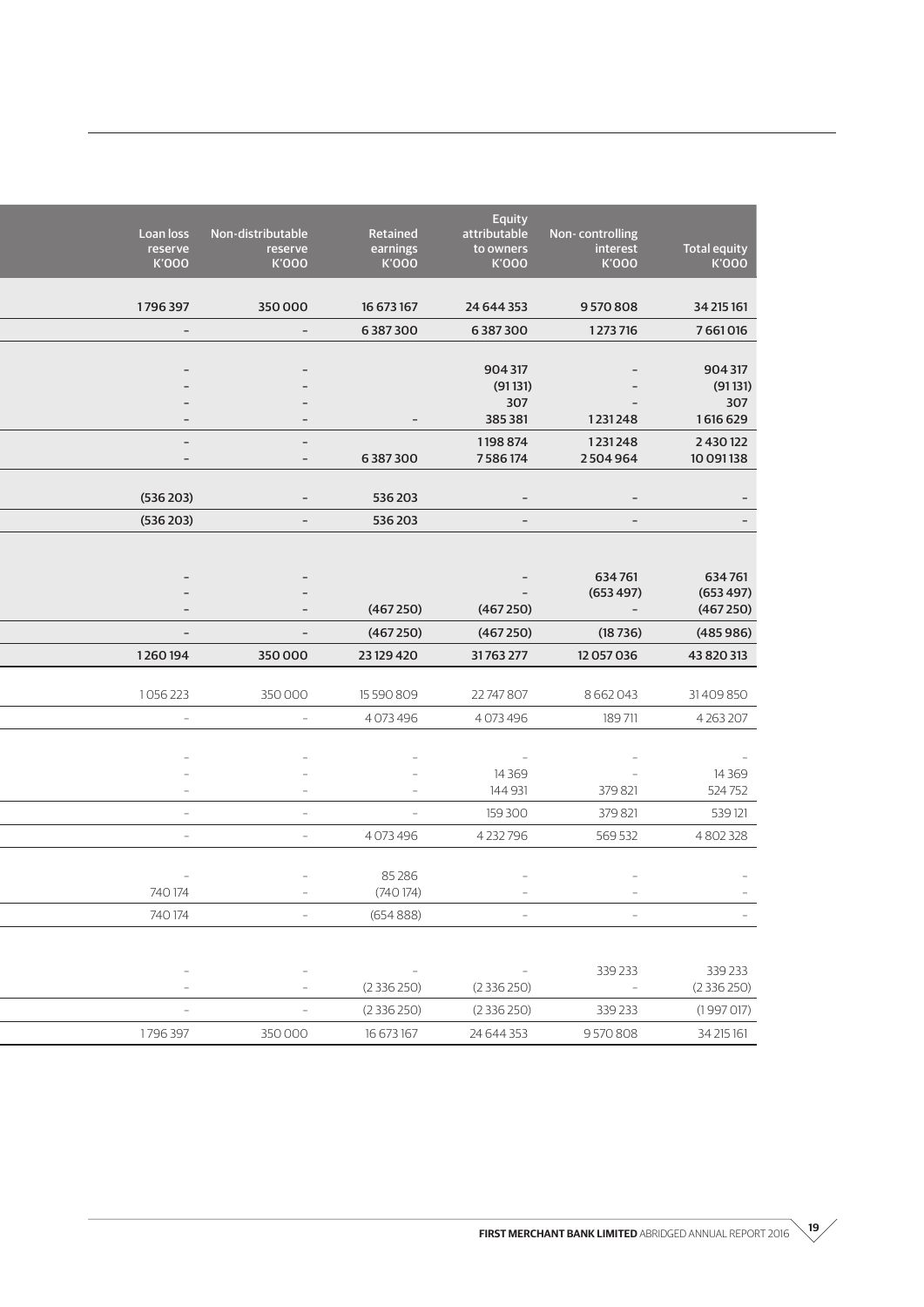# **STATEMENTS OF CHANGES IN EQUITY (continued)**

For the year ended 31 December 2016

#### SEPARATE

|                                                                          | <b>Share</b><br>capital<br><b>K'000</b> | <b>Share</b><br>premium<br><b>K'000</b> | Property<br>revaluation<br><b>K'000</b> | Loan loss<br>reserve<br><b>K'000</b> | <b>Retained</b><br>earnings<br><b>K'000</b> | <b>Total</b><br>equity<br><b>K'000</b> |
|--------------------------------------------------------------------------|-----------------------------------------|-----------------------------------------|-----------------------------------------|--------------------------------------|---------------------------------------------|----------------------------------------|
| 2016                                                                     |                                         |                                         |                                         |                                      |                                             |                                        |
| As at beginning of the year<br>Profit for the year                       | 116813                                  | 1565347                                 | 2550356                                 | 1345 670                             | 15890590<br>5183706                         | 21468776<br>5183706                    |
| Other comprehensive income                                               |                                         |                                         |                                         |                                      |                                             |                                        |
| Property revaluation                                                     |                                         |                                         | 878244                                  |                                      |                                             | 878 244                                |
| Deferred tax released on disposal                                        |                                         |                                         |                                         |                                      |                                             |                                        |
| of revalued property<br>Deferred tax on revalued assets                  |                                         |                                         | 307<br>(89727)                          |                                      |                                             | 307<br>(89727)                         |
|                                                                          |                                         |                                         |                                         |                                      |                                             |                                        |
| Total comprehensive income for<br>the year<br>Transfers between reserves |                                         |                                         | 788824                                  |                                      | 5183706                                     | 5972530                                |
| Transfer from loan loss reserve                                          |                                         | $\overline{\phantom{0}}$                | $\overline{\phantom{0}}$                | (569 479)                            | 569479                                      |                                        |
| Total transfers between reserves                                         |                                         | $\overline{\phantom{0}}$                | $\overline{\phantom{0}}$                | (569 479)                            | 569 479                                     |                                        |
| Transactions with owners, recorded<br>directly in equity                 |                                         |                                         |                                         |                                      |                                             |                                        |
| Contribution by and distribution to owners<br>Dividends paid             |                                         |                                         |                                         |                                      | (467250)                                    | (467250)                               |
| As at 31 December 2016                                                   | 116 813                                 | 1565347                                 | 3339180                                 | 776191                               | 21 176 525                                  | 26 974 056                             |
| 2015                                                                     |                                         |                                         |                                         |                                      |                                             |                                        |
| As at beginning of the year                                              | 116 813                                 | 1565347                                 | 2550356                                 | 445009                               | 15 214 488                                  | 19 892 013                             |
| Profit for the year                                                      |                                         |                                         |                                         | $\overline{\phantom{0}}$             | 3 913 013                                   | 3 913 013                              |
| Total comprehensive income for<br>the year                               |                                         |                                         |                                         |                                      | 3 913 013                                   | 3 913 013                              |
| <b>Transfers between reserves</b>                                        |                                         |                                         |                                         |                                      |                                             |                                        |
| Transfer to loan loss reserve                                            |                                         |                                         |                                         | 900 661                              | (900661)                                    |                                        |
| Transactions with owners, recorded<br>directly in equity                 |                                         |                                         |                                         |                                      |                                             |                                        |
| Contribution by and distribution to owners<br>Dividends paid             |                                         |                                         |                                         |                                      | (2336250)                                   | (2336250)                              |
| As at 31 December 2015                                                   | 116 813                                 | 1565347                                 | 2550356                                 | 1345670                              | 15 890 590                                  | 21468776                               |

# Restatement of current year consolidated comparatives – consolidation of subsidiaries

In prior years, FMB consolidated all investments where > 50% shares were held. Investments in First Capital Bank Limited of Zambia (49.0% equity ownership) and Capital Bank Limited of Botswana (38.6% equity ownership) were accounted for using the equity method of accounting under IAS 28 *Investments in Associates* on the grounds that FMB did not have effective control over the two entities.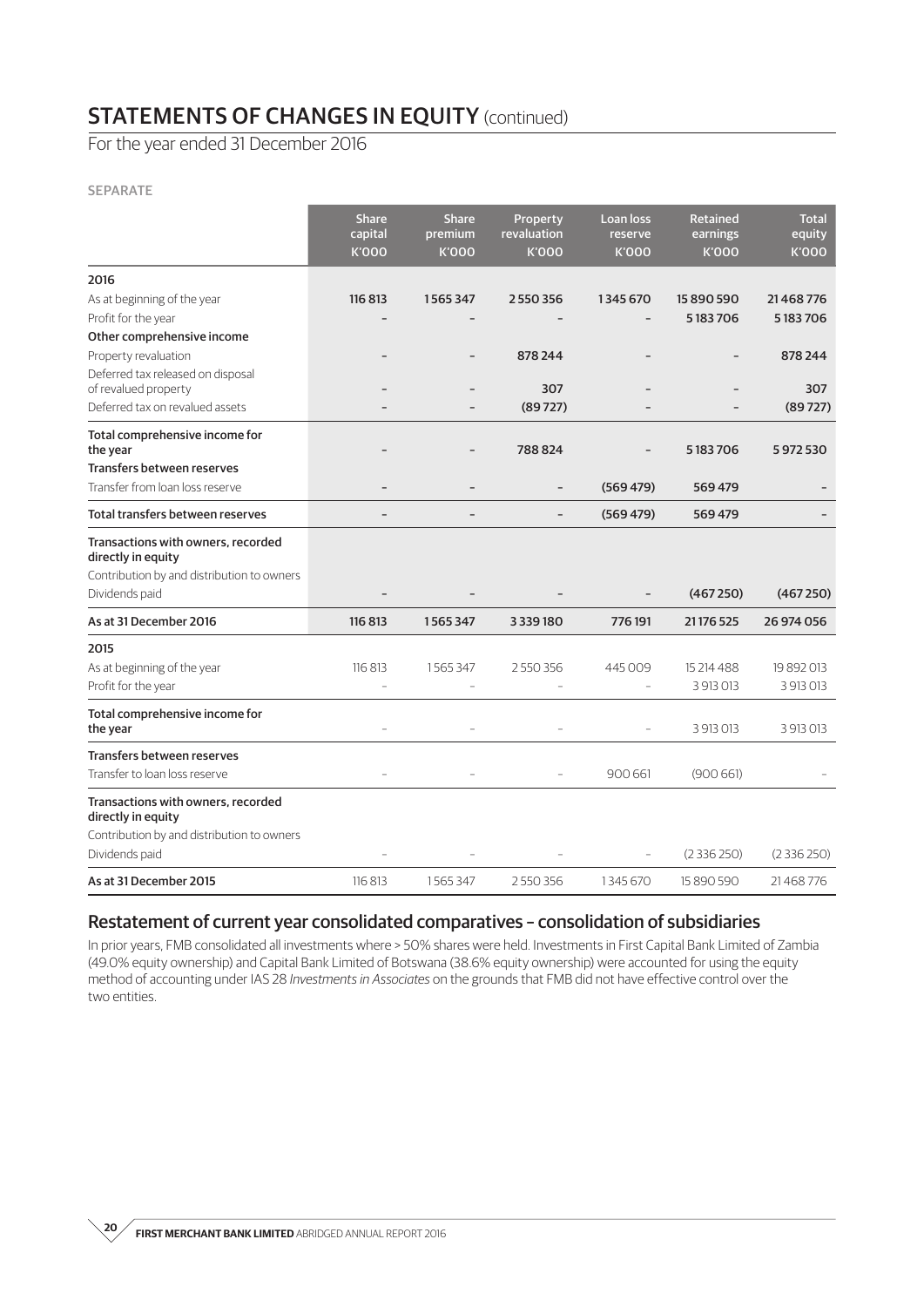After reconsideration, management have decided to consolidate the above-noted investments, as they believe they have effective control over the two entities including the power to determine the appointment of key management personnel and to dictate major operating and capital decisions in the two entities. These powers signify the exercise of control as described by IFRS 10 *Consolidated Financial Statements* as *"de facto"* control (i.e. where an investor with less than 50% of the voting rights of an investee has control of the investee for reasons other than contractual arrangements and potential voting rights). Management also believes that FMB had effective control in recent years and, consequently, have restated the comparative balances in the current year consolidated financial statements in line with the requirements of IAS 8 *Accounting Policies, Changes in Accounting Estimates and Errors.*

### Restatement of current year consolidated and separate financial statement comparatives – currency swaps

During 2015, FMB entered into currency swap deals whereby FMB sold Dollars (USD) for Malawi Kwacha (MWK) at a predetermined spot rate. FMB then bought back the USD at predetermined future rates assumed from the interest rates and tenors of the individual transactions.

FMB retained substantially all the risks and rewards of ownership of the USD amounts sold and, accordingly, should have continued to recognise the USD amount as an asset in accordance with IAS 39 *Financial Instruments: Recognition and Measurement*. A liability should also have been recognised for the consideration received in accordance with the principles of IAS 39. However, the deal was valued as a derivative instrument contrary to the nature of the transaction. Therefore, the prior year balances have been restated to recognise these balances on the statement of financial position to comply with the requirements of IAS 39.

### Impact of restatement of comparatives

|                                                                | <b>CONSOLIDATED</b> | <b>SEPARATE</b> |
|----------------------------------------------------------------|---------------------|-----------------|
|                                                                | 2015                | 2015            |
|                                                                | <b>K'000</b>        | <b>K'000</b>    |
| Profit for the year per the 2015 financial statements          | 3860814             | 3 913 013       |
| Restatement adjustments                                        |                     |                 |
| Interest income                                                | 6443993             |                 |
| Interest expense on deposits and other accounts                | (2387677)           |                 |
| Fees and commission income                                     | 1364123             |                 |
| Gain on foreign exchange transactions                          | 519389              |                 |
| Staff and training costs                                       | (2464396)           |                 |
| Premises and equipment costs                                   | (442249)            |                 |
| Depreciation expense                                           | (521649)            |                 |
| Other expenses                                                 | (1634893)           |                 |
| Share of profit from associate                                 | (236 550)           |                 |
| Impairment loss on financial assets                            | (311847)            |                 |
| Income tax expense                                             | 74149               |                 |
| Restated profit for the year                                   | 4 2 6 3 2 0 7       | 3 913 013       |
| Total comprehensive income per prior year financial statements | 4092277             | 3 913 013       |
| Net adjustment to 2015 profit                                  | 402393              |                 |
| Adjustment to translation difference for foreign operations    | 307658              |                 |
| Restated total comprehensive income for the year               | 4802328             | 3 913 013       |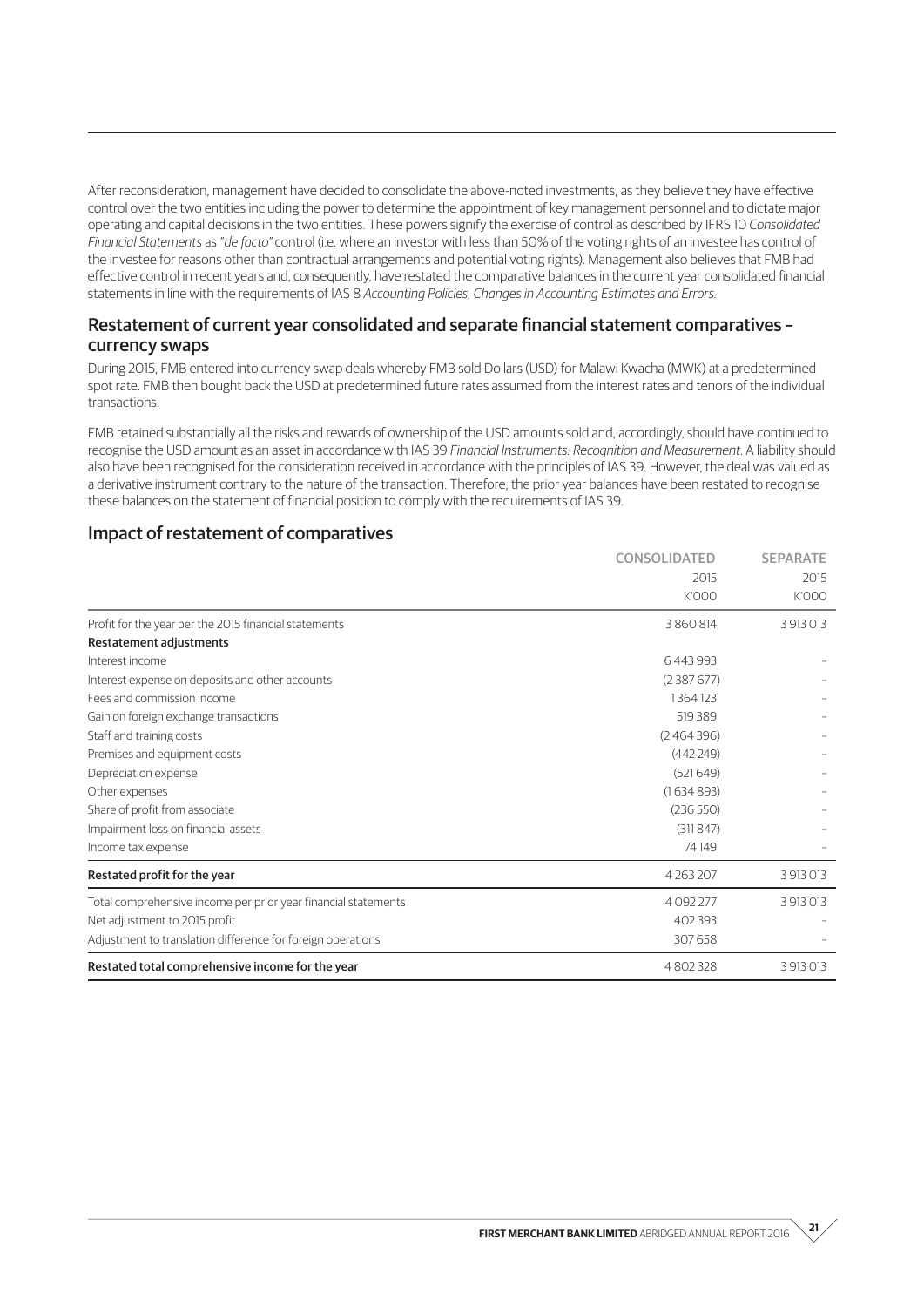# **STATEMENTS OF CHANGES IN EQUITY (continued)**

For the year ended 31 December 2016

|                                            |              | <b>CONSOLIDATED</b> |              |  |
|--------------------------------------------|--------------|---------------------|--------------|--|
|                                            | 2015         | 2014                | 2015         |  |
|                                            | <b>K'000</b> | <b>K'000</b>        | <b>K'000</b> |  |
| Assets                                     |              |                     |              |  |
| Cash and cash equivalents                  | 37 454 933   | 21996878            |              |  |
| Money market investments                   | 18 028 099   | 7692564             |              |  |
| Loans and advances to customers            | 51624606     | 42 922 263          |              |  |
| Finance lease receivables                  | 227516       |                     |              |  |
| Amounts due from related parties           | (263197)     | (2218403)           |              |  |
| Derivative asset                           | 5436632      |                     | 5436632      |  |
| Current tax assets                         | 350028       | 259690              |              |  |
| Investment property                        |              | (4817483)           |              |  |
| Investment in associated companies         | (5054032)    |                     |              |  |
| Property and equipment                     | 2757169      | 10 858 815          |              |  |
| Intangible assets                          | 1196948      | 428 561             |              |  |
| Other assets                               | 1594229      | (3989640)           |              |  |
| Total adjustment to assets                 | 113 352 931  | 73 133 245          | 5436632      |  |
| Liabilities and equity                     |              |                     |              |  |
| Balances due to other banks                | 11826936     | (53475554)          | 5436632      |  |
| Customer deposits                          | 88064957     | 113 693 139         |              |  |
| Other payables                             | 1443903      | 1963857             |              |  |
| Subordinated debt                          | 7458073      | 5740348             |              |  |
| Deferred tax liabilities                   | (5547317)    | (4184873)           |              |  |
| Loan loss reserve                          | 208 314      | 567628              |              |  |
| Translation reserve                        | 1411630      | 1418 664            |              |  |
| Retained earnings                          | (208312)     | (567629)            |              |  |
| Non-controlling interest                   | 8694747      | 7977665             |              |  |
| Total adjustment to liabilities and equity | 113 352 931  | 73 133 245          | 5436632      |  |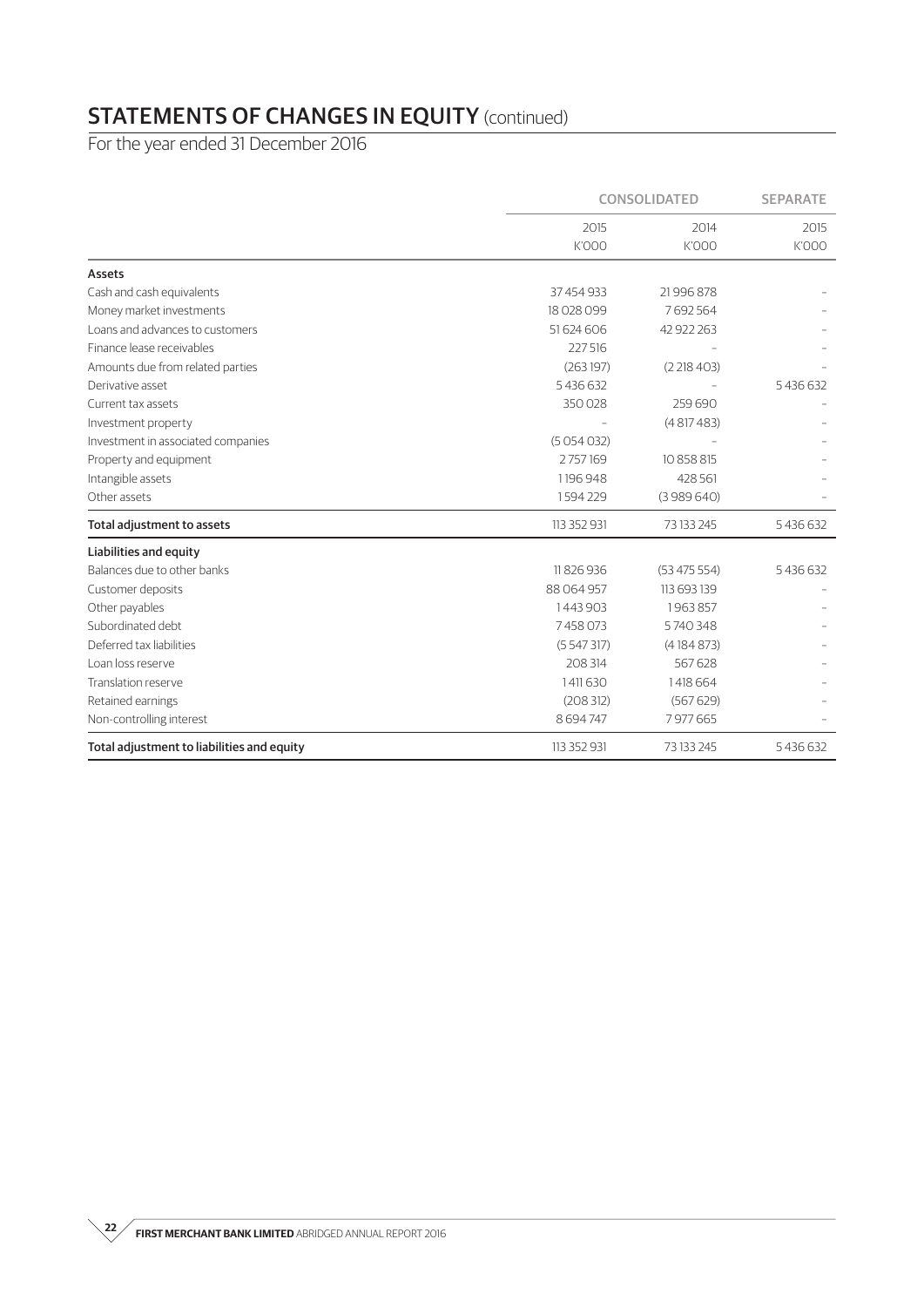# STATEMENTS OF CASH FLOWS

For the year ended 31 December 2016

|                                                        |       | CONSOLIDATED  |              | <b>SEPARATE</b> |                |
|--------------------------------------------------------|-------|---------------|--------------|-----------------|----------------|
|                                                        |       |               | Restated     |                 |                |
|                                                        |       | 2016          | 2015         | 2016            | 2015           |
|                                                        | Notes | <b>K'000</b>  | <b>K'000</b> | <b>K'000</b>    | K'000          |
| <b>CASH FLOWS FROM OPERATING ACTIVITIES</b>            |       |               |              |                 |                |
| Interest and fees received                             |       | 49 411 8 8 4  | 35 042 681   | 28 120 022      | 17 958 310     |
| Interest paid                                          |       | (12854287)    | (7120417)    | (6817301)       | (3147335)      |
| Cash paid to suppliers and employees                   |       | (16323393)    | (18507711)   | (9584137)       | (10232443)     |
|                                                        |       | 20 234 204    | 9 414 553    | 11719484        | 4578532        |
| Net increase in net customer balances                  |       | 14 4 6 2 3 11 | 50 620 440   | 11331432        | 21 2 2 6 9 1 5 |
| Cash generated from operations                         |       | 34 696 515    | 60 034 993   | 23 050 916      | 25 805 447     |
| Dividend received from listed and subsidiary companies |       | 69705         | 161272       | 480538          | 661272         |
| Income taxes paid                                      | 29c   | (3091690)     | (2276860)    | (1838951)       | (1953881)      |
| Cash flows from operating activities                   |       | 31674530      | 57 919 405   | 21692503        | 24 512 838     |
| <b>CASH FLOWS FROM INVESTING ACTIVITIES</b>            |       |               |              |                 |                |
| Purchases of money market investments                  | 8     | (16758025)    | (33915023)   | (21557313)      | (20391965)     |
| Subscription of shares in subsidiary companies         | 14    |               |              | (1481109)       | (791545)       |
| Proceeds from sale of equipment                        |       | 13 2 3 0      | 7 2 1 2      | 13 2 3 0        | 7 2 1 2        |
| Acquisition of property and equipment                  | 15    | (3741849)     | (4336263)    | (2574825)       | (1901967)      |
| Net cash flow from investing activities                |       | (20486644)    | (38244074)   | (25600017)      | (23078265)     |
| <b>CASH FLOWS FROM FINANCING ACTIVITIES</b>            |       |               |              |                 |                |
| Dividends paid to the owners of the parent             | 32    | (467250)      | (2336250)    | (467250)        | (2336250)      |
| Capital subscription by non-controlling interests      | 14    | 634761        | 339 233      |                 |                |
| Dividends paid to non-controlling interests            |       | (653 497)     |              |                 |                |
| Repayment of long-term borrowings                      |       | (7923416)     | (603880)     | (7923417)       | (764393)       |
| Proceeds from long-term borrowings                     |       | 7000000       | 1196 001     | 7000000         | 1196 001       |
| Net cash flow from financing activities                |       | (1409402)     | (1404896)    | (1390667)       | (1904642)      |
| Net increase in cash and cash equivalents              |       | 9778483       | 18 270 435   | (5298181)       | (470069)       |
| Cash and cash equivalents at 1 January                 |       | 73 221 496    | 54 426 309   | 28 5 65 161     | 24 978 112     |
| Effect of changes in exchange rates                    |       | 1616629       | 524752       | 59726           | 4 0 5 7 11 8   |
| Cash and cash equivalents at 31 December               | 7     | 84 616 608    | 73 221 496   | 23 326 706      | 28 5 65 161    |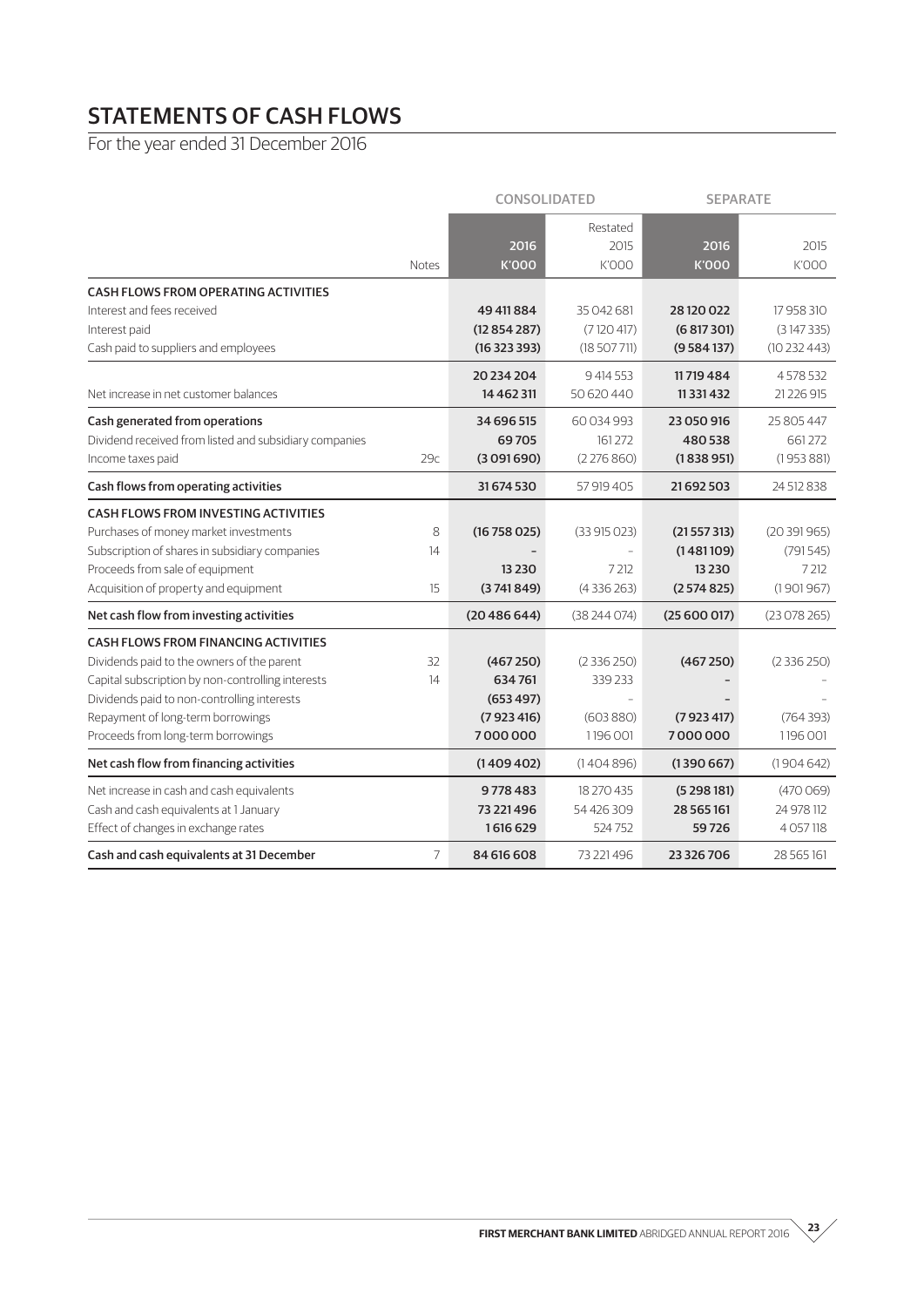# NOTES TO THE FINANCIAL STATEMENTS

For the year ended 31 December 2016

### **1. Reporting entity**

First Merchant Bank Limited (the Bank) is a public limited liability company domiciled in Malawi. It is listed on the Malawi Stock Exchange and is registered as a commercial bank under the Banking Act, 2010. These consolidated financial statements comprise the Bank and its subsidiaries ("collectively the Group"). The Group is primarily involved in corporate and retail banking, deposit-taking and asset finance. The Bank's registered office is Livingstone Towers, Private Bag 122, Glyn Jones Road, Blantyre.

# **2. Basis of preparation**

#### *(i) Statement of compliance*

The consolidated and separate financial statements have been prepared in accordance with International Financial Reporting Standards (IFRSs) as issued by the International Accounting Standards Board (IASB) and in a manner as required by the Companies Act, 2013, and the Banking Act, 2010.

#### *(ii) Basis of measurement*

The consolidated and separate financial statements are prepared on the historical cost basis except for the following:

- • properties which are revalued to fair value; and
- financial instruments at fair value through profit or loss.

#### *(iii) Functional and presentation currency*

These consolidated and separate financial statements are presented in Malawi Kwacha, which is the Bank's functional and presentation currency. Except as indicated, financial information presented in Malawi Kwacha has been rounded to the nearest thousand.

#### *(iv) Use of estimates and judgements*

The preparation of financial statements in conformity with IFRSs requires management to make judgements, estimates and assumptions that affect the application of accounting policies and the reported amounts of assets, liabilities, income and expenses. Actual results may differ from these estimates.

Estimates and underlying assumptions are reviewed on an ongoing basis. Revisions to accounting estimates are recognised in the period in which the estimate is revised and in any future periods affected.

In particular, information about significant areas of estimation, uncertainty and critical judgements in applying accounting policies that have the most significant effect on the amounts recognised in the financial statements are described in the following notes.

- Notes  $4(c)(v)$ , 9 and 38 Loans and advances to customers Impairment
- Notes 4(c)(y), 10 and 38 Finance leases receivables Impairment
- Notes 6 and 13 Fair value measurement

#### *(v) Going concern basis of accounting*

The consolidated financial statements have been prepared on a going concern basis, which assumes that the Group will be able to meet the mandatory repayments terms of the banking facilities as disclosed in note 17, customer deposits as disclosed in note 18, other payables as disclosed in note 19 and subordinated debt as disclosed under note 36.

#### *(vi) Comparatives*

Where necessary, comparative figures have been adjusted to conform to changes in presentation in the current year.

### **3. Adoption of new and revised International Financial Reporting Standards**

### 3.1 Standards and interpretations affecting amounts reported and/or disclosed in the financial statements

In the current year, the Group has adopted those new and revised standards and interpretations issued by the International Accounting Standards Board and the International Financial Reporting Interpretations Committee of the International Accounting Standards Board that are relevant to its operations and are effective for annual reporting periods beginning on 1 January 2016.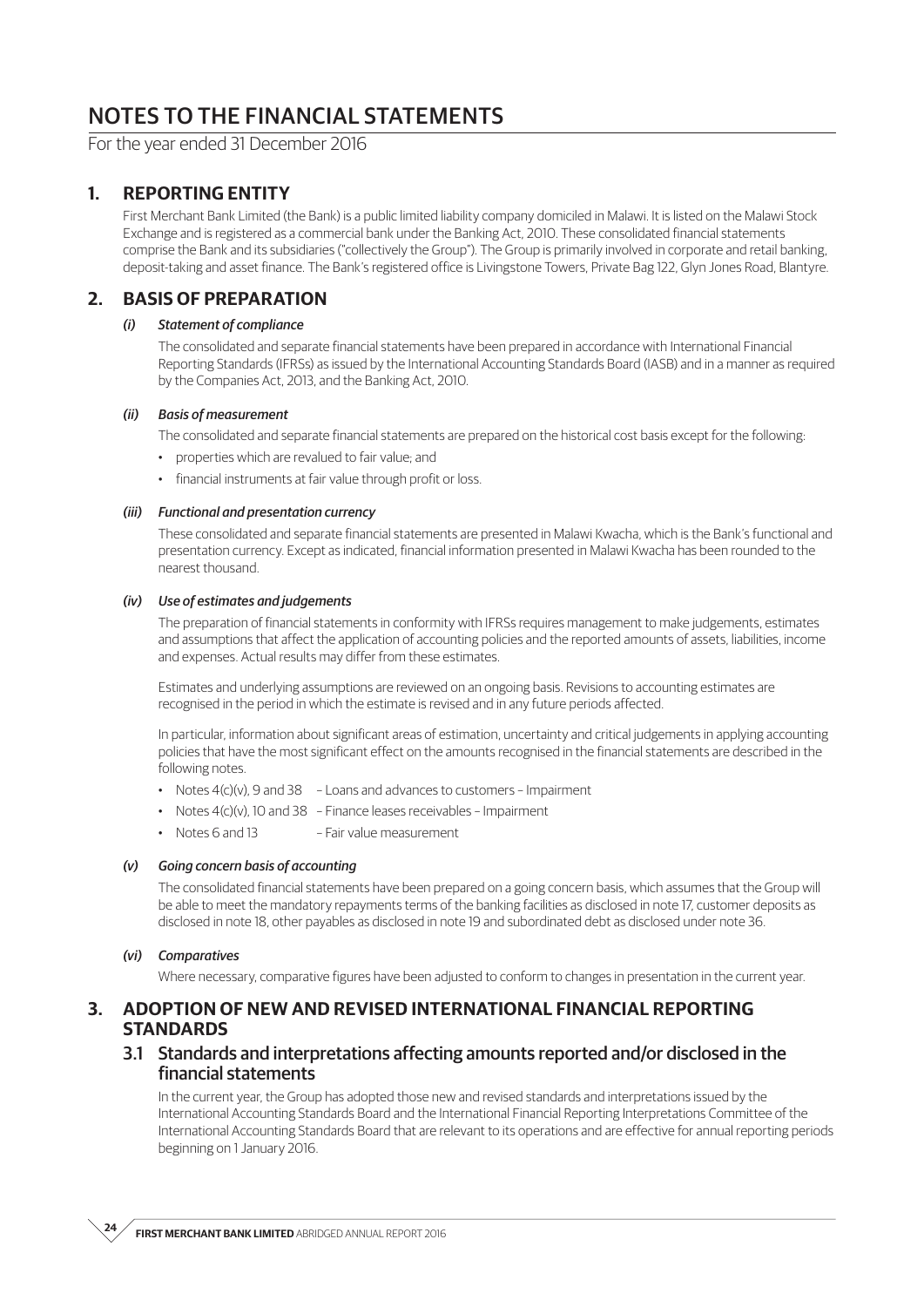The adoption of these new and revised standards and interpretations did not have a significant impact on these financial statements.

# 3.2 Standards and interpretations in issue, not yet effective

At the date of authorisation of these financial statements, the following relevant standards and interpretations were in issue but not yet effective:

| <b>Effective date</b>      | Standard, amendment or interpretation                                                                                                                                                                                                                                                                                                                                                                                                                                                                                                                                                                                                                                                                                                  |
|----------------------------|----------------------------------------------------------------------------------------------------------------------------------------------------------------------------------------------------------------------------------------------------------------------------------------------------------------------------------------------------------------------------------------------------------------------------------------------------------------------------------------------------------------------------------------------------------------------------------------------------------------------------------------------------------------------------------------------------------------------------------------|
| Annual periods beginning   | <b>IFRS 9 Financial Instruments</b>                                                                                                                                                                                                                                                                                                                                                                                                                                                                                                                                                                                                                                                                                                    |
| on or after 1 January 2018 | IFRS 9, issued in November 2009, introduced new requirements for the classification and<br>measurement of financial assets. IFRS 9 was subsequently amended in October 2010 to<br>include requirements for the classification and measurement of financial liabilities and for<br>derecognition, and in November 2013 to include the new requirements for general hedge<br>accounting. Another revised version of IFRS 9 was issued in July 2014 mainly to include<br>impairment requirements for financial assets and limited amendments to the classification<br>and measurement requirements by introducing a "fair value through other comprehensive<br>income" (FVTOCI) measurement category for certain simple debt instruments. |
| Annual periods beginning   | IFRS 15 Revenue from Contracts with Customers                                                                                                                                                                                                                                                                                                                                                                                                                                                                                                                                                                                                                                                                                          |
| on or after 1 January 2018 | IFRS 15 specifies how and when an entity will recognise revenue as well as requiring such<br>entities to provide users of financial statements with more informative, relevant disclosures.<br>The standard provides a single, principles-based five-step model to be applied to all contracts<br>with customers. The core principle of IFRS 15 is that an entity will recognise revenue to<br>depict the transfer of promised goods or services to customers in an amount that reflects<br>the consideration to which the entity expects to be entitled in exchange for those goods<br>or services.                                                                                                                                   |
| Annual periods beginning   | <b>IFRS 16 Leases</b>                                                                                                                                                                                                                                                                                                                                                                                                                                                                                                                                                                                                                                                                                                                  |
| on or after 1 January 2019 | IFRS 16 specifies how an entity will recognise, measure, present and disclose leases. The<br>standard requires lessees to recognise assets and liabilities for all leases unless the lease term<br>is 12 months or less or the underlying assets has a low value. Lessors continue to classify<br>leases as operating or finance, with IFRS 16's approach to lessor accounting substantially<br>unchanged from its predecessor, IAS 17.                                                                                                                                                                                                                                                                                                |
| Annual periods beginning   | Recognition of Deferred Tax Assets for Unrealised Losses (Amendments to IAS 12)                                                                                                                                                                                                                                                                                                                                                                                                                                                                                                                                                                                                                                                        |
| on or after 1 January 2017 | Amends IAS 12 Income Taxes to clarify the following aspects:                                                                                                                                                                                                                                                                                                                                                                                                                                                                                                                                                                                                                                                                           |
|                            | Unrealised losses on debt instruments measured at fair value and measured at cost for tax<br>$\bullet$<br>purposes give rise to a deductible temporary difference regardless of whether the debt<br>instrument's holder expects to recover the carrying amount of the debt instrument by<br>sale or by use;                                                                                                                                                                                                                                                                                                                                                                                                                            |
|                            | The carrying amount of an asset does not limit the estimation of probable future taxable<br>profits;                                                                                                                                                                                                                                                                                                                                                                                                                                                                                                                                                                                                                                   |
|                            | Estimates for future taxable profits exclude tax deductions resulting from the reversal of<br>deductible temporary differences; and                                                                                                                                                                                                                                                                                                                                                                                                                                                                                                                                                                                                    |
|                            | An entity assesses a deferred tax asset in combination with other deferred tax assets.<br>Where tax law restricts the utilisation of tax losses, an entity would assess a deferred tax<br>asset in combination with other deferred tax assets of the same type.                                                                                                                                                                                                                                                                                                                                                                                                                                                                        |
| Annual periods beginning   | Disclosure Initiative (Amendments to IAS 7)                                                                                                                                                                                                                                                                                                                                                                                                                                                                                                                                                                                                                                                                                            |
| on or after 1 January 2017 | Amends IAS 7 Statement of Cash Flows to clarify that entities shall provide disclosures that<br>enable users of financial statements to evaluate changes in liabilities arising from financing<br>activities.                                                                                                                                                                                                                                                                                                                                                                                                                                                                                                                          |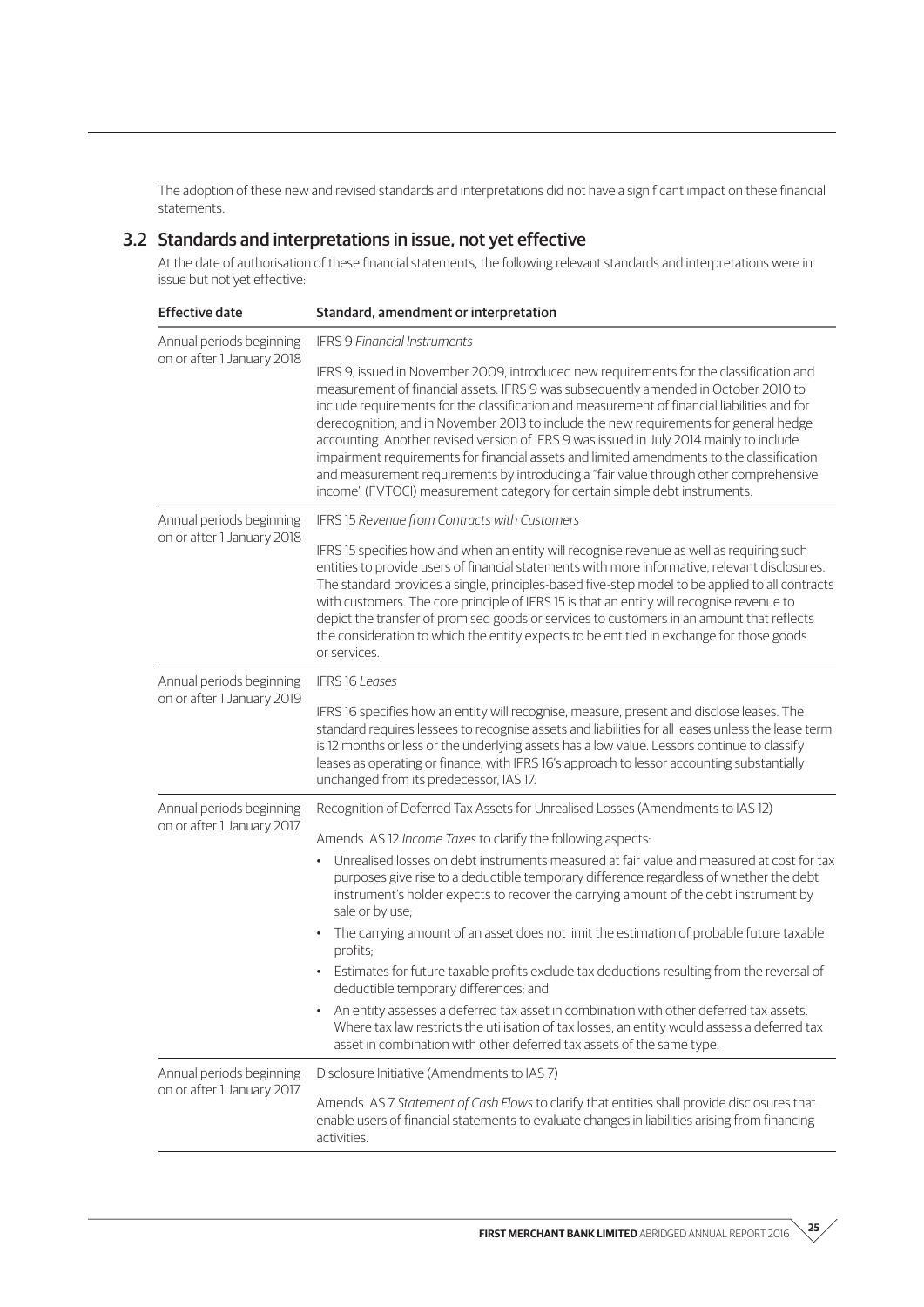# NOTES TO THE FINANCIAL STATEMENTS (continued)

For the year ended 31 December 2016

### **3. Adoption of new and revised International Financial Reporting STANDARDS** (continued)

## 3.2 Standards and interpretations in issue, not yet effective (continued)

| <b>Effective date</b>                                                                                                                                              | Standard, amendment or interpretation                                                                                                                                                                                                                                                                                                                                                                                          |
|--------------------------------------------------------------------------------------------------------------------------------------------------------------------|--------------------------------------------------------------------------------------------------------------------------------------------------------------------------------------------------------------------------------------------------------------------------------------------------------------------------------------------------------------------------------------------------------------------------------|
| Effective for annual                                                                                                                                               | Transfers of Investment Property (Amendments to IAS 40)                                                                                                                                                                                                                                                                                                                                                                        |
| periods beginning on or<br>after 1 January 2018                                                                                                                    | The amendments to IAS 40 Investment Property:                                                                                                                                                                                                                                                                                                                                                                                  |
|                                                                                                                                                                    | Amends paragraph 57 to state that an entity shall transfer a property to, or from,<br>$\bullet$<br>investment property when, and only when, there is evidence of a change in use. A change<br>of use occurs if property meets, or ceases to meet, the definition of investment property.<br>A change in management's intentions for the use of a property by itself does not<br>constitute evidence of a change in use; and    |
|                                                                                                                                                                    | The list of examples of evidence in paragraph 57(a) - (d) is now presented as a non-<br>exhaustive list of examples instead of the previous exhaustive list.                                                                                                                                                                                                                                                                   |
| The amendments to                                                                                                                                                  | Annual Improvements to IFRS Standards 2014 - 2016 Cycle                                                                                                                                                                                                                                                                                                                                                                        |
| IFRS 1 and IAS 28 are                                                                                                                                              | Makes amendments to the following standards:                                                                                                                                                                                                                                                                                                                                                                                   |
| effective for annual<br>periods beginning on or<br>after 1 January 2018, the<br>amendment to IFRS 12 for<br>annual periods beginning<br>on or after 1 January 2017 | IFRS 1 - Deletes the short-term exemptions in paragraphs E3 - E7 of IFRS 1, because they<br>have now served their intended purpose;                                                                                                                                                                                                                                                                                            |
|                                                                                                                                                                    | IFRS 12 - Clarifies the scope of the standard by specifying that the disclosure requirements<br>$\bullet$<br>in the standard, except for those in paragraphs B10 - B16, apply to an entity's interests<br>listed in paragraph 5 that are classified as held for sale, as held for distribution or as<br>discontinued operations in accordance with IFRS 5 Non-current Assets Held for Sale and<br>Discontinued Operations; and |
|                                                                                                                                                                    | IAS 28 - Clarifies that the election to measure at fair value through profit or loss an<br>$\bullet$<br>investment in an associate or a joint venture that is held by an entity that is a venture<br>capital organisation, or other qualifying entity, is available for each investment in an<br>associate or joint venture on an investment-by-investment basis, upon initial recognition.                                    |
| Annual reporting periods                                                                                                                                           | IFRIC 22 Foreign Currency Transactions and Advance Consideration                                                                                                                                                                                                                                                                                                                                                               |
| beginning on or after<br>1 January 2018                                                                                                                            | The interpretation addresses foreign currency transactions or parts of transactions where:                                                                                                                                                                                                                                                                                                                                     |
|                                                                                                                                                                    | there is consideration that is denominated or priced in a foreign currency;                                                                                                                                                                                                                                                                                                                                                    |
|                                                                                                                                                                    | the entity recognises a prepayment asset or a deferred income liability in respect of that<br>consideration, in advance of the recognition of the related asset, expense or income; and                                                                                                                                                                                                                                        |
|                                                                                                                                                                    | the prepayment asset or deferred income liability is non-monetary.                                                                                                                                                                                                                                                                                                                                                             |
|                                                                                                                                                                    | The Interpretations Committee came to the following conclusion:                                                                                                                                                                                                                                                                                                                                                                |
|                                                                                                                                                                    | The date of the transaction, for the purpose of determining the exchange rate, is the date<br>$\bullet$<br>of initial recognition of the non-monetary prepayment asset or deferred income liability;<br>and                                                                                                                                                                                                                    |
|                                                                                                                                                                    | If there are multiple payments or receipts in advance, a date of transaction is established<br>for each payment or receipt.                                                                                                                                                                                                                                                                                                    |

The Directors anticipate that other than IFRS 9, 15 and 16, these Standards and Interpretations in future periods will have no significant impact on the financial statements of the Group. IFRS 9 will impact the measurement of financial instruments while IFRS 15 will affect recognition of revenue and IFRS 16 will impact recognition, measurement, presentation and disclosure of leases.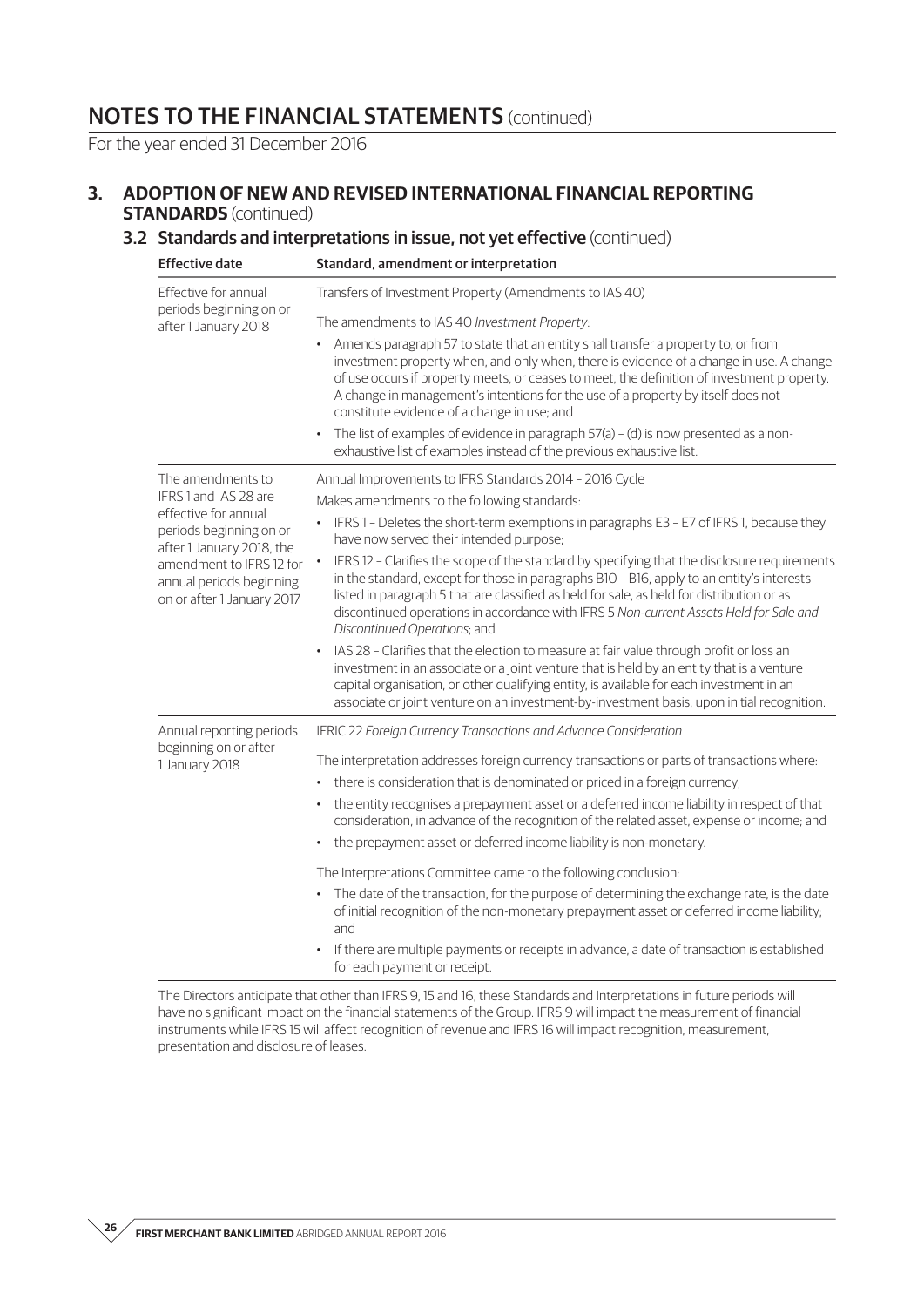# **4. Significant accounting policies**

The accounting policies have been consistently applied by the Group and are consistent with those used in the previous year.

#### (a) Basis of consolidation

The consolidated financial statements incorporate the financial statements of the Bank, its subsidiaries, namely The Leasing and Finance Company of Malawi Limited, FMB Pensions Limited, FMB Forex Bureau Limited, FMB Capital Markets Limited, Capital Bank Limited (Mozambique), International Commercial Bank Limited (Malawi), First Capital Bank Zambia Limited and Capital Bank Limited (Botswana), (together referred to as "the Group").

Business combinations are accounted for using the acquisition method as at the acquisition date, which is the date control is transferred to the Group.

#### *(i) Subsidiaries*

Subsidiaries are entities controlled by the Group. The Group controls an investee if it is exposed to, or, has rights to variable returns from its involvement with the investee and has the ability to affect those returns through its power over the investee. The financial statements of subsidiaries are included in the consolidated financial statements from the date that control commences until the date that control ceases. Uniform accounting policies have been applied throughout the Group.

#### *(ii) Loss of control*

When the Group loses control over a subsidiary, it derecognises the assets and liabilities of the subsidiary, and any related non-controlling interest and other components of equity. Any resulting gain or loss, is recognised in profit or loss. Any interest retained in the former subsidiary is measured at fair value when control is lost.

#### *(iii) Funds management*

The Group manages and administers assets held in investment vehicles on behalf of investors. The financial statements of these entities are not included in the consolidated financial statements except when the Group controls the entity.

#### *(iv) Transactions eliminated on consolidation*

Intra-group balances and transactions and any unrealised income and expenses arising from intra-group transactions, are eliminated in preparing the consolidated financial statements. Unrealised losses are eliminated in the same way as unrealised gains, but only to the extent that there is no evidence of impairment.

#### *(v) Interest in equity-accounted investees*

The Group's interests in equity-accounted investees are interests in associates. Associates are those entities in which the Group has significant influence, but not control over the financial and operating policies.

Interest in associates are accounted for using the equity method. They are recognised initially at fair value. Subsequent to initial recognition, the consolidated financial statements include the Group's share of profits or loss and other comprehensive income of equity investees, until the date on which significant influence ceases.

### (b) Foreign currency

#### *Foreign currency transactions*

Transactions in foreign currencies are translated to Malawi Kwacha at the exchange rate ruling at the date of the transaction. Non-monetary assets and liabilities that are measured at fair value in a foreign currency are translated into Malawi Kwacha at the exchange rate (middle rate) at the date on which the fair value is determined.

Non-monetary items that are measured based on historical cost in a foreign currency are translated using the exchange rate (middle rate) at the date of the transaction.

Monetary items denominated in foreign currencies at the reporting date are translated into Malawi Kwacha using the exchange rate at that date. Foreign currency differences arising on translation are generally recognised in profit or loss.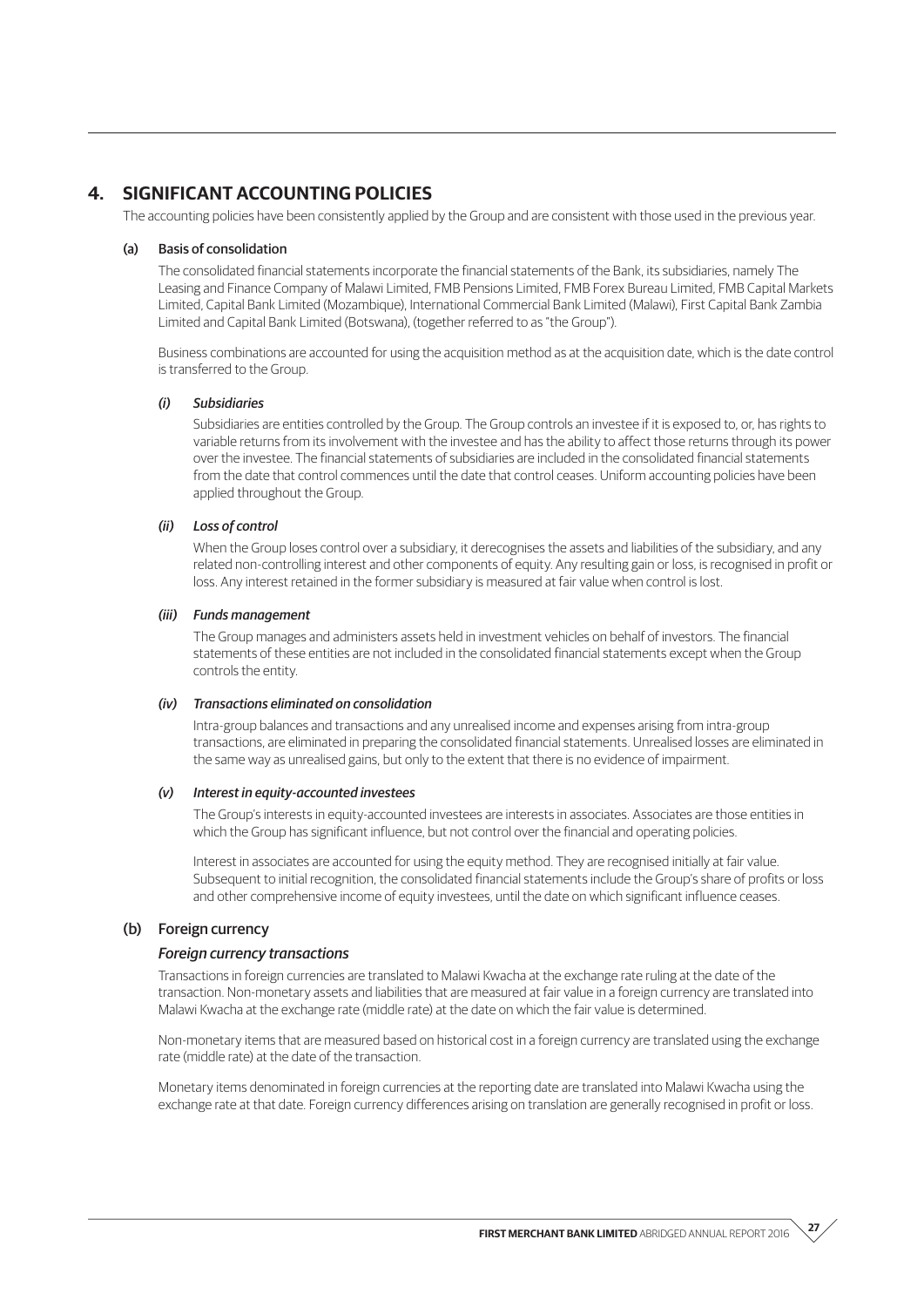# NOTES TO THE FINANCIAL STATEMENTS (continued)

For the year ended 31 December 2016

# **4. Significant accounting policies** (continued)

#### (b) Foreign currency (continued)

#### *Foreign operations*

The assets and liabilities of foreign operations, including goodwill and fair value adjustments arising on acquisition, are translated to Malawi Kwacha at exchange rates (mid-rate) ruling at the reporting date. The income and expenses of foreign operations are translated to Malawi Kwacha at average exchange rates during the year.

Exchange differences arising on the translation of the assets and liabilities of foreign operations are recognised directly in other comprehensive income and accumulated in equity in the translation reserve. When a foreign operation is disposed of in part or in full, the relevant amount in the translation reserve is transferred to profit or loss.

Foreign exchange gains or losses arising from monetary items receivable from or payable to a foreign operation, the settlement of which is neither planned nor likely in the foreseeable future and which in substance is considered to form a part of the net investment in foreign operation, are recognised directly in the foreign currency translation reserve.

#### (c) Financial assets and liabilities

#### *(i) Recognition and measurement*

The Group initially recognises loans, debt securities issued and subordinate receivables on the date on which they are originated. All other financial assets or financial liabilities are recognised on the trade date which is the date on which the Group becomes a party to the contractual provisions of the instrument. A financial asset or liability is initially measured at fair value plus (for an item not classified at fair value through profit or loss) transaction costs that are directly attributable to its acquisition or issue.

The difference between the carrying amount of the asset (or the carrying amount allocated to the portion of the asset transferred) and the consideration received (including any new accounts obtained less any new liability assumed) is recognised in profit or loss.

#### *(ii) Classification*

#### *Financial assets*

The Group classifies its financial assets into one of the following categories:

- loans and receivables:
- held to maturity:
- • available-for-sale; and
- at fair value through profit or loss, and within this category as:
	- − held for trading; or
	- − designated at fair value through profit or loss.

#### *(iii) Derecognition*

The Group derecognises a financial asset when the contractual rights to the cash flows from the asset expire, or it transfers the rights to receive the contractual cash flows on the financial asset in a transaction in which substantially all the risks and rewards of ownership of the financial asset are transferred. Any interest in transferred financial assets that is created or retained by the Group is recognised as a separate asset or liability.

The Group derecognises a financial liability when its contractual obligations are discharged, cancelled or expire.

The Group also derecognises certain assets when they are deemed to be uncollectible.

#### *(iv) Offsetting*

Financial assets and liabilities are set off and the net amount presented in the statement of financial position when, and only when, the Group has a legal right to set off the amounts and intends either to settle on a net basis or to realise the asset and settle the liability simultaneously.

Income and expenses are presented on a net basis only when permitted by accounting standards.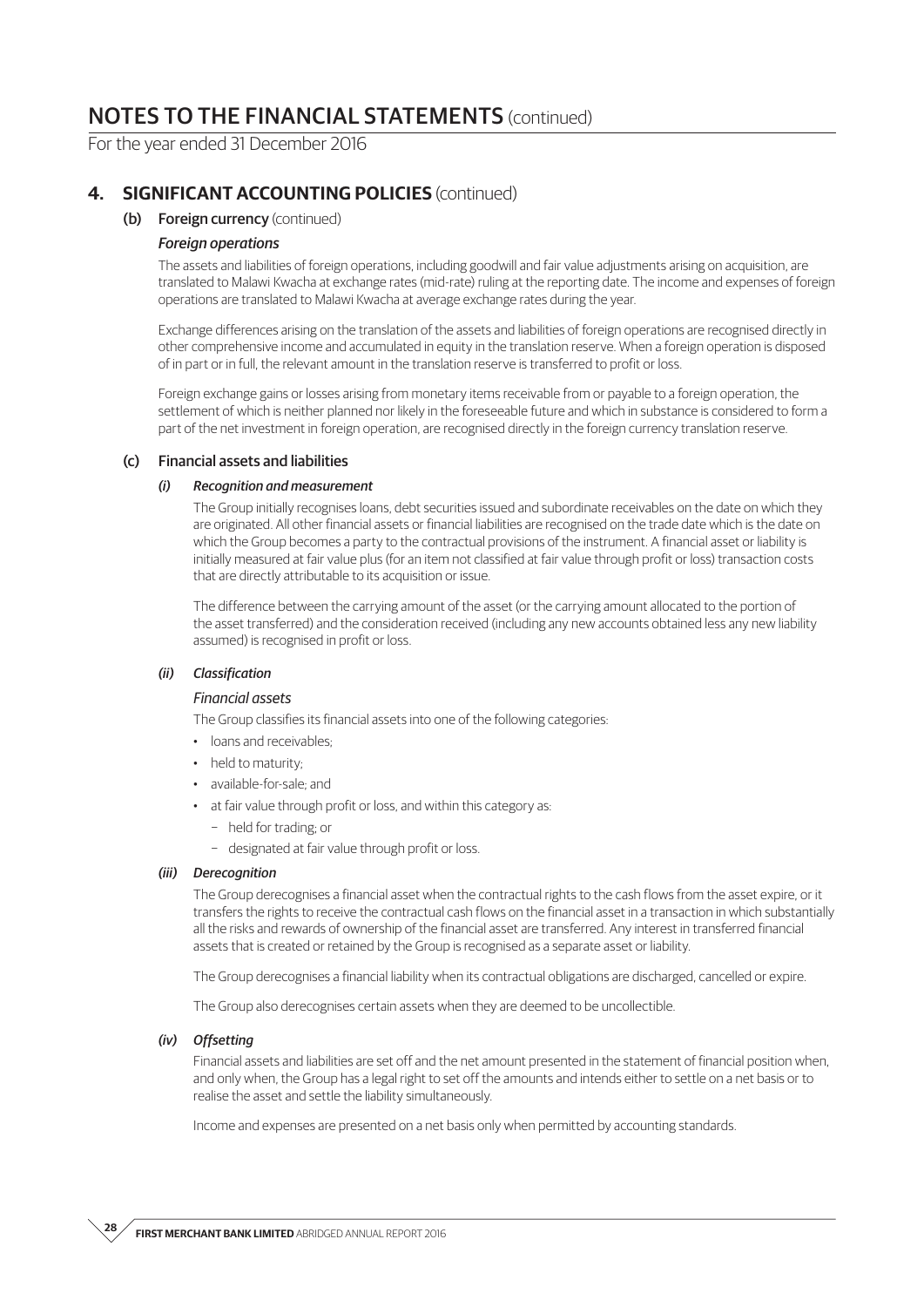#### *(v) Identification and measurement of impairment*

At each reporting date the Group assesses whether there is objective evidence that financial assets not carried at fair value through profit or loss are impaired. Financial assets or a group of financial assets are impaired when objective evidence demonstrates that a loss event has occurred after the initial recognition of the financial asset and that the loss event has an impact on the future cash flows from the asset that can be estimated reliably.

The Group considers evidence of impairment at both a specific financial asset and collective level. All individually significant financial assets are assessed for specific impairment. All significant assets found not to be specifically impaired are then collectively assessed for any impairment that has incurred but not yet identified. Financial assets that are not individually significant are collectively assessed for impairment by grouping together financial assets (carried at amortised cost) with similar risk characteristics.

Objective evidence that financial assets (including equity securities) are impaired can include default or delinquency by a borrower, restructuring of a loan or advance by the Group on terms that the Group would not otherwise consider, indications that a borrower or issuer will enter bankruptcy, the disappearance of an active market for a security, or other observable data relating to a group of assets such as adverse changes in the payment status of borrowers or issuers in the Group, or economic conditions that correlate with defaults in the Group.

In assessing collective impairment (if applicable) the Group uses statistical modelling of historical trends of the probability of default, timing of recoveries and the amount of loss incurred, adjusted for management's judgement as to whether current economic and credit conditions are such that the actual losses are likely to be greater or less than suggested by historical modelling. Default rates, loss rates and the expected timing of future recoveries are regularly benchmarked against actual outcomes to ensure that they remain appropriate.

Impairment losses on financial assets carried at amortised cost are measured as the difference between the carrying amount of the financial assets and the present value of estimated cash flows discounted using the financial assets' original effective interest rate.

If the terms of a financial asset are renegotiated or modified or an existing financial asset is replaced with a new one due to financial difficulties of the borrower, then an assessment is made of whether the financial asset should be derecognised. If the cash flows of the renegotiated asset are substantially different, then the contractual rights to cash flows from the original financial asset are deemed to have expired. In this case, the original financial asset is derecognised and the new financial asset is recognised at fair value. The impairment loss before an expected restructuring is measured as follows:

- • If the expected restructuring will not result in derecognition of the existing asset, then the estimated cash flows arising from the modified financial asset are included in the measurement of the existing asset based on their expected timing and amounts discounted at the original effective interest rate of the existing financial asset.
- If the expected restructuring will result in derecognition of the existing asset, then the expected fair value of the new asset is treated as the final cash flow from the existing financial asset at the time of its derecognition. This amount is discounted from the expected date of derecognition to the reporting date using the original effective interest rate of the existing financial asset.

Impairment losses are recognised in profit or loss and reflected in an allowance account against loans and receivables or held-to-maturity investment securities. Interest on the impaired assets continues to be recognised through the unwinding of the discount. If an event occurring after the impairment was recognised causes the amount of impairment loss to decrease, then the decrease in impairment loss is reversed through profit or loss. The Group writes off a loan or an investment debt security, either partially or in full, and any related allowance for impairment losses, when Group Credit determines that there is no realistic prospect of recovery.

#### *(vi) Designation at fair value through profit or loss*

The Group has designated financial assets and liabilities at fair value through profit or loss when either:

- the assets or liabilities are managed, evaluated and reported internally on a fair value basis; and
- the designation eliminates or significantly reduces an accounting mismatch which would otherwise arise.

Investments in listed companies (see note 13) have been accounted for at fair value through profit or loss.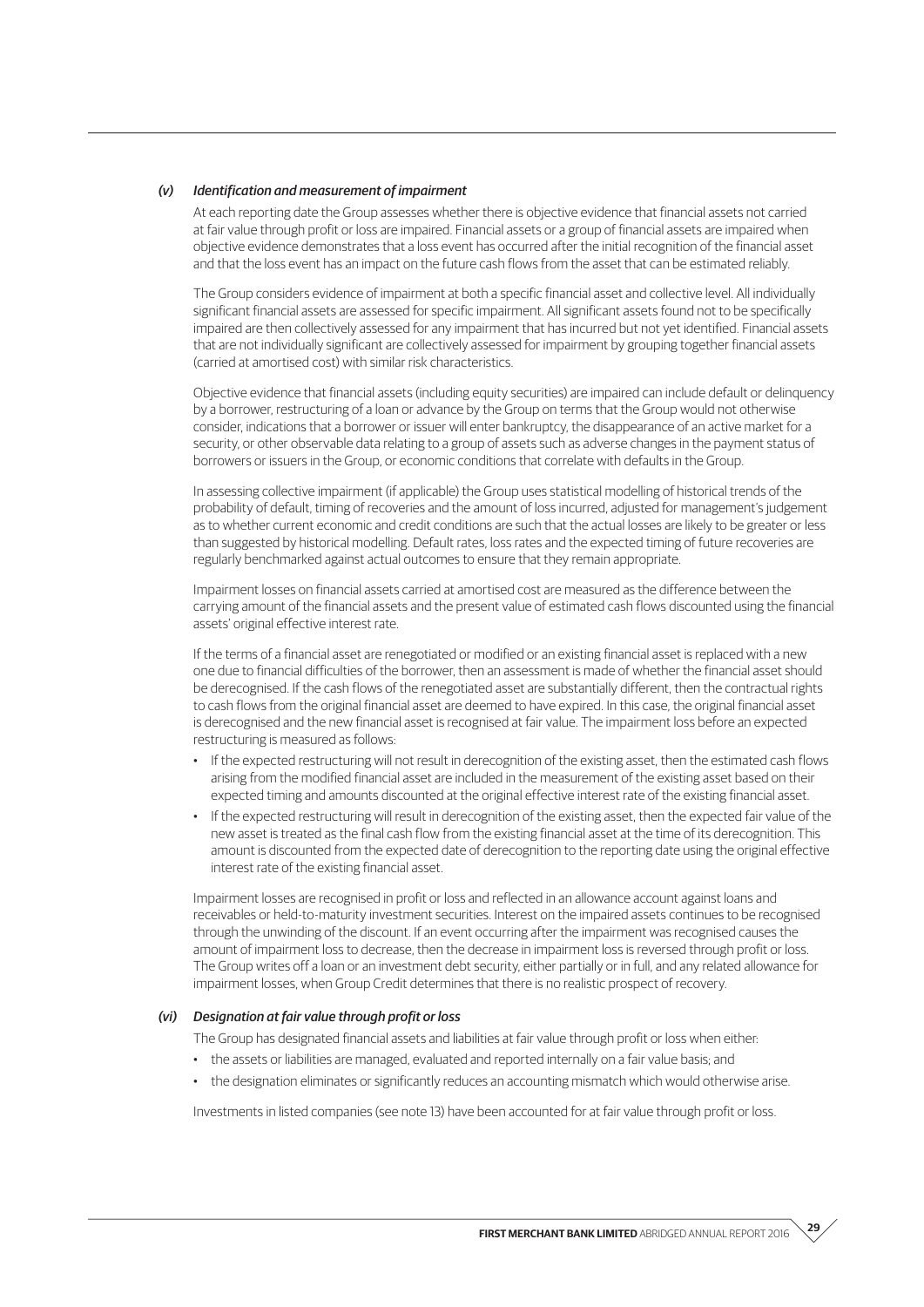# NOTES TO THE FINANCIAL STATEMENTS (continued)

For the year ended 31 December 2016

# **4. Significant accounting policies** (continued)

### (d) Cash and cash equivalents

Cash and cash equivalents comprise cash on hand and other short-term highly liquid investments that are readily convertible to a known amount of cash and are subject to an insignificant risk of changes in value. Cash and cash equivalents are measured at amortised cost in the statement of financial position.

#### (e) Other assets

Other financial assets are measured at amortised cost using the effective interest method less impairment losses. Other non-financial assets are measured at cost less impairment losses, if any. Other assets comprise prepayments, cheques in the course of collection, dividends receivable, stocks of consumable stationery and computer spares and other receivables.

#### (f) Loans and advances to customers

Loans and advances are non-derivative financial assets with fixed or determinable payments that are not quoted in an active market and that the Group does not intend to sell immediately or in the near term.

The Group classifies its loans and advances to customers as loans and receivables. When the Group purchases a financial asset and simultaneously enters into an agreement to resell the asset (or a substantially similar asset) at a fixed price on a future date ("reverse repo or stock borrowing"), the arrangement is accounted for as a loan to the other party, and the underlying asset is not recognised in the Group's financial statements.

Loans and advances are subsequently measured at their amortised cost using the effective interest method.

#### (g) Investment securities

Investment securities are initially measured at fair value plus incremental direct transaction costs, for investments not at fair value through profit and loss. Subsequent to initial recognition investment securities are accounted for depending on their classification as either held-to-maturity or fair value through profit or loss.

#### *(i) Held-to-maturity*

Held-to-maturity investments are non-derivative assets with fixed or determinable payments and fixed maturity that the Group has the positive intent and ability to hold to maturity, and which are not designated at fair value through profit or loss or available-for-sale.

Held-to-maturity investments are measured at amortised cost using the effective interest method. Any sale or reclassification of a significant amount of held-to-maturity investments not close to their maturity would result in the reclassification of all held-to-maturity investments as available-for-sale, and prevent the Group from classifying investment securities as held-to-maturity for the current and the following two financial years.

Held-to-maturity investments comprise Treasury Bills, Local Registered Government Stocks and Malawi Government Promissory Notes and are included in money market investments.

#### *(ii) Fair value through profit or loss*

The Group recognises some investment securities at fair value, with fair value changes recognised immediately in profit or loss as described in accounting policy (c).

The Group designates its investments in listed companies at fair value through profit or loss.

#### (h) Investments in subsidiaries

Investments in subsidiaries are recognised at cost in the separate financial statements less any impairment losses. The investments are fully eliminated on consolidation.

#### (i) Investments in associates

Investments in associates are recognised at fair value in the separate financial statements.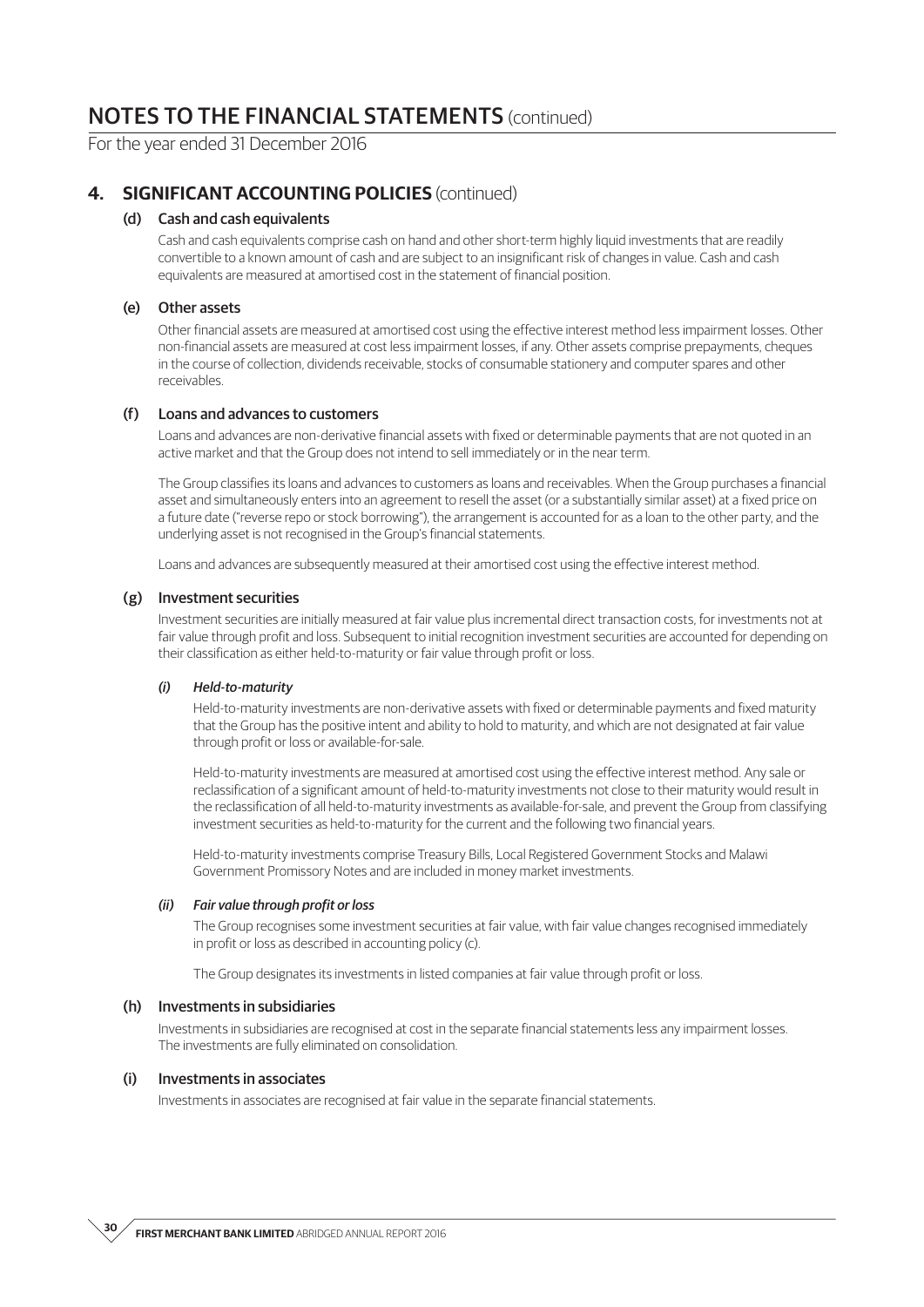### (j) Intangible assets

Intangible assets acquired separately are measured at cost less accumulated amortisation and accumulated impairment losses. Subsequent expenditure on intangible assets is capitalised only when it increases the future economic benefits embodied in the specific asset it relates to. All other expenditure is expensed as incurred. Amortisation is recognised in profit or loss on a straight-line basis over the estimated useful lives from the date that the asset is available for use. The effects of any changes in estimates are accounted for on a prospective basis. Intangible assets are amortised over five years. Amortisation methods, useful lives and residual values are reviewed at each reporting date and adjusted if appropriate. The effects of any changes in estimates are accounted for on a prospective basis.

#### (k) Property and equipment

#### *(i) Recognition and measurement*

Items of property and equipment are measured at cost less accumulated depreciation and any accumulated impairment losses except for freehold property and leasehold improvements which are measured at revalued amount less accumulated depreciation and impairment losses as described in accounting policy 4(l).

Cost includes expenditure that is directly attributable to the acquisition of the asset. The cost of self-constructed assets includes the cost of materials and direct labour, any other costs directly attributable to bringing the assets to a working condition for their intended use and qualifying borrowing costs. Purchased software that is integral to the functionality of related equipment is capitalised as part of that equipment.

Where an item of property and equipment comprises major components having different useful lives, they are accounted for as separate items of property and equipment.

Gains and losses on disposal of an item of property and equipment are determined by comparing the proceeds from disposal with the carrying amount of property and equipment, and are recognised net within other operating income in profit or loss. When revalued assets are sold, the amounts included in the revaluation reserve are transferred to retained earnings.

#### *(ii) Revaluation*

Freehold properties and leasehold improvements are subject to revaluation with sufficient regularity to ensure that the carrying amount does not differ materially from the fair value. Revaluation surpluses are recognised in other comprehensive income and accumulated in equity in a non-distributable property revaluation reserve. A revaluation surplus will be recognised in profit or loss to the extent that it reverses a revaluation decrease of the same asset previously recognised in profit or loss.

The revaluation surplus included in equity in respect of property, plant and equipment is transferred directly to retained earnings when the asset is sold or disposed.

#### *(iii) Subsequent costs*

Subsequent expenditure is capitalised only when it is probable that future economic benefits of the expenditure will flow to the Group. Ongoing repairs and maintenance are expensed as incurred.

#### *(iv) Depreciation*

Property and equipment are depreciated on a straight-line basis at rates that would reduce carrying amounts to their residual values, estimated at the date of purchase, over the initially anticipated useful lives of the assets. The Group re-assesses the useful lives, the depreciation method and the residual values of the assets at each reporting date. Any changes in the useful lives, depreciation method or estimated residual values are accounted for prospectively as a change in accounting estimate in accordance with IAS 8: *Accounting Policies Changes in Accounting Estimates and Errors*.

Depreciation is recognised in profit or loss. The depreciation rates for the current and comparative period are:

| 2.5% (or period of lease if shorter) |
|--------------------------------------|
| 25%                                  |
| 25%                                  |
| 20%                                  |
|                                      |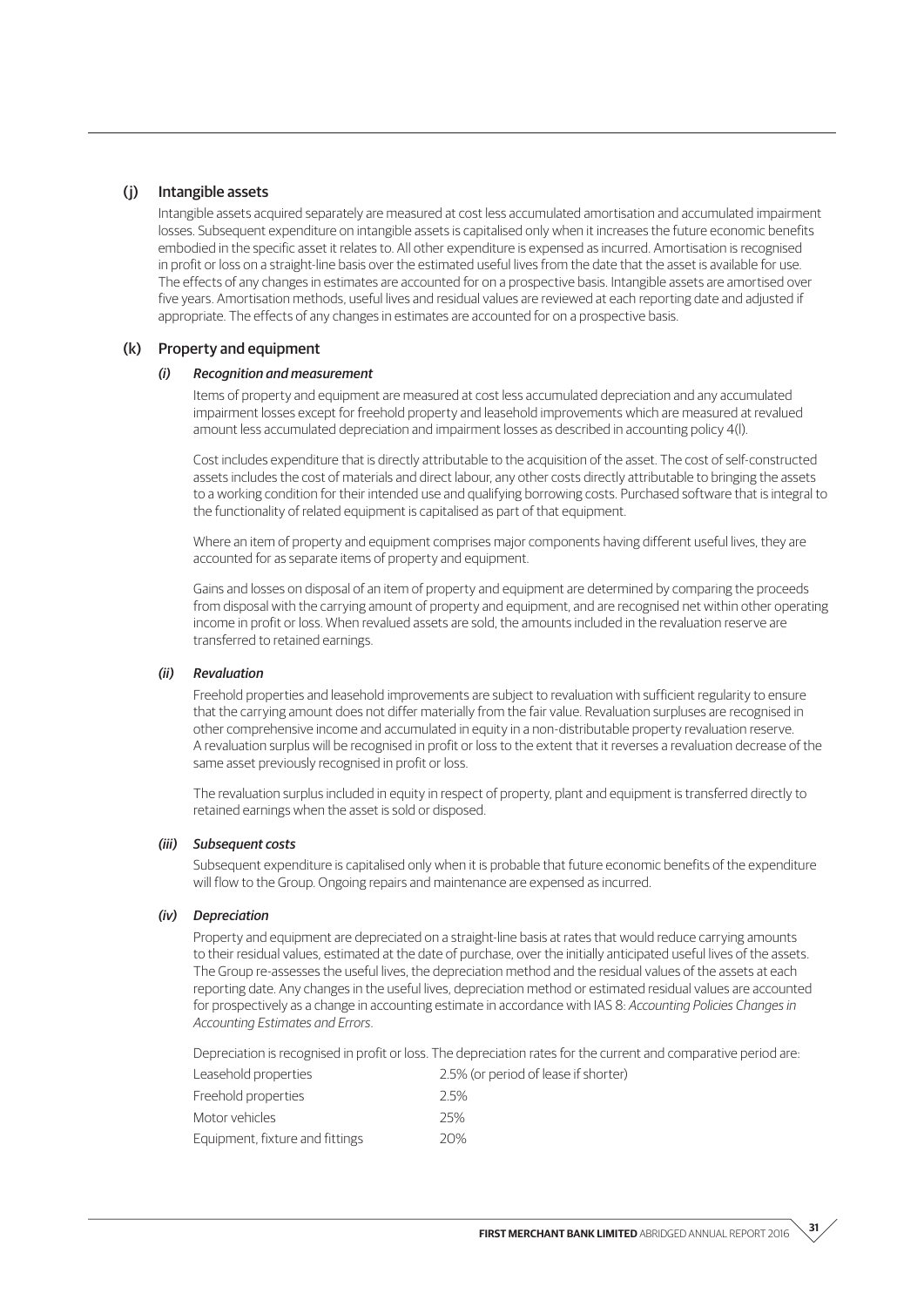# NOTES TO THE FINANCIAL STATEMENTS (continued)

For the year ended 31 December 2016

# **4. Significant accounting policies** (continued)

#### (k) Property and equipment (continued)

#### *(v) Capital work in progress*

Capital work in progress represent gross amount spent to date in carrying out work of a capital nature. It is measured at cost recognised to date.

Capital work in progress is presented as part of property and equipment in the statement of financial position. If the project is completed the expenditure is capitalised to the relevant items of property and equipment. Capital work in progress is not depreciated.

#### (l) Impairment of non-financial assets

The carrying amounts of the Group's non-financial assets, other than deferred tax assets, are reviewed at each reporting date to determine whether there is any indication of impairment. If any such indication exists then the asset's recoverable amount is estimated.

An impairment loss is recognised if the carrying amount of an asset or its cash-generating unit exceeds its recoverable amount. A cash-generating unit is the smallest identifiable asset group that generates cash flows that largely are independent from other assets and groups of assets. Impairment losses recognised in respect of cash-generating units are allocated first to reduce the carrying amount of any goodwill allocated to the units and then to reduce the carrying amount of the other assets in the units on a pro rata basis.

The recoverable amount of an asset or cash-generating unit is the greater of its value in use and its fair value less costs to sell. In assessing value in use, the estimated future cash flows are discounted to their present value using a pre-tax discount rate that reflects current market assessments of the time value of money and the risks specific to the asset.

Impairment losses recognised in prior periods are assessed at each reporting date for any indications that the loss has decreased or no longer exists. An impairment loss is reversed if there has been a change in the estimates used to determine the recoverable amount. An impairment loss is reversed only to the extent that the asset's carrying amount does not exceed the carrying amount that would have been determined, net of depreciation or amortisation, if no impairment loss had been recognised.

An impairment loss is recognised in profit or loss unless it concerns property carried at revalued amount in which case it is treated as a revaluation decrease. If the impairment loss exceeds the revaluation reserve in respect of the impaired asset, the excess is recognised in profit or loss. A reversal of an impairment loss is recognised in profit or loss, unless it relates to property carried at revalued amounts, in which case the excess of the reversal over the amount recognised in profit or loss is treated as a revaluation increase.

Goodwill is tested annually for impairment. An impairment loss in respect of goodwill is not reversed.

#### (m) Customer deposits and balances due to other banks

When the Group sells a financial asset and simultaneously enters into a "repo" or "stock lending" agreement to repurchase the asset (or a similar asset) at a fixed price on a future date, the arrangement is accounted for as a deposit, and the underlying asset continues to be recognised in the Group's financial statements.

Deposits are initially measured at fair value plus directly attributable transaction costs, and subsequently measured at their amortised cost using the effective interest method, except where the Group chooses to account for the financial liabilities at fair value through profit or loss.

#### (n) Other liabilities and subordinated debt

Other payables and subordinated liabilities are initially measured at fair value minus incremental direct transaction costs and subsequently measured at their amortised cost using the effective interest method, except where the Group designates liabilities at fair value through profit or loss.

#### (o) Share capital

#### *Share issue costs*

Incremental costs directly attributable to the issue of an equity instrument are deducted from the initial measurement of the equity instruments.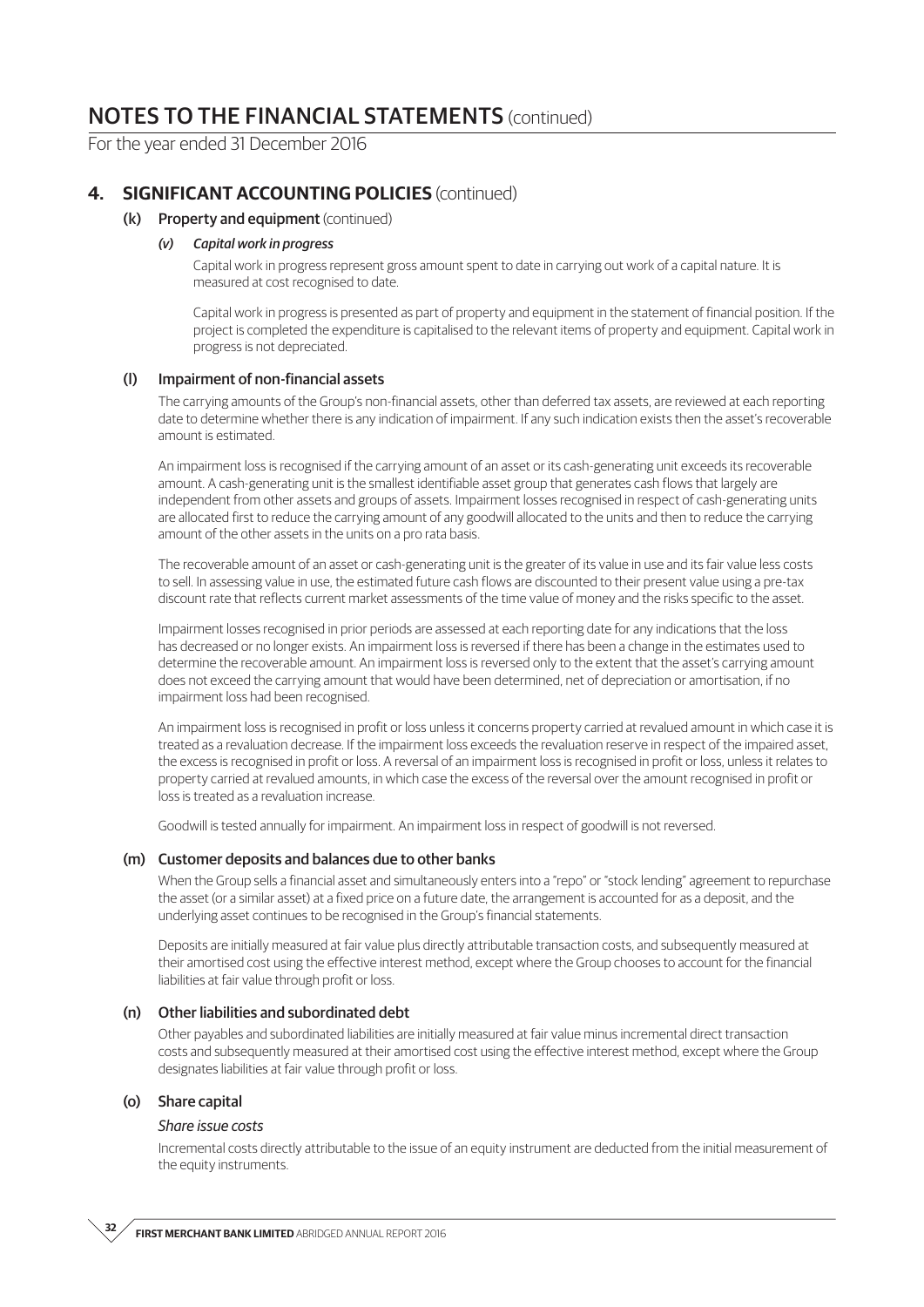#### (p) Employee benefits

#### *(i) Short-term employee benefits*

Short-term employee benefit obligations are measured on an undiscounted basis and are expensed as the related service is provided. A liability is recognised for the amount expected to be paid under short-term cash bonus or profit-sharing plans if the Group has a present legal or constructive obligation to pay this amount as a result of past service provided by the employee and the obligation can be estimated reliably.

#### *(ii) Defined contribution plan*

A defined contribution plan is a post-employment benefit plan under which an entity pays fixed contributions into a separate entity and has no legal or constructive obligation to pay further amounts. Obligations for contributions to defined contribution plans are recognised as an employee benefit expense in profit or loss in the periods during which related services are rendered by employees. Prepaid contributions are recognised as an asset to the extent that a cash refund or a reduction in future payments is available. Contributions to a defined contribution plan that are due more than 12 months after the end of the period in which the employees render the service are discounted to their present value.

#### (q) Net interest income

Interest income and expense are recognised in profit or loss using the effective interest method. The effective interest rate is the rate that exactly discounts the estimated future cash payments and receipts through the expected life of the financial asset or liability (or, where appropriate, a shorter period) to the carrying amount of the financial asset or liability.

When calculating the effective interest rate, the Group estimates future cash flows considering all contractual terms of the financial instrument but not future credit losses. The calculation of the effective interest rate includes all fees and rewards paid or received, transaction costs and discounts or premiums that are an integral part of the effective interest rate. Transaction costs are incremental costs that are directly attributable to the acquisition, issue or disposal of a financial asset or liability.

Interest income and expense presented in the profit or loss include:

- interest on financial assets and liabilities at amortised cost on an effective interest rate basis; and
- interest on held to maturity investments.

Income from finance leasing is included in net interest income as further described in accounting policy (r) below.

#### (r) Leases

Leases are classified as finance leases whenever the terms of the lease transfer substantially all the risks and rewards of ownership to the lessee. All other leases are classified as operating leases.

#### *(i) Finance lease – The Group as a lessor*

Amounts due from lessees under finance leases are recorded as receivables at the amount of the Group's net investment in the leases. Finance lease income is allocated to accounting periods so as to reflect a constant periodic rate of return on the Group's net investment outstanding in respect of the leases.

#### *(ii) Operating leases – The Group as a lessee*

Rentals payable under operating leases are recognised in profit or loss on a straight-line basis over the term of the relevant lease. Benefits received and receivable as an incentive to enter into an operating lease are also spread on a straight-line basis over the lease term.

#### (s) Fees and commission income

Fees and commission income and expenses that are integral to the effective interest rate on a financial asset or liability are included in the measurement of the effective interest rate.

Other fees and commission income, account service fees, investment management fees, sales commission, placement fees and syndication fees are recognised as the related services are performed.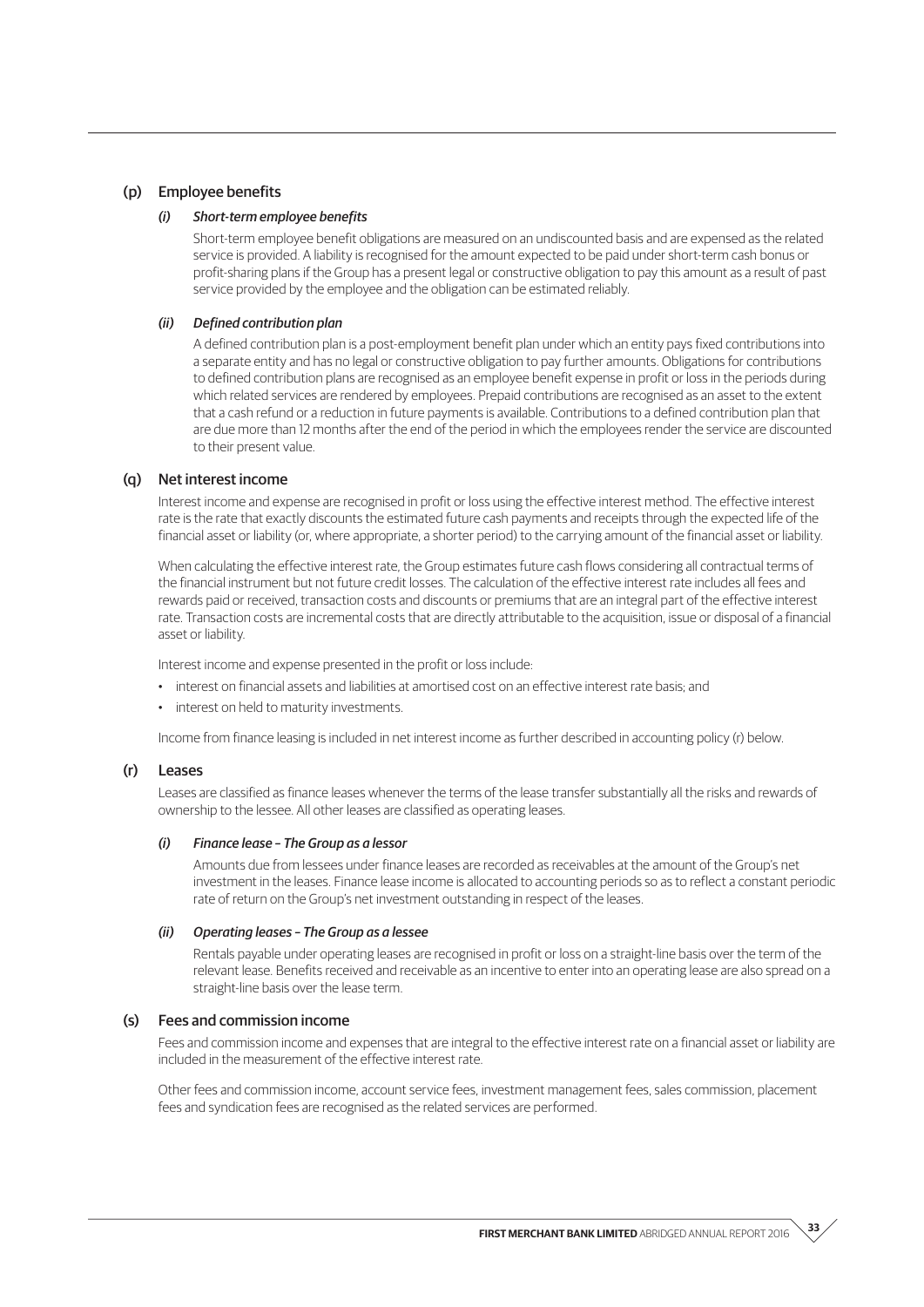# NOTES TO THE FINANCIAL STATEMENTS (continued)

For the year ended 31 December 2016

# **4. Significant accounting policies** (continued)

#### (t) Income from investments

Income from investments includes dividend income and increase in fair value of investments in listed companies.

Dividend income is recognised when the right to receive income is established. Usually this is the ex dividend date for held for trading securities.

Increase in fair value of investments designated at fair value through profit or loss includes all realised and unrealised fair value changes.

#### (u) Income tax

Income tax expense comprises current and deferred tax. Income tax expense is recognised in profit or loss except to the extent that it relates to items recognised directly in other comprehensive income or equity, in which case it is recognised in other comprehensive income or equity.

#### *(i) Current tax*

Current tax is the expected tax payable on the taxable income for the year, using tax rates enacted or substantively enacted at the reporting date, and any adjustment to tax payable in respect of previous years.

#### *(ii) Deferred tax*

Deferred tax is recognised in respect of temporary differences between the carrying amounts of assets and liabilities for financial reporting purposes and the amounts used for taxation purposes.

Deferred tax is not recognised for:

- • temporary differences on the initial recognition of assets or liabilities in a transaction that is not a business combination and that affects neither accounting nor taxable profit or loss;
- • temporary differences related to investments in subsidiaries, associates and jointly controlled entities to the extent that the Group is able to control the timing of the reversal of the temporary differences and it is probable that they will not reverse in the foreseeable future; and
- taxable temporary differences arising on the initial recognition of goodwill.

Deferred tax assets are recognised for unused tax losses, unused tax credits and deductible temporary differences to the extent that it is probable that future taxable profits will be available against which they can be used. Deferred tax assets are reviewed at each reporting date and are reduced to the extent that it is no longer probable that the related tax benefit will be realised.

Unrecognised deferred tax assets are reassessed at each reporting date and recognised to the extent that it has become probable that future taxable profits will be available against which they can be used.

Deferred tax is measured at the tax rates that are expected to be applied to temporary differences when they reverse, using tax rates enacted or substantively enacted at the reporting date.

The measurement of deferred tax reflects the tax consequences that would follow the manner in which the Group expects, at the reporting date, to recover or settle the carrying amount of its assets and liabilities. For this purpose, the carrying amount of investment property measured at fair value is presumed to be recovered through sale, and the Group has not rebutted this presumption.

Additional taxes that arise from the distribution of dividends by the Bank are recognised at the same time as the liability to pay the related dividend is recognised. These amounts are generally recognised in profit or loss because they generally relate to income arising from transactions that were originally recognised in profit or loss.

#### (v) Earnings per share

The Group presents basic and diluted earnings per share (EPS) data for its ordinary shares. Basic EPS is calculated by dividing the profit or loss attributable to ordinary shareholders of the Group by the weighted average number of ordinary shares outstanding during the period. Diluted EPS is determined by adjusting the profit or loss attributable to ordinary shareholders and the weighted average number of ordinary shares outstanding after adjusting for the effects of all dilutive potential ordinary shares.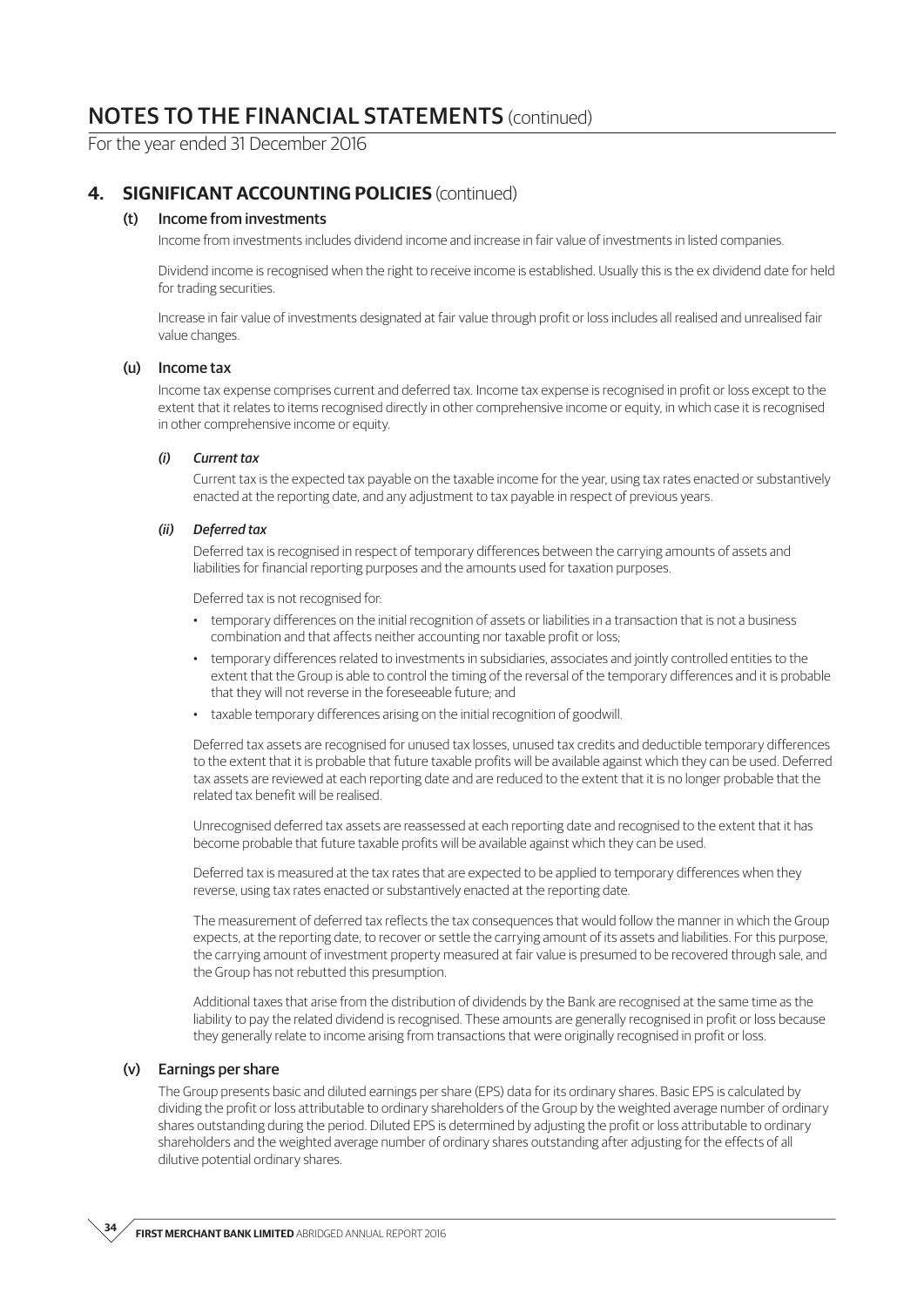#### (w) Provision

A provision is recognised in the statement of financial position when the Group has a legal or constructive obligation as a result of a past event, and it is probable that an outflow of economic benefit will be required to settle the obligation. If the effect is material, provisions are determined by discounting the expected future cash flows at a pre-tax rate that reflects current market assessments of the time value of money and where appropriate, the risks specific to the liability.

#### (x) Fair value measurement

Fair value is the price that would be received to sell an asset or paid to transfer a liability in an orderly transaction between market participants at the measurement date in the principal or, in its absence, the most advantageous market to which the Group has access at that date. The fair value of a liability reflects its non-performance risk.

When available, the Group measures the fair value of an instrument using the quoted price in an active market for that instrument. A market is regarded as active if transactions for the asset or liability take place with sufficient frequency and volume to provide pricing information on an ongoing basis.

If there is no quoted price in an active market, then the Group uses valuation techniques that maximise the use of relevant observable inputs and minimise the use of unobservable inputs. The chosen valuation technique incorporates all of the factors that market participants would take into account in pricing a transaction.

The best evidence of the fair value of a financial instrument at initial recognition is normally the transaction price i.e. the fair value of the consideration given or received. If the Group determines that the fair value at initial recognition differs from the transaction price and the fair value is evidenced neither by a quoted price in an active market for an identical asset or liability nor based on a valuation technique that uses only data from observable markets, then the financial instrument is initially measured at fair value, adjusted to defer the difference between the fair value at initial recognition and the transaction price. Subsequently, that difference is recognised in profit or loss on an appropriate basis over the life of the instrument but no later than when the valuation is wholly supported by observable market data or the transaction is closed out.

If an asset or a liability measured at fair value has a bid price and an ask price, then the Group measures assets and long positions at a bid price and liabilities and short positions at an ask price.

Portfolios of financial assets and financial liabilities that are exposed to market risk and credit risk that are managed by the Group on the basis of the net exposure to either market or credit risk are measured on the basis of a price that would be received to sell a net long position (or paid to transfer a net short position) for a particular risk exposure. Those portfoliolevel adjustments are allocated to the individual assets and liabilities on the basis of the relative risk adjustment of each of the individual instruments in the portfolio.

The fair value of a demand deposit is not less than the amount payable on demand, discounted from the first date on which the amount could be required to be paid.

The Group recognises transfers between levels of the fair value hierarchy as of the end of the reporting period during which the change has occurred.

The analysis of fair value hierarchy for financial assets and liabilities is disclosed in Note 6 to these consolidated and separate financial statements.

#### (y) Derivative financial instruments

A derivative is a financial instrument whose value changes in response to an underlying variable, requires no initial net investment or an initial net investment that is smaller than would be required for other types of contracts that would be expected to have a similar response to changes in market factors and is settled at a future date. Derivatives are initially recognised at fair value on the date on which the derivatives are entered into and subsequently remeasured at fair value as described under the fair value policy. Derivatives are always categorised as held-for-trading.

All derivative instruments are carried as assets when the fair value is positive and as liabilities when the fair value is negative, subject to offsetting principles as described under note 4 (c) (iv).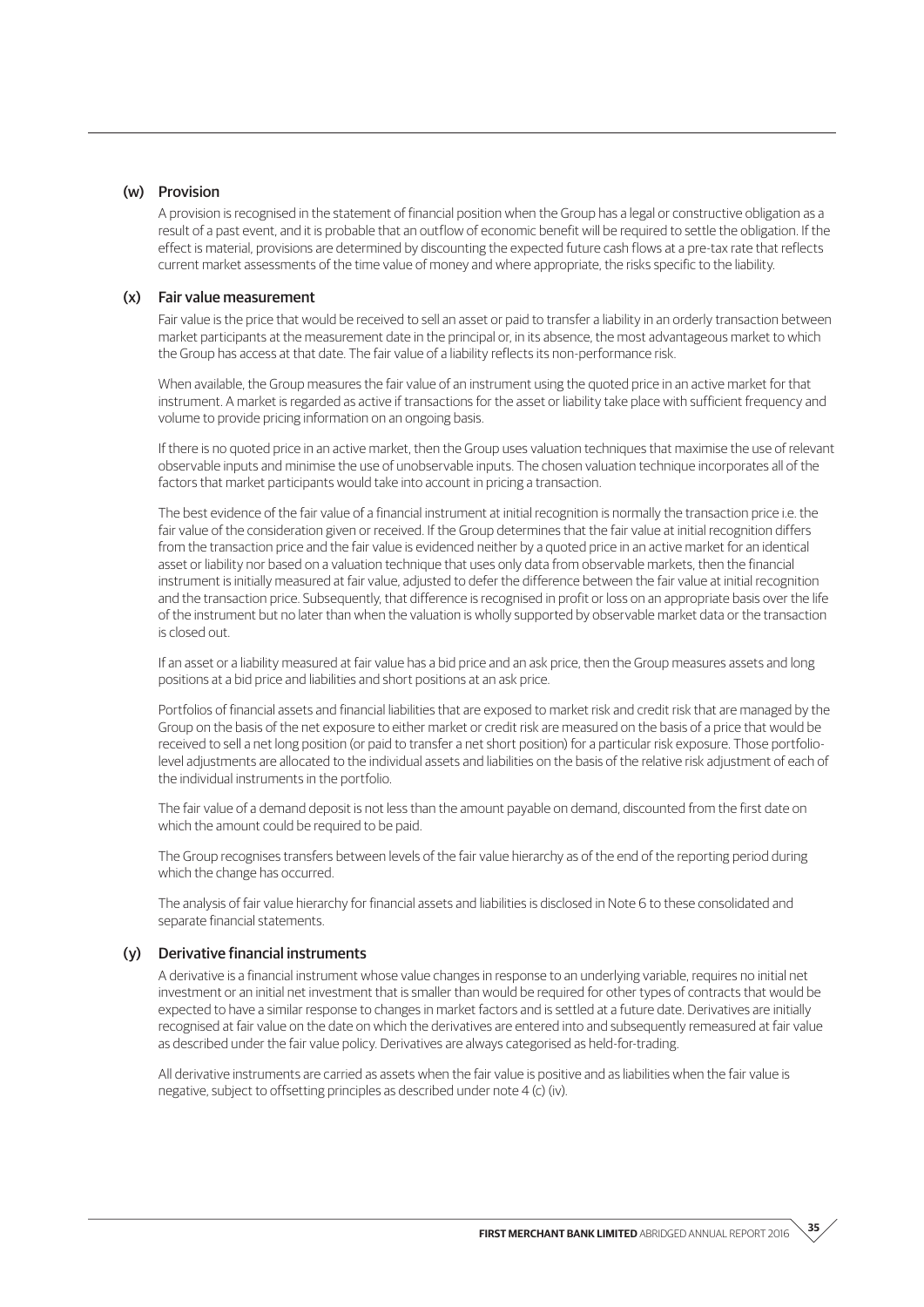For the year ended 31 December 2016

### **4. Significant accounting policies** (continued)

#### (y) Derivative financial instruments (continued)

Embedded derivatives included in hybrid instruments are treated and disclosed as separate derivatives when their economic characteristics and risks are not closely related to those of the host contract, the terms of the embedded derivative are the same as those of a stand-alone derivative and the combined contract is not measured at fair value through profit or loss. The financial host contracts are accounted for and measured applying the rules of the relevant financial instrument category.

The method of recognising fair value gains and losses depends on whether the derivatives are designated as hedging instruments, and if so, the nature of the hedge relationship, or if they are classified as held-for-trading.

All gains and losses from changes in the fair values of derivatives that do not qualify for hedge accounting are recognised immediately in profit or loss as trading revenue.

#### (z) Financial guarantees, acceptances and letters of credit

Financial guarantees, acceptances and letters of credit are accounted for as off-statement of finance position transactions and disclosed as contingent liabilities, unless it is probable that the Group will be required to make payments under these instruments, in which case they are recognised as provisions.

#### (aa) Amounts due from related parties

These assets are initially recognised at fair value plus any directly attributable transaction costs. Subsequent to initial recognition, they are measured at amortised cost using the effective interest method.

### **5. Risk Management**

The Group is faced with a variety of risks including credit, liquidity, interest rate, foreign exchange, price, operational, compliance/ regulatory, reputation, strategic risks and others. The Group is committed to effectively managing these risks with a view to achieving a balance between acceptable exposure and reward.

The Board and senior management actively oversee the risk management process and implement adequate policies, procedures, comprehensive internal controls and limits that are set to mitigate risks. The Group has a risk management framework which covers risk identification, risk measurement, risk monitoring and risk control in respect of the significant risks.

The Board has a risk committee which meets regularly and gets reports from the Risk and Compliance function on risk assessment and levels of risks that the Bank is facing. Stress testing is done quarterly and the results are discussed with the Risk Committee.

#### (a) Risk management policies and control

The Group's approach to risk management is based on well-established governance processes, diversification and reliance on both individual responsibility and collective oversight, supported by comprehensive reporting. The Bank has an independent risk management and compliance function and various committees which allow executive management and the Board to evaluate the risks faced by the Bank, as well as its effectiveness for the management of these risks. These committees are integral to the Bank's risk management structure.

#### (b) Risk management structure

Responsibility for risk management resides at all levels within the Group, starting at Board level, filtering down to each business unit and ultimately each employee.

The Board is responsible for annually approving the risk appetite which is defined as the level of risk the Group is willing to accept in fulfilling its business objectives. The Group's risk appetite framework is embedded in key decision-making processes and supports the implementation of the Group strategy. The risk appetite has been translated into risk limits. Adherence to these limits is monitored and reported to produce a risk-reward profile for the Group. The Board meets four times a year. Adequate and efficient communication and monitoring systems have been put in place to ensure that the directors receive all relevant, accurate information to guide them in decision-making and in ensuring that the Group fully complies with relevant legal, ethical and regulatory requirements.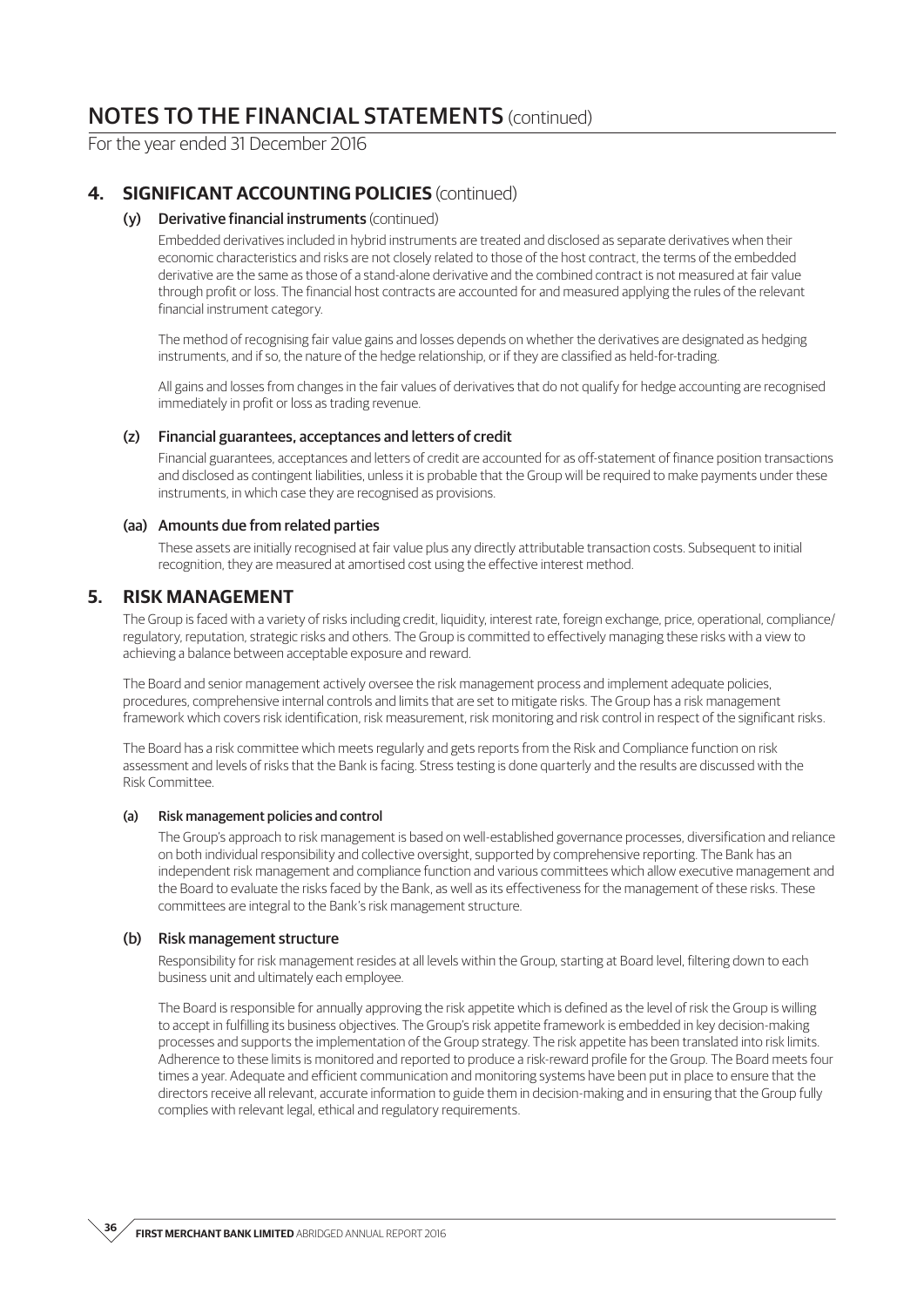#### (c) Board subcommittees

#### *(i) The Risk Committee*

The Risk Committee assists the Board in assessing, mitigating and controlling risks. The Committee reviews the risk, identifies causes of concern and outlines the scope of improvement where there are concerns. The Committee comprises two non-executive directors and one executive director.

The Group Managing Director, General Manager – Corporate and International Banking, Group General Manager – Credit and Operations, Chief Finance Officer and Risk and Compliance Manager attend the meetings.

#### *(ii) The Credit Committee*

The Credit Committee comprises three local directors with a good knowledge of the Malawi economy and business environment. Its overall responsibility is to ensure the soundness of the Group's credit portfolio. Specific responsibilities include:

- • Ratification of terms and conditions of all credit facilities granted by management under its discretionary powers;
- Approval of all credit facilities above the discretionary limits set for management save for those requiring full Board approval in accordance with Reserve Bank of Malawi (RBM) directives;
- Review of non-performing assets and recovery procedures initiated in respect thereof and establishment of appropriate levels of provisioning when required; and
- • The Group Managing Director, General Manager Corporate and International Banking, Company Secretary and Legal Counsel, Group General Manager – Credit and Operations, Credit Operations Manager, Risk and Compliance Manager, and Credit Control Manager attend the meetings.

The Group General Manager – Credit and Operations is responsible for credit risk management and underwriting including the assessment of credit facility applications and making recommendations thereon to the Group Managing Director and Credit Committee.

#### *(iii) The Audit Committee*

The Committee comprises of three non-executive directors.

The Audit Committee assists the Board in discharging its duties in relation to financial reporting, asset management, internal control systems and processes. It also monitors the quality of both the external and internal audit functions. The Group's external and internal auditors have unlimited access to the Audit Committee and report to it in their independent, private meetings to discuss risk exposure areas. Where the committee identifies causes for concern or scope for improvement, it makes recommendations to the Board and presents remedial actions.

It is Board policy to maintain an independent internal audit function to undertake internal audit work throughout the Group. Internal Audit provides reliable, valued, insightful and timely assurance to the Board and executive management on the effectiveness of governance, risk management and controls over current and evolving risks in the context of the current and expected business environment.

#### (d) Management

#### *(i) The Group Managing Director*

The Group Managing Director is appointed by the Board to manage the Group's business within an acceptable risk profile, while delivering the approved strategy that leads to the achievement of long-term objectives.

The Group Managing Director appoints the Risk and Compliance Manager, who heads an independent Risk and Compliance function and has overall day-to-day accountability for risk management.

#### *(ii) The Risk and Compliance Manager*

The Risk and Compliance Manager is responsible for ensuring that an integrated and effective risk management framework is maintained throughout the Bank. The Risk and Compliance Manager has direct and unfettered access to the Chairman of the Risk Committee.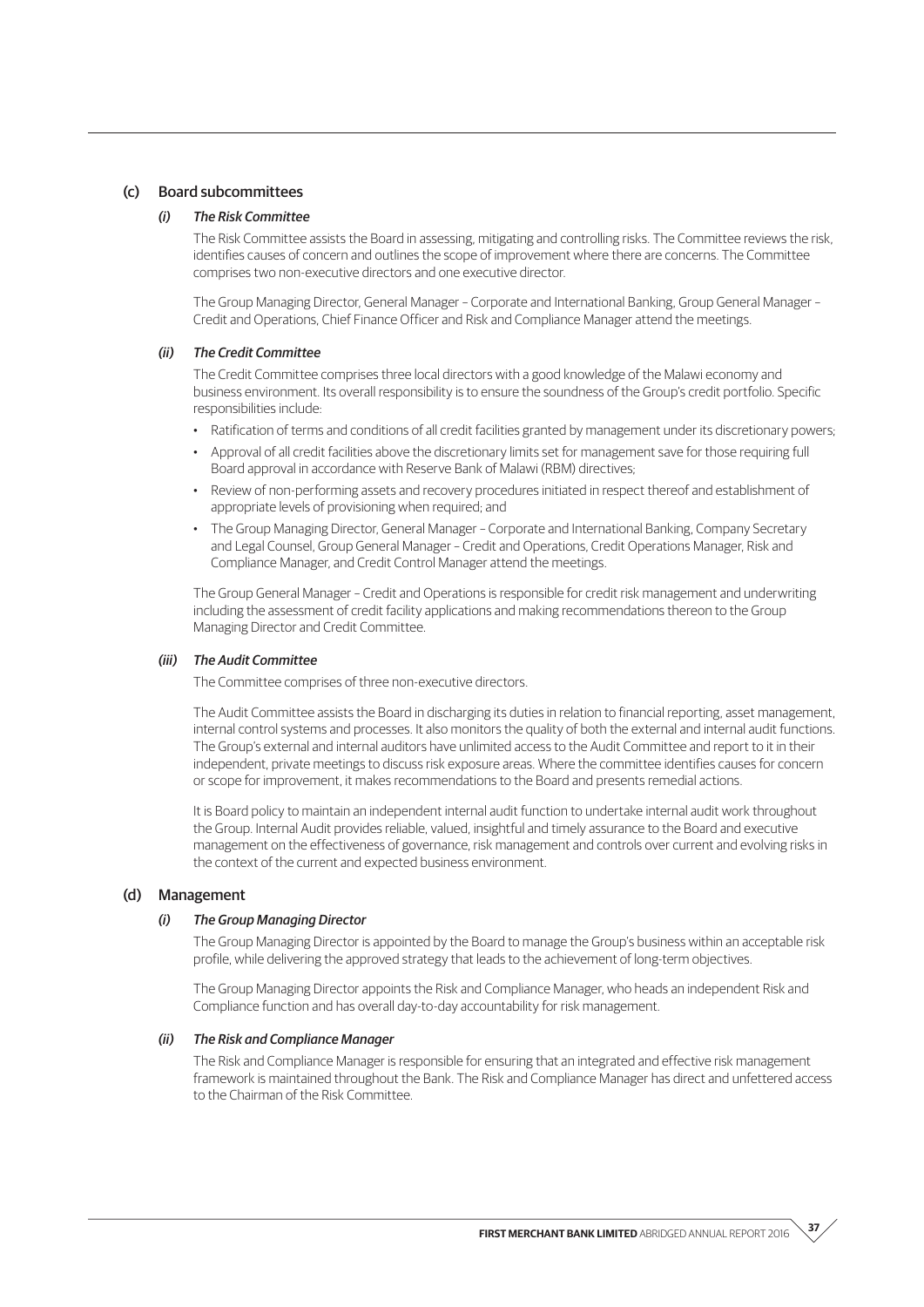For the year ended 31 December 2016

### **5. RISK MANAGEMENT** (continued)

#### (d) Management (continued)

#### *(iii) Asset and Liability Management Committee (ALCO)*

The Asset and Liability Management Committee (ALCO) is responsible for capital management and management of liquidity risk, credit risk, interest rate risk, foreign exchange rate risk and price risk in the Bank. ALCO is a management committee and it meets monthly at a minimum. The committee comprises:

- Group General Manager Treasury and International Banking (Chairman);
- Group Managing Director;
- Group General Manager Credit and Operations;
- Group General Manager Corporate and Commercial Banking;
- • Group Chief Operating Officer;
- Risk and Compliance Manager;
- Treasury Manager;
- Chief Finance Officer:
- • Management Accountant; and
- Head of Corporate Banking.

#### *(iv) Management Risk Committee (MRC)*

The Management Risk Committee (MRC) comprises:

- • Group Managing Director;
- Group General Manager Credit and Operations:
- Group General Manager Treasury and International Banking;
- Group General Manager Corporate and Commercial Banking;
- • Group Head of Information Technology;
- Risk and Compliance Manager;
- • Group Chief Operations Officer;
- • Chief Operating Officer;
- Chief Commercial Officer:
- Head of Corporate Banking;
- Head of Government and International Organisations;
- • Head of Internal Audit;
- Head of Human Resources:
- • Head of Alternate Channels; and
- • Company Secretary and Legal Counsel.

It is chaired by the Group Managing Director and meets monthly to review management of strategic risk, operational risk, compliance risk, reputation risk and any other risks in the bank. This forum facilitates co-ordination and communication among various risk owners and risk management functions to resolve risk related issues in the bank expeditiously and promote efficient management of relative risks.

#### *(v) Management Credit Committee (MCC)*

The Management Credit Committee (MCC) comprises:

- Group Managing Director (Chairman);
- Group General Manager Credit and Operations;
- Group General Manager Treasury and International Banking;
- Group General Manager Corporate and Commercial Banking;
- Head of Corporate Banking;
- • Risk and Compliance Manager; and
- • Company Secretary and Legal Counsel.

It is chaired by the Group Managing Director and meets monthly to review management of credit risk in the bank.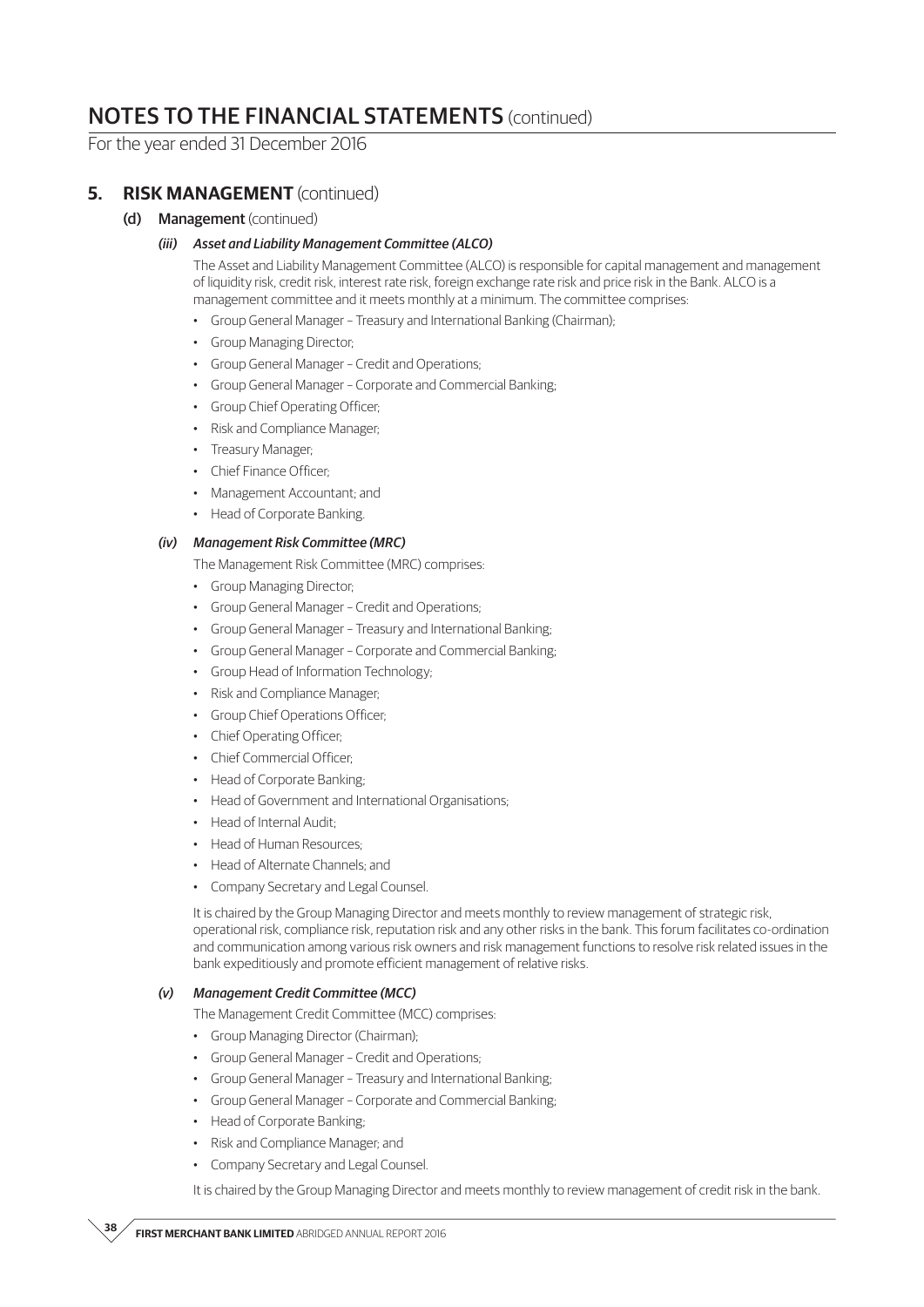#### (e) Risk management philosophy

The Group believes that risk management trickles down from the Board level to every employee; therefore, everyone within the Group is responsible. The Group has a three line of defence approach as outlined in the diagram below:

|                                                                               | <b>Board of Directors</b>                                                                                                                                                                                            |                                                                                                              |
|-------------------------------------------------------------------------------|----------------------------------------------------------------------------------------------------------------------------------------------------------------------------------------------------------------------|--------------------------------------------------------------------------------------------------------------|
| 1 <sup>st</sup> Line of Defence                                               | 2 <sup>nd</sup> Line of Defence                                                                                                                                                                                      | 3rd Line of Defence                                                                                          |
| <b>Risk Talking Unit</b>                                                      | <b>Risk Control Unit</b>                                                                                                                                                                                             | <b>Independent Assurance</b>                                                                                 |
| <b>Business Unit Officers/</b><br><b>Managers</b>                             | <b>Risk and Compliance Department</b>                                                                                                                                                                                | <b>Internal Audit</b>                                                                                        |
|                                                                               | <b>Credit Risk Management</b><br>and Underwriting                                                                                                                                                                    |                                                                                                              |
| 1 <sup>st</sup> Line of Defence:                                              | 2 <sup>nd</sup> Line of Defence:                                                                                                                                                                                     | 3rd Line of Defence:                                                                                         |
| Comprises of business<br>units and Head Office<br>departments.                | Comprises of Risk Management and Compliance<br>function and Credit Risk Management and<br>Underwriting function in Head office.                                                                                      | Comprises of Internal Audit function<br>Provides independent assessments<br>of risk management processes and |
| The business units manage<br>risk using laid down policies<br>and procedures. | Responsibilities of Risk Management and<br>Compliance function include:<br>Formulating risk management framework and<br>policies; developing tools and methodologies<br>for risk identification and measurement: and | infrastructure, as well as the adequacy<br>and effectiveness of risk policies and<br>internal controls.      |
|                                                                               | Performing independent risk monitoring and<br>reporting to the Risk Committee of the Board.                                                                                                                          |                                                                                                              |
|                                                                               | Responsibilities of Credit Risk Management and<br>Underwriting function include:                                                                                                                                     |                                                                                                              |
|                                                                               | Formulating credit policies; assessing<br>$\bullet$<br>credit facility applications/proposals<br>and recommending approvals to Credit<br>Committee: and                                                              |                                                                                                              |
|                                                                               | Monitoring credit facilities and reporting to<br>the Credit Committee of the Board.                                                                                                                                  |                                                                                                              |

#### 3 Lines of Defence Concept

### (f) Risk appetite

Risk appetite is the level of risk that the bank is willing to accept in achieving its strategic objectives. The Group's risk appetite framework is the cornerstone of its risk management architecture. It helps management to better understand and manage risks by translating risk metrics and methods into strategic decisions, reporting, and day-to-day business decisions.

From its long-term strategic goals, the Group has identified key strategic objectives (KSOs) that it will need to pursue in the short to medium term, some of which will be measured quantitatively while others will be measured qualitatively. The Group has set measurable thresholds for the KSOs with levels of tolerance for all risk categories. A monitoring dashboard has been created for the KSOs. These are monitored on an ongoing basis with a three colour coded scale: green, amber and red. Red indicates that the Group has reached the minimum limit. Amber serves as a warning that the Group is approaching minimum limits. Green indicates that the Group is operating with buffer and is far from reaching the minimum levels. When the Group is operating within the buffer, the dashboard indicates amber to warn management against reaching minimum levels and breaching limits.

The Board ensures that management strikes an appropriate balance between promoting short-term profitability and growth and delivering long-term sustainable performance. The Board is fully committed to ensuring that the Group's affairs are conducted with integrity and high ethical standards.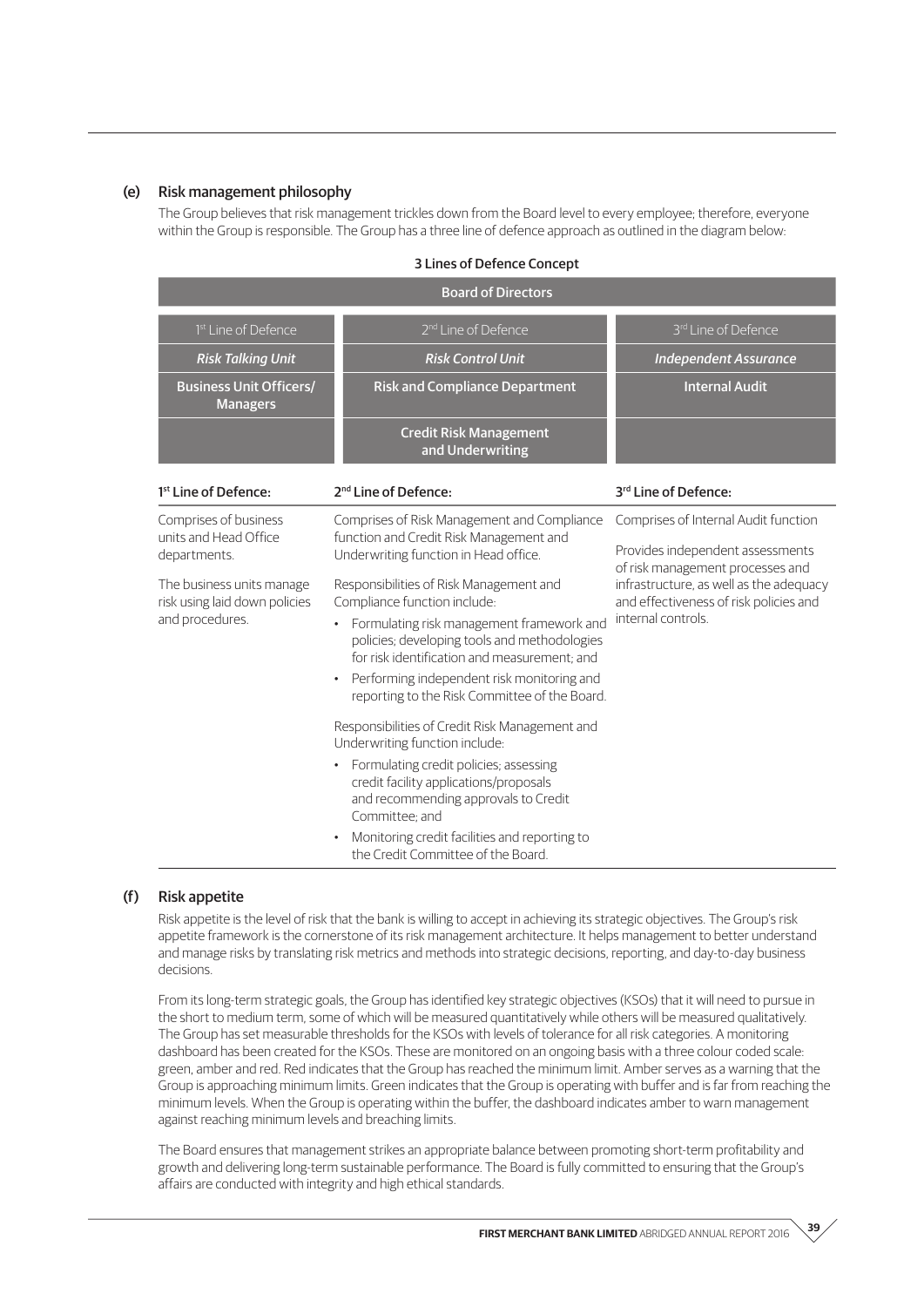For the year ended 31 December 2016

### **5. Risk Management** (continued)

### (g) Market disclosures

As a listed company and a bank, the Bank is obliged to make certain disclosures to the public by regulators and other authorities. This is required under the Financial Services Act 2010, the Companies Act, the Listing Requirements of The Malawi Stock Exchange, Reserve Bank of Malawi (RBM) directives and the Market Disclosures guidelines.

RBM requires all banks in Malawi to provide comprehensive disclosures for risk management practices.

The Group has a Market Disclosure policy and a risk management report is published twice a year.

#### (h) Stress testing

The Group carries out stress tests to estimate the potential impact of low probability but extreme events on the Group's earnings and capital. The Group has a stress testing framework that defines scenarios to be used for different types of risk exposures. The stress testing scenarios are to be plausible. The stress scenarios that are used cover all the major types of risks including market, credit and liquidity risks. The stress test results are discussed at ALCO and Board Risk Committee and a summary of the results is sent to the Board of Directors.

#### (i) Significant risks

From the Bank's risk assessment process, the following have been identified as significant risks that the bank faces:

- 1. Credit risk
- 2. Market risk
	- • Foreign exchange rate risk
	- Interest rate risk
	- **Equity risk**
- 3. Liquidity risk
- 4. Operational risk
- 5. Compliance risk
- 6. Reputational risk
- 7. Strategic risk

#### (j) Capital management

#### *(i) Overview*

The Group operates a centralised capital management model. The capital management objectives as detailed in the Capital Management Framework are to meet the capital ratios required by The Reserve Bank of Malawi (RBM) and the capital target ranges set by the Board and to generate sufficient capital to support asset growth.

Capital is managed according to the Capital Management Framework and through ALCO's, regular reports on the capital positions. Capital risks are presented to the Risk Committee and Board. ALCO meets monthly to review, approve and make recommendations relating to the capital risk profile. This includes risk appetite, policies, limits and utilisation.

#### *(ii) Internal Capital Adequacy Assessment Process (ICAAP)*

In accordance with RBM's Internal Capital Adequacy Assessment Process (ICAAP) guidelines, the Group has a capital management planning process. Every year, the Group prepares an ICAAP document which is submitted to RBM. The ICAAP is based on the Group's five-year business plan. The ICAAP is prepared by Risk and Finance departments in consultation with the Group Managing Director and other members of senior management. The ICAAP is validated by internal auditors before it is presented to the Board of Directors for approval. ICAAP is a continuous process and is revised and updated whenever there are significant changes in the business/strategic plan. The objective of ICAAP is to ensure that the Group is adequately capitalised and that, where there are potential capital shortages, the Board and senior management ensure that the gaps are met. The Group promotes efficient use of capital by aligning business strategy, risk appetite and expected returns with capital requirements.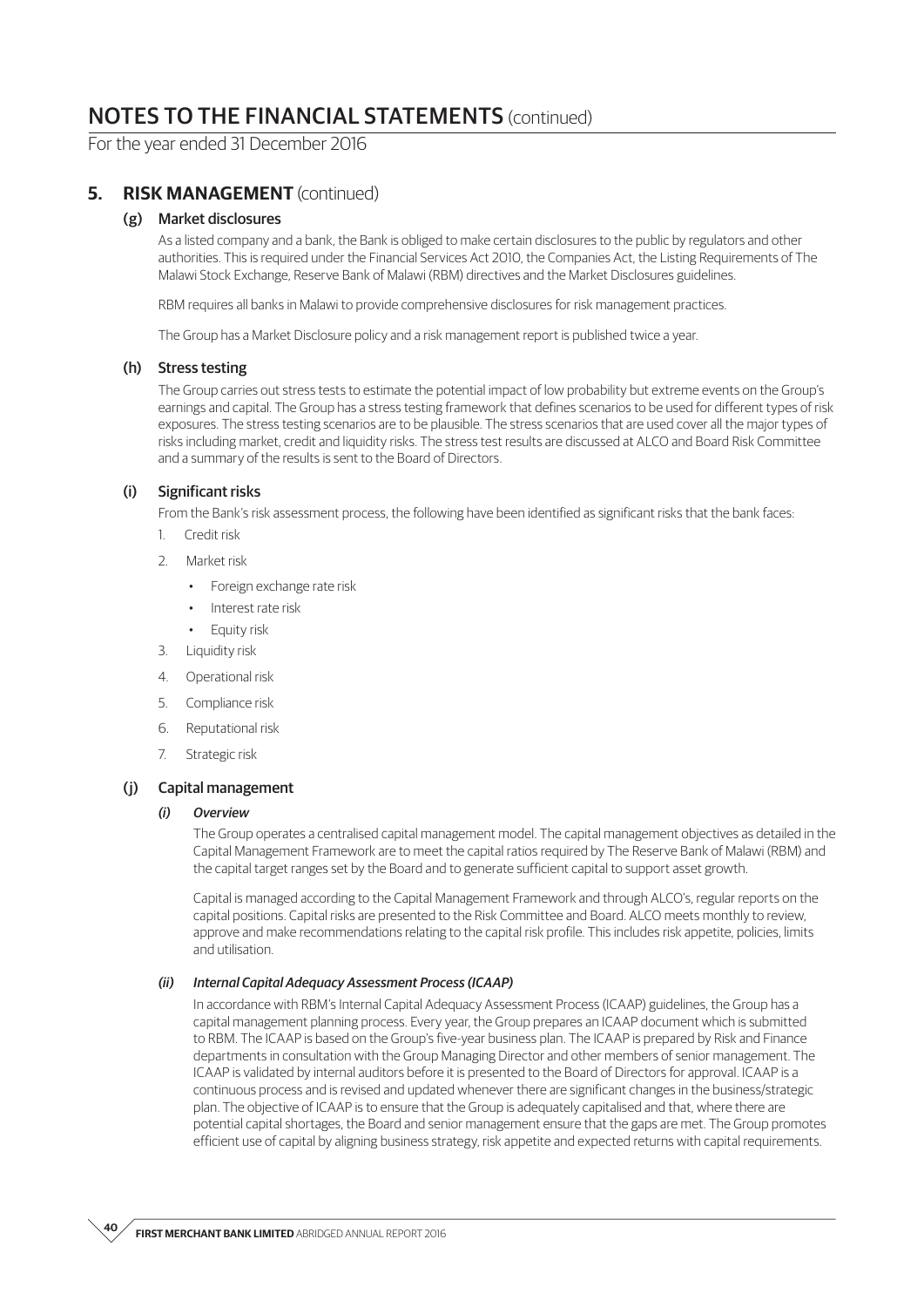#### *(iii) Capital adequacy ratios*

The following minimum capital adequacy ratios have been determined by The Reserve Bank of Malawi:

- • Tier 1 Capital/Core Capital: 10%
- Total Capital (Tier 1 and 2): 15%

#### *(iv) Capital position as at 31 December 2016*

The following is the capital position of the Group and the Bank:

|                                                 | <b>CONSOLIDATED</b> |              | <b>SEPARATE</b> |            |
|-------------------------------------------------|---------------------|--------------|-----------------|------------|
|                                                 |                     | Restated     |                 |            |
|                                                 | 2016                | 2015         | 2016            | 2015       |
|                                                 | <b>K'000</b>        | <b>K'000</b> | <b>K'000</b>    | K'000      |
| Share capital                                   | 116813              | 116813       | 116813          | 116813     |
| Share premium                                   | 1565347             | 1565347      | 1565347         | 1565347    |
| Non-distributable reserves                      | 350000              | 350000       |                 |            |
| Retained earnings                               | 23 129 420          | 16 673 167   | 21176525        | 15 890 590 |
| Investments in unconsolidated entities          |                     |              | (4674024)       | (3933469)  |
| Deferred tax asset                              | (758720)            | (710631)     | (305374)        | (701561)   |
| Non-controlling interest                        | 8893895             | 7518395      |                 |            |
| <b>Total Tier 1 Capital</b>                     | 33 296 755          | 25 513 091   | 17879288        | 12 937 720 |
| <b>Tier 2 Capital</b>                           |                     |              |                 |            |
| Translation reserve                             | 1893679             | 1508298      |                 |            |
| Property revaluation reserve                    | 3447824             | 2634331      | 3339180         | 2550356    |
| Loan loss reserve                               | 1260194             | 1796397      | 776191          | 1345 670   |
| Investments in unconsolidated entities          |                     |              | (4674024)       | (3933469)  |
| Non-controlling interest                        | 1555728             | 1273275      |                 |            |
| Eligible subordinated debt                      | 9 0 31 1 22         | 8380285      | 7000000         | 6644451    |
| <b>Tier 2 Capital</b>                           | 17188547            | 15 592 586   | 6441347         | 6607008    |
| Total qualifying capital                        | 50485302            | 41105677     | 24 320 635      | 19544728   |
| Total risk weighted assets                      | 238 513 263         | 203 258 180  | 104 326 972     | 101877047  |
| Tier 1 risk based capital ratio (minimum 10%)   | 14.0%               | 12.6%        | 17.1%           | 12.7%      |
| Total risk-weighted capital ratio (minimum 15%) | 21.2%               | 20.2%        | 23.3%           | 19.2%      |

#### (k) Credit risk

#### *(i) Credit risk management*

Credit risk is the risk of financial loss as a result of failure of a counterparty to discharge its contractual obligation. This can be failure or delay in paying interest or the principal amount borrowed.

Management of credit risk is the responsibility of the Board and senior management. The Bank has a Credit Committee consisting of three directors, two of whom are non-executive. Credit department has three sections; Credit Risk Management and Underwriting function, Credit Operations function and Credit Control function. All credit proposals are referred to the Group General Manager – Credit and Operations who reviews the proposal before sending their recommendations to the Group Managing Director.

The board has established authorisation thresholds for the Group Managing Director and Credit Committee of the Board. Credit proposals above certain limits have to be taken to the full board for approval. Credit proposals for related parties have to be taken to the Board irrespective of the authorisation threshold. In approving credit facilities, the Bank's primary consideration is the borrower's ability to repay irrespective of collateral offered.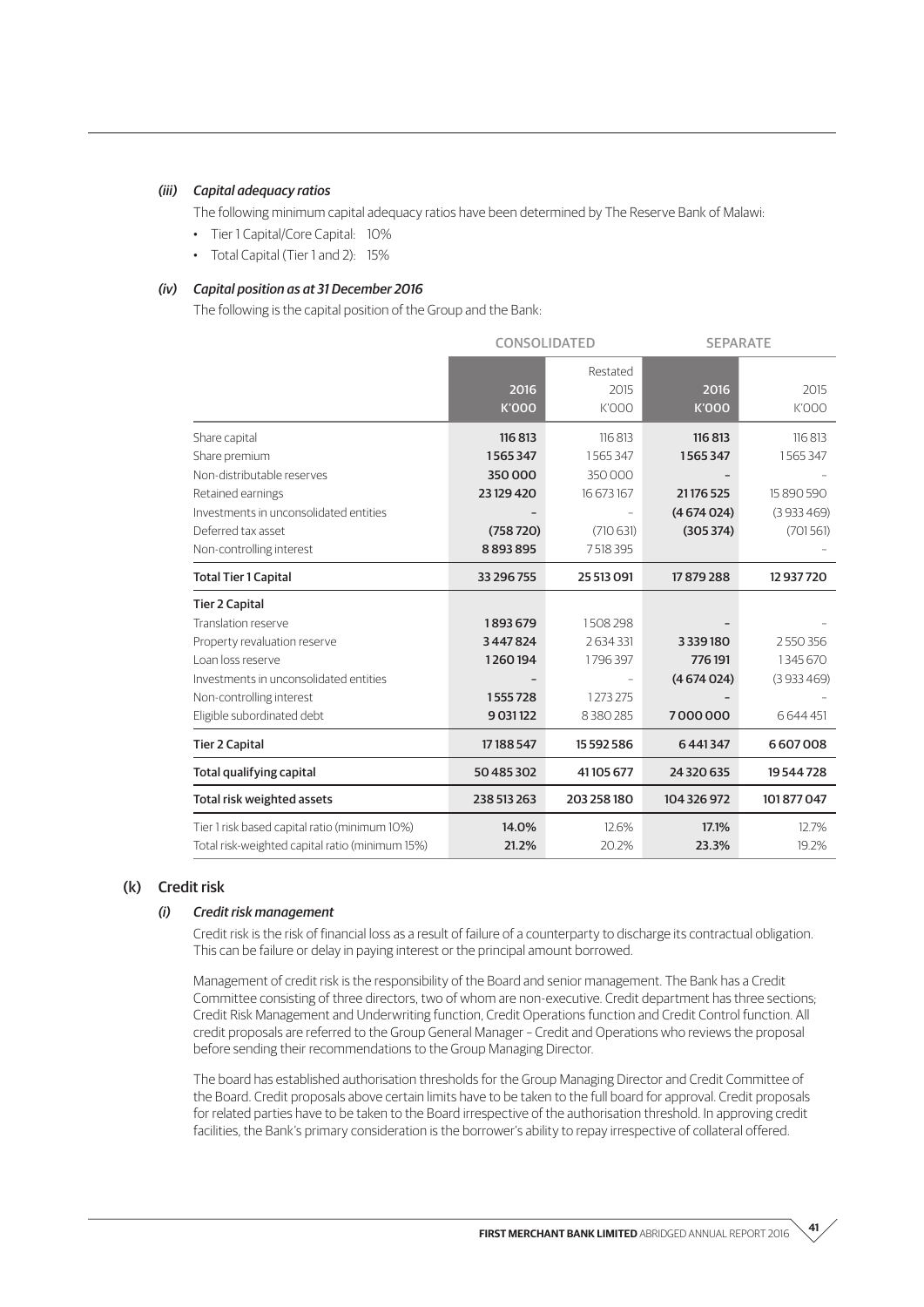For the year ended 31 December 2016

### **5. Risk Management** (continued)

#### (k) Credit risk (continued)

#### *(ii) Role of Risk and Compliance function*

The Risk and Compliance function is independent from the credit department.

Apart from the capital charge calculations in accordance with RBM guidelines, the Group has other techniques which are used to measure level of credit risk at the end of each quarter. A Risk Management Report prepared by Risk and Compliance function is presented to ALCO and the Board Risk Committee.

For quantitative assessment, ratios are used to measure risk levels in terms of low, moderate and high. For qualitative assessment, several parameters are used to categorise the quality of credit risk management. Qualitative and quantitative risk levels are combined to arrive at the composite rating of credit risk.

On a monthly basis, the Risk and Compliance function assesses and reports to ALCO on adherence to set limits. ALCO discusses the compliance report and sets preventive measures to avoid breaching limits.

#### *(iii) Credit policies*

The Group has credit policies which cover the types of credit that can be offered, procedures for granting of local currency loans, overdrafts, foreign currency loans, guarantees and letters of credit; approval limits to be exercised by different authority levels for various types of exposures; credit approval processes at the branch and Head Office; applicable charges and margins above the base lending rate for different credit facilities; acceptable security and security loan ratios; record keeping; impairments and provisions; prudential limits on lending concentration; insider lending; and sector limits.

The Group uses the Estimated Recoverable Amount Method (ERAM) for provisioning of bad debts as stipulated in the guidelines issued by RBM.

The Group has a risk management framework which covers credit risk management outlining risk identification, measurement, monitoring and control procedures.

A stress testing framework covers credit risk stress testing procedures.

#### *(iv) Stress testing*

Stress testing is carried out to measure levels of credit risk, among other things. Three different shocks with at least four scenarios for each are used to show impact of the behavioural pattern of the credit portfolio on Capital Adequacy Ratio (CAR).

The outcome is included in the quarterly stress testing report which is presented to ALCO and the Board Risk Committee.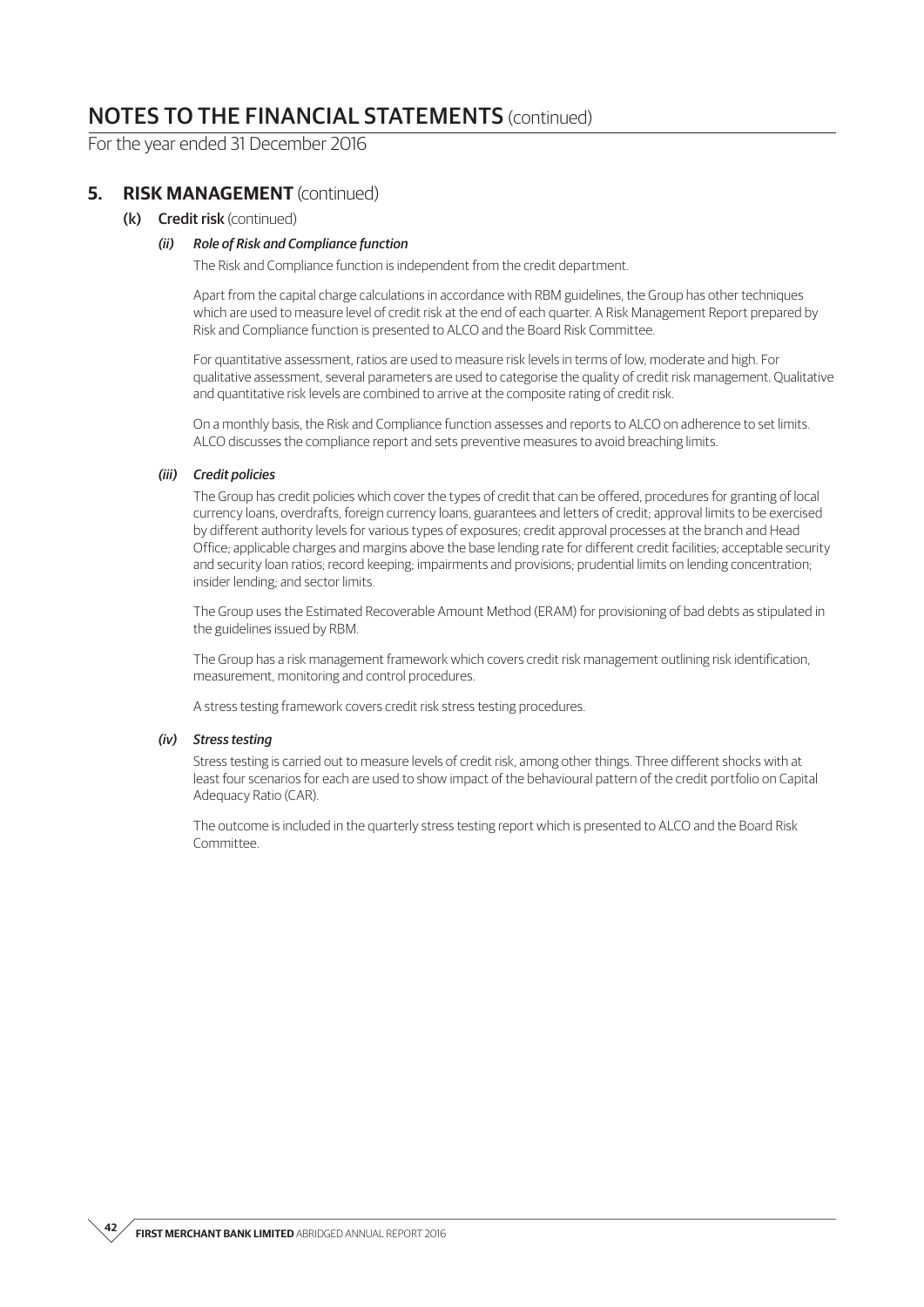#### *(v) Assessment of credit risk exposures*

The Group's credit risk arises from its exposure to a portfolio consisting of foreign currency loans, local currency loans and overdrafts, leases to customers, staff loans, lending to local banks, guarantees and letters of credit and is managed as follows:

#### a. Loans and overdraft in local currency

The Bank has centralised approval of loans and overdrafts. Branches refer all new proposals and renewal of existing facilities to Head Office for approval. Head Office also grants credit in excess of agreed overdraft limits and marks the limits in the system. Depending on the set thresholds and type of customer, some credit facilities have to be approved by the Credit Committee and/or the full Board.

#### b. Leases

The Leasing and Finance Company of Malawi Limited (LFC) offers leases to its customers. Proposals are referred to its Credit Committee for approval. The Board issued a credit policy with procedures and limits that must be adhered to. Acceptable lease assets are land, buildings, motor vehicles and equipment. Financing is for working capital, real estate and residential mortgages and other capital expenditure. All credit facilities must be secured.

#### c. Foreign currency loans

The Bank offers foreign currency loans to its customers. The Bank may lend up to 65% of the monthly average of its daily foreign currency deposits and in addition, the Bank has several off-shore credit lines for lending to its customers. All foreign currency loans are registered with RBM as required. The loan approval process followed is stipulated in the credit policy of the Bank. To hedge the Bank from foreign exchange risk borrowers of foreign currency must be foreign exchange earners.

#### d. Lending to local banks

The Group lends to local banks through the interbank market. Such lending is short-term, overnight in most cases. Investment policy and the policy for domestic money market has limits on how much can be lent unsecured and secured to individual banks in the country.

#### e. Guarantees

The Bank issues financial and non-financial guarantees to third parties on behalf of its customers. The Bank often insists on cash cover in form of a fixed deposit for guarantees. There are other cases where property is accepted as security and in very exceptional cases, guarantees are issued on a clean basis. All guarantees are approved by the Credit Committee.

#### f. Letters of credit

The Bank issues letters of credit for its customers. Letters of credit are issued if the security requirement as stipulated in the Bank's credit policy is met.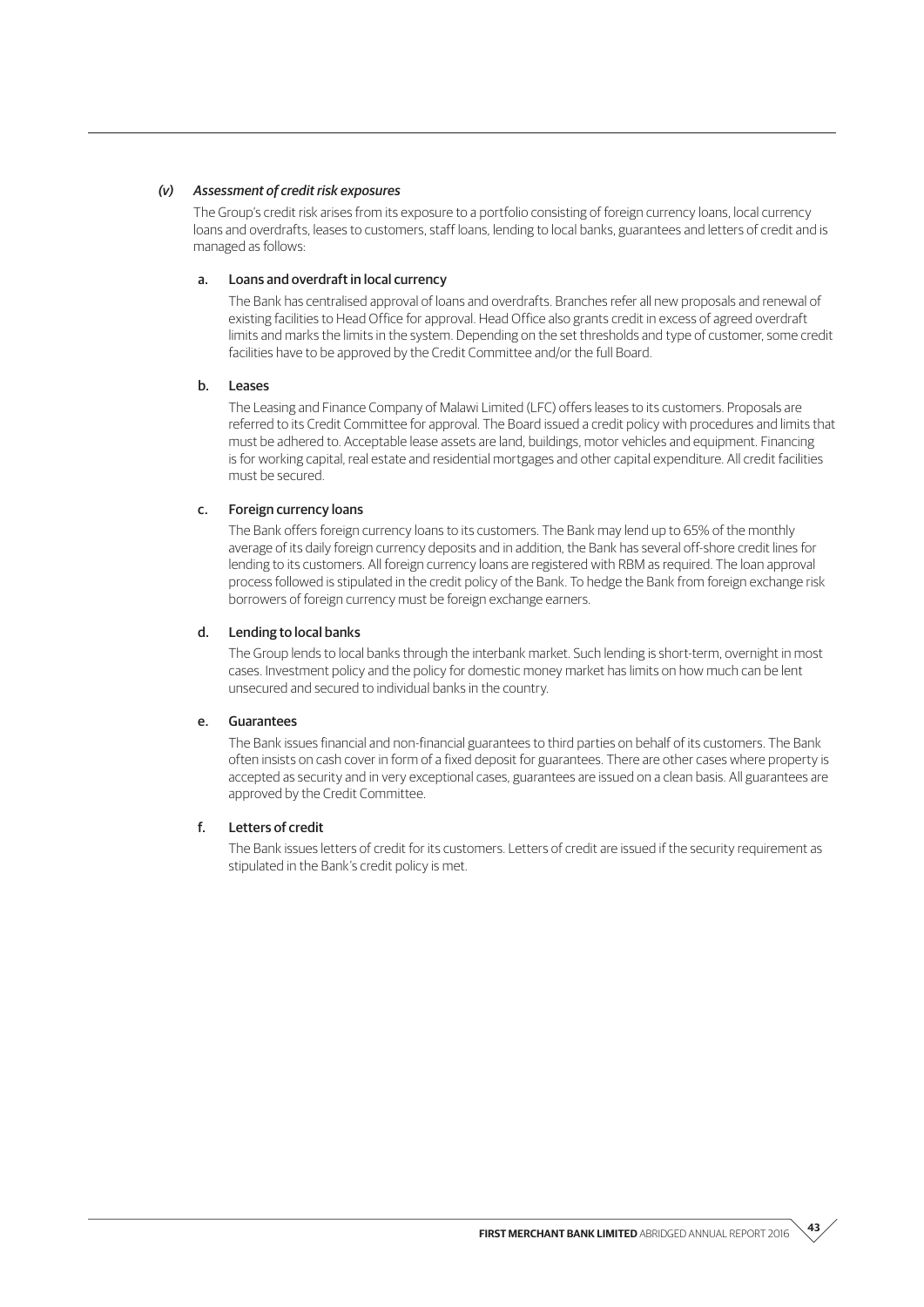For the year ended 31 December 2016

### **5. RISK MANAGEMENT** (continued)

#### (l) IFRS disclosures on credit risk

The Group and Bank's exposure to credit risk principally comprises of loans and advances to customers and finance lease receivable. As at 31 December 2016, these were as follows:

| <b>CONSOLIDATED</b>                                                     |              |                                   | <b>LOANS AND ADVANCES</b><br><b>TO CUSTOMERS</b> | <b>FINANCE LEASE</b><br><b>RECEIVABLES</b> |                                | <b>MONEY MARKET</b><br><b>INVESTMENTS</b> |                           |
|-------------------------------------------------------------------------|--------------|-----------------------------------|--------------------------------------------------|--------------------------------------------|--------------------------------|-------------------------------------------|---------------------------|
|                                                                         | <b>Notes</b> | 2016<br><b>K'000</b>              | Restated<br>2015<br><b>K'000</b>                 | 2016<br><b>K'000</b>                       | Restated<br>2015<br>K'000      | 2016<br><b>K'000</b>                      | Restated<br>2015<br>K'000 |
| Carrying amount                                                         | 8,9,10       | 126 523 651                       | 104158389                                        | 4783100                                    | 3 5 2 4 0 1 3                  | 69 016 614                                | 52 258 589                |
| Standard (fully performing)<br>Past due but not impaired<br>Impaired    |              | 113 176 667<br>8460123<br>8057730 | 89402217<br>8424676<br>9170108                   | 3994240<br>446439<br>833457                | 2510797<br>229 435<br>1780 244 | 69 016 614                                | 52 258 589                |
| <b>Gross Receivable</b>                                                 |              | 129 694 520                       | 106 997 001                                      | 5 2 7 4 1 3 6                              | 4520476                        | 69 016 614                                | 52 258 589                |
| Past due but not<br>impaired assets<br>$30 - 60$ days<br>$61 - 90$ days |              | 6936674<br>1523449<br>8460123     | 6792536<br>1632140<br>8424676                    | 248753<br>197686<br>446439                 | 221610<br>7825<br>229 435      |                                           |                           |
| An estimate of the fair value<br>of collateral held                     |              |                                   |                                                  |                                            |                                |                                           |                           |
| Against individually impaired                                           |              |                                   |                                                  |                                            |                                |                                           |                           |
| Property<br>Others                                                      |              | 62337897<br>14 5 61 8 41          | 50005920<br>696703                               | 1209600<br>434466                          | 1661100<br>438 254             |                                           |                           |
|                                                                         |              | 76 899 738                        | 50702623                                         | 1644066                                    | 2099354                        |                                           |                           |
| Against past due but<br>not impaired                                    |              |                                   |                                                  |                                            |                                |                                           |                           |
| Property<br>Others                                                      |              | 8567399<br>2941039                | 5761949<br>915 073                               | 460700<br>102800                           | 526 500<br>39700               |                                           |                           |
|                                                                         |              | 11508438                          | 6677022                                          | 563500                                     | 566200                         |                                           |                           |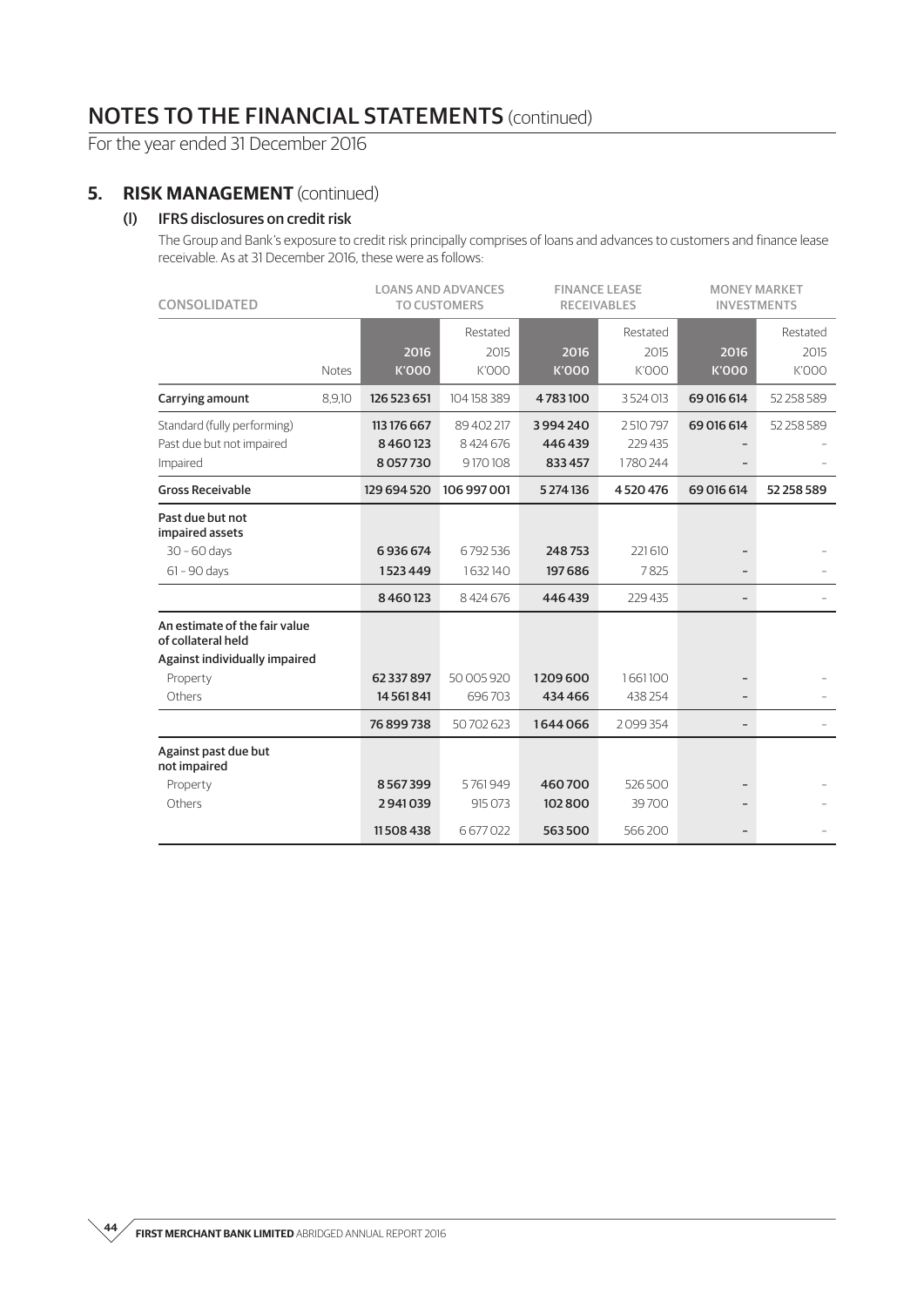| <b>SEPARATE</b>                                                                                            |        | <b>LOANS AND ADVANCES</b><br><b>TO CUSTOMERS</b> |                                              | <b>FINANCE LEASE</b><br><b>RECEIVABLES</b> |                      | <b>MONEY MARKET</b><br><b>INVESTMENTS</b> |                          |
|------------------------------------------------------------------------------------------------------------|--------|--------------------------------------------------|----------------------------------------------|--------------------------------------------|----------------------|-------------------------------------------|--------------------------|
|                                                                                                            | Notes  | 2016<br><b>K'000</b>                             | 2015<br><b>K'000</b>                         | 2016<br><b>K'000</b>                       | 2015<br><b>K'000</b> | 2016<br><b>K'000</b>                      | 2015<br>K'000            |
| Carrying amount<br>Standard (fully performing)<br>Past due but not impaired<br>Impaired                    | 8,9,10 | 42067041<br>38 741 687<br>2660332<br>1983934     | 40 285 729<br>32788620<br>5889141<br>3405399 |                                            |                      | 48548466<br>48548466                      | 26 991 153<br>26 991 153 |
| <b>Gross Receivable</b>                                                                                    |        | 43 385 953                                       | 42 083 160                                   |                                            |                      | 48548466                                  | 26 991 153               |
| Past due but not<br>impaired assets<br>$30 - 60$ days<br>$61 - 90$ days                                    |        | 2383502<br>276830<br>2660332                     | 5 613 921<br>275 220<br>5 8 8 9 1 4 1        |                                            |                      |                                           |                          |
| An estimate of the fair value<br>of collateral held<br>Against individually impaired<br>Property<br>Others |        | 2660791<br>333 934<br>2994725                    | 6155062<br>195 076<br>6350138                | $\overline{\phantom{0}}$                   | -                    |                                           |                          |
| Against past due but<br>not impaired<br>Property<br>Others                                                 |        | 7797320<br>1362484<br>9159804                    | 3480231<br>820335<br>4300566                 | $\overline{\phantom{0}}$                   |                      |                                           |                          |

Other collateral held includes moveable assets, receivables and share certificates pledged.

The Group's policy is to pursue the timely realisation of the collateral in an orderly manner. The Group does not use any non-cash collateral for its own operations.

#### *(i) Impaired loans and securities*

These are loans and securities for which the Group has determined that there is probability that it will be unable to collect all principal and/or interest due according to the contractual terms of the loan/securities agreements.

#### *(ii) Past due but not impaired loans*

These are loans and securities where contractual interest or principal payments are past due but the Group believes that impairment is not appropriate on the basis of the level of security/collateral available and/or the stage of collection of amounts owed to the Group.

#### *(iii) Allowances for impairment*

The Group establishes an allowance for impairment losses that represents its estimate of incurred losses in its loan portfolio. The main component of this allowance is a specific loss component that relates to individually significant exposures.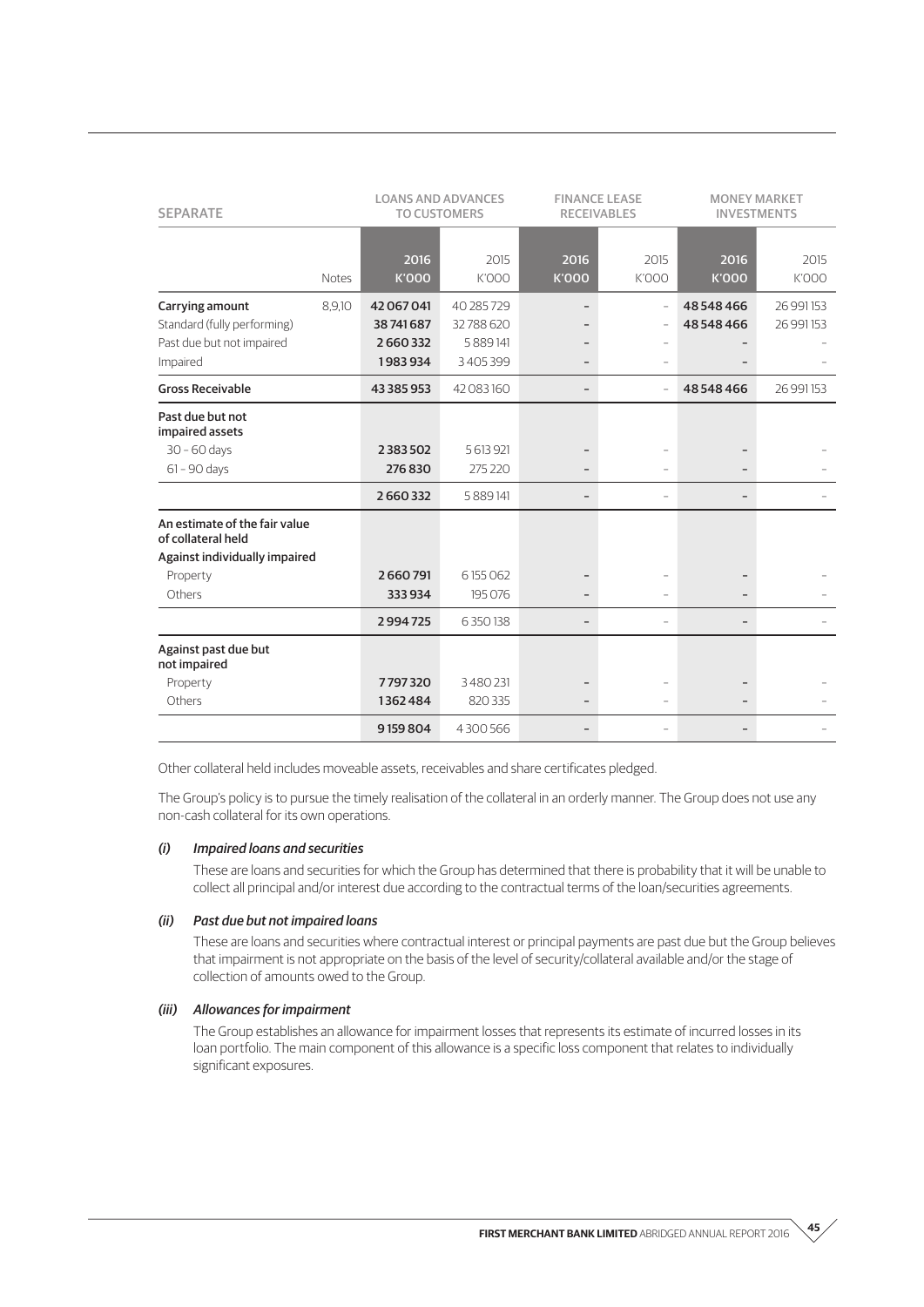For the year ended 31 December 2016

### **5. RISK MANAGEMENT** (continued)

#### (l) IFRS disclosures on credit risk (continued)

#### *(iv) Impairment policy*

The Group writes off a loan/security balance (and any related allowances for impairment losses) when the Credit committee determines that the loans/securities are uncollectible. This determination is reached after considering information such as the occurrence of significant changes in the borrower/issuer's financial position such that the borrower/issuer can no longer pay the obligation, and the proceeds from collateral will not be sufficient to pay back the entire exposure.

#### *(v) Distribution of credit exposure by sector*

The Group monitors concentrations of credit risk by sector. Economic sector risk concentrations within the customer loan and finance lease portfolio at 31 December 2016 were as follows:

|                              |                      | <b>CONSOLIDATED</b>              | <b>SEPARATE</b>      |               |
|------------------------------|----------------------|----------------------------------|----------------------|---------------|
|                              | 2016<br><b>K'000</b> | Restated<br>2015<br><b>K'000</b> | 2016<br><b>K'000</b> | 2015<br>K'000 |
| Agriculture                  | 15788570             | 12 555 826                       | 14 676 182           | 12 114 6 68   |
| Mining                       | 32834                | 26 208                           | 32834                | 26208         |
| <b>Financial services</b>    | 2424671              | 1897601                          | 2420448              | 1840058       |
| Construction                 | 4796450              | 4 2 7 1 7 0 3                    | 1139133              | 1582604       |
| Energy/electricity/gas/water | 501015               | 41155                            | 471967               | 12071         |
| Manufacturing                | 13824207             | 17089435                         | 7790820              | 9 2 3 1 8 0 3 |
| Wholesale and retail         | 65 626 002           | 50 244 651                       | 11355275             | 11298168      |
| Individual/households        | 7731272              | 5873159                          | 393797               | 1468033       |
| Real estate                  | 74 257               | 99.327                           | 74 257               | 99327         |
| Tourism and leisure          | 775921               | 615942                           | 679846               | 465651        |
| Transport and communication  | 5143732              | 5084754                          | 2634753              | 2906503       |
| Others                       | 18 249 725           | 14 059 418                       | 1716 641             | 1038066       |
|                              | 134 968 656          | 111 859 179                      | 43 385 953           | 42 083 160    |
| Split into:                  |                      |                                  |                      |               |
| Loans and advances (note 9)  | 129 694 520          | 106 338 703                      | 43 385 953           | 42 083 160    |
| Finance leases (note 10)     | 5 2 7 4 1 3 6        | 4520476                          |                      |               |
|                              | 134 968 656          | 111 859 179                      | 43 385 953           | 42 083 160    |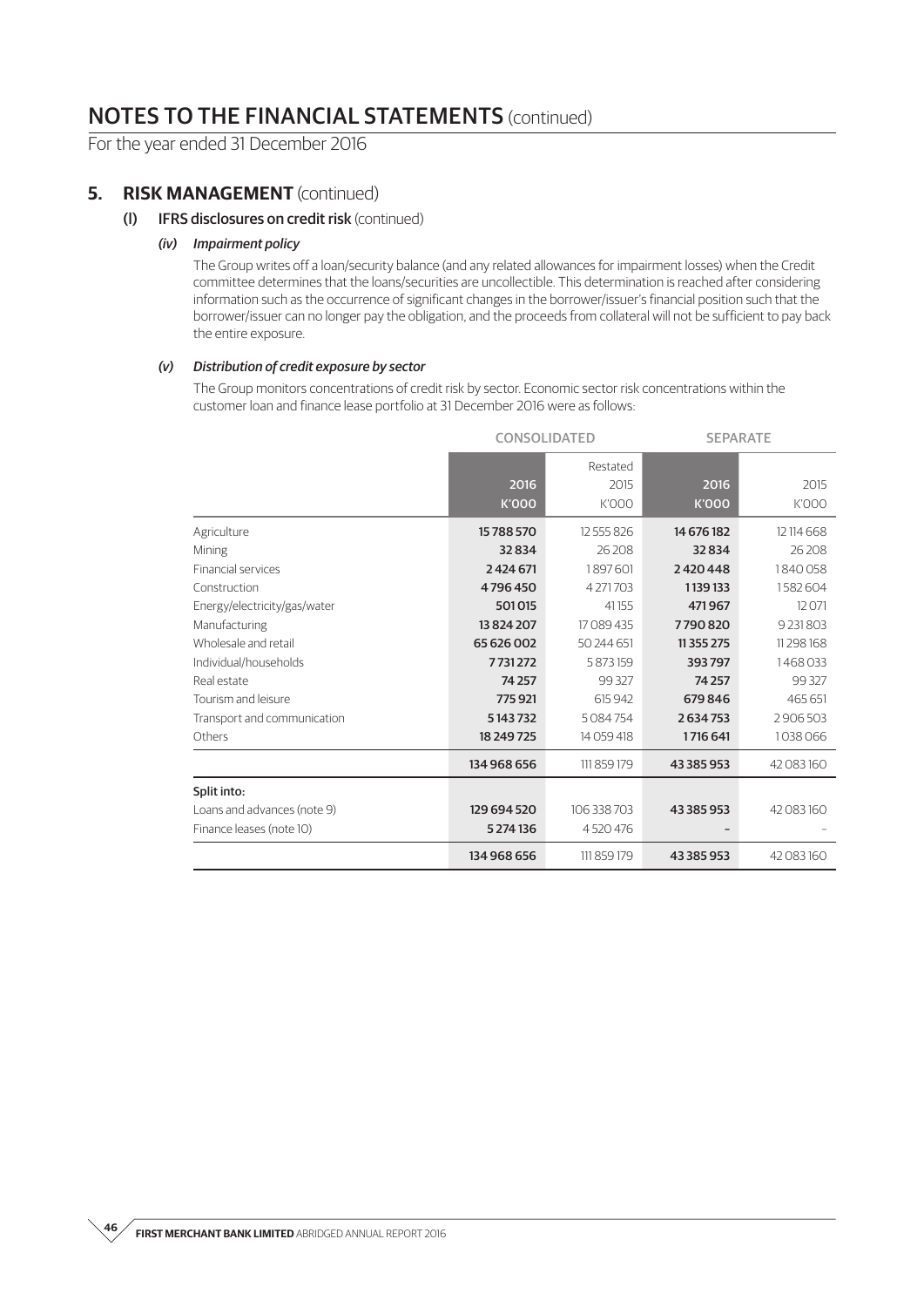#### (m) Credit quality per class of financial assets

The table below shows maximum exposure to credit risk without taking into account any collateral. The maximum exposure is presented gross, before effect of mitigation through the use of master netting and collateral agreements.

|                                     |              |               | <b>CONSOLIDATED</b> | <b>SEPARATE</b> |             |  |  |
|-------------------------------------|--------------|---------------|---------------------|-----------------|-------------|--|--|
|                                     |              | 2016          | Restated<br>2015    | 2016            | 2015        |  |  |
|                                     | <b>Notes</b> | <b>K'000</b>  | <b>K'000</b>        | <b>K'000</b>    | K'000       |  |  |
| Gross maximum exposure              |              |               |                     |                 |             |  |  |
| Balances with central banks         | 7            | 18803266      | 14 617 507          | 5849519         | 7601018     |  |  |
| Balances with other banks           | 7            | 55 450 617    | 52 321 431          | 12 156 377      | 17021669    |  |  |
| Money market investments            | 8            | 69 016 614    | 52 258 589          | 48548466        | 26 991 153  |  |  |
| Cheques in the course of clearing   | 7            | 688273        | 158963              | 231058          | 84070       |  |  |
| Derivative asset                    | 37           | 19288094      | 5980005             | 19288094        | 5980005     |  |  |
| Investment in finance leases        | 10           | 5 2 7 4 1 3 6 | 4520476             |                 |             |  |  |
| Loans and advances                  | 9            | 129 694 520   | 107 338 703         | 43 385 953      | 42083160    |  |  |
| Total recognised financial assets   |              | 298 215 520   | 237 195 674         | 129 459 467     | 99 761 075  |  |  |
| Letters of credit                   | 34           | 16982273      | 27 315 858          | 15 511 819      | 26 117 340  |  |  |
| Financial guarantees                | 34           | 29 141 027    | 26 862 656          | 16 273 796      | 13 209 783  |  |  |
| Total unrecognised financial assets |              | 46 123 300    | 54 178 514          | 31785615        | 39 327 123  |  |  |
| Total credit risk exposure          |              | 344 338 820   | 291374188           | 161245082       | 139 088 198 |  |  |

#### (n) Market risk

#### Market risk management

This is the risk that the Group's earnings, capital or its ability to meet its business objectives will be adversely affected by changes in market prices and conditions, such as interest rates, foreign exchange rates, equity prices and commodity prices.

Senior management and ALCO are mandated to manage market risk. Apart from the requirement to set aside capital for market risk under Basel II – Pillar I, the Group has internal procedures for identifying, measuring, monitoring and controlling market risk. The Group is exposed to foreign exchange risk, interest rate risk and equity risk. All these risks are properly managed as follows:

#### Foreign exchange risk

The Bank has a foreign exchange business policy and a foreign exchange risk management policy. The policies have exposure limits, limits for investments, trading limits and levels of authorisation of foreign currency transactions. Forex exposure positions are regularly monitored by Treasury department and senior management.

The Group is exposed to foreign exchange risk in the trading book and the banking book. The policy for trading book exposure is that the position should be almost square. In the banking book, assets and liabilities mismatch is minimised. Most of the foreign currency borrowings by the Group are hedged by foreign currency loans to customers, to minimise risk exposure.

#### Interest rate risk

The Group does not usually offer fixed rate loans and advances to its customers. This minimises interest rate risk because the Group is able to adjust base lending rates of its entities whenever there is a significant change in the market. Lending to other banks at a fixed rate is usually on short-term tenors, so interest rate risk exposure on these assets is minimal.

The Group is exposed to interest rate risk on its liabilities, especially term deposits and subordinated debt. However, the risk exposure is minimised through limiting the proportion of fixed rate term deposit in its overall liabilities to customers.

Overall, the Group usually has more rate sensitive assets than liabilities. Its net interest margin is also wide enough to cover possible losses.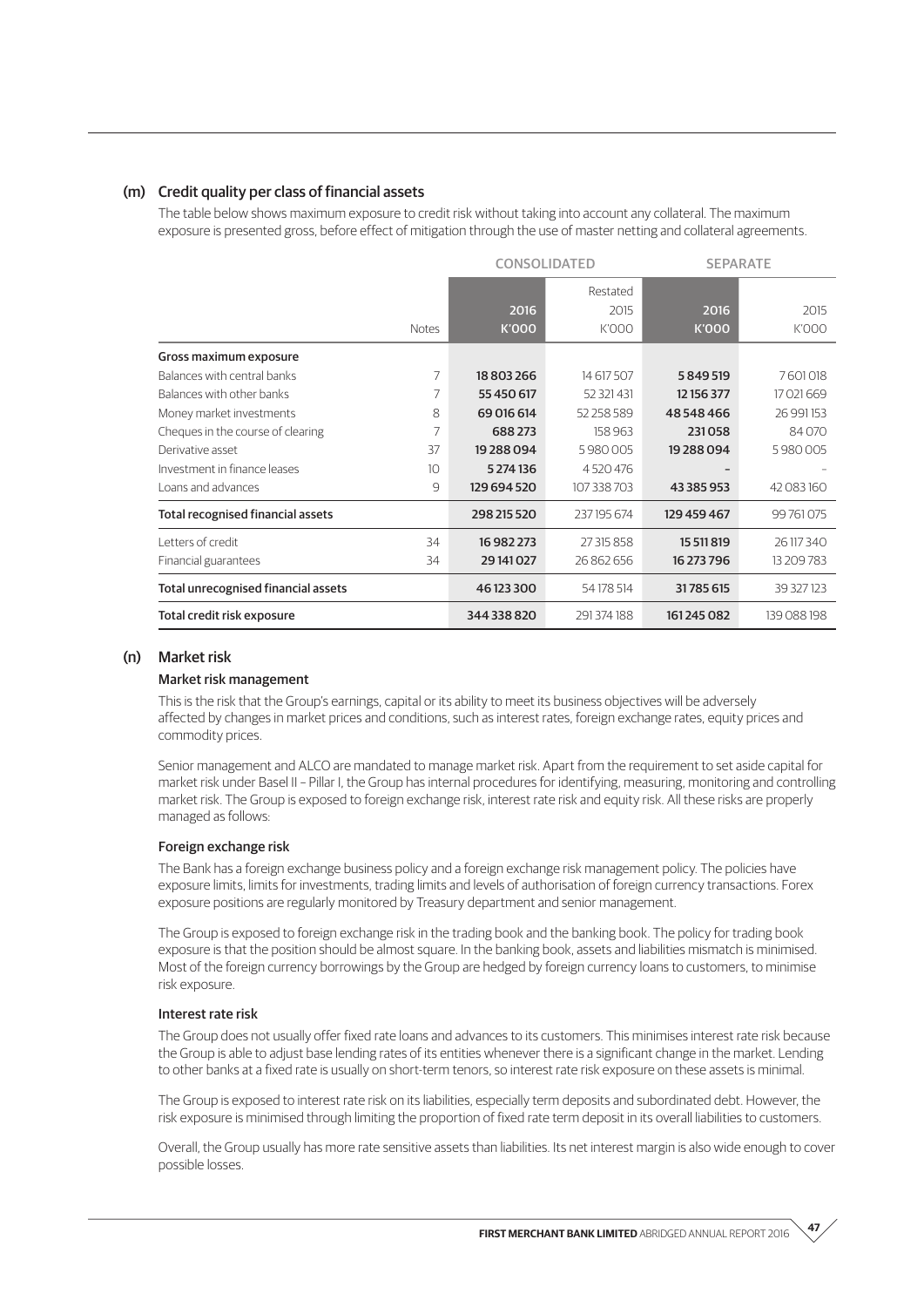For the year ended 31 December 2016

### **5. Risk Management** (continued)

#### (n) Market risk (continued)

#### Equity risk

The performance of the equity market and the Group's equity investments are closely monitored and appropriate risk mitigation measures are implemented where necessary. Investments in equities are at fair value and marked to market with any revaluation gains or losses immediately recognised in the profit or loss.

#### (o) Policies

The Group has several policies which cover:

- Foreign exchange business limits for individual currencies, forex exposures and trading limits for the Bank and dealers;
- Domestic money market limits for counterparties and dealers;
- • Types of instruments that the Group can invest in and maximum amounts that it can invest;
- Market risk management and stress testing; and
- Categorisation of assets into trading book and banking book.

#### (p) Assessment of market risk

Apart from the capital charge calculations in accordance with RBM guidelines, the Group conducts internal risk assessments on foreign exchange risk, interest rate risk and equity risk at the end of each quarter. A risk management report is prepared by the Risk and Compliance function. This is presented to management and the Board Risk Committee.

For quantitative assessment, ratios are used to measure risk levels in terms of low, moderate and high. For qualitative assessment, several parameters are used to categorise the quality of market risk management in terms of strong, acceptable or weak. Qualitative and quantitative risk levels are used to arrive at the composite rating of each of the three components of market risk.

ALCO meets every month and discusses market risk exposure. ALCO ensures that the Group operates within regulatory and internal limits and approved policies and procedures.

In 2016, market risk was properly managed and the Group operated within limits.

#### (q) Stress Testing/scenario analysis

Stress testing is done by an independent Risk and Compliance function every quarter to ascertain impact on the Bank's capital adequacy of changes in interest rates, exchange rates and share prices. Based on the result, management takes corrective steps acting on the advice of ALCO and the Board.

The following are the assumptions used:

- 1. Increase/(decrease) in interest rate by 1%, 2%, 3%, 5%, 7.5% and 10%. The same is used to measure the level of Interest Rate Risk in the Banking Book.
- 2. Foreign exchange rate devaluation/appreciation by 5%, 10%, 25% and 50%.
- 3. Fall in share prices by 10%, 20%, 40% and 50%.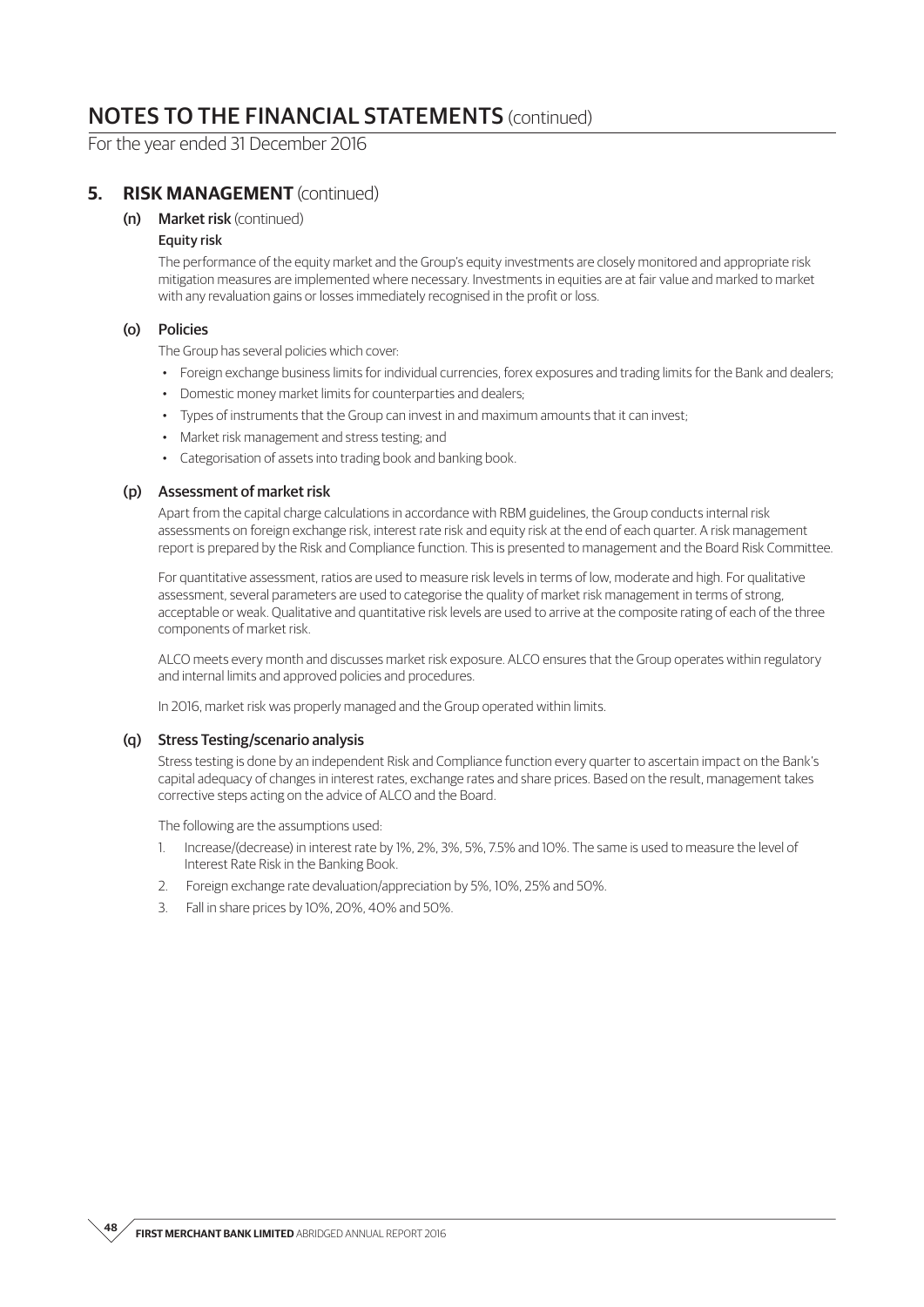### (r) Exposure to market risk

Foreign exchange exposures were as follows:

Consolidated

|            |                | 2016               |            |             | 2015   |             |       |             |
|------------|----------------|--------------------|------------|-------------|--------|-------------|-------|-------------|
|            | <b>Assets</b>  | <b>Liabilities</b> | <b>Net</b> |             | Assets | Liabilities | Net   |             |
| Currency   | (K'm)          | (K'm)              | (K'm)      | Sensitivity | (K'm)  | (K'm)       | (K'm) | Sensitivity |
| <b>USD</b> | 65 622         | 66307              | (685)      | (6.85)      | 41225  | 37721       | 3504  | 35.04       |
| GBP        | 6527           | 6507               | 20         | 0.20        | 6956   | 6895        | 61    | 0.61        |
| <b>EUR</b> | 3 3 1 4        | 3 6 10             | (296)      | (2.96)      | 5255   | 4 9 1 8     | 337   | 3.37        |
| ZAR        | 1147           | 1104               | 43         | 0.43        | 346    | 565         | 781   | 7.81        |
| <b>INR</b> | 52             | $\qquad \qquad$    | 52         | 0.52        | 29     |             | 29    | 0.29        |
| <b>JPY</b> | 30             | $\qquad \qquad$    | 30         | 0.30        | 37     | -           | 37    | 0.37        |
| <b>BWP</b> | 104 657        | 93327              | 11330      | 113.30      | 71570  | 62706       | 8864  | 88.64       |
| MT         | 134 024        | 102 209            | 31815      | 318.15      | 25 612 | 25 5 6 8    | 44    | 0.44        |
| ZMK        | $\overline{4}$ | $\overline{4}$     |            | 0.00        | 22622  | 21934       | 688   | 6.88        |

Separate

|            |               | 2016                     |            | 2015        |         |             |            |             |
|------------|---------------|--------------------------|------------|-------------|---------|-------------|------------|-------------|
|            | <b>Assets</b> | <b>Liabilities</b>       | <b>Net</b> |             | Assets  | Liabilities | <b>Net</b> |             |
| Currency   | (K'm)         | (K'm)                    | (K'm)      | Sensitivity | (K'm)   | (K'm)       | (K'm)      | Sensitivity |
| <b>USD</b> | 42894         | 42527                    | 367        | 3.67        | 31817   | 29445       | 2372       | 23.72       |
| GBP        | 5926          | 5894                     | 32         | 0.32        | 6 3 5 1 | 6287        | 64         | 0.64        |
| <b>EUR</b> | 2488          | 2432                     | 56         | 0.56        | 4693    | 4447        | 246        | 2.46        |
| ZAR        | 372           | 195                      | 177        | 1.77        | 196     | 53          | 143        | 1.43        |
| <b>INR</b> | 49            | $\qquad \qquad$          | 49         | 0.49        | 27      | $\equiv$    | 27         | 0.27        |
| <b>JPY</b> | 14            | $\overline{\phantom{a}}$ | 14         | 0.14        | 22      | -           | 22         | 0.22        |

A 1% strengthening of the Malawi Kwacha against the foreign currencies above at the reporting date will increase/ (decrease) profit or loss by the amounts shown in the sensitivity column above. The analysis assumes that all other variables in particular, interest rates, remain constant.

A 1% weakening of the Malawi Kwacha against the currencies above at the reporting date would have the equal but opposite effect.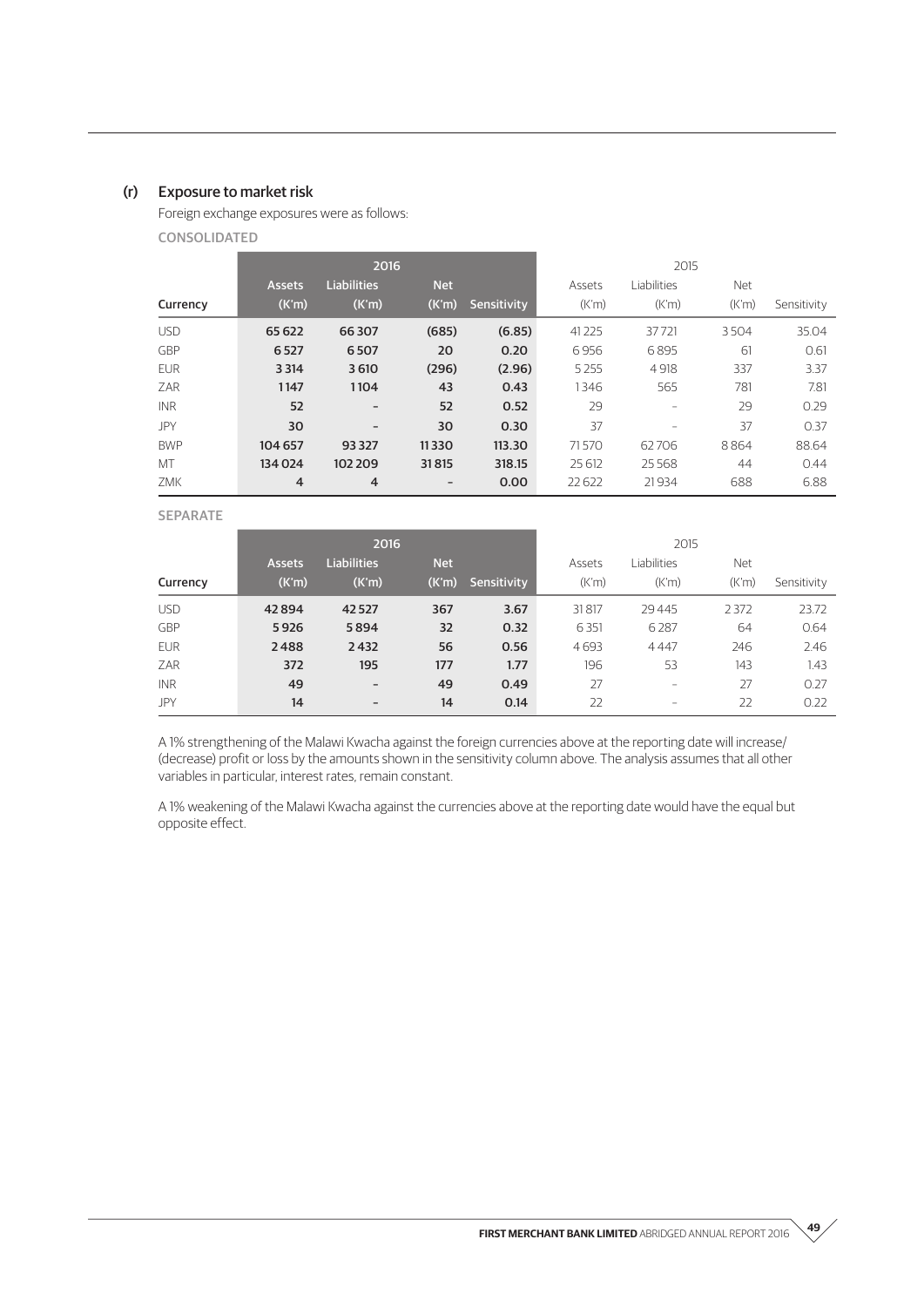For the year ended 31 December 2016

### **5. RISK MANAGEMENT** (continued)

### (r) Exposure to market risk (continued)

#### Interest rate gap analysis

The tables below summarises the exposure to interest rate risk. Included in the tables are the Group's assets and liabilities at carrying amounts, categorised by the earlier of contractual re-pricing or maturity dates. The Group does not bear an interest rate risk on unrecognised financial instruments.

Consolidated

Total liabilities

Interest

| 2016                                                           |                          |                           |                           |                        |                          | <b>FIXED RATE</b>                      |                              |                            |
|----------------------------------------------------------------|--------------------------|---------------------------|---------------------------|------------------------|--------------------------|----------------------------------------|------------------------------|----------------------------|
|                                                                | Zero<br>rate             | <b>Floating</b><br>rate   | $0 - 3$<br>months         | $3 - 6$<br>months      | $6 - 9$<br>months        | $9 - 12$<br>months                     | Over <sub>12</sub><br>months | <b>Total</b>               |
| Total assets<br><b>Total liabilities</b><br>and equity         | 53 469 860<br>63590873   | 42 454 867<br>135 088 514 | 124 347 949<br>72 012 753 | 16446628<br>34 576 176 | 13 912 000<br>14785492   | 22 053 024<br>$\overline{\phantom{a}}$ | 54729385<br>7359905          | 327 413 713<br>327 413 713 |
| Interest<br>sensitivity gap                                    |                          | $(10121013)$ $(92633647)$ | 52 335 196                | (18129548)             |                          | (873 492) 22 053 024                   | 47369480                     |                            |
| 2015<br>Total assets<br><b>Total liabilities</b><br>and equity | 44 301 824<br>39 236 963 | 65160631<br>116 838 685   | 91706669<br>48 165 365    | 11689438<br>22 055 822 | 15 890 532<br>15 985 608 | 9135874<br>7515625                     | 24 516 996<br>12 603 896     | 262 401 964<br>262 401 964 |
| Interest<br>sensitivity gap                                    | 5064861                  | (51678054)                | 43 541 304                | (10366384)             | (95076)                  | 1620249                                | 11913100                     |                            |
| <b>SEPARATE</b>                                                |                          |                           |                           |                        |                          |                                        |                              |                            |
| 2016                                                           |                          |                           |                           |                        |                          | <b>FIXED RATE</b>                      |                              |                            |
|                                                                | Zero<br>rate             | <b>Floating</b><br>rate   | $0 - 3$<br>months         | $3 - 6$<br>months      | $6 - 9$<br>months        | $9 - 12$<br>months                     | Over <sub>12</sub><br>months | <b>Total</b>               |
| Total assets<br><b>Total liabilities</b><br>and equity         | 36 104 357<br>43 429 882 | 38 885 133<br>72108179    | 37 618 772<br>18 111 072  | 12757428<br>16 960 631 | 8964898<br>1127445       | 16 387 893                             | 7408875<br>6390147           | 158 127 356<br>158 127 356 |
| Interest<br>sensitivity gap                                    |                          | $(7325525)$ $(33223046)$  | 19507700                  | (4203203)              | 7837453                  | 16 387 893                             | 1018728                      |                            |
| 2015                                                           |                          |                           |                           |                        |                          |                                        |                              |                            |

Total assets 33 896 353 23 407 515 28 816 772 6 642 151 8 756 045 8 460 285 14 179 385 124 158 506

and equity 24 361 744 63 920 436 22 009 412 4 645 754 1 279 686 5 381 426 2 560 048 124 158 506

sensitivity gap 9 534 609 (40 512 921) 6 807 360 1996 397 7 476 359 3 078 859 11 619 337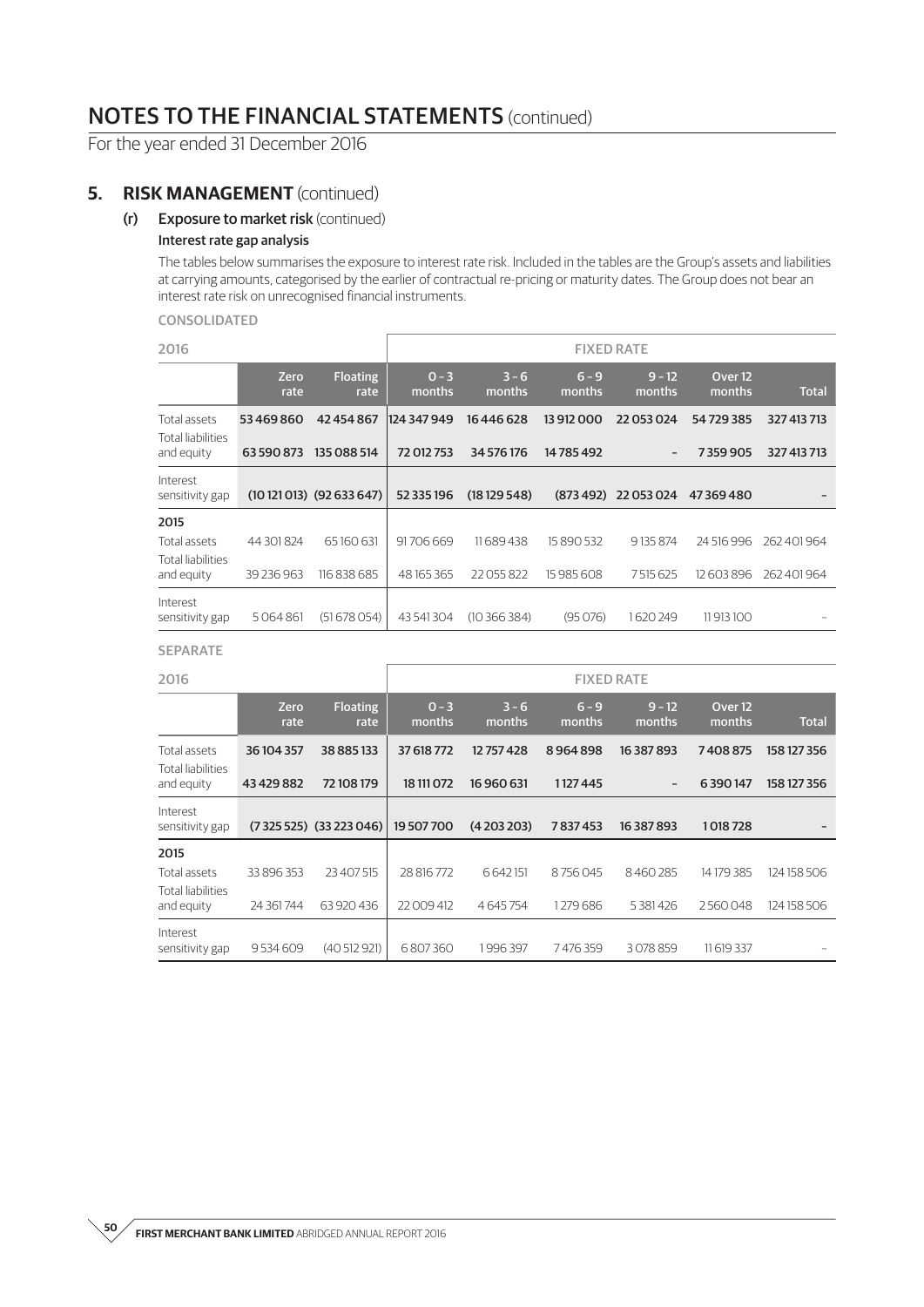The effective interest rates for the principal financial assets and liabilities of the Bank at 31 December were:

|                                             | 2016        | 2015        |
|---------------------------------------------|-------------|-------------|
|                                             | %           | %           |
| Assets                                      |             |             |
| Government securities                       | $26 - 29$   | 27          |
| Deposits with banking institutions          | $25 - 26$   | 20          |
| Loans and advances to customers (base rate) | 33          | 35          |
| Liabilities                                 |             |             |
| Customer deposits                           | $0.15 - 10$ | $0.15 - 25$ |

#### Equity Risk

The value of investments in listed companies as at 31 December 2016 and 2015 were as follows:

|                                                               | 2016         | 2015         |
|---------------------------------------------------------------|--------------|--------------|
|                                                               | <b>K'000</b> | <b>K'000</b> |
| Cost of investments in listed companies                       | 739 679      | 739679       |
| Fair value of investments in listed companies                 | 3 174 501    | 4617771      |
| Net decrease in fair value of investments in listed companies | (1443270)    | (408102)     |
| Impact on profit and equity of:                               |              |              |
| increase of share price by 10%<br>$\bullet$                   | 317450       | 461777       |
| decrease of share price by 10%<br>$\bullet$                   | (317 450)    | (461777)     |

#### Liquidity risk

Liquidity risk is the potential for loss to an institution arising from its inability to meet its obligations as they fall due and/or fund its asset book and operations due to insufficient cash flow.

Liquidity risk is often triggered by consequences of other financial risks such as credit risk, market risk and operational risk. For instance, increasing credit risk through asset concentration may increase liquidity risk and a large loan default or changes in interest rate can adversely impact the liquidity position. If management misjudges the impact on liquidity of entering into a new business or product line, the Group's liquidity risk would increase. Large off-balance sheet exposures, high concentrations in deposits and rapid growth in assets may pose relatively high levels of liquidity risk to the Group.

#### Policies

The Bank has an asset liability management policy which outlines policies and procedures in liquidity management including a contingency funding plan. All liquidity policies and procedures are subject to Board approval.

#### Liquidity risk management

At FMB, the Board and senior management are responsible for liquidity risk management. The responsibility for managing the overall liquidity of the Group is delegated to ALCO. ALCO is responsible for the implementation of sound policies and procedures keeping in view the strategic direction and risk appetite specified by the Board. ALCO meets every month. The committee interacts regularly with line managers and Board members to enable it to monitor and control liquidity risk arising from new products and future business activities.

ALCO measures the Group's liquidity position using liquidity ratios 1 and 2, liquidity analysis also known as maturity gap analysis, its ability to keep the liquidity reserve requirements, cash flow projections, credit/deposit ratio and other ratios. The Group has an asset liability management policy, liquidity risk management policy and compliance policy. Credit and investments policies and limits are set with liquidity risk management in mind. All these policies are subject to Board approval. Apart from internal policies, the Group is also guided by the Policy Statement on Prudential Aspects of Bank Liquidity issued by the RBM.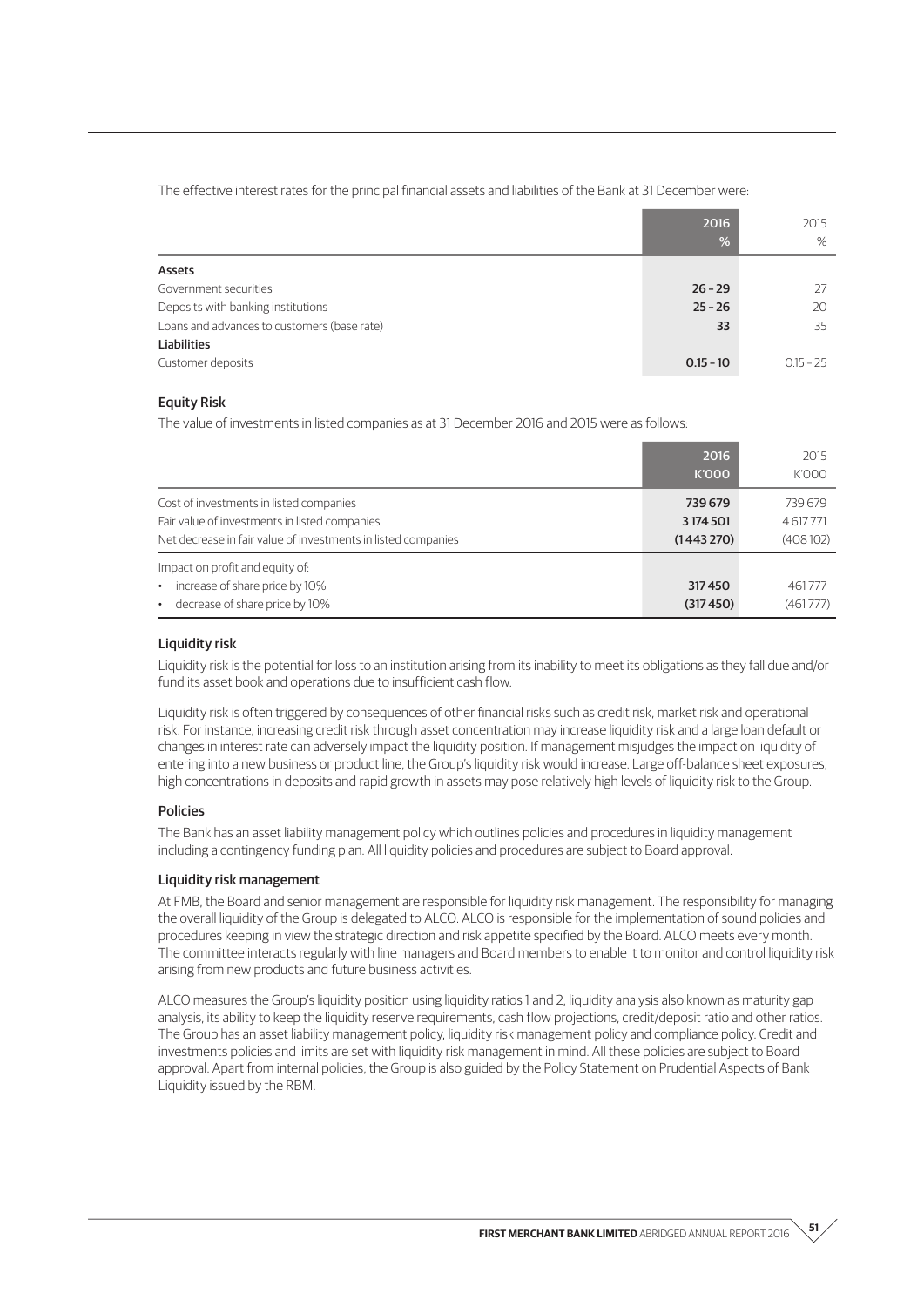For the year ended 31 December 2016

### **5. Risk Management** (continued)

#### (r) Exposure to market risk (continued)

#### Assessment of liquidity risk

Liquidity risk is assessed and monitored on a daily basis. A daily dashboard is circulated to executive management every morning and a Liquidity Position Report is produced by Treasury back office before end of day. This report is used for making decisions on whether to invest surplus funds or borrow funds from the interbank market in order to cover liquidity gaps. Weekly and fortnightly Liquidity Reports are also produced.

An independent Risk and Compliance function prepares reports for ALCO, on a monthly basis, and reports for the Risk Committee on a quarterly basis.

For quantitative assessment, gap analysis and ratios are used to measure risk levels. For qualitative assessment, several parameters are used to determine the quality of liquidity risk management.

#### Stress testing

Stress testing is done by Risk and Compliance function every quarter to ascertain the impact of sudden changes in short-term liabilities and liquid assets on the Bank's liquidity position. The results are discussed with ALCO and the Risk Committee.

#### Liquidity risk

The maturity gap analysis as at 31 December 2016 is given below:

Consolidated

|                                    | Carrying<br>amount<br><b>K'000</b> | Gross<br>nominal<br>amount<br><b>K'000</b> | Up to<br>1 month<br><b>K'000</b> | $1 - 3$<br>months<br><b>K'000</b> | $3 - 6$<br>months<br><b>K'000</b>                   | $6 - 12$<br>months<br><b>K'000</b> | $1 - 3$<br>years<br><b>K'000</b> | Over<br>3 years<br><b>K'000</b> |
|------------------------------------|------------------------------------|--------------------------------------------|----------------------------------|-----------------------------------|-----------------------------------------------------|------------------------------------|----------------------------------|---------------------------------|
| Assets                             |                                    |                                            |                                  |                                   |                                                     |                                    |                                  |                                 |
| Cash and cash                      |                                    |                                            |                                  |                                   |                                                     |                                    |                                  |                                 |
| equivalents                        | 84 616 608                         | 84 616 608                                 | 84 616 608                       |                                   |                                                     |                                    |                                  |                                 |
| Money market<br>investments        | 69 016 614                         | 69 016 614                                 | 7573091                          | 20589290                          | 12 167 617                                          | 28 637 460                         | 49 156                           |                                 |
| Loans, advances and<br>leases      |                                    | 131 306 751 134 968 656                    | 29 361 422                       | 14 875 941                        | 13 5 68 372                                         | 12729891                           | 36 170 963                       | 28 26 2 0 6 7                   |
| Investments in listed<br>companies | 3 174 501                          | 3 174 501                                  | 634900                           | 634900                            | 634900                                              | 634900                             | 634 901                          |                                 |
| Other financial assets             | 21448638                           | 21448638                                   | 2160544                          | 19 288 094                        |                                                     |                                    |                                  |                                 |
| <b>Total assets</b>                | 309 563 112                        | 313 225 017                                | 124 346 565                      | 55 388 225                        | 26 370 889                                          | 42 002 251                         | 36 855 020                       | 28 26 2 0 6 7                   |
| Liabilities                        |                                    |                                            |                                  |                                   |                                                     |                                    |                                  |                                 |
| Liabilities to customers           | 225 238 235                        | 225 238 235                                | 140 571 884                      | 52 141 122                        | 17897468                                            | 13 658 023                         | 969738                           |                                 |
| Due to other banks                 | 29 553 483                         | 29 553 483                                 | 890248                           | 4 3 5 2 1 1 5                     | 16 793 526                                          | 1127445                            | 4090369                          | 2299780                         |
| Subordinated debt                  | 9 0 31 1 22                        | 9 0 31 1 22                                |                                  |                                   |                                                     |                                    | $\qquad \qquad -$                | 9 0 31 1 22                     |
| Other liabilities                  | 16 016 569                         | 16 016 569                                 | 16 016 569                       |                                   |                                                     |                                    |                                  |                                 |
| <b>Total liabilities</b>           |                                    | 279 839 409 279 839 409                    | 157 478 701                      | 56 493 237                        | 34 690 994                                          | 14785468                           | 5060107                          | 11330902                        |
| Net liquidity gap                  | 29 723 703                         | 33 385 608                                 | (33132136)                       | (1105012)                         | (8320105)                                           | 27 216 783                         | 31794913                         | 16 931 165                      |
| Cumulative<br>liquidity gap        | 29 723 703                         | 33 385 608                                 |                                  |                                   | $(33132136)$ $(34237148)$ $(42557253)$ $(15340470)$ |                                    | 16 454 443                       | 33 385 608                      |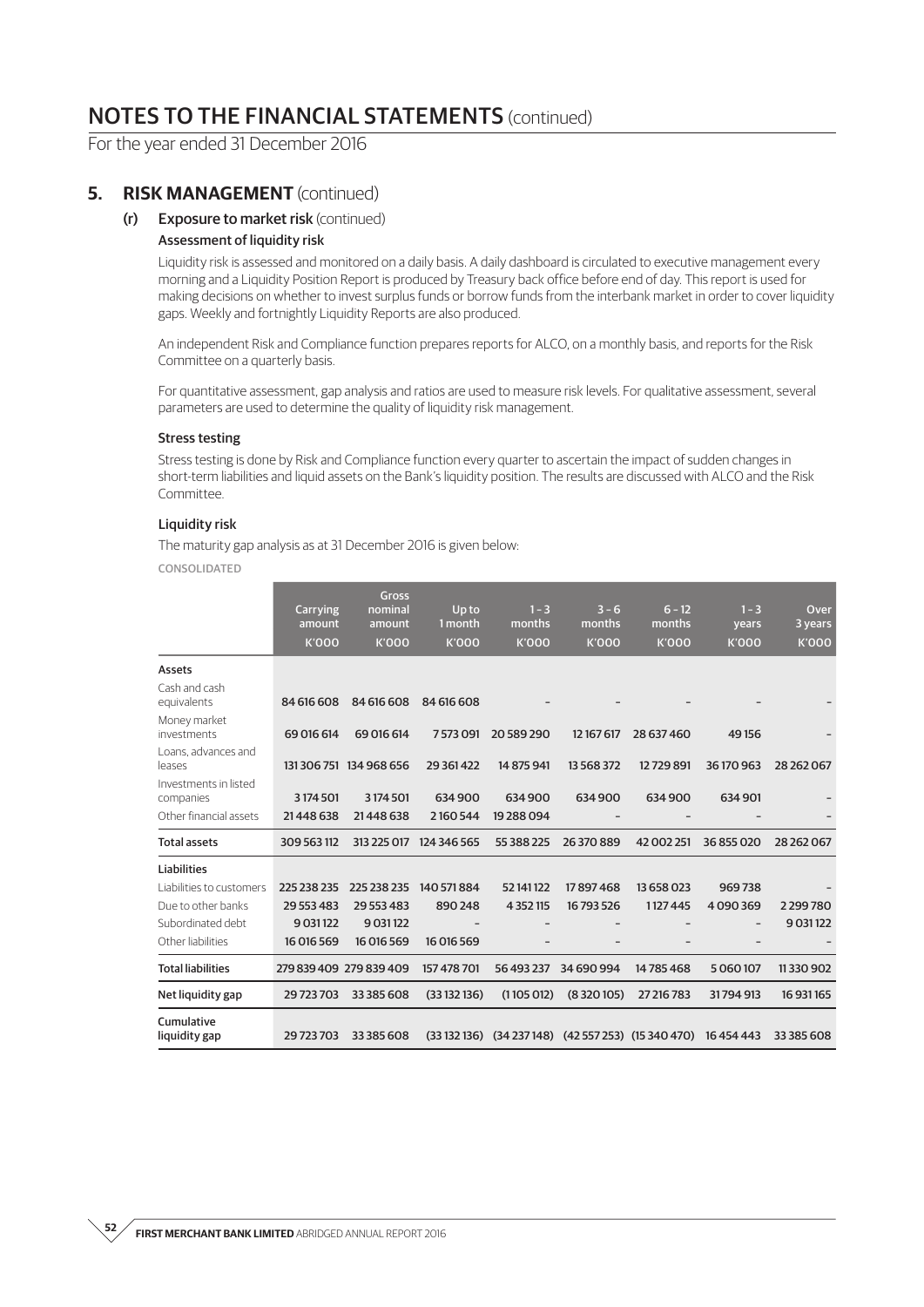### The maturity gap analysis as at 31 December 2015 is given below:

Consolidated (restated)

| 20 809 270                         | 24986048                                   |                                  |                                   |                                   | (6 776 018) (17 706 334) (19 390 535) (14 813 839) | 15 5 0 4 8 9 3                   | 24 986 048                      |
|------------------------------------|--------------------------------------------|----------------------------------|-----------------------------------|-----------------------------------|----------------------------------------------------|----------------------------------|---------------------------------|
| 20809270                           | 24 986 048                                 | (6776018)                        | (10930316)                        | (1684201)                         | 4576696                                            | 30 318 732                       | 9481153                         |
| 225 514 913                        | 225 514 913                                | 124 958 476                      | 41119938                          | 17404913                          | 22 307 455                                         | 8783798                          | 10 940 333                      |
| 2349912                            | 2349912                                    | 2349912                          |                                   |                                   |                                                    |                                  |                                 |
| 8380285                            | 8380285                                    |                                  |                                   |                                   |                                                    | $\overline{\phantom{m}}$         | 8380285                         |
| 23 560 642                         | 23 560 642                                 | 38 316                           | 2684609                           | 108727                            | 12787516                                           | 5 381 426                        | 2560048                         |
| 191 224 074                        | 191 224 074                                | 122 570 248                      | 38 435 329                        | 17 29 6 18 6                      | 9519939                                            | 3402372                          |                                 |
|                                    |                                            | 118 182 458                      | 30 189 622                        | 15 720 712                        | 26 884 151                                         | 39 102 530                       | 20 421 486                      |
| 8543925                            | 8543925                                    | 2563920                          |                                   |                                   | $\overline{a}$                                     | 5980005                          |                                 |
| 4 617 771                          | 4 617 771                                  | 923 554                          | 923 554                           | 923 554                           | 923 554                                            | 923 555                          |                                 |
| 107 682 402                        | 111 859 180                                | 31006888                         | 18 608 490                        | 4505099                           | 9181564                                            | 28 135 651                       | 20 421 486                      |
| 52 258 589                         | 52 258 589                                 | 10466600                         | 10 657 578                        | 10 292 059                        | 16779033                                           | 4063319                          |                                 |
| 73 221 496                         | 73 221 496                                 | 73 221 496                       |                                   |                                   |                                                    |                                  |                                 |
| Carrying<br>amount<br><b>K'000</b> | Gross<br>nominal<br>amount<br><b>K'000</b> | Up to<br>1 month<br><b>K'000</b> | $1 - 3$<br>months<br><b>K'000</b> | $3 - 6$<br>months<br><b>K'000</b> | $6 - 12$<br>months<br><b>K'000</b>                 | $1 - 3$<br>years<br><b>K'000</b> | Over<br>3 years<br><b>K'000</b> |
|                                    |                                            | 246 324 183 250 500 961          |                                   |                                   |                                                    |                                  |                                 |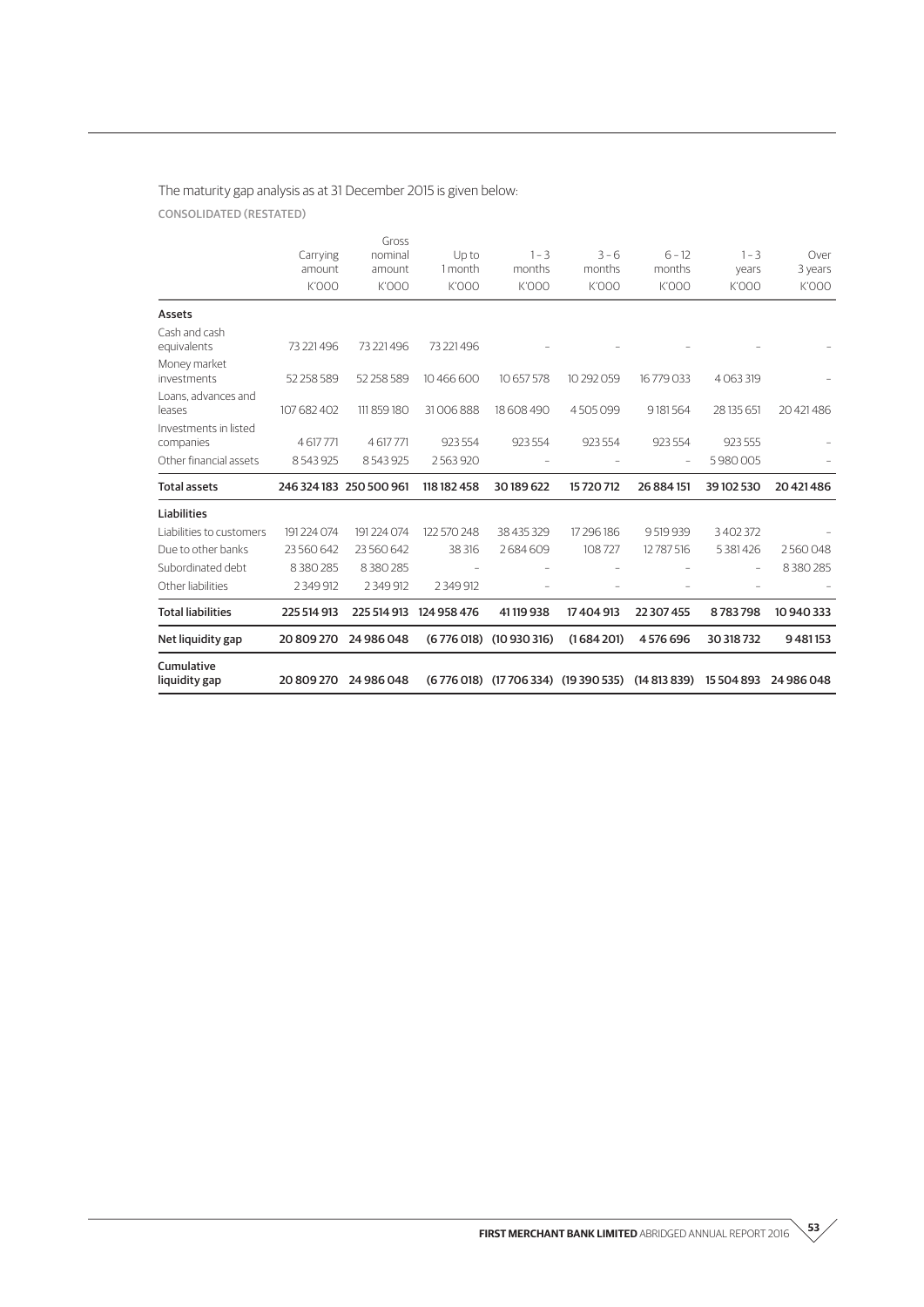For the year ended 31 December 2016

### **5. RISK MANAGEMENT** (continued)

(r) Exposure to market risk (continued)

#### Liquidity risk

The maturity gap analysis as at 31 December 2016 is given below:

Separate

|                                    | Carrying<br>amount<br><b>K'000</b> | Gross<br>nominal<br>amount<br><b>K'000</b> | Up to<br>1 month<br><b>K'000</b> | $1 - 3$<br>months<br><b>K'000</b> | $3 - 6$<br>months<br><b>K'000</b>                 | $6 - 12$<br>months<br><b>K'000</b> | $1 - 3$<br>years<br><b>K'000</b> | Over<br>3 years<br><b>K'000</b> |
|------------------------------------|------------------------------------|--------------------------------------------|----------------------------------|-----------------------------------|---------------------------------------------------|------------------------------------|----------------------------------|---------------------------------|
| Assets                             |                                    |                                            |                                  |                                   |                                                   |                                    |                                  |                                 |
| Cash and cash<br>equivalents       | 23 326 706                         | 23 326 706                                 | 23 326 706                       |                                   |                                                   |                                    |                                  |                                 |
| Money market<br>investments        | 48 548 466                         | 48 548 466                                 | 3654232                          | 11 618 984                        | 11029809                                          | 22 245 441                         |                                  |                                 |
| Loans, advances and<br>leases      | 42 067 041                         | 43 385 953                                 | 7317725                          | 1885903                           | 12 961 096                                        | 7982707                            | 11 2 2 5 7 7 1                   | 2012751                         |
| Investments in listed<br>companies | 3 174 501                          | 3 174 501                                  | 634900                           | 634900                            | 634900                                            | 634900                             | 634 901                          |                                 |
| Other financial assets             | 20 302 658                         | 20 302 658                                 | 1014564                          | 19 288 094                        |                                                   |                                    |                                  |                                 |
| <b>Total assets</b>                | 137 419 372                        | 138 738 284                                | 35 948 127                       | 33 427 881                        | 24 625 805                                        | 30 863 048                         | 11860672                         | 2 012 751                       |
| Liabilities                        |                                    |                                            |                                  |                                   |                                                   |                                    |                                  |                                 |
| Liabilities to customers           | 78 516 090                         | 78 516 090                                 | 72 342 624                       | 6006361                           | 167105                                            |                                    |                                  |                                 |
| Due to other banks                 | 29 181 384                         | 29 181 384                                 | 518 149                          | 4 3 5 2 1 1 5                     | 16793526                                          | 1127445                            | 4090369                          | 2299780                         |
| Subordinated debt                  | 7000000                            | 7000000                                    |                                  |                                   |                                                   |                                    |                                  | 7000000                         |
| Other liabilities                  | 13 457 493                         | 13 457 493                                 | 13 457 493                       |                                   |                                                   |                                    |                                  |                                 |
| <b>Total liabilities</b>           | 128 154 967                        | 128 154 967                                | 86 318 266                       | 10 358 476                        | 16 960 631                                        | 1127445                            | 4090369                          | 9299780                         |
| Net liquidity gap                  | 9264405                            | 10 583 317                                 |                                  | (50 370 139) 23 069 405           | 7665174                                           | 29 735 603                         | 7770303                          | (7287029)                       |
| Cumulative<br>liquidity gap        | 9264405                            | 10 5 8 3 3 1 7                             |                                  |                                   | (50 370 139) (27 300 734) (19 635 560) 10 100 043 |                                    | 17870346                         | 10 583 317                      |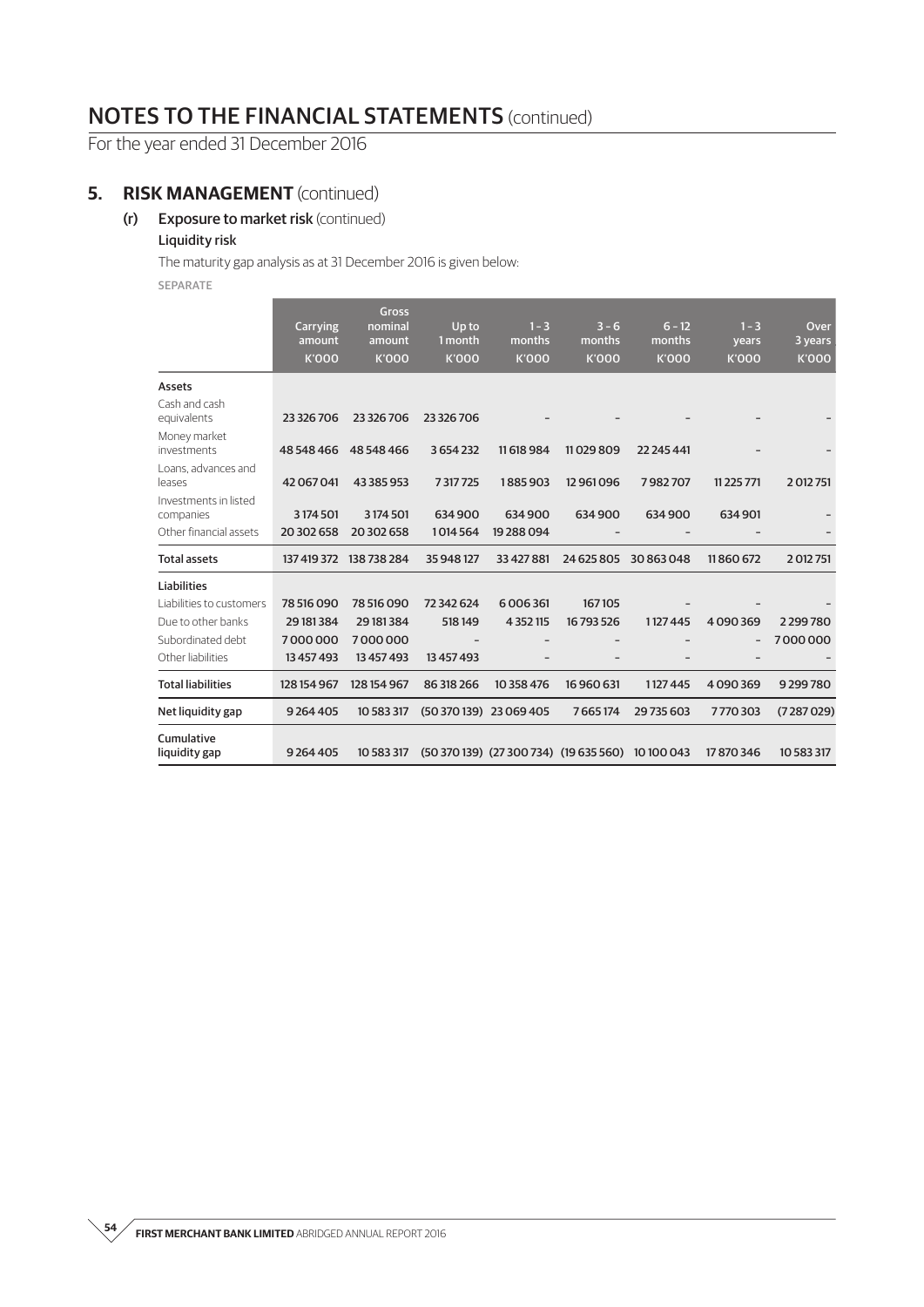#### Liquidity risk

The maturity gap analysis as at 31 December 2015 is given below:

Separate (restated)

|                                    | Carrying<br>amount | Gross<br>nominal<br>amount | Up to<br>1 month | $1 - 3$<br>months | $3 - 6$<br>months | $6 - 12$<br>months | $1 - 3$<br>years         | Over<br>3 years |
|------------------------------------|--------------------|----------------------------|------------------|-------------------|-------------------|--------------------|--------------------------|-----------------|
|                                    | <b>K'000</b>       | <b>K'000</b>               | <b>K'000</b>     | <b>K'000</b>      | <b>K'000</b>      | <b>K'000</b>       | <b>K'000</b>             | <b>K'000</b>    |
| Assets                             |                    |                            |                  |                   |                   |                    |                          |                 |
| Cash and cash<br>equivalents       | 28 5 65 1 61       | 28 5 65 161                | 28 5 65 161      |                   |                   |                    |                          |                 |
| Money market<br>investments        | 26 991 153         | 26 991 153                 | 493820           | 5761809           | 8645083           | 8460285            | 3630156                  |                 |
| Loans, advances and<br>leases      | 40 285 729         | 42083160                   | 14 311 844       | 8132957           | 2 3 0 5 2 8 1     | 2625042            | 8332068                  | 6375968         |
| Investments in listed<br>companies | 4 617 771          | 4 617 771                  | 923 554          | 923 554           | 923 554           | 923 554            | 923 555                  |                 |
| Other financial assets             | 6748095            | 6748095                    | 768090           | 5980005           |                   |                    |                          |                 |
| <b>Total assets</b>                | 107 207 909        | 109 005 340                | 45 062 469       | 20798325          | 11873918          | 12008881           | 12885779                 | 6375968         |
| Liabilities                        |                    |                            |                  |                   |                   |                    |                          |                 |
| Liabilities to customers           | 78 334 359         | 78 334 359                 | 70 409 261       | 7599491           | 6501              | 319106             |                          |                 |
| Due to other banks                 | 14 817 952         | 14 817 952                 | 38 316           | 5768857           | 108727            | 960 580            | 5 381 426                | 2560046         |
| Subordinated debt                  | 6 6 4 4 4 5 1      | 6 6 4 4 4 5 1              |                  |                   |                   |                    | $\overline{\phantom{0}}$ | 6 6 4 4 4 5 1   |
| Other liabilities                  | 1182803            | 1182803                    | 1182803          |                   |                   |                    |                          |                 |
| <b>Total liabilities</b>           | 100 979 565        | 100 979 565                | 71630380         | 13 3 68 3 48      | 115 228           | 1279686            | 5381426                  | 9 2 0 4 4 9 7   |
| Net liquidity gap                  | 6 2 2 3 3 4 4      | 8025775                    | (26 567 911)     | 7429977           | 11758 690         | 10729195           | 7504353                  | (2828529)       |
| Cumulative<br>liquidity gap        | 6 2 2 3 3 4 4      | 8025775                    | (26567911)       | (19137934)        | (7379244)         | 3 3 4 9 9 5 1      | 10 854 304               | 8025775         |

#### Operational risk

Operational risk is a risk of loss or reputational damage resulting from inadequate or failed internal processes, people and systems/technology or from external events. Losses due to damage to physical assets, natural disasters, law suits, frauds, staff injuries, robberies and theft are all part of operational risk.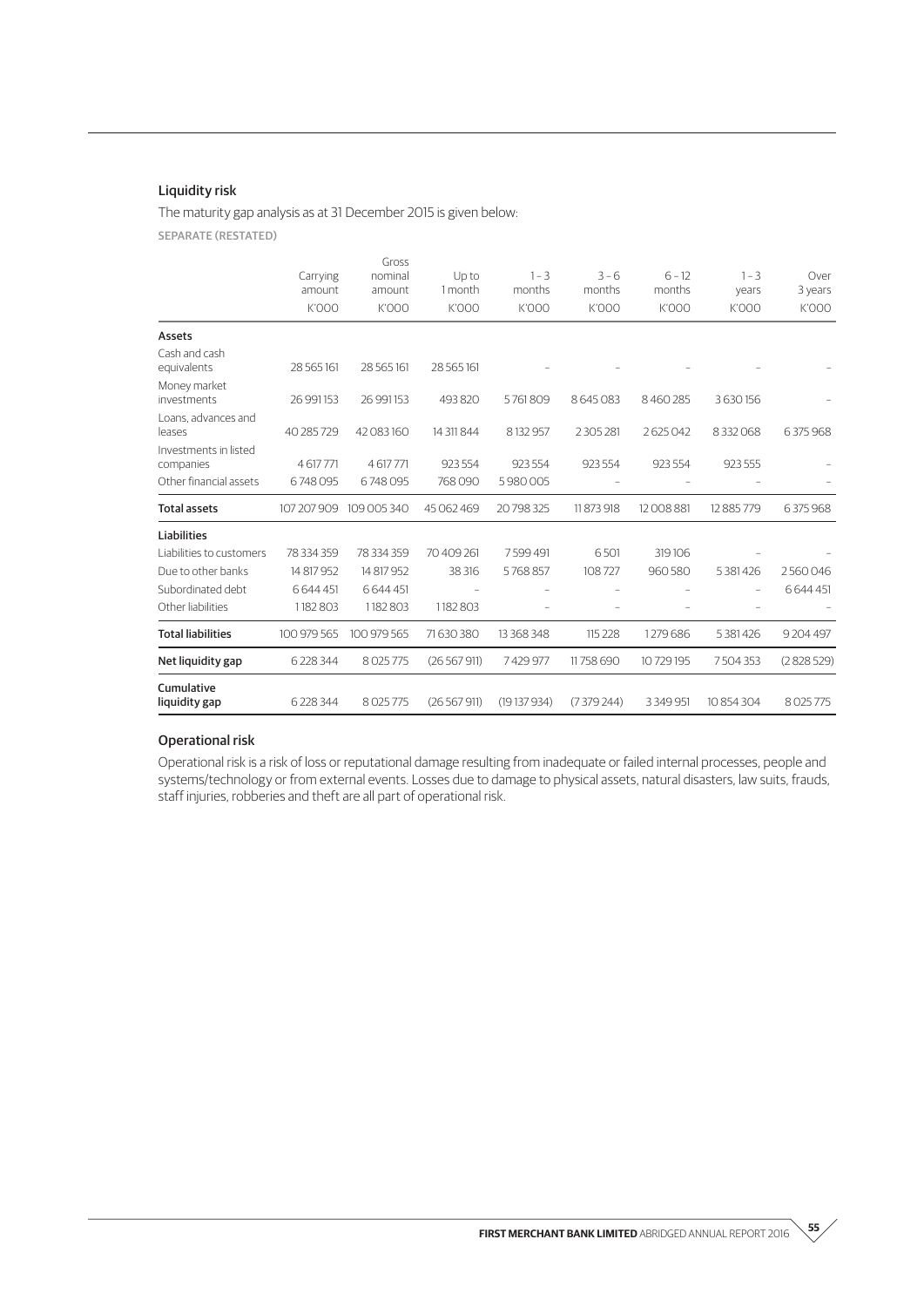For the year ended 31 December 2016

### **5. Risk Management** (continued)

#### (r) Exposure to market risk (continued)

#### Operational risk management

The Board and senior management have created a culture that places high priority on effective operational risk management and adherence to sound operating controls. This culture emphasises high standards of ethical behaviour, honesty and integrity at all levels of the Group. The Bank has an organisational structure with clear reporting lines, efficient lay-out of premises conducive to close supervision, sound work systems and procedures and strong internal controls.

The Group has operations manuals, IT policies and manuals, a system of vetting employees, employee- friendly personnel policies, an employee training centre, systems of regular reconciliations of suspense accounts, an array of periodic Management Information Systems (MIS) reports, security and internal audit functions for effective management of operational risk in the Group. Disaster recovery and business continuity plans are in place to manage business disruptions. New products are thoroughly examined by a senior management committee and the risk management function before the Board accords approval for adoption. Insurance policies are in place for premises, various assets and employee fidelity and professional indemnity.

The policies, plans and manuals are regularly reviewed and updated, to ensure that they continue to be relevant to the environment within which the Group operates.

#### Processes

The Group has policies, operational manuals, guidelines and structures to manage its processes.

At bank level, the Bank has a Chief Operating Officer who heads the Operations department and oversees Administration, IT, Central Clearing, Card Centre, Regional Processing Centres, Quality Control department, Branch Supervision and Head Office Operations department. All these departments have departmental heads at senior or middle management levels.

All customer service back office processes are centralised. The centralised processes are handled at the central processing centre (CPC). This was done with the aim of minimising operational risk and improving efficiency. The CPC manager reports to the Chief Operating Officer. Work done by CPC is reviewed every day by an independent Quality Control department in Head Office to ensure that procedures are adhered to and any errors are detected at the earliest.

Branch and agency managers' report to Regional managers who report to the Chief Commercial Officer and the General Manager – Corporate and International Banking.

Other specialised departments like Credit, Treasury, Risk, Compliance, Legal, Finance, Human Resources, Internal Audit report directly to the General Manager or the Group Managing Director. Credit, Risk and Compliance and Internal Audit also have direct reporting to the Board sub-committees.

#### Fraud

The Group has systems and controls to mitigate fraud risk. The Group has a fraud policy which outlines what is to be done in cases of frauds. The Group encourages staff and the public to report actual or suspected fraud through the tip-offs anonymous service, line management or the Compliance Officer. Internal Audit department investigates all fraud cases.

#### IT risk

The risk that the Group can suffer losses or business disruptions due to technological system failure is very high. To manage and mitigate this risk, the Group has the following in place:

- 1. Policies
- 2. Modern data centre
- 3. IT disaster recovery site
- 4. Offsite backup centre
- 5. Trained personnel in hardware and software systems
- 6. Maintenance agreements with system providers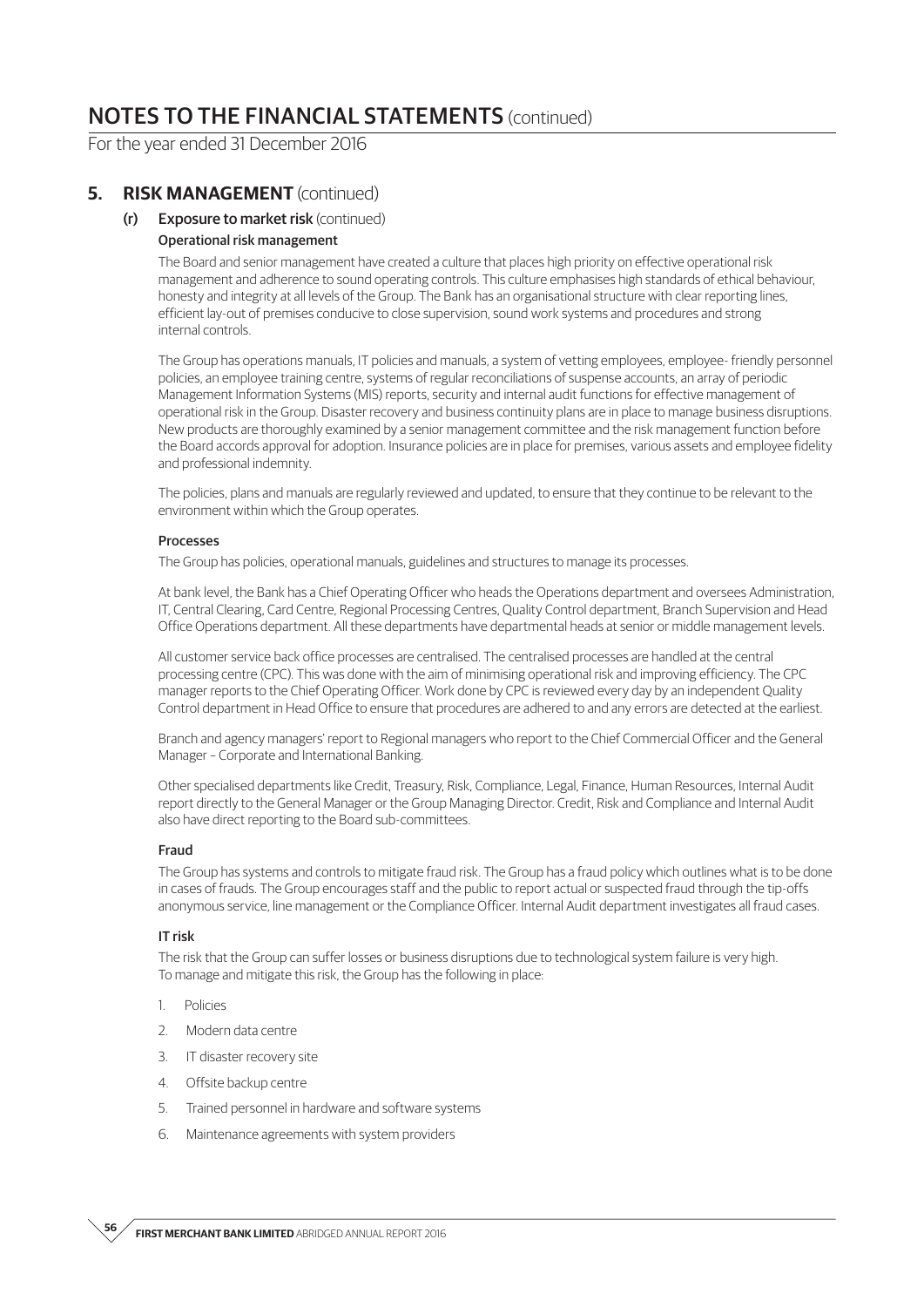#### People risk

The Group realises that its human capital is one of its most important resources. The Group has policies and guidelines on operations to ensure that employees are motivated and perform their duties at high standards at all times. The Group has a Learning and Development Centre (L&D) under Human Resources Department. All new staff go through induction training. L&D organises training throughout the year for staff at all levels. Timely communication is made to staff on the Group's plans, new products and other developments. The Group recruits qualified staff and police clearance is sought for all new staff.

#### Assessment of operational risk

An independent Risk and Compliance function conducts ad-hoc risk assessments on premises, products and processes and reports the findings to business units or respective departments and the Managing Director. It conducts operational risk assessments as part of the bank-wide risk assessments and reports to the Managing Director and the Risk Committee on a quarterly basis.

Each entity in the Group has a risk management framework which gives guidelines on how to identify, assess, monitor and control/mitigate operational risk. In addition, there are policies and procedures on operational risk management that are aligned to the overall business strategy and support continuous improvement of overall risk management in the Group.

The bank has an Operational Risk Management System (ORMS) for recording all operational risk incidents and losses.

#### Stress testing

Stress testing is done using operational risk scenarios.

#### Other risks

#### Compliance risk

This is the risk of legal or regulatory sanctions, material financial loss or damage to reputation that the

Group may suffer as a result of failure to comply with laws, regulations, internal policies or code of conduct applicable to the Group's activities.

The Group's Board of Directors has set in place systems for identifying, measuring, monitoring and controlling all the potential lapse areas to ensure continued compliance with all the sections of the Banking Act 2010, Reserve Bank of Malawi Act 1989, Financial Services Act 2011, Money Laundering, Proceeds of Serious Crimes and Terrorist Financing Act, 2006 and RBM directives/prudential guidelines and all other relevant laws in Malawi and other territories in which it conducts operations.

#### *Compliance risk management*

To achieve proper management of compliance risk, the Board has set limits and guidelines through policies on liquidity, credit, money laundering, etc. to ensure that management operates within limits and conditions set in the laws, regulations and directives issued by the government and the regulator. Senior management is responsible for effective management of compliance risk by implementing and instituting a risk management framework to identify, assess, monitor and control the compliance risk in the Group as well as to report to the Board on management of risk and compliance failures, if any, from time to time. Senior management reviews the compliance management framework, operational manuals and employee guidelines periodically for appropriateness and soundness.

Each entity in the Group has a Compliance Officer who is responsible for monitoring and ensuring that regulations and policies are followed. Any breach of limits or regulations are made known to the Compliance Officer and these are reported to the Managing Director and the Board Risk Committee and the Board

Every functional head and line manager in the Group is responsible for ensuring that the Group complies with regulations and policies. Assets and Liability Committee (ALCO) is very instrumental in identifying the potential violation areas and minutes of ALCO meetings are tabled in Board meetings, to ensure that the Board is kept informed of all compliance risk management concerns.

Internal audit function conducts periodical audits and provides reasonable assurance that all activities and aspects of compliance risk are being properly managed. Internal auditors also inform management and the audit committee of any breaches or violations.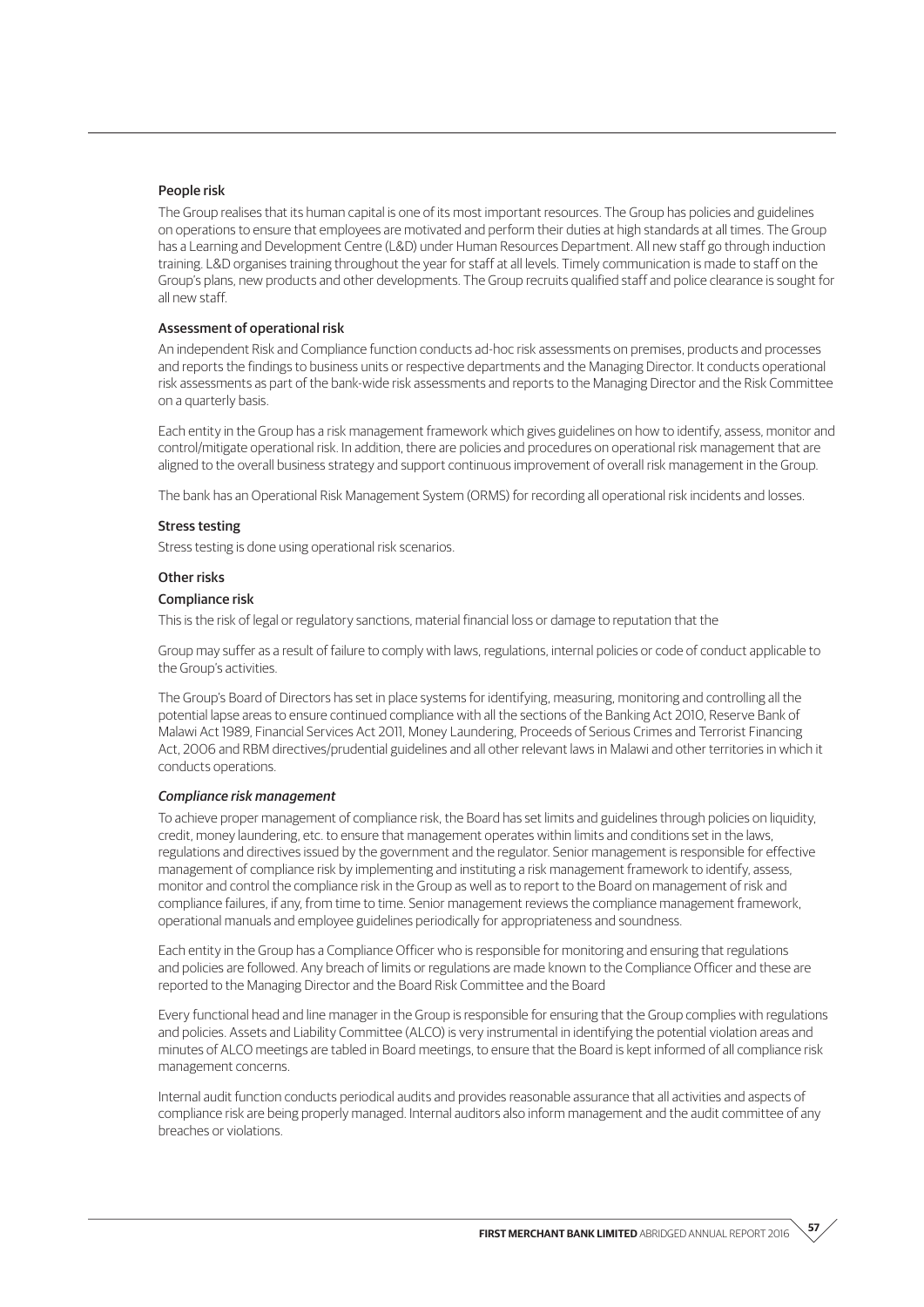For the year ended 31 December 2016

### **5. Risk Management** (continued)

#### (r) Exposure to market risk (continued)

#### Reputational risk

Reputational risk is the potential that negative publicity, whether true or not, will cause a decline in the customer base, costly litigations or revenue reductions. This risk can be a result of the Group's failure to effectively manage any or all of the risk types and it can emerge at all business levels.

#### *Reputational risk management*

At FMB, it is every employee's responsibility to ensure that the Group's reputation is guarded at all times. From product development stage, we ensure that all products have been vetted to ensure that they don't tarnish the Group's image. All employees and senior management are encouraged to report any negative publicity in newspapers, social media and the grapevine to ensure that any incorrect perceptions are corrected. FMB has a Marketing department and has suggestion boxes at its service centres, a call centre and tip-off anonymous service to enhance customer service but also as a means of getting feedback and information from customers and the public.

The Group has the following Board approved policies which have been formulated to manage reputation risk:

- 1. Reputation risk management policy, which contain guidance for management of reputation risk.
- 2. Disclosure policy which defines what information can be disclosed by whom to the public.
- 3. Market disclosure policy which defines when and what can be disclosed in the risk management report under Basel II – Pillar III.

The Board and the Managing Director have the ultimate responsibility of managing reputation risk.

Risk and Compliance function independently assesses and reports level of reputational risk to the Risk committee.

The Group's Internal Audit function checks that reputation risk is being managed effectively in the Group during their scheduled audits and reports findings to the Board Audit Committee.

#### Strategic risk management

#### Strategic risk

This is the risk of adverse impact on earnings, capital, and reputation arising from changes in the environment and from adverse strategic decisions, improper implementation of decisions or lack of responsiveness to industry, economic or technical changes.

The Group is guided in its strategic decision-making by a strategic plan also known as a business plan covering five years. The plan is developed by the Board of Directors in collaboration with senior management and it is reviewed regularly. The plan is updated whenever there are significant changes or new developments in the market, changes in government policies and shifts in customer behaviour. Within the ambit of the operative business plan, annual budgets are prepared and implemented by management after approval by the Board.

Board and senior management are responsible for strategic risk management. This is achieved by among other things formulating strategy and policies, setting the Group's and individual entities' risk appetites as well as careful assessment before introduction of new products and exiting from certain products. It is the duty of the Board to establish adequate systems and controls to ensure that overall risk remains within acceptable levels. The Board has a duty to assess expansion of business arenas, monitor market changes and emergence of new financial products.

All decisions and actions that have or may have an impact on the Group's strategy have prior approval of the Board. All actions or decisions touching on strategy involve functional managers' first-hand assessments of the competitive and practical considerations underlying such decisions or actions. Strategic decisions are clearly communicated throughout the organisation in a timely manner to ensure that appropriate employees are aware and engaged and act in a manner consistent with such decisions.

The Risk and Compliance function conducts periodic strategic risk assessments and reports the results to the Risk Committee.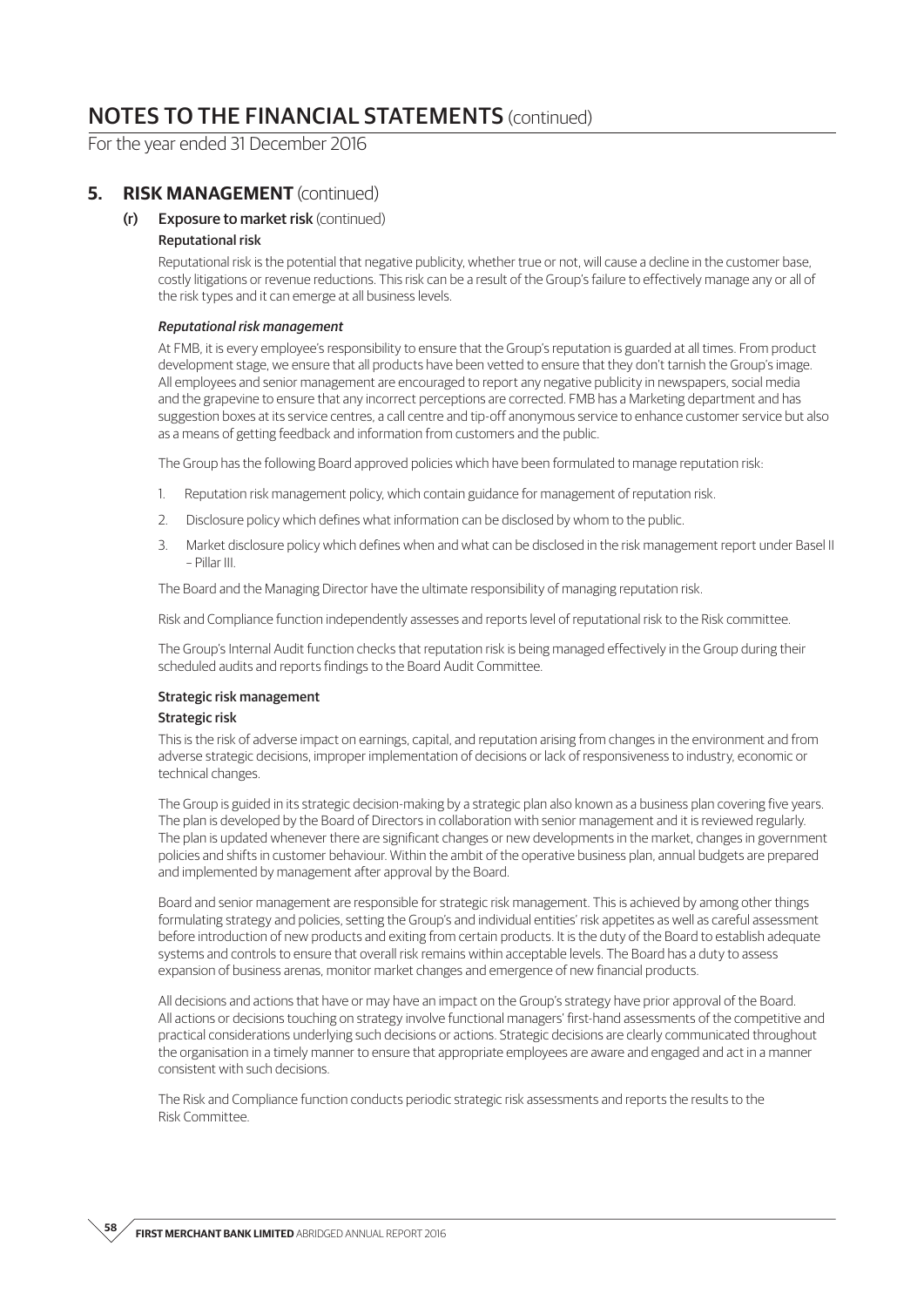# **6. Financial assets and liabilities**

### **Classification of financial assets and financial liabilities**

The table below provides reconciliation between line items in the statement of financial position and categories of financial instruments.

#### Consolidated

|                                 |              | <b>Held for</b>          | <b>Designated</b>        | <b>Held to</b> | Loans and    | Other<br>amortised       | Carrying        |
|---------------------------------|--------------|--------------------------|--------------------------|----------------|--------------|--------------------------|-----------------|
|                                 |              | trading                  | at fair value            | maturity       | receivables  | cost                     | value           |
| 31 December 2016                | <b>Notes</b> | <b>K'000</b>             | <b>K'000</b>             | <b>K'000</b>   | <b>K'000</b> | <b>K'000</b>             | <b>K'000</b>    |
| <b>Financial assets</b>         |              |                          |                          |                |              |                          |                 |
| Cash and cash equivalents       | 7            |                          |                          |                | 84 616 608   |                          | 84 616 608      |
| Money market investments        | 8            |                          |                          | 69 016 614     |              |                          | 69 016 614      |
| Loans and advances to           |              |                          |                          |                |              |                          |                 |
| customers                       | 9            |                          |                          |                | 126 523 651  | $\overline{\phantom{0}}$ | 126 523 651     |
| Finance lease receivables       | 10           |                          |                          |                | 4783100      |                          | 4783100         |
| Derivative asset                | 37           | 19 288 094               |                          |                |              |                          | 19 288 094      |
| Investments in listed companies | 13           |                          | 3 174 501                |                |              |                          | 3 174 501       |
|                                 |              | 19 288 094               | 3 174 501                | 69 016 614     | 215 923 359  |                          | $-307402568$    |
| <b>Financial liabilities</b>    |              |                          |                          |                |              |                          |                 |
| Balances due to other banks     | 17           |                          |                          |                |              | 29 553 483               | 29 553 483      |
| Customer deposits               | 18           |                          |                          |                |              | 225 238 235              | 225 238 235     |
| Subordinated debt               | 36           |                          |                          |                |              | 9 0 31 1 22              | 9 0 31 1 22     |
|                                 |              |                          |                          |                |              |                          |                 |
|                                 |              | $\overline{\phantom{0}}$ | $\overline{\phantom{a}}$ |                |              | $-263822840263822840$    |                 |
| 31 December 2015 (restated)     |              |                          |                          |                |              |                          |                 |
| <b>Financial assets</b>         |              |                          |                          |                |              |                          |                 |
| Cash and cash equivalents       | 7            |                          |                          |                | 73 221 496   |                          | 73 221 496      |
| Money market investments        | 8            |                          |                          | 52 258 589     |              |                          | 52 258 589      |
| Loans and advances to           |              |                          |                          |                |              |                          |                 |
| customers                       | 9            |                          |                          |                | 104 158 389  |                          | 104158389       |
| Finance lease receivables       | 10           |                          |                          |                | 3 5 24 0 13  |                          | 3 5 24 0 13     |
| Derivative asset                | 37           | 5980005                  |                          |                |              |                          | 5980005         |
| Investments in listed companies | 13           |                          | 4 617 771                |                |              |                          | 4617771         |
|                                 |              | 5980005                  | 4 617 771                | 52 258 589     | 180 903 898  | $\bar{ }$                | 243760263       |
| <b>Financial liabilities</b>    |              |                          |                          |                |              |                          |                 |
| Balances due to other banks     | 17           |                          |                          |                | $\sim$       | 23 560 642               | 23 560 642      |
| Customer deposits               | 18           |                          |                          |                | $\sim$       | 191 224 074              | 191 2 2 4 0 7 4 |
| Subordinated debt               | 36           |                          |                          |                |              | 8380285                  | 8380285         |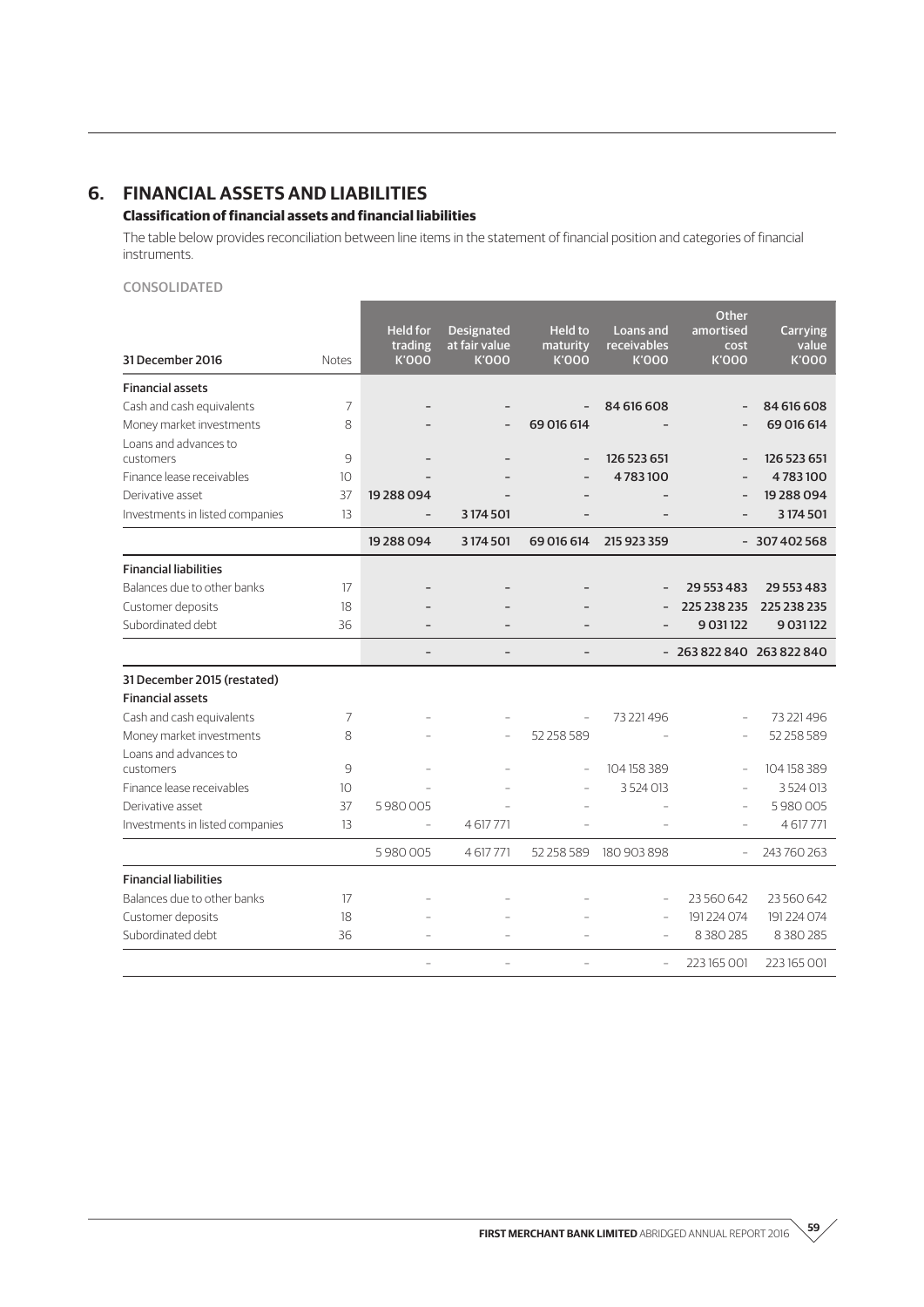For the year ended 31 December 2016

### **6. Financial assets and liabilities** (continued)

**Classification of financial assets and financial liabilities** (continued)

Separate

| 31 December 2016                | <b>Notes</b> | <b>Held for</b><br>trading<br><b>K'000</b> | Designated<br>at fair value<br><b>K'000</b> | <b>Held to</b><br>maturity<br><b>K'000</b> | Loans and<br>receivables<br><b>K'000</b> | Other<br>amortised<br>cost<br><b>K'000</b> | Carrying<br>value<br><b>K'000</b> |
|---------------------------------|--------------|--------------------------------------------|---------------------------------------------|--------------------------------------------|------------------------------------------|--------------------------------------------|-----------------------------------|
| <b>Financial assets</b>         |              |                                            |                                             |                                            |                                          |                                            |                                   |
| Cash and cash equivalents       | 7            |                                            |                                             | $\overline{a}$                             | 23 326 706                               | $\overline{a}$                             | 23 326 706                        |
| Money market investments        | 8            |                                            |                                             | 48548466                                   |                                          |                                            | 48548466                          |
| Loans and advances to           |              |                                            |                                             |                                            |                                          |                                            |                                   |
| customers                       | 9            |                                            |                                             |                                            | 42 067 041                               |                                            | 42 067 041                        |
| Amounts due from related        |              |                                            |                                             |                                            |                                          |                                            |                                   |
| parties                         | 12           |                                            |                                             |                                            | 248533                                   |                                            | 248533                            |
| Derivative asset                | 37           | 19 288 094                                 |                                             |                                            |                                          |                                            | 19 288 094                        |
| Investments in listed companies | 13           |                                            | 3 174 501                                   |                                            |                                          |                                            | 3 174 501                         |
| Investment in subsidiaries      | 14           |                                            |                                             |                                            |                                          | 9348047                                    | 9348047                           |
|                                 |              | 19 288 094                                 | 3 174 501                                   | 48 548 466                                 | 65 642 280                               |                                            | 9348047 146001388                 |
| <b>Financial liabilities</b>    |              |                                            |                                             |                                            |                                          |                                            |                                   |
| Balances due to other banks     | 17           |                                            |                                             |                                            | $\overline{a}$                           | 29 181 384                                 | 29 181 384                        |
| Customer deposits               | 18           |                                            |                                             |                                            |                                          | 78 516 090                                 | 78 516 090                        |
| Subordinated debt               | 36           |                                            |                                             |                                            |                                          | 7000000                                    | 7000000                           |
|                                 |              |                                            | L,                                          |                                            | $\overline{\phantom{a}}$                 | 114 697 474                                | 114 697 474                       |
| 31 December 2015 (restated)     |              |                                            |                                             |                                            |                                          |                                            |                                   |
| <b>Financial assets</b>         |              |                                            |                                             |                                            |                                          |                                            |                                   |
| Cash and cash equivalents       | 7            |                                            |                                             |                                            | 28 5 65 161                              |                                            | 28 5 65 161                       |
| Money market investments        | 8            |                                            |                                             | 26 991 153                                 |                                          |                                            | 26 991 153                        |
| Loans and advances to           |              |                                            |                                             |                                            |                                          |                                            |                                   |
| customers                       | 9            |                                            |                                             |                                            | 40 285 729                               | L                                          | 40 285 729                        |
| Amounts due from related        |              |                                            |                                             |                                            |                                          |                                            | 377072                            |
| parties                         | 12<br>37     |                                            |                                             |                                            | 377072<br>÷                              | L                                          |                                   |
| Derivative asset                |              | 5980005                                    |                                             |                                            |                                          |                                            | 5980005                           |
| Investments in listed companies |              |                                            |                                             |                                            |                                          |                                            |                                   |
|                                 | 13           |                                            | 4617771                                     |                                            |                                          |                                            | 4617771                           |
| Investment in subsidiaries      | 14           | ÷                                          |                                             |                                            | ÷                                        | 7866938                                    | 7866938                           |
|                                 |              | 5980005                                    | 4617771                                     | 26 991 153                                 | 69 227 962                               | 7866938                                    | 114 683 829                       |
| <b>Financial liabilities</b>    |              |                                            |                                             |                                            |                                          |                                            |                                   |
| Balances due to other banks     | 17           |                                            |                                             |                                            | ۷                                        | 14 817 952                                 | 14 817 952                        |
| Customer deposits               | 18           |                                            |                                             |                                            | L,                                       | 78 334 359                                 | 78 334 359                        |
| Subordinated debt               | 37           |                                            |                                             |                                            |                                          | 6 6 4 4 4 5 1                              | 6644451                           |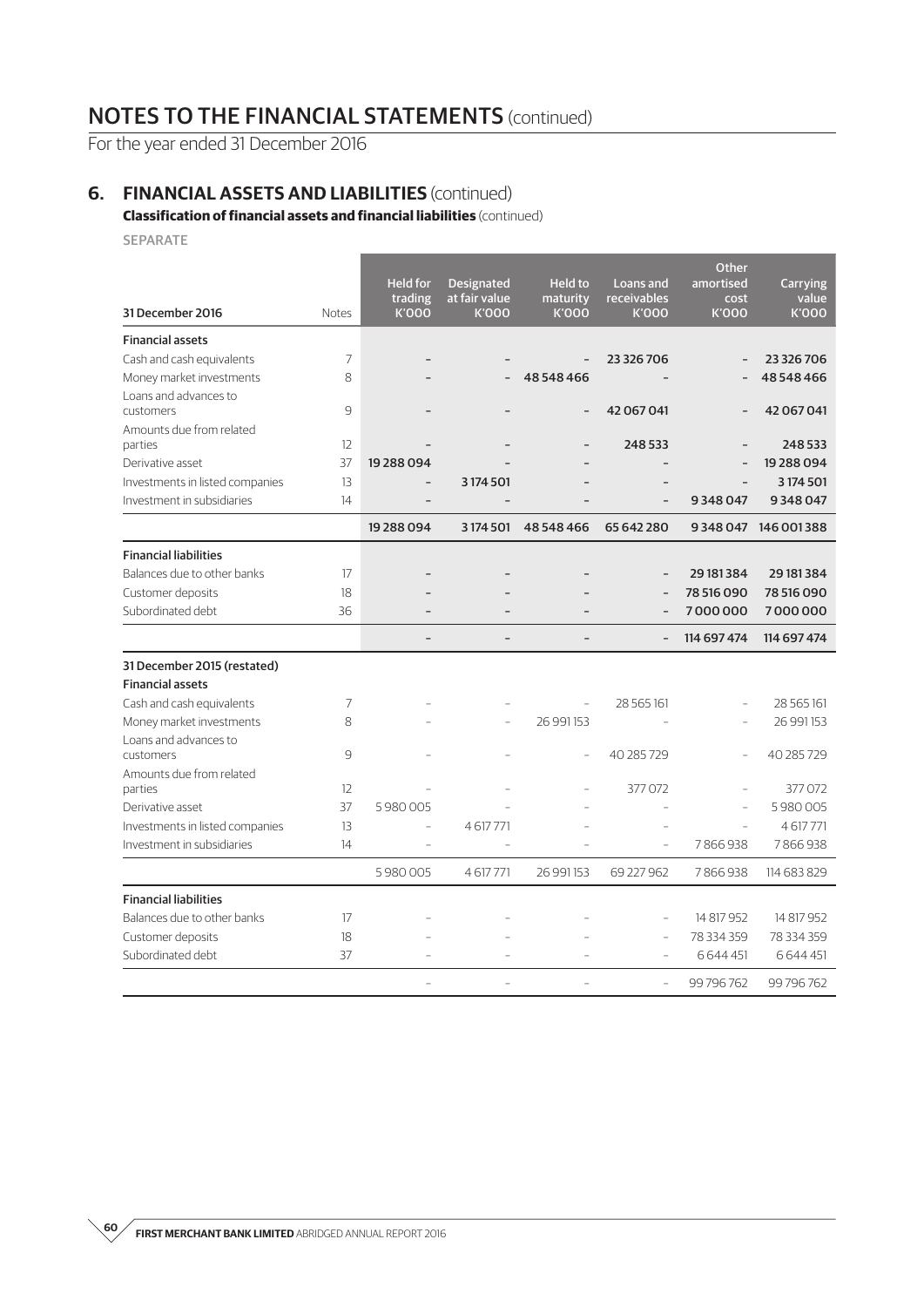#### **Fair values of financial instruments**

The Group measures fair values using the following fair value hierarchy that reflects the significance of the inputs used in making the measurements.

Level 1: Inputs that are quoted market prices (unadjusted) in active markets for identical instruments.

Level 2: Inputs other than quoted prices included within Level 1 that are observable either directly (i.e. as prices) or indirectly (i.e. derived from prices). This category includes instruments valued using: quoted market prices in active markets for similar instruments; quoted prices for identical or similar instruments in markets that are considered less than active; or other valuation techniques in which all significant inputs are directly or indirectly observable from market data.

Level 3: Inputs that are unobservable. This category includes all instruments for which the valuation technique includes inputs not based on observable data and the unobservable inputs have a significant effect on the instrument's valuation. This category includes instruments that are valued based on quoted prices for similar instruments for which significant unobservable adjustments or assumptions are required to reflect differences between the instruments.

Valuation techniques include net present value and discounted cash flow models, comparison with similar instruments for which observable market prices exist, and other valuation models. Assumptions and inputs used in valuation techniques include risk-free and benchmark interest rates and credit spreads used in estimating discount rates, bond and equity prices, and foreign currency exchange rates.

The objective of valuation techniques is to arrive at a fair value measurement that reflects the price that would be received to sell the asset or paid to transfer the liability in an orderly transaction between market participants at the measurement date.

The Group uses widely recognised valuation models for determining the fair value of common and simple financial instruments, such as interest rate and currency swaps that use only observable market data and require little management judgement and estimation. Observable prices or model inputs are usually available in the market for listed debt and equity securities, and exchange-traded derivatives. Availability of observable market prices and model inputs reduces the need for management judgement and estimation and also reduces the uncertainty associated with determining fair values. Availability of observable market prices and inputs varies depending on the products and markets and is prone to changes based on specific events and general conditions in the financial markets.

The following table analyses financial instruments measured at fair value at the reporting date, by the level in the fair value hierarchy into which the fair value measurement is categorised. The amounts are based on the values recognised in the statement of financial position.

The Group does not provide fair value disclosure for financial instruments not measured at fair value, when the carrying amount is a reasonable approximation of fair value and for an investment in equity instruments that do not have a quoted price in an active market for an identical instrument.

### **Financial instruments measured at fair value – Fair value hierarchy**

|                                 |    | 2016<br>(K'000)          |                    |                          |                          | 2015<br>(K'000)    |         |  |
|---------------------------------|----|--------------------------|--------------------|--------------------------|--------------------------|--------------------|---------|--|
|                                 |    | Level 1                  | Level <sub>2</sub> | Level 3                  | Level 1                  | Level <sub>2</sub> | Level 3 |  |
| <b>Consolidated</b>             |    |                          |                    |                          |                          |                    |         |  |
| Money market investments        | 8  | $\overline{\phantom{0}}$ | 69 016 614         | $\overline{\phantom{a}}$ | $\overline{\phantom{a}}$ | 52 258 589         |         |  |
| Loans and advances to customers | 9  | $\overline{\phantom{0}}$ | 126 523 651        |                          |                          | 104158389          |         |  |
| Finance lease receivables       | 10 | $\overline{\phantom{0}}$ | 4783100            |                          | $\qquad \qquad =$        | 3 5 24 0 13        |         |  |
| Investments in listed companies | 13 | 3 174 501                |                    | $\overline{\phantom{a}}$ | 4617771                  |                    |         |  |
|                                 |    | 3 174 501                | 200 323 365        | -                        | 4 6 17 7 7 1             | 159 940 991        |         |  |
| <b>Separate</b>                 |    |                          |                    |                          |                          |                    |         |  |
| Money market investments        | 8  | $\overline{\phantom{0}}$ | 48548466           |                          |                          | 26 991 153         |         |  |
| Loans and advances to customers | 9  | $\overline{\phantom{0}}$ | 42 067 041         | $\overline{\phantom{m}}$ | $\qquad \qquad =$        | 40 285 729         |         |  |
| Investments in listed companies | 13 | 3 174 501                |                    | -                        | 4 617 771                |                    |         |  |
|                                 |    | 3 174 501                | 90 615 507         | $\qquad \qquad -$        | 4 6 17 7 7 1             | 67276882           |         |  |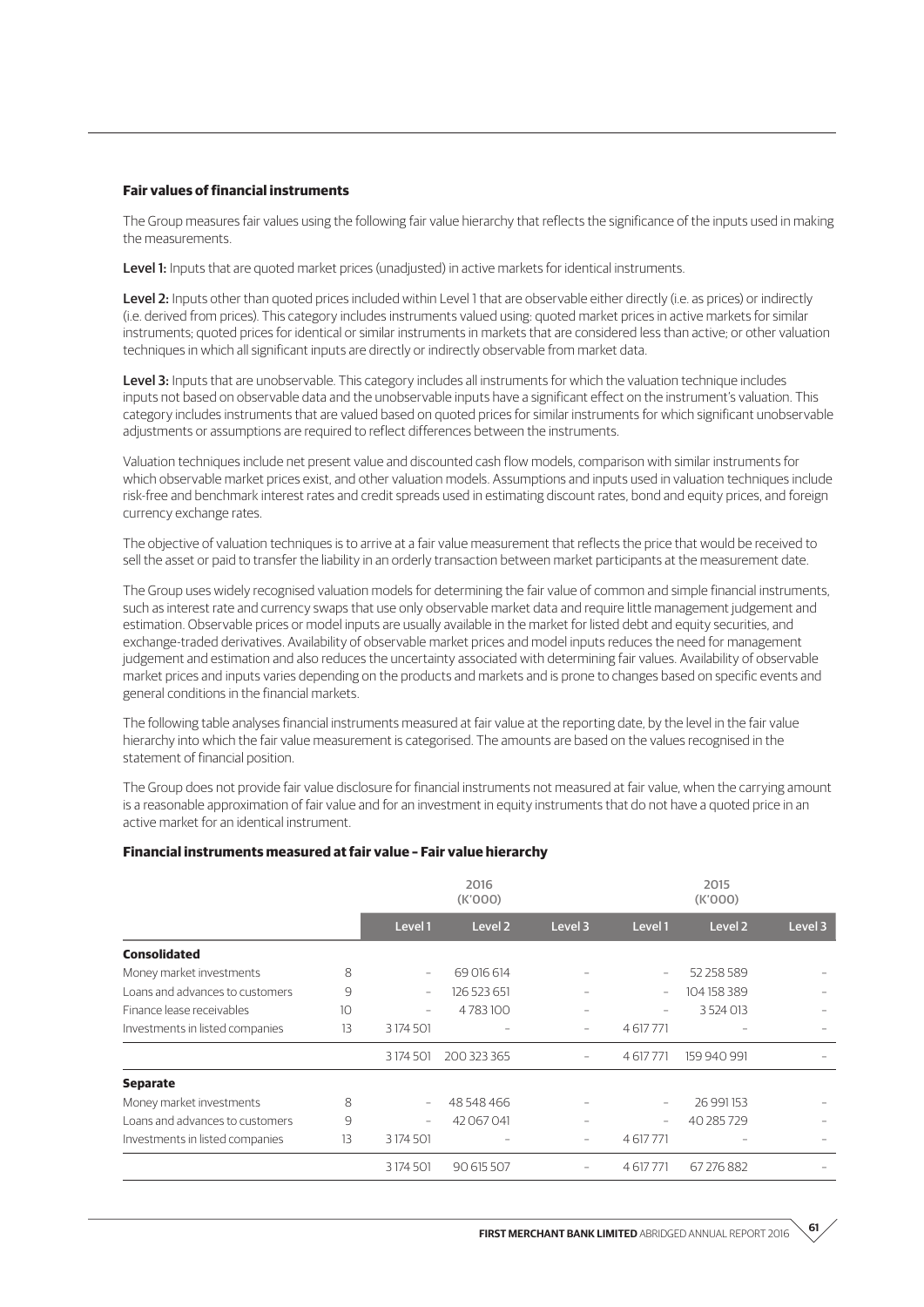For the year ended 31 December 2016

### **7. Cash and cash equivalents**

|                                           |              | <b>CONSOLIDATED</b> | <b>SEPARATE</b> |              |
|-------------------------------------------|--------------|---------------------|-----------------|--------------|
|                                           |              | Restated            |                 |              |
|                                           | 2016         | 2015                | 2016            | 2015         |
|                                           | <b>K'000</b> | <b>K'000</b>        | <b>K'000</b>    | K'000        |
| Liquidity reserve deposits: Central Banks | 18803266     | 14 617 507          | 5849519         | 7601018      |
| Placements with other banks               | 55 450 617   | 52 321 431          | 12 15 6 377     | 17021669     |
| Cheques in course of clearing             | 688 273      | 158 963             | 231058          | 84070        |
| Cash balances                             | 9674452      | 6123595             | 5089752         | 3858404      |
| Total cash and cash equivalents           | 84 616 608   | 73 221 496          | 23 326 706      | 28 5 65 1 61 |

Amounts deposited with Central Banks for liquidity reserve requirement are not available for the Group's operating activities and do not attract interest. Other cash and cash equivalents with other banks earn interest of 8 – 29% (2015: 4 – 25%).

### **8. Money market investments**

|                                      | <b>CONSOLIDATED</b>  |                           | <b>SEPARATE</b>      |                |
|--------------------------------------|----------------------|---------------------------|----------------------|----------------|
|                                      | 2016<br><b>K'000</b> | Restated<br>2015<br>K'000 | 2016<br><b>K'000</b> | 2015<br>K'000  |
| Promissory notes                     | 9861748              | 16 348 538                | 6273605              | 11936398       |
| Treasury bills                       | 59 112 954           | 35 546 458                | 42 274 861           | 15 0 5 4 7 5 5 |
| Corporate bonds                      | 41912                | -                         |                      |                |
| Local registered government stocks   |                      | 363 593                   |                      |                |
| Total money market investments       | 69 016 614           | 52 258 589                | 48548466             | 26 991 153     |
| Movement during the year as follows: |                      |                           |                      |                |
| As at 1 January                      | 52 258 589           | 18 343 566                | 26 991 153           | 6599188        |
| Net movement                         | 16758025             | 33 915 023                | 21 5 5 7 3 1 3       | 20 391 965     |
| As at 31 December                    | 69 016 614           | 52 258 589                | 48 548 466           | 26 991 153     |

The interest rate on money market investments approximates the market interest rate and hence the carrying amount reasonably approximates the fair value. All money market investments mature within 12 months.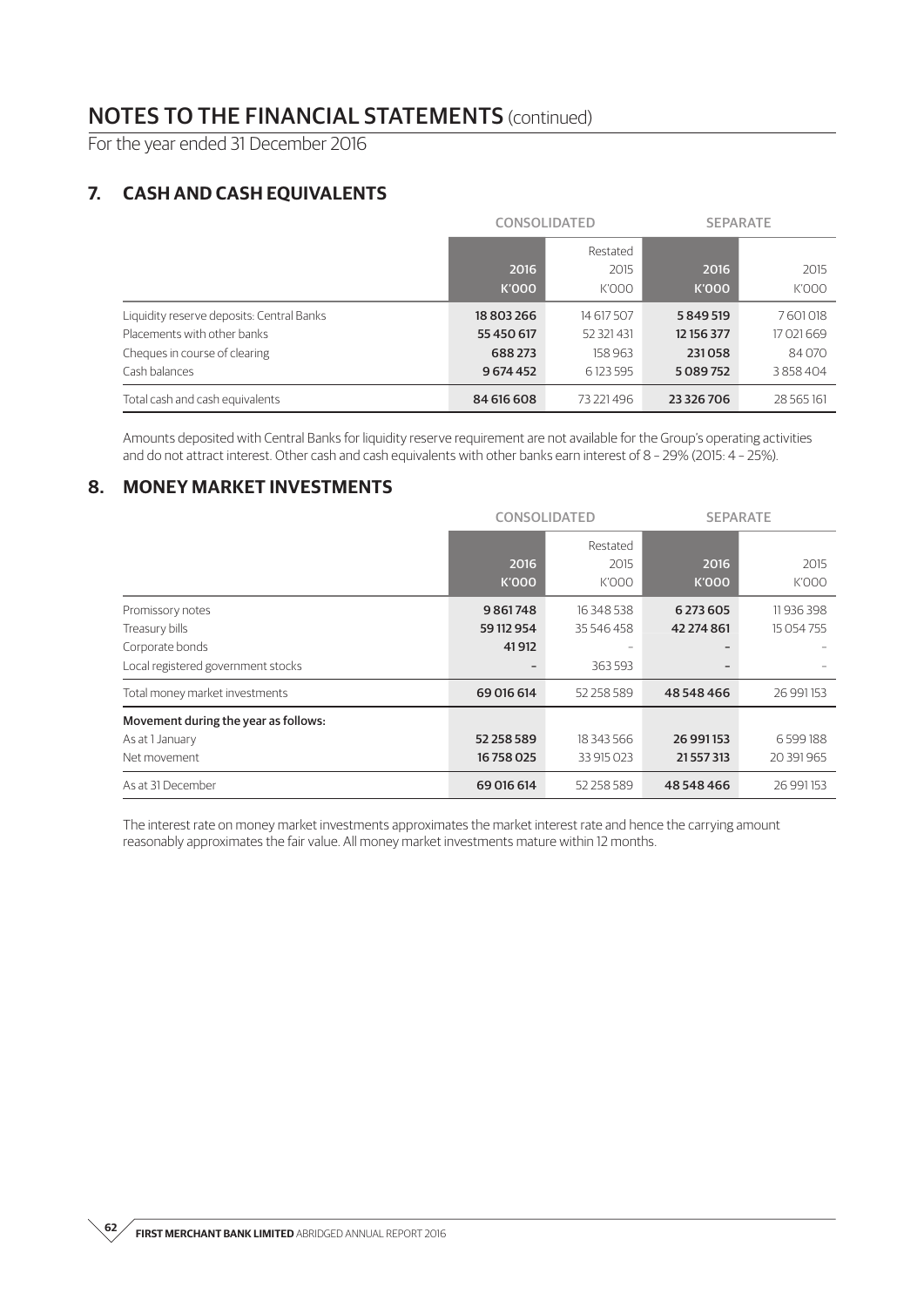## **9. Loans and advances to customers**

|                                                                    | <b>CONSOLIDATED</b>  |                                  |                      | <b>SEPARATE</b> |  |
|--------------------------------------------------------------------|----------------------|----------------------------------|----------------------|-----------------|--|
|                                                                    | 2016<br><b>K'000</b> | Restated<br>2015<br><b>K'000</b> | 2016<br><b>K'000</b> | 2015<br>K'000   |  |
| Loans and advances at amortised cost are receivable<br>as follows: |                      |                                  |                      |                 |  |
| Maturing within three months                                       | 42 881 207           | 48 190 055                       | 9 203 6 28           | 22 444 801      |  |
| Maturing between three and 12 months                               | 25 581 716           | 12 955 647                       | 20 943 803           | 4 9 3 0 3 2 3   |  |
| Maturing after 12 months                                           | 61231597             | 46 193 001                       | 13 238 522           | 14708036        |  |
|                                                                    | 129 694 520          | 107 338 703                      | 43 385 953           | 42083160        |  |
| Specific impairment allowances                                     |                      |                                  |                      |                 |  |
| Balance at 1 January                                               | (1333904)            | (2829981)                        | (521943)             | (1383174)       |  |
| (Charge)/recoveries for the year (note 38)                         | (329796)             | (794567)                         | 944                  | (116 213)       |  |
| Provision increase offset against fees and commission income       | (268027)             | (813722)                         | (268027)             | (813722)        |  |
| Write-offs                                                         | 684942               | 3104366                          | 443813               | 1791166         |  |
| <b>Balance at 31 December</b>                                      | (1246785)            | (1333904)                        | (345213)             | (521943)        |  |
| Collective impairment allowance                                    |                      |                                  |                      |                 |  |
| Balance at 1 January                                               | (390 224)            | (306341)                         | (48522)              |                 |  |
| Charge for the year (note 38)                                      | (135001)             | (83883)                          | (9976)               | (48522)         |  |
| <b>Balance at 31 December</b>                                      | (525 225)            | (390224)                         | (58498)              | (48522)         |  |
| Interest in suspense                                               |                      |                                  |                      |                 |  |
| Balance at 1 January                                               | (1456186)            | (1811182)                        | (1226966)            | (1540266)       |  |
| Interest suspended for the year                                    | 57327                | 354 996                          | 311765               | 313 300         |  |
| <b>Balance at 31 December</b>                                      | (1398859)            | (1456186)                        | (915 201)            | (1226966)       |  |
| Net loans and advances to customers                                | 126 523 651          | 104158389                        | 42 067 041           | 40 285 729      |  |

The directors consider that the carrying amounts of loans and advances are a reasonable approximation of their fair value.

The Group manages these loans and advances in accordance with its investment strategy. Internal reporting and performance measurement of these loans and advances are at amortised cost.

Impairment of loans and advances has been calculated as disclosed in notes 5k (iii) and 38.

Loans and advances as per industry/sector have been disclosed in note 5(l)(v).

Effective base interest rates for loans and advances have been disclosed in note 40.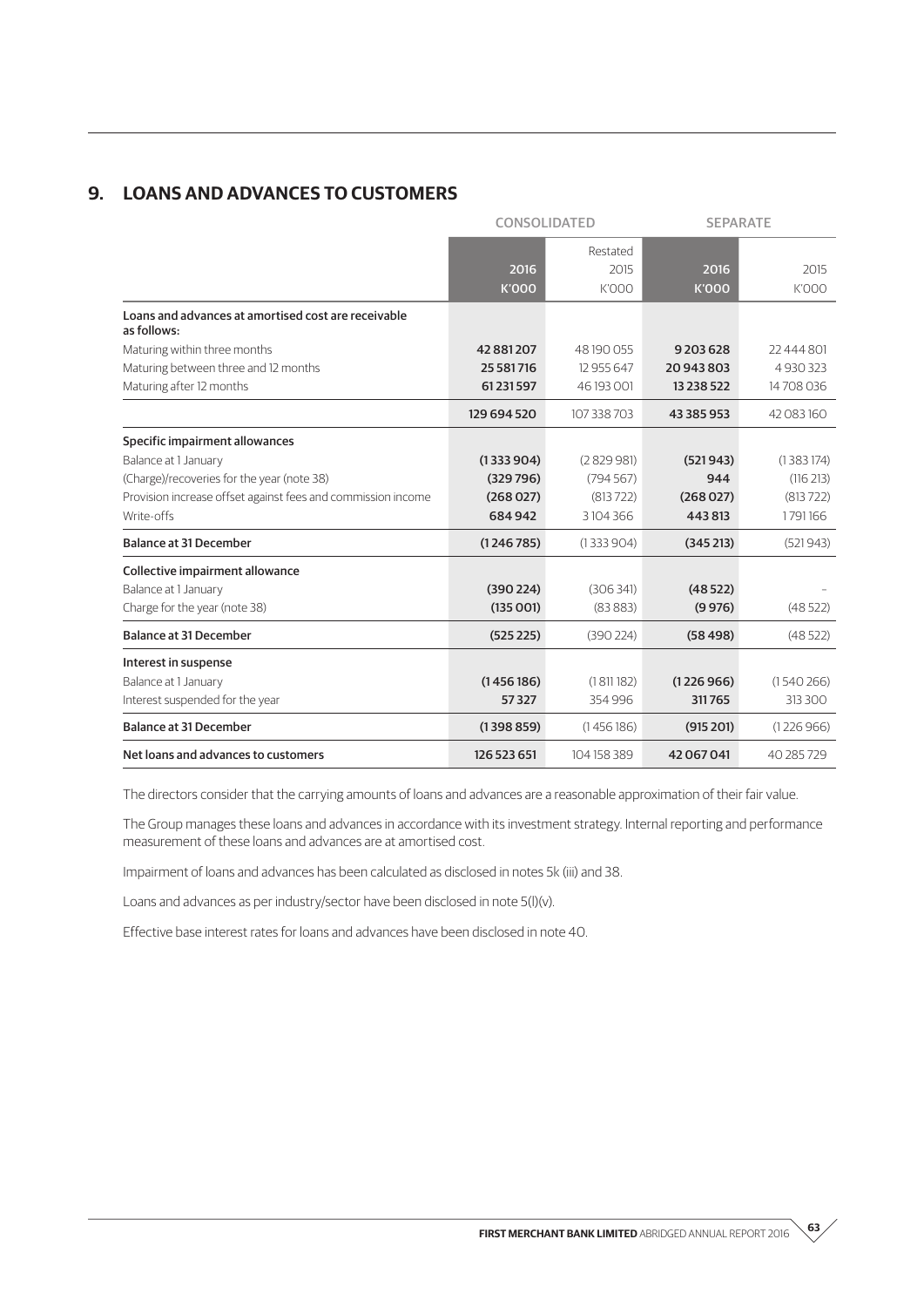For the year ended 31 December 2016

### **10. Finance lease receivables**

|                                                                                                                                                                       |                                       | <b>CONSOLIDATED</b>                |
|-----------------------------------------------------------------------------------------------------------------------------------------------------------------------|---------------------------------------|------------------------------------|
|                                                                                                                                                                       | 2016<br><b>K'000</b>                  | Restated<br>2015<br><b>K'000</b>   |
| Investment in leases at amortised cost are receivable as follows:<br>Less than one year<br>Maturing between one and five years<br>Maturing after more than five years | 2730273<br>2385958<br>157905          | 2161072<br>2 2 3 2 3 5 1<br>127053 |
|                                                                                                                                                                       | 5 2 7 4 1 3 6                         | 4520476                            |
| Specific impairment allowances<br>Balance at 1 January<br>Charge for the year (note 38)<br>Transfer<br>Write-offs                                                     | (257452)<br>(7152)<br>137720<br>94424 | (671787)<br>(76940)<br>491275      |
| Balance at 31 December                                                                                                                                                | (32460)                               | (257 452)                          |
| Collective impairment allowance<br>Balance at 1 January<br>Charge for the year (note 38)                                                                              | (31388)<br>(25014)                    | (31388)                            |
| Balance at 31 December                                                                                                                                                | (56 402)                              | (31388)                            |
| Interest in suspense:<br>Balance at 1 January<br>Interest suspended for the year<br>Transfer                                                                          | (707623)<br>443169<br>(137720)        | (1391299)<br>683 676               |
| Balance at 31 December                                                                                                                                                | (402174)                              | (707623)                           |
| Net finance lease receivables                                                                                                                                         | 4783100                               | 3 5 24 0 13                        |

## **11. Other assets**

|                                          | <b>CONSOLIDATED</b> |               |              | <b>SEPARATE</b> |
|------------------------------------------|---------------------|---------------|--------------|-----------------|
|                                          | Restated            |               |              |                 |
|                                          | 2016                | 2015          | 2016         | 2015            |
|                                          | <b>K'000</b>        | K'000         | <b>K'000</b> | <b>K'000</b>    |
| Cheques in course of collection          |                     | 1228          |              | 1228            |
| Prepayments                              | 923 285             | 1388570       | 613 613      | 334701          |
| Dividend receivable                      | 3450                | 3450          | 3450         | 3450            |
| Stock of stationery                      | 100449              | 127767        | 100449       | 116 556         |
| Stock of computer spares and other items | 112 2 61            | 128 633       | 101066       | 128 633         |
| Assets held for sale                     | 7045                | 59345         |              |                 |
| Available-for-sale financial assets      | 27089               | -             |              |                 |
| Other receivables                        | 1019751             | 1636715       | 527228       | 431882          |
| Total other assets                       | 2193330             | 3 3 4 5 7 0 8 | 1345806      | 1016450         |

All other assets are recoverable/realisable within 12 months and no interest is charged on overdue balances.

Prepayments consists of expenses paid in advance including rentals paid for retail outlets, annual maintenance contracts and software licence fees for several items of software and hardware used in the day-to-day operations of the bank

The group grants loans to its employees at interest rates lower than market rates. Included in Other receivables is K354 million (2015: K302 million) representing the difference between the amount advanced and fair value of these loans using market rates. The difference has been recognised as an employee benefit in compliance with IAS 19 *Employee Benefits*.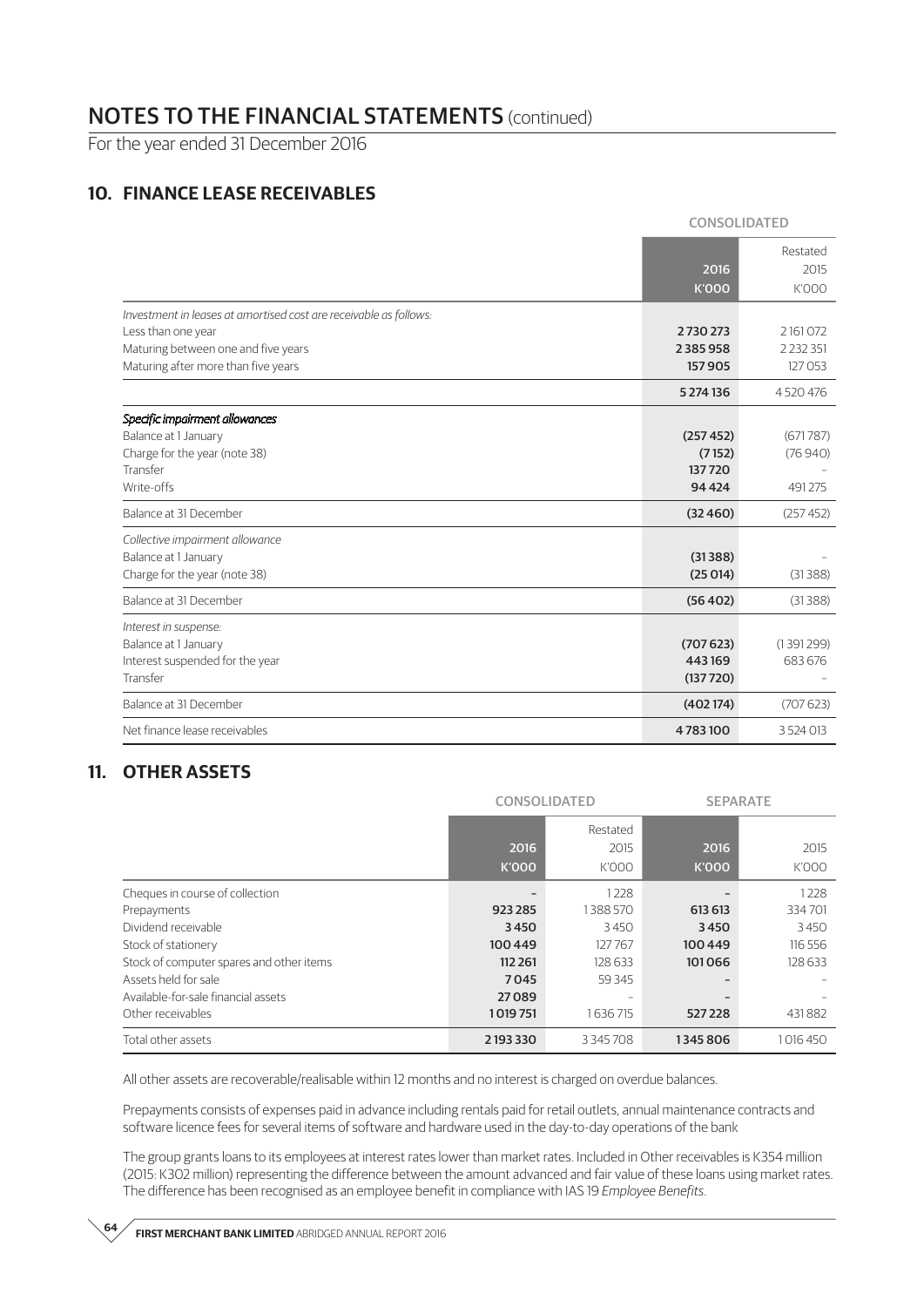## **12. Amounts due from related parties**

|                                                   | <b>CONSOLIDATED</b>  |                          |                      | <b>SEPARATE</b>      |
|---------------------------------------------------|----------------------|--------------------------|----------------------|----------------------|
|                                                   | 2016<br><b>K'000</b> | 2015<br><b>K'000</b>     | 2016<br><b>K'000</b> | 2015<br><b>K'000</b> |
| <b>FMB Pensions Limited</b>                       |                      | -                        |                      | 34 2 82              |
| Capital Bank Limited Mozambique                   |                      | $\overline{\phantom{a}}$ |                      | 62 811               |
| The Leasing and Finance Company of Malawi Limited |                      | $\overline{\phantom{a}}$ |                      | 16782                |
| FMB Capital Markets Limited                       |                      | $\overline{\phantom{a}}$ | 271                  |                      |
| Capital Bank Limited Botswana                     |                      | -                        | 193 971              | 152003               |
| First Capital Bank Limited Zambia                 |                      | -                        | 54 291               | 111 194              |
| Total amounts due to related parties              |                      |                          | 248 533              | 377072               |

Balances due from related parties have no fixed repayment terms, are unsecured and are interest free.

## **13. Investments in listed companies**

|                                  |                      | <b>CONSOLIDATED</b>  | <b>SEPARATE</b>      |                      |  |
|----------------------------------|----------------------|----------------------|----------------------|----------------------|--|
|                                  | 2016<br><b>K'000</b> | 2015<br><b>K'000</b> | 2016<br><b>K'000</b> | 2015<br><b>K'000</b> |  |
| Change in fair value             |                      |                      |                      |                      |  |
| Balance at 1 January             | 4 6 17 7 7 1         | 5025873              | 4 6 17 7 7 1         | 5 0 2 5 8 7 3        |  |
| Movement in fair value (note 26) | (1443270)            | (408102)             | (1443270)            | (408102)             |  |
| <b>Balance at 31 December</b>    | 3 174 501            | 4617771              | 3 174 501            | 4 617 771            |  |

All investments in listed companies are designated at fair value through profit or loss upon initial recognition. The movement in fair value is taken to profit or loss.

At year-end, the Group's portfolio of investments in listed companies comprised:

|                                   |              | <b>CONSOLIDATED</b> | <b>SEPARATE</b> |              |  |
|-----------------------------------|--------------|---------------------|-----------------|--------------|--|
|                                   | 2016         | 2015                | 2016            | 2015         |  |
|                                   | <b>K'000</b> | K'000               | <b>K'000</b>    | K'000        |  |
| Shares held                       |              |                     |                 |              |  |
| Illovo Sugar (Malawi) Limited     | 12 915 541   | 12 915 541          | 12 915 541      | 12 915 541   |  |
| National Investment Trust Limited | 25766628     | 25766628            | 25766628        | 25766628     |  |
| Telekom Networks Malawi Limited   | 38338700     | 38 338 700          | 38338700        | 38 338 700   |  |
| Share price (Kwacha)              |              |                     |                 |              |  |
| Illovo Sugar (Malawi) Limited     | 160.00       | 230.00              | 160.00          | 230.00       |  |
| National Investment Trust Limited | 34.00        | 55.00               | 34.00           | 55.00        |  |
| Telekom Networks Malawi Limited   | 6.05         | 6.00                | 6.05            | 6.00         |  |
| Market value (K'000)              |              |                     |                 |              |  |
| Illovo Sugar (Malawi) Limited     | 2066487      | 2970574             | 2066487         | 2970574      |  |
| National Investment Trust Limited | 876065       | 1417165             | 876065          | 1417165      |  |
| Telekom Networks Malawi Limited   | 231949       | 230 032             | 231949          | 230 032      |  |
|                                   | 3 174 501    | 4 617 771           | 3 174 501       | 4 6 17 7 7 1 |  |

Fair value measurement of investments in listed companies has been categorised as level 1 fair value based on quoted prices on the Malawi Stock Exchange.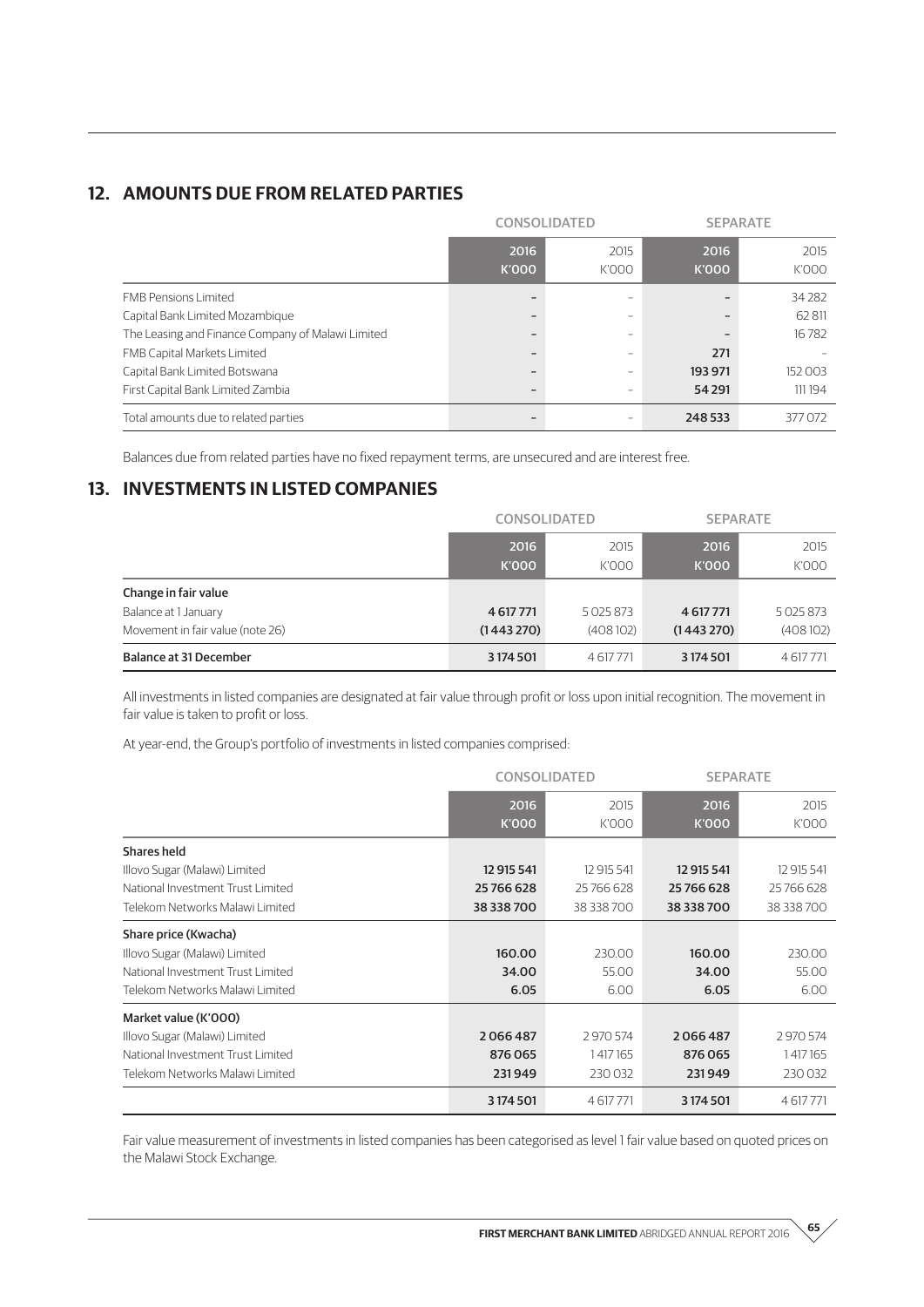For the year ended 31 December 2016

### **14. Investments in subsidiaries**

|                                                         | <b>Shares</b><br>(000) | Shareholding | 2016<br><b>K'000</b> | 2015<br>K'000 |
|---------------------------------------------------------|------------------------|--------------|----------------------|---------------|
| Investment in subsidiaries                              |                        |              |                      |               |
| The Leasing and Finance Company of Malawi               |                        |              |                      |               |
| Limited                                                 | 18.343                 | 100.0%       | 65 911               | 65 911        |
| Capital Bank Limited - Mozambique                       | 4057                   | 70.0%        | 4776240              | 3 2 9 5 1 3 1 |
| <b>ICB Malawi Limited</b>                               | 7149                   | 100.0%       | 148791               | 148791        |
| FMB Capital Markets Limited                             | 500                    | 100.0%       | 50000                | 50000         |
| <b>FMB Forex Bureau Limited</b>                         | 10000                  | 100.0%       | 10 0 0 0             | 10 000        |
| <b>FMB Pensions Limited</b>                             | 1000                   | 100.0%       |                      |               |
| Capital Bank Limited - Botswana                         | 31588                  | 38.6%        | 903854               | 903854        |
| First Capital Bank Zambia Limited                       | 50960                  | 49.0%        | 3 3 9 3 2 5 1        | 3 3 9 3 2 5 1 |
|                                                         |                        |              | 9348047              | 7866938       |
| Movement during the year was as follows:                |                        |              |                      |               |
| As at 1 January                                         |                        |              | 7866938              | 7075393       |
| Additions during the year                               |                        |              | 1481109              | 791545        |
| As at 31 December                                       |                        |              | 9348047              | 7866938       |
| Subscription in shares in subsidiaries were as follows: |                        |              |                      |               |
| First Merchant Bank's contribution:                     |                        |              |                      |               |
| Capital Bank Limited - Mozambique (70%)                 |                        |              | 1481109              | 791545        |
| non-controlling interest's contribution:                |                        |              |                      |               |
| Capital Bank Limited - Mozambique (30%)                 |                        |              | 634761               | 339 233       |

## **15. (a) Intangible Assets**

|                                      | <b>CONSOLIDATED</b>  |                           | <b>SEPARATE</b>      |                   |
|--------------------------------------|----------------------|---------------------------|----------------------|-------------------|
|                                      | 2016<br><b>K'000</b> | Restated<br>2015<br>K'000 | 2016<br><b>K'000</b> | 2015<br>K'000     |
| Cost                                 |                      |                           |                      |                   |
| As at 1 January<br>Transfer          | 5 842 613            | 2 413 936<br>1780007      | 2964998              | 631546<br>1511551 |
| <b>Disposals</b>                     | (27453)              |                           |                      |                   |
| Effects of changes in exchange rates | (319 493)            | (6250)                    |                      |                   |
| Additions                            | 1864592              | 1654920                   | 1414 264             | 821901            |
| As at 31 December                    | 7360259              | 5 842 613                 | 4379262              | 2964998           |
| Accumulated amortisation             |                      |                           |                      |                   |
| As at 1 January                      | 1798921              | 1216056                   | 740725               | 474 587           |
| Effects of changes in exchange rates | (21517)              | (6251)                    |                      |                   |
| Charge for the year                  | 823198               | 589116                    | 434080               | 266138            |
| As at 31 December                    | 2600602              | 1798921                   | 1174805              | 740725            |
| Carrying amount                      | 4759657              | 4043692                   | 3 2 0 4 4 5 7        | 2 2 2 4 2 7 3     |

Intangible assets relate to computer software and are measured at cost incurred in the acquisition and development of computer software, including website development costs.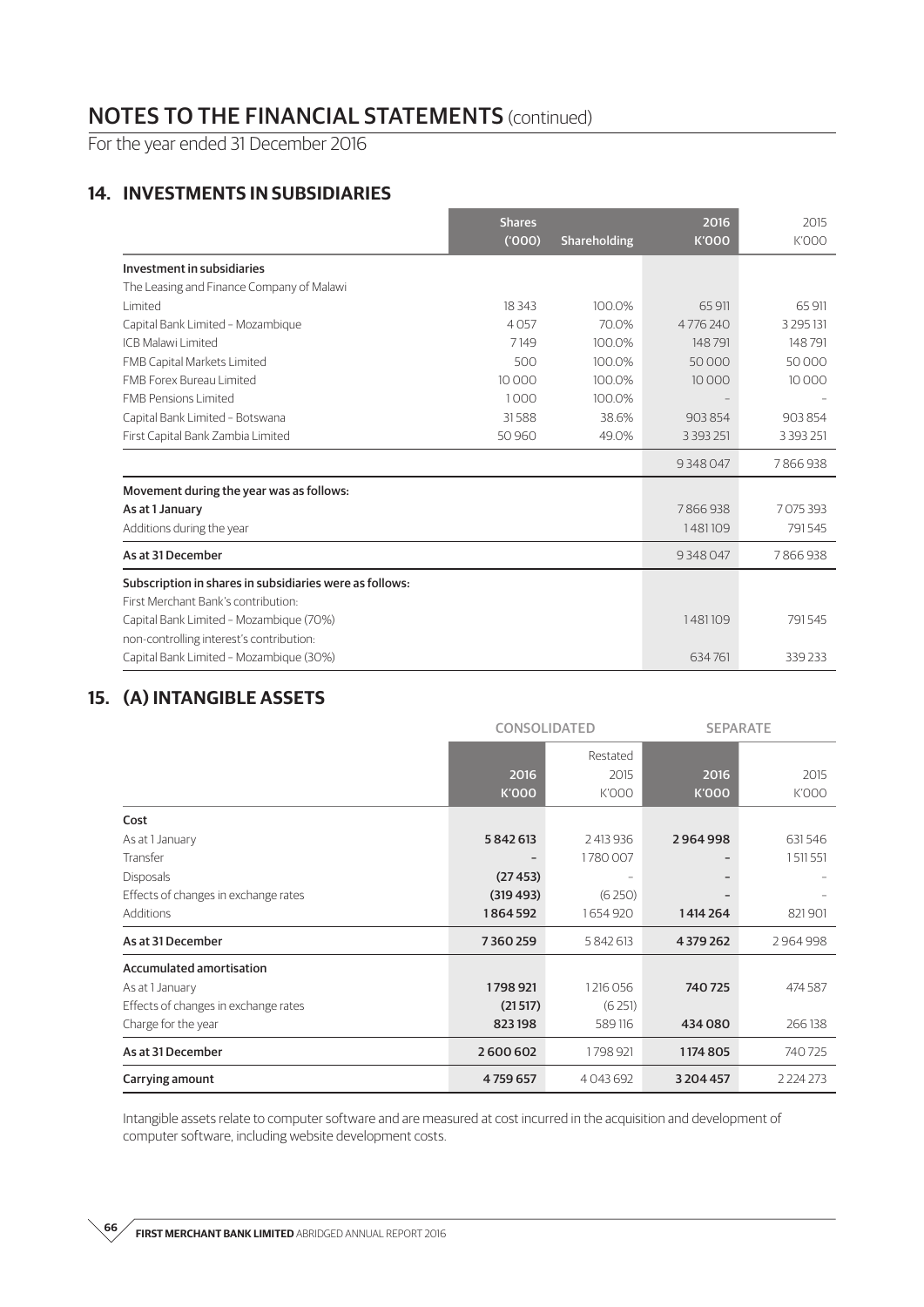# **15. (b) Property and equipment**

|                                                               | Freehold<br><b>property</b> | Leasehold<br>improve-<br>ments | <b>Motor</b><br>vehicles | <b>Motor</b><br>vehicles -<br>operating<br>lease | Equipment,<br>and fittings | fixtures Capital work<br>in progress | <b>Total</b>        |
|---------------------------------------------------------------|-----------------------------|--------------------------------|--------------------------|--------------------------------------------------|----------------------------|--------------------------------------|---------------------|
| <b>CONSOLIDATED</b>                                           | <b>K'000</b>                | <b>K'000</b>                   | <b>K'000</b>             | <b>K'000</b>                                     | <b>K'000</b>               | <b>K'000</b>                         | <b>K'000</b>        |
| Cost or valuation                                             |                             |                                |                          |                                                  |                            |                                      |                     |
| Balance at 1 January 2016                                     | 4092676                     | 3466387                        | 860 971                  | 459 223                                          | 6 215 4 45                 | 444 215                              | 15 538 917          |
| Additions                                                     | $\overline{a}$              | 54 010                         | 495 968                  | 217 639<br>$\overline{a}$                        | 783746                     | 325894                               | 1877257             |
| Effects of changes in exchange rates<br>Revaluation surplus   | 187130<br>456508            | (50582)<br>245 811             | (32996)                  |                                                  | 133 953                    | 18 2 3 3                             | 255738<br>702319    |
| Disposals                                                     | (19660)                     |                                | (88726)                  |                                                  | (12 299)                   | (146555)                             | (267240)            |
| Transfers                                                     | (490487)                    | 202670                         |                          |                                                  | (90826)                    | (111844)                             | (490487)            |
| Balance at 31 December 2016                                   | 4 2 2 6 1 6 7               | 3918296                        | 1235 217                 | 676862                                           | 7030019                    | 529 943                              | 17 616 504          |
| Accumulated depreciation                                      |                             |                                |                          |                                                  |                            |                                      |                     |
| Balance at 1 January 2016                                     | 220 194                     | 510034                         | 478737                   | 28800                                            | 3971378                    | L,                                   | 5 209 143           |
| Charge for the year                                           | 112 953                     | 252078                         | 188603                   | $\overline{\phantom{0}}$                         | 767372                     | $\overline{\phantom{0}}$             | 1321006             |
| Released on disposal                                          | (483)                       | $\overline{a}$                 | (84196)                  |                                                  | (12 299)                   | L,                                   | (96978)             |
| Effects of changes in exchange rates                          | 24852                       | (40)                           | (19849)                  |                                                  | 144535                     |                                      | 149498              |
| Charge on operating lease<br>Eliminated on revaluation        | (143827)                    | (58171)                        | $\overline{\phantom{0}}$ | 139 015<br>$\overline{\phantom{a}}$              |                            | L,<br>÷,                             | 139 015<br>(201998) |
|                                                               |                             |                                |                          |                                                  |                            |                                      |                     |
| Balance at 31 December 2016                                   | 213 689                     | 703 901                        | 563295                   | 167815                                           | 4870986                    |                                      | 6519686             |
| Cost or valuation                                             |                             |                                |                          |                                                  |                            |                                      |                     |
| Balance at 1 January 2015                                     | 3504452                     | 2687264                        | 675779                   |                                                  | 4823995                    | 3 2 0 2 3 4 5                        | 14 893 835          |
| Additions                                                     | 360068                      | 588200                         | 212 507                  | 459 223                                          | 598849                     | 462496                               | 2681343             |
| Effects of exchange rate changes                              | 84109                       | (112123)                       | 4093                     | $\overline{a}$                                   | 177931                     | (16873)                              | 137137              |
| <b>Disposals</b>                                              | (86000)                     | $\frac{1}{2}$                  | (46865)                  | L,                                               | (39178)                    | (99525)                              | (271568)            |
| Transfers                                                     | 230 047                     | 303046                         | 15 4 5 7                 | $\overline{a}$                                   | 653848                     | (3104228)                            | (1901830)           |
| Balance at 31 December 2015                                   | 4092676                     | 3466387                        | 860 971                  | 459 223                                          | 6 2 15 4 45                | 444 215                              | 15 538 917          |
| <b>Accumulated depreciation</b>                               |                             |                                |                          |                                                  |                            |                                      |                     |
| Balance at 1 January 2015                                     | 97821                       | 339 374                        | 360 921                  |                                                  | 3236906                    | i.                                   | 4 0 3 5 0 2 2       |
| Charge for the year                                           | 100186                      | 151250                         | 115 014                  |                                                  | 547448                     |                                      | 913898              |
| Released on disposal                                          | (850)                       |                                | (27039)                  |                                                  | (37847)                    |                                      | (65736)             |
| Effects of exchange rate changes<br>Charge on operating lease | 23037                       | 19410                          | 29 841                   | 28800                                            | 224 871                    |                                      | 297159<br>28800     |
|                                                               |                             |                                |                          |                                                  |                            |                                      |                     |
| Balance at 31 December 2015                                   | 220194                      | 510034                         | 478737                   | 28800                                            | 3 971 378                  |                                      | 5 2 0 9 1 4 3       |
| Carrying amount                                               |                             |                                |                          |                                                  |                            |                                      |                     |
|                                                               |                             |                                |                          |                                                  |                            |                                      |                     |
| At 31 December 2016                                           | 4 012 478                   | 3 2 14 3 9 5                   | 671922                   | 509047                                           | 2159033                    | 529 943                              | 11096818            |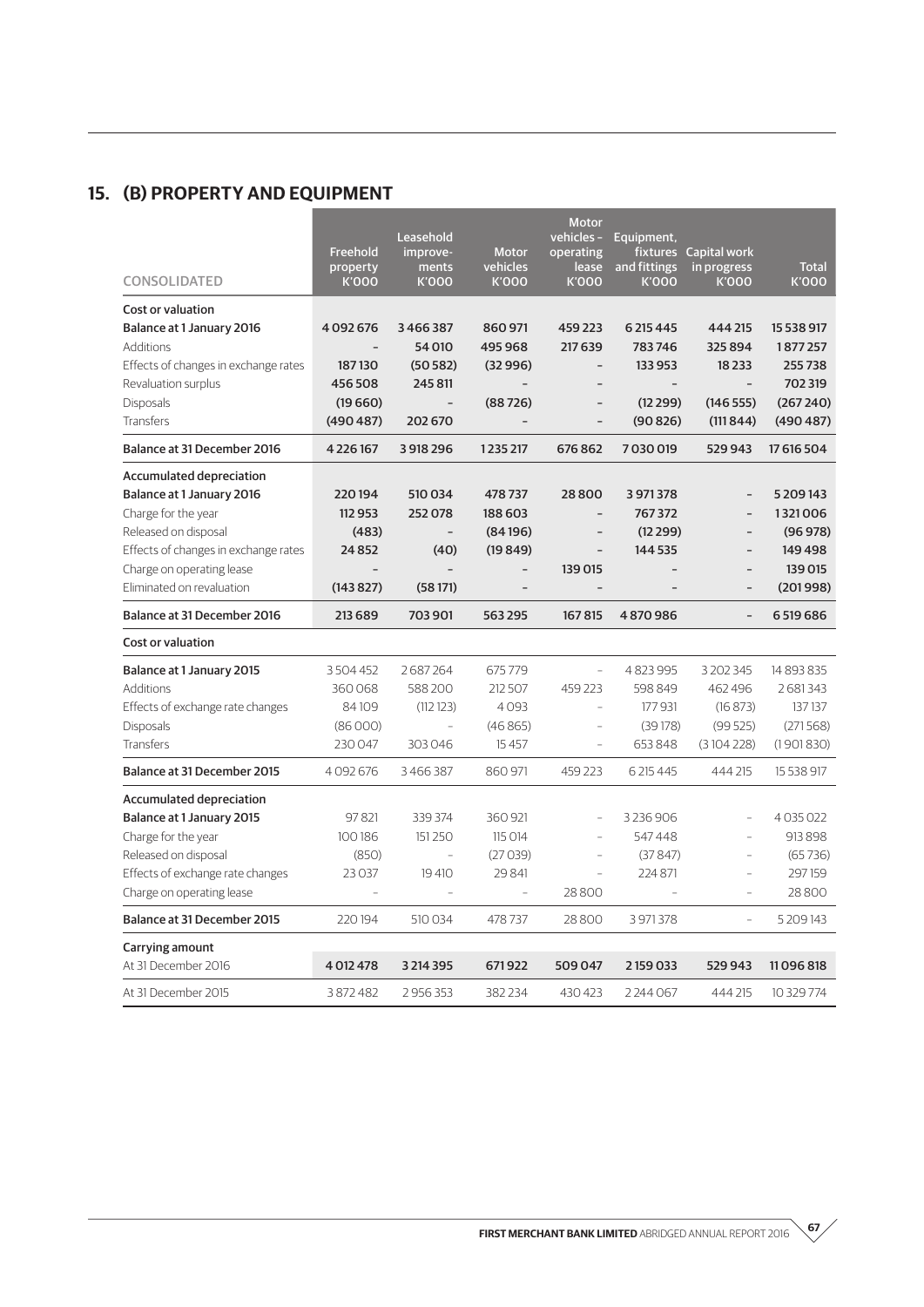For the year ended 31 December 2016

### **15. (b) Property and equipment** (continued)

| <b>SEPARATE</b>             | Freehold<br>property<br><b>K'000</b> | Leasehold<br>improve-<br>ments<br><b>K'000</b> | <b>Motor</b><br>vehicles<br><b>K'000</b> | Equipment,<br>and fittings<br><b>K'000</b> | fixtures Capital work<br>in progress<br><b>K'000</b> | <b>Total</b><br><b>K'000</b> |
|-----------------------------|--------------------------------------|------------------------------------------------|------------------------------------------|--------------------------------------------|------------------------------------------------------|------------------------------|
| Cost or valuation           |                                      |                                                |                                          |                                            |                                                      |                              |
| Balance at 1 January 2016   | 2 3 8 7 5 7 1                        | 1928 610                                       | 349522                                   | 3400621                                    | 319 451                                              | 8385775                      |
| <b>Additions</b>            |                                      | 50852                                          | 485 241                                  | 624468                                     |                                                      | 1160 561                     |
| Revaluation surplus         | 433355                               | 245 811                                        |                                          |                                            |                                                      | 679166                       |
| <b>Disposals</b>            | (19660)                              | $\qquad \qquad -$                              | (8491)                                   | (11909)                                    | (146555)                                             | (186 615)                    |
| Transfers                   |                                      | 51364                                          |                                          |                                            |                                                      | (51364)                      |
| Balance at 31 December 2016 | 2801266                              | 2 2 7 6 6 3 7                                  | 826 272                                  | 4 013 180                                  |                                                      | 121 532 10 038 887           |
| Accumulated depreciation    |                                      |                                                |                                          |                                            |                                                      |                              |
| Balance at 1 January 2016   | 77449                                | 54 699                                         | 260 239                                  | 2090964                                    | $\overline{\phantom{a}}$                             | 2483351                      |
| Charge for the year         | 80108                                | 45 136                                         | 102 682                                  | 455752                                     |                                                      | 683 678                      |
| Released on disposal        | (483)                                |                                                | (8491)                                   | (11909)                                    |                                                      | (20883)                      |
| Eliminated on revaluation   | (140907)                             | (58171)                                        |                                          |                                            |                                                      | (199078)                     |
| Balance at 31 December 2016 | 16167                                | 41664                                          | 354430                                   | 2534807                                    |                                                      | 2947068                      |
| Cost or valuation           |                                      |                                                |                                          |                                            |                                                      |                              |
| Balance at 1 January 2015   | 2 3 8 7 5 7 1                        | 1619157                                        | 347963                                   | 2454382                                    | 2152331                                              | 8961404                      |
| Additions                   | $\qquad \qquad -$                    | 176 366                                        | 7000                                     | 575 841                                    | 320859                                               | 1080066                      |
| Disposals                   |                                      |                                                | (5441)                                   | (39178)                                    | (99525)                                              | (144144)                     |
| Transfers                   |                                      | 133087                                         |                                          | 409 576                                    | (2054214)                                            | (1511551)                    |
| Balance at 31 December 2015 | 2 3 8 7 5 7 1                        | 1928 610                                       | 349522                                   | 3400621                                    | 319 451                                              | 8385775                      |
| Accumulated depreciation    |                                      |                                                |                                          |                                            |                                                      |                              |
| Balance at 1 January 2015   | 2980                                 | 15 3 6 8                                       | 216 659                                  | 1813466                                    |                                                      | 2048473                      |
| Charge for the year         | 74469                                | 39 331                                         | 49 021                                   | 315 345                                    |                                                      | 478 166                      |
| Released on disposal        |                                      |                                                | (5441)                                   | (37847)                                    | $\overline{\phantom{a}}$                             | (43288)                      |
| Balance at 31 December 2015 | 77449                                | 54699                                          | 260 239                                  | 2090964                                    | $\overline{\phantom{0}}$                             | 2483351                      |
| Carrying amount             |                                      |                                                |                                          |                                            |                                                      |                              |
| At 31 December 2016         | 2785099                              | 2 2 3 4 9 7 3                                  | 471842                                   | 1478373                                    | 121532                                               | 7091819                      |
| At 31 December 2015         | 2 3 1 0 1 2 2                        | 1873911                                        | 89283                                    | 1309 657                                   | 319451                                               | 5902424                      |

Registers of land and buildings giving details as required under the Companies Act are maintained at the registered office of the company and are open for inspection by members or their duly authorised agents.

Capital work in progress represents development costs on the Bank's various branches.

The freehold properties and leasehold improvements were last revalued on 31 December 2016 by Don Whayo BSc; MRICS; MSIM of Knight Frank Malawi Limited, independent valuers, on an open market value basis. The resultant surplus was credited to revaluation reserve in 2016. This is not available for distribution until realised.

The fair value measurement for properties has been categorised as Level 3 fair value based on inputs to the valuation techniques used.

The following table shows the valuation technique used in measuring the fair values of freehold properties and leasehold improvements, as well as the significant unobservable inputs used.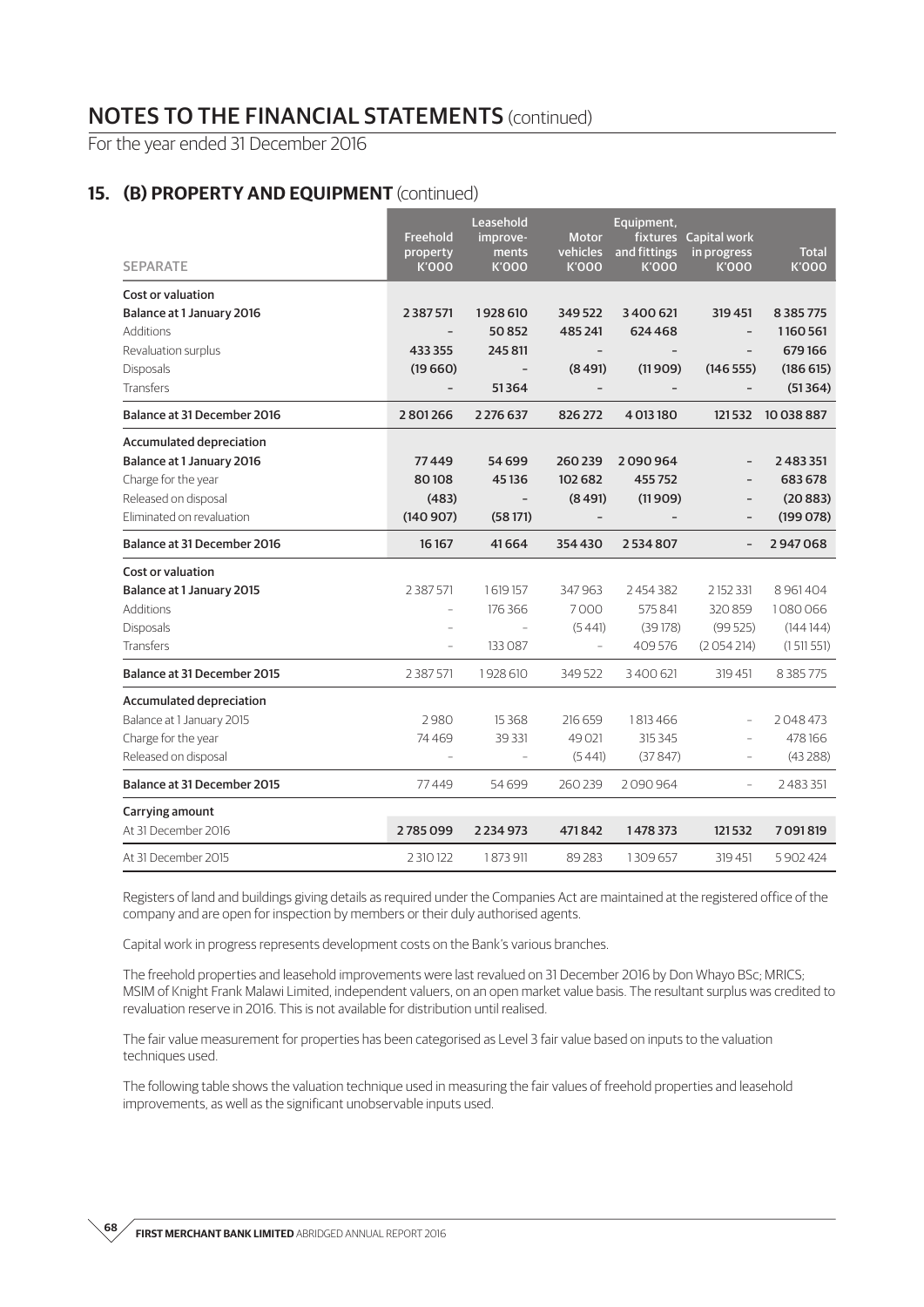#### Open market value basis

Open market value is the estimated amount for which an asset The valuation approach adopted takes cognisance of the or liability should exchange on the valuation date between a willing buyer and a willing seller in an arm's length transaction after proper marketing and where the parties had each acted knowledgeably, prudently and without compulsion.

The valuation process makes comparisons between the subject property and comparable property which has gone through the market in order to formulate an opinion as to a fair market value using an estimate of the future potential net income capable of being generated by the use of the property.

#### Valuation technique The Significant unobservable inputs

performance of the property market at the time of valuation. The approach relies on sales data and all relevant factors pertaining to the property market.

The method recognises that property can be assembled, not only for occupation and use of the owner, but also to let to one or more tenants who will pay the owner rent for the right to the use and occupation of the property.

### **15. (c) Investment property**

#### **CONSOLIDATED**

|                                                         | 2016   | 2015 |
|---------------------------------------------------------|--------|------|
| Balance at 1 January                                    |        |      |
| Reclassification from property and equipment (note 15b) | 490487 |      |
| Change in fair value                                    | 387688 |      |
| Balance at 31 December                                  | 878175 |      |

Investment property relates to land held by First Capital Bank Zambia Limited for capital appreciation rather than for administrative purposes as a bank.

### **16. Deferred tax**

#### Movements in temporary differences during the year

**CONSOLIDATED** 

| 2016                                   | <b>Opening</b><br>balance<br><b>K'000</b> | <b>Recognised in</b><br>profit or loss<br><b>K'000</b> | Recognised<br>in other<br>comprehensive<br>income<br><b>K'000</b> | <b>Effect of</b><br>changes in<br>exchange rate<br><b>K'000</b> | Closing<br>balance<br><b>K'000</b> |
|----------------------------------------|-------------------------------------------|--------------------------------------------------------|-------------------------------------------------------------------|-----------------------------------------------------------------|------------------------------------|
| Property and equipment                 | 567 511                                   | 369665                                                 |                                                                   | (105344)                                                        | 831832                             |
| Accrued income                         | 964890                                    | 418 555                                                |                                                                   |                                                                 | 1383445                            |
| Revaluation of property                | 214 306                                   |                                                        | 91131                                                             |                                                                 | 305437                             |
| Tax losses                             |                                           | (343756)                                               |                                                                   | (18163)                                                         | (361919)                           |
| Gratuity and severance pay liabilities | (105028)                                  | (192284)                                               |                                                                   |                                                                 | (297312)                           |
| Subordinated debt revaluation          | (605603)                                  | 605 603                                                |                                                                   |                                                                 |                                    |
| Other temporary differences            | 61058                                     | (63609)                                                |                                                                   | (96938)                                                         | (99489)                            |
|                                        | 1097134                                   | 794174                                                 | 91131                                                             | (220445)                                                        | 1761994                            |
| 2015                                   |                                           |                                                        |                                                                   |                                                                 |                                    |
| Property and equipment                 | 32 252                                    | 576503                                                 |                                                                   | (41244)                                                         | 567511                             |
| Accrued income                         | 295 942                                   | 668948                                                 |                                                                   |                                                                 | 964890                             |
| Revaluation of property                | 228675                                    |                                                        | (14369)                                                           |                                                                 | 214 306                            |
| Tax losses                             | (2736)                                    | 2736                                                   |                                                                   |                                                                 |                                    |
| Gratuity and severance pay liabilities | (50860)                                   | (54168)                                                |                                                                   |                                                                 | (105 028)                          |
| Subordinated debt revaluation          | (92506)                                   | (513097)                                               |                                                                   |                                                                 | (605603)                           |
| Other temporary differences            | 48636                                     | 45 2 20                                                |                                                                   | (32798)                                                         | 61058                              |
|                                        | 459403                                    | 726142                                                 | (14369)                                                           | (74042)                                                         | 1097134                            |

**<sup>69</sup> FIRST MERCHANT BANK LIMITED** ABRIDGED ANNUAL REPORT 2016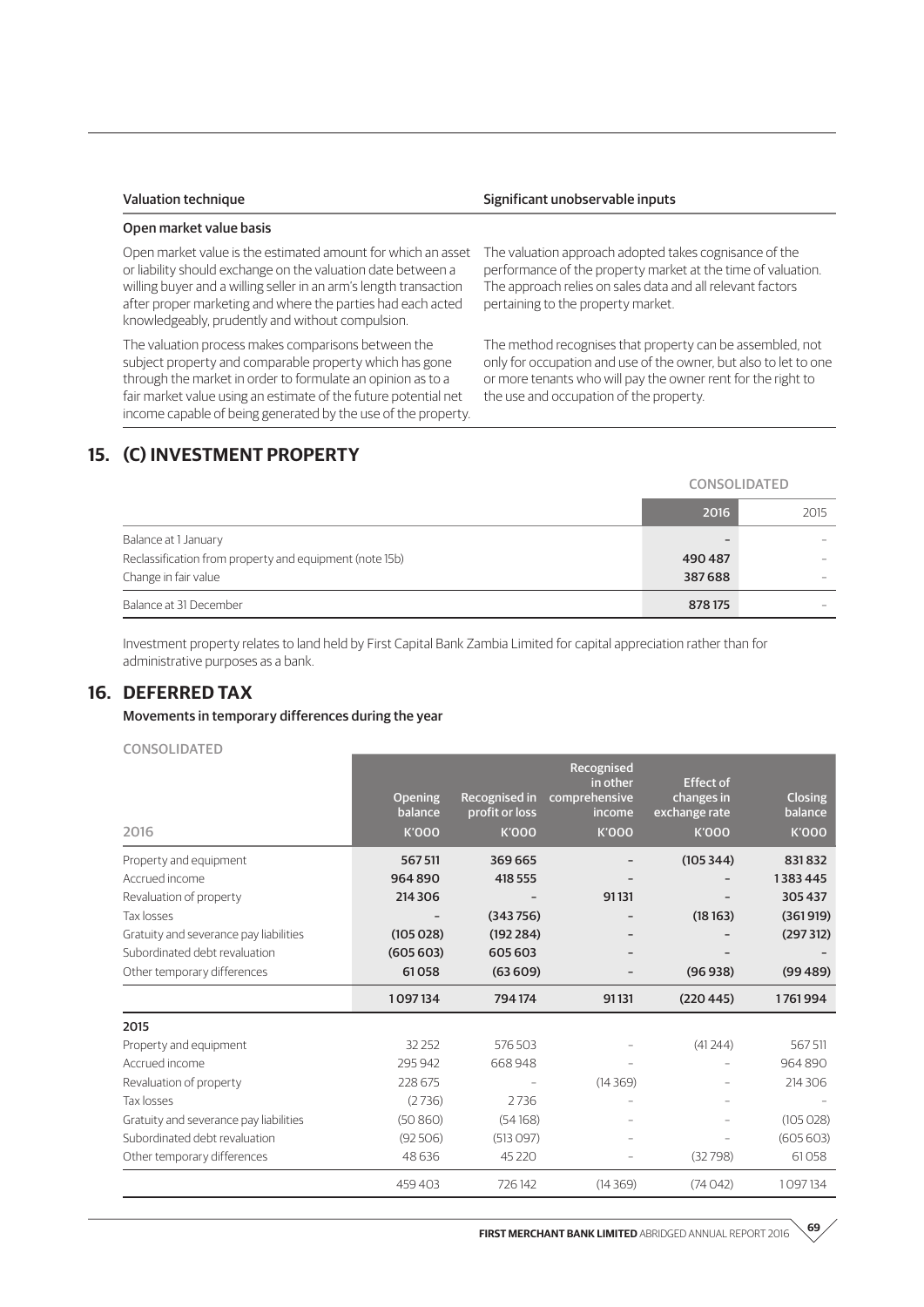For the year ended 31 December 2016

### **16. DEFERRED TAX (continued)**

**SEPARATE** 

| 2016                                   | <b>Opening</b><br>balance<br><b>K'000</b> | Recognised in<br>profit or loss<br><b>K'000</b> | Recognised<br>in other<br>comprehensive<br>income<br><b>K'000</b> | Closing<br>balance<br><b>K'000</b> |
|----------------------------------------|-------------------------------------------|-------------------------------------------------|-------------------------------------------------------------------|------------------------------------|
| Property and equipment                 | 412 510                                   | 256 113                                         |                                                                   | 668 623                            |
| Accrued income                         | 728 248                                   | 473999                                          |                                                                   | 1202247                            |
| Revaluation of property                | 213 604                                   |                                                 | 89727                                                             | 303 331                            |
| Gratuity and severance pay liabilities | (95958)                                   | (190915)                                        |                                                                   | (286 873)                          |
| Subordinated debt revaluation          | (605603)                                  | 605 603                                         |                                                                   |                                    |
| Other temporary differences            |                                           | (18501)                                         |                                                                   | (18501)                            |
|                                        | 652801                                    | 1126 299                                        | 89727                                                             | 1868827                            |
| 2015                                   |                                           |                                                 |                                                                   |                                    |
| Property and equipment                 | (22491)                                   | 435 001                                         |                                                                   | 412 510                            |
| Accrued income                         | 164526                                    | 563722                                          |                                                                   | 728 248                            |
| Revaluation of property                | 213 604                                   |                                                 | $\overline{\phantom{0}}$                                          | 213 604                            |
| Gratuity and severance pay liabilities | (52509)                                   | (43449)                                         |                                                                   | (95958)                            |
| Subordinated debt revaluation          | (92506)                                   | (513097)                                        | -                                                                 | (605603)                           |
|                                        | 210 624                                   | 442177                                          |                                                                   | 652801                             |

## **17. Balances due to other banks**

|                                  |                | <b>CONSOLIDATED</b> | <b>SEPARATE</b> |              |  |
|----------------------------------|----------------|---------------------|-----------------|--------------|--|
|                                  |                | Restated            |                 |              |  |
|                                  | 2016           | 2015                | 2016            | 2015         |  |
|                                  | <b>K'000</b>   | <b>K'000</b>        | <b>K'000</b>    | <b>K'000</b> |  |
| Local banks                      | 20 908 445     | 14 179 322          | 20536346        | 5436632      |  |
| European Investment Bank         | 8645038        | 9343004             | 8645038         | 9343004      |  |
| Norsad Agency                    |                | 38 316              |                 | 38 316       |  |
| Total balance due to other banks | 29 553 483     | 23560642            | 29 181 384      | 14 817 952   |  |
| Payable as follows:              |                |                     |                 |              |  |
| Due within one year              | 23 163 334     | 15 496 031          | 22 791 235      | 6753341      |  |
| Due between two and five years   | 6390149        | 8 0 6 4 6 11        |                 | 8064611      |  |
|                                  | 29 5 5 3 4 8 3 | 23 5 6 0 6 4 2      | 29 181 384      | 14 817 952   |  |

All balances due to other banks are stated at amortised cost. Balances due to local banks represent short-term borrowings by the Group and a Currency Swap liability which First Merchant Bank Limited entered into with Reserve Bank of Malawi (RBM) in which the bank received Malawi Kwacha from RBM. The liability outstanding as at year-end was K20.1 billion (2015: K5.4 billion). The corresponding asset under the arrangement has been disclosed under note 37.

The credit line facilities with European Investment Bank (EIB) and NORSAD Agency were made available to the Bank for on lending to customers in specified economic sectors. The EIB line of credit which is denominated in US Dollars, carries interest between 2.9% and 5.6% per annum and is repayable in equal bi annual instalments ending on 15 March 2019.

The NORSAD Agency credit line granted on behalf of the NORSAD Fund was denominated in US dollars, carried interest at 7% and was fully repaid during the year.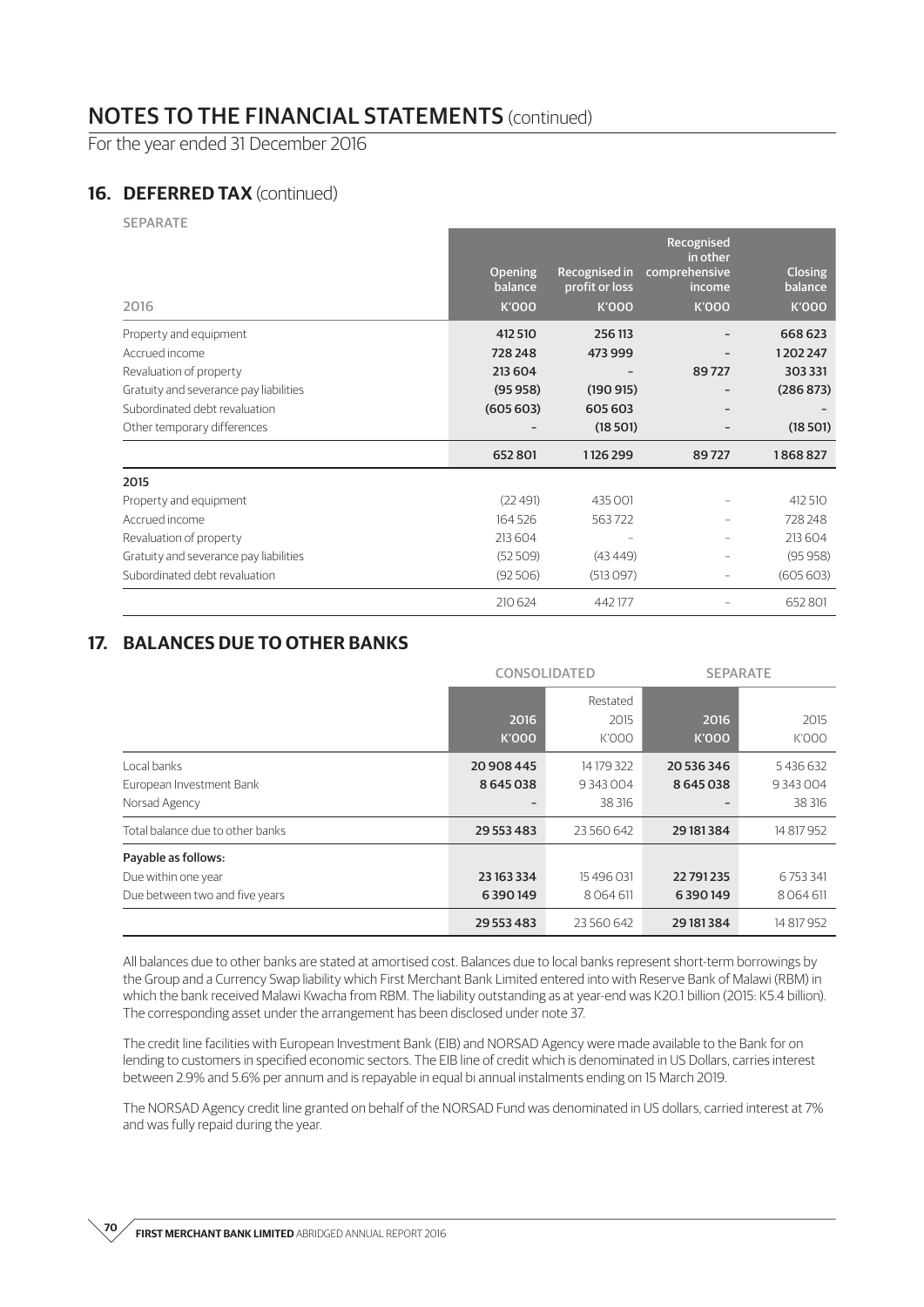# **18. Customer deposits**

|                                                                                    |                                      | <b>CONSOLIDATED</b>                    |                                   | <b>SEPARATE</b>                        |
|------------------------------------------------------------------------------------|--------------------------------------|----------------------------------------|-----------------------------------|----------------------------------------|
|                                                                                    | 2016<br><b>K'000</b>                 | Restated<br>2015<br><b>K'000</b>       | 2016<br><b>K'000</b>              | 2015<br><b>K'000</b>                   |
| Current and savings accounts<br>Foreign currency accounts<br>Term deposit accounts | 78 207 309<br>54 850 083<br>92180843 | 62 330 063<br>44 609 301<br>84 284 710 | 43730973<br>28 377 206<br>6407911 | 34 981 682<br>28 938 754<br>14 413 923 |
| Total customer deposits                                                            | 225 238 235                          | 191 224 074                            | 78 516 090                        | 78 334 359                             |
| Payable as follows:<br>Maturing within three months<br>Maturing after three months | 192 713 006<br>32525229              | 161 005 577<br>30 218 497              | 78348985<br>167105                | 78 008 752<br>325 607                  |
|                                                                                    | 225 238 235                          | 191 224 074                            | 78 516 090                        | 78 334 359                             |

# **19. Other payables**

|                                                    | <b>CONSOLIDATED</b> |              | <b>SEPARATE</b> |              |
|----------------------------------------------------|---------------------|--------------|-----------------|--------------|
|                                                    |                     | Restated     |                 |              |
|                                                    | 2016                | 2015         | 2016            | 2015         |
|                                                    | <b>K'000</b>        | <b>K'000</b> | <b>K'000</b>    | <b>K'000</b> |
| Accrued expenses                                   | 1991997             | 1574756      | 1129 506        | 1057364      |
| Bankers cheques issued and uncleared               | 874799              | 622884       | 589733          | 403 662      |
| Bills payable                                      | 1262106             | 228 873      | 227514          | 170 005      |
| Interest payable                                   | 586739              | 485722       | 380191          | 325429       |
| Margins on letters of credit and other instruments | 11186741            | 108819       | 11186741        | 108 819      |
| Trade payables                                     | 2031731             | 828387       | 998 861         | 99661        |
| Other employee benefits                            | 74 453              | 75227        | 74 453          | 75 2 27      |
| Total payables                                     | 18008566            | 3924668      | 14586999        | 2240167      |

Margins on letters of credit and other instruments are fully cash collateralised.

# **20. Share capital**

|     |               | <b>CONSOLIDATED</b>  |                      | <b>SEPARATE</b>      |               |
|-----|---------------|----------------------|----------------------|----------------------|---------------|
|     |               | 2016<br><b>K'000</b> | 2015<br><b>K'000</b> | 2016<br><b>K'000</b> | 2015<br>K'000 |
| (a) | Share capital | 116813               | 116813               | 116 813              | 116813        |

Share capital represent authorised, issued and fully paid up 2 336 250 000 ordinary shares at 5 tambala each.

|     |               | <b>CONSOLIDATED</b> |         | <b>SEPARATE</b> |              |
|-----|---------------|---------------------|---------|-----------------|--------------|
|     |               | 2016                | 2015    | 2016            | 2015         |
|     |               | <b>K'000</b>        | K'000   | <b>K'000</b>    | <b>K'000</b> |
| (b) | Share premium | 1565347             | 1565347 | 1565347         | 1565347      |

On 19 June 2006, following an offer to the public, 225 000 000 ordinary shares of 5 tambala each were allotted at a premium of 245 tambala per share.

The resultant premium on issue of K551.25 million less offer expenses of K37.215 million was credited to share premium account. In 2009, the company issued by way of bonus issue from retained earnings, 111 250 000 ordinary shares of 5 tambala each at 950 tambala per share giving rise to a share premium of K1.051 billion which was also credited to the share premium account.

**<sup>71</sup> FIRST MERCHANT BANK LIMITED** ABRIDGED ANNUAL REPORT 2016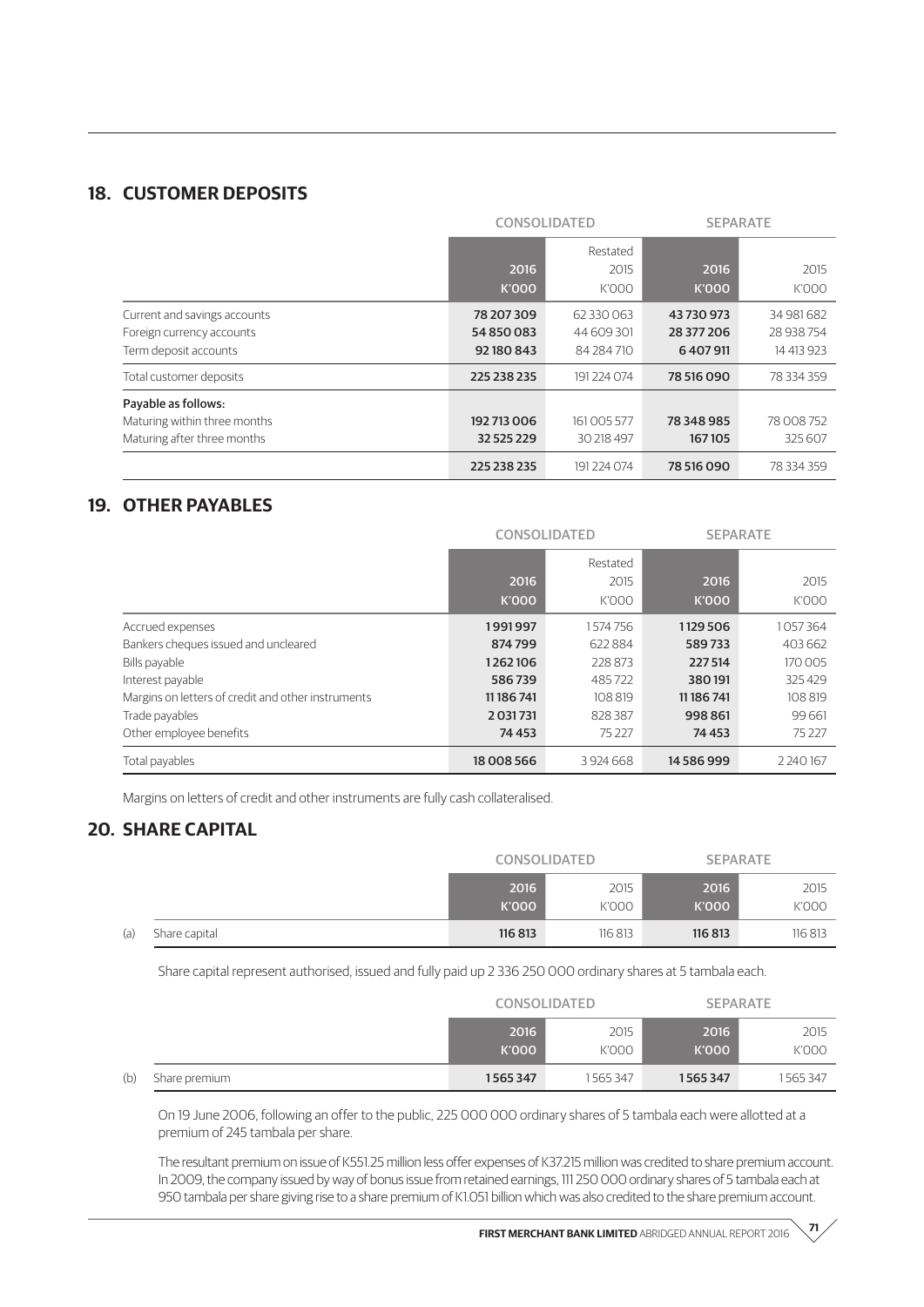For the year ended 31 December 2016

# **21. Property revaluation reserve**

|                              | <b>CONSOLIDATED</b> |              | <b>SEPARATE</b> |         |
|------------------------------|---------------------|--------------|-----------------|---------|
|                              |                     | Restated     |                 |         |
|                              | 2016                | 2015         | 2016            | 2015    |
|                              | <b>K'000</b>        | <b>K'000</b> | <b>K'000</b>    | K'000   |
| Property revaluation reserve | 3447824             | 2634331      | 3339180         | 2550356 |

This represents the surplus arising on revaluation of property net of the related deferred taxation provision and is not available for distribution to the owners.

# **22. Loan loss reserve**

|                   | <b>CONSOLIDATED</b> |              | <b>SEPARATE</b> |          |
|-------------------|---------------------|--------------|-----------------|----------|
|                   |                     | Restated     |                 |          |
|                   | 2016                | 2015         | 2016            | 2015     |
|                   | <b>K'000</b>        | <b>K'000</b> | <b>K'000</b>    | K'000    |
| Loan loss reserve | 1260194             | 1796397      | 776 191         | 1345 670 |

#### Loans loss reserve

In order to comply with asset classification directives by central banks, the directors have made a transfer to the loan loss reserve in addition to provisions charged to profit or loss in accordance with International Financial Reporting Standards.

### **23. Non-distributable reserves**

|                            | <b>CONSOLIDATED</b>  |                      | <b>SEPARATE</b>      |               |
|----------------------------|----------------------|----------------------|----------------------|---------------|
|                            | 2016<br><b>K'000</b> | 2015<br><b>K'000</b> | 2016<br><b>K'000</b> | 2015<br>K'000 |
|                            |                      |                      |                      |               |
| Non-distributable reserves | 350000               | 350000               | -                    | -             |

This represents the capitalisation of retained earnings in The Leasing and Finance Company of Malawi Limited in 2009.

## **24. Translation reserve**

|                     | <b>CONSOLIDATED</b> |              | <b>SEPARATE</b> |                          |
|---------------------|---------------------|--------------|-----------------|--------------------------|
|                     |                     | Restated     |                 |                          |
|                     | 2016                | 2015         | 2016            | 2015                     |
|                     | <b>K'000</b>        | <b>K'000</b> | <b>K'000</b>    | <b>K'000</b>             |
| Translation reserve | 1893679             | 1508298      | -               | $\overline{\phantom{a}}$ |

This represents retranslation differences arising on retranslation of foreign investments at the reporting date.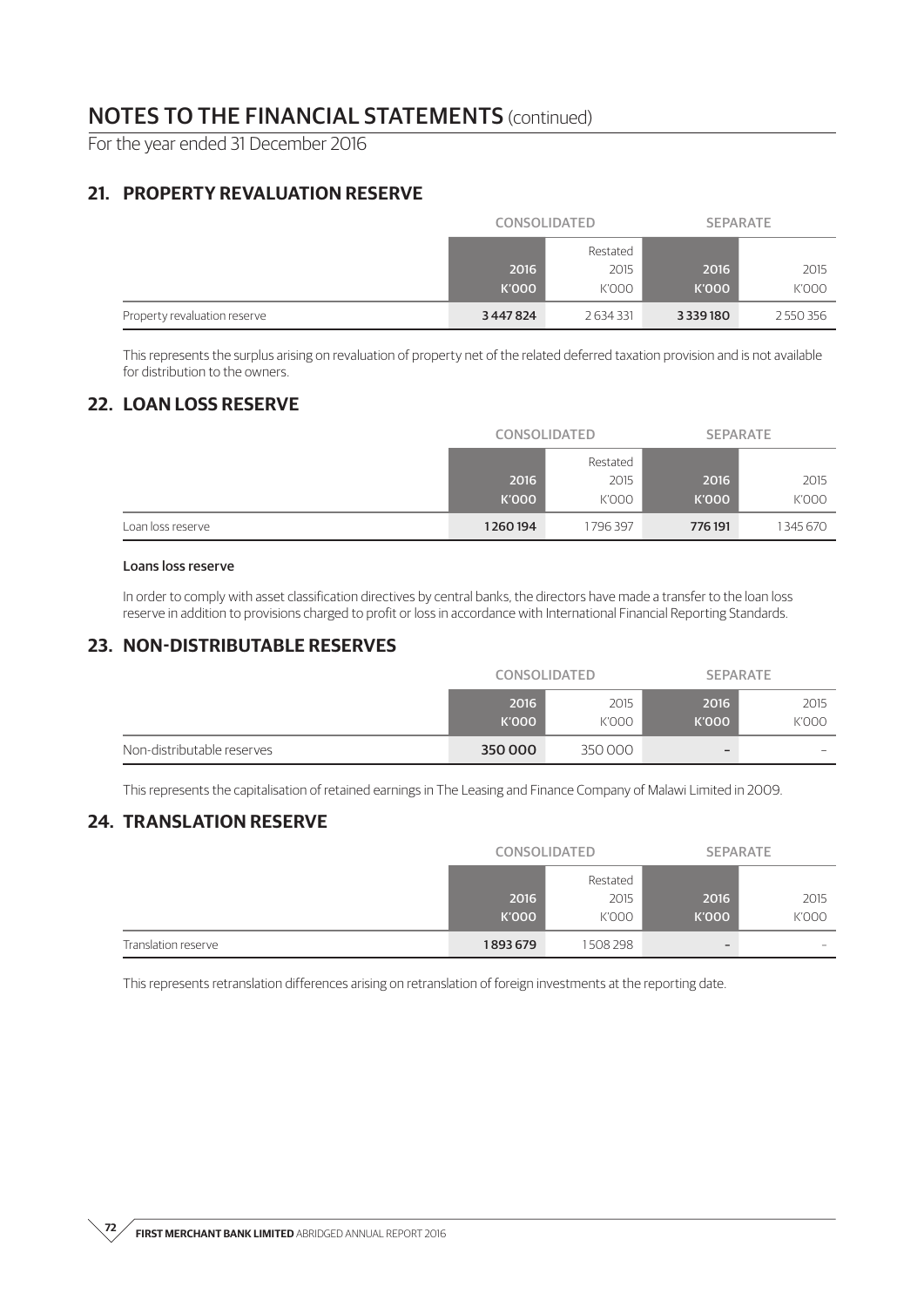# **25. Interest income**

|                             | <b>CONSOLIDATED</b> |              |              | <b>SEPARATE</b> |
|-----------------------------|---------------------|--------------|--------------|-----------------|
|                             |                     | Restated     |              |                 |
|                             | 2016                | 2015         | 2016         | 2015            |
|                             | <b>K'000</b>        | <b>K'000</b> | <b>K'000</b> | <b>K'000</b>    |
| Loans and advances          | 20 780 113          | 16 139 911   | 11 318 991   | 9640398         |
| Finance leases              | 1429742             | 1469485      |              |                 |
| Treasury bills              | 7161339             | 4 372 437    | 5 196 174    | 2629396         |
| Local registered stocks     |                     | 159068       |              | 6375            |
| Promissory notes            | 2655926             | 405367       | 2281398      | 343 318         |
| Placements with other banks | 1974750             | 1010253      | 244 541      | 109044          |
| Total interest income       | 34 001 870          | 23 556 521   | 19 041 104   | 12728531        |

# **26. (Loss)/income from investments**

|     |                                                                                                                                                                                                                                                                                                                                                           | CONSOLIDATED                                                                                                                             |                                                                                                                                      | <b>SEPARATE</b>                                                                                                               |                                                                                                                           |
|-----|-----------------------------------------------------------------------------------------------------------------------------------------------------------------------------------------------------------------------------------------------------------------------------------------------------------------------------------------------------------|------------------------------------------------------------------------------------------------------------------------------------------|--------------------------------------------------------------------------------------------------------------------------------------|-------------------------------------------------------------------------------------------------------------------------------|---------------------------------------------------------------------------------------------------------------------------|
|     |                                                                                                                                                                                                                                                                                                                                                           | 2016<br><b>K'000</b>                                                                                                                     | Restated<br>2015<br><b>K'OOO</b>                                                                                                     | 2016<br><b>K'000</b>                                                                                                          | 2015<br><b>K'000</b>                                                                                                      |
|     | Dividend income<br>Movement in fair value of investments                                                                                                                                                                                                                                                                                                  | 69705<br>(1443270)                                                                                                                       | 55 5 39<br>(408102)                                                                                                                  | 480538<br>(1443270)                                                                                                           | 555 539<br>(408102)                                                                                                       |
|     | Total (loss)/income from investments                                                                                                                                                                                                                                                                                                                      | (1373565)                                                                                                                                | (352 563)                                                                                                                            | (962732)                                                                                                                      | 147 437                                                                                                                   |
| 27. | <b>STAFF AND TRAINING COSTS</b><br>Salaries and wages<br>Training and other staff costs<br>Contributions to defined contribution pension plans                                                                                                                                                                                                            | 7737668<br>3 130 129<br>429720                                                                                                           | 6 018 913<br>2707320<br>287296                                                                                                       | 3 5 5 3 0 9 1<br>2134337<br>256 534                                                                                           | 2801545<br>2018174<br>204 487                                                                                             |
|     | Total staff and training costs                                                                                                                                                                                                                                                                                                                            | 11 297 517                                                                                                                               | 9 013 5 29                                                                                                                           | 5943962                                                                                                                       | 5 0 24 2 0 6                                                                                                              |
|     | <b>28. OTHER EXPENSES</b>                                                                                                                                                                                                                                                                                                                                 |                                                                                                                                          |                                                                                                                                      |                                                                                                                               |                                                                                                                           |
|     | Administration expenses<br>Auditor's remuneration<br><b>Bank charges</b><br>Non-executive directors' remuneration<br>Insurance<br>Legal and consultancy fees<br>Marketing costs<br>Motor vehicle running costs<br>Repairs and maintenance<br>Operational losses<br>Postage<br>Printing and stationery<br>Professional subscriptions<br>Telephone expenses | 316 319<br>528 056<br>390 242<br>170 423<br>274 098<br>524 023<br>197 201<br>215 175<br>397 614<br>156 644<br>560322<br>70748<br>259 262 | 156704<br>343 654<br>268889<br>187531<br>299 920<br>697196<br>146 307<br>510 973<br>226 283<br>124 194<br>485069<br>50 939<br>203799 | 72112<br>140862<br>258 264<br>97590<br>145 857<br>355040<br>153300<br>130 240<br>38531<br>128346<br>402065<br>62421<br>117491 | 58124<br>90522<br>169779<br>95506<br>99117<br>361984<br>145 319<br>97771<br>36564<br>97 155<br>283 951<br>47056<br>128750 |
|     | Travel expenses                                                                                                                                                                                                                                                                                                                                           | 434 281                                                                                                                                  | 387491                                                                                                                               | 302 675                                                                                                                       | 183733                                                                                                                    |
|     | Utilities                                                                                                                                                                                                                                                                                                                                                 | 306120                                                                                                                                   | 318 613                                                                                                                              | 228770                                                                                                                        | 148705                                                                                                                    |
|     | Total other expenses                                                                                                                                                                                                                                                                                                                                      | 5363363                                                                                                                                  | 4940252                                                                                                                              | 2793770                                                                                                                       | 2135019                                                                                                                   |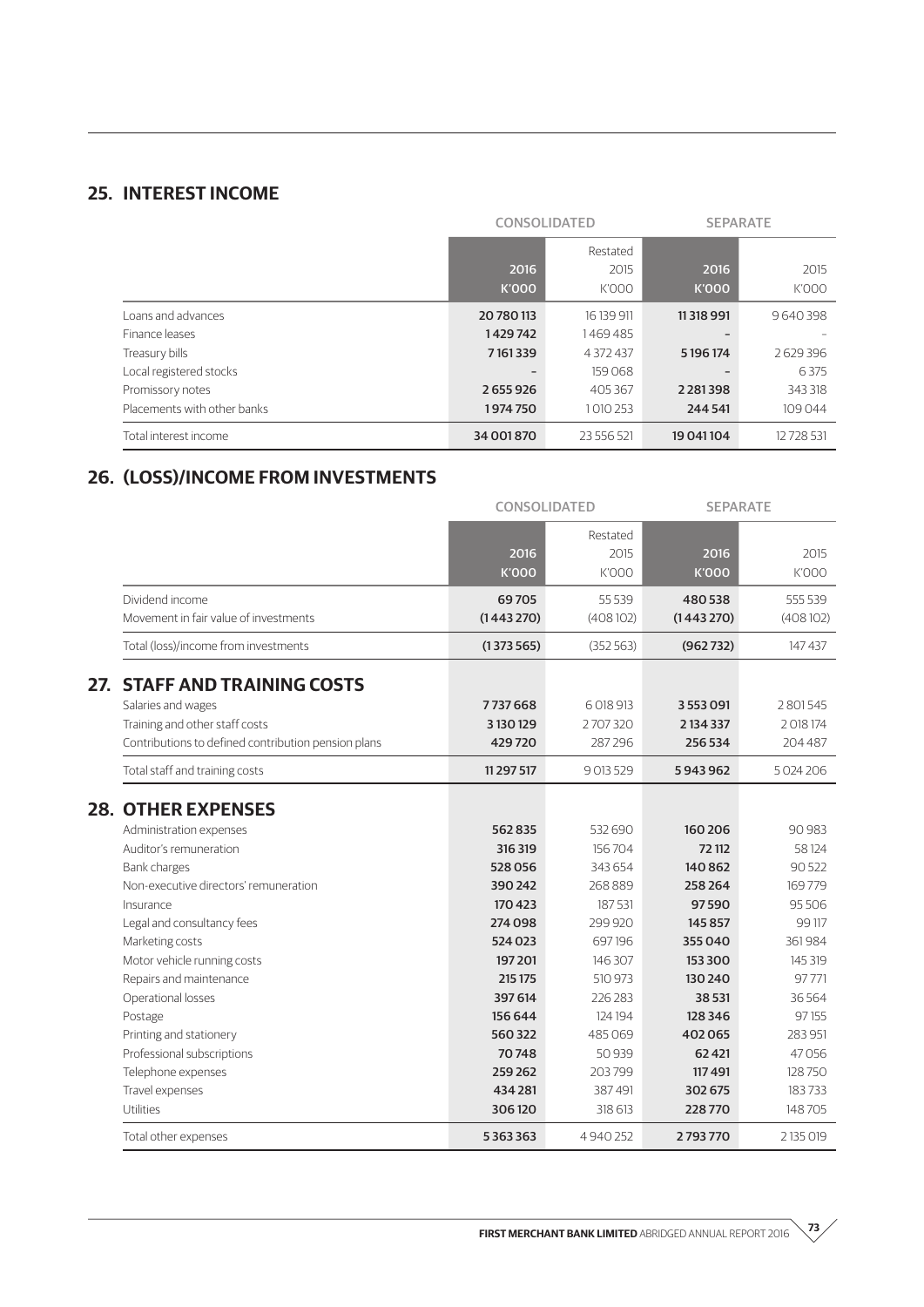For the year ended 31 December 2016

### **29. Income tax expense**

Recognised in the statement of comprehensive income

|     |                                                   | <b>CONSOLIDATED</b> |                  | <b>SEPARATE</b> |           |
|-----|---------------------------------------------------|---------------------|------------------|-----------------|-----------|
|     |                                                   | 2016                | Restated<br>2015 | 2016            | 2015      |
| (a) | Current tax expense                               |                     |                  |                 |           |
|     | Current year at 30% (2015: 30%) based on profits  | 2931052             | 1204 424         | 1686595         | 1255207   |
|     | Origination and reversal of temporary differences | 794174              | 726142           | 1126 299        | 442177    |
|     |                                                   | 3725226             | 1930 566         | 2812894         | 1697384   |
| (b) | Reconciliation of effective tax rate              |                     |                  |                 |           |
|     | Profit before income tax expense                  | 11386242            | 6193773          | 7996600         | 5610397   |
|     | Tax using the domestic tax rate 30% (2015: 30%)   | 3 415 873           | 1858132          | 2398980         | 1683119   |
|     | Non-deductible expenses                           | 143783              | 39 0 57          | 125 094         | 58496     |
|     | Losses of subsidiary companies not tax deductible |                     | 212 682          |                 |           |
|     | Prior year adjustment in a subsidiary             |                     | (73536)          |                 |           |
|     | Tax exempt income                                 | 165 570             | (105769)         | 288820          | (44231)   |
|     |                                                   | 3725226             | 1930 566         | 2812894         | 1697384   |
| (c) | Income tax (recoverable)/payable                  |                     |                  |                 |           |
|     | As at 1 January                                   | (922527)            | 149 909          | (331530)        | 367144    |
|     | Charges for the year                              | 2931052             | 1204424          | 1686595         | 1255207   |
|     | Paid during the year                              | (3091690)           | (2276860)        | (1838951)       | (1953881) |
|     | As at 31 December                                 | (1083165)           | (922527)         | (483886)        | (331530)  |

# **30. Basic and diluted earnings per share**

The calculation of basic and diluted earnings per share at 31 December 2016 was based on profit attributable to ordinary shareholders of K6 387 300 000 (2015: K4 073 496 000) and a weighted average number of ordinary shares outstanding of 2 336 250 000 (2015: 2 336 250 000) calculated as follows:

|                                                                 | <b>CONSOLIDATED</b> |                  |
|-----------------------------------------------------------------|---------------------|------------------|
|                                                                 | 2016                | Restated<br>2015 |
| Profit attributable to ordinary shareholders (thousands)        | 6387300             | 4 0 7 3 4 9 6    |
| Weighted average number of ordinary shares in issue (thousands) | 2336250             | 2336250          |
| Basic and diluted earnings per share (tambala)                  | 273                 | 174              |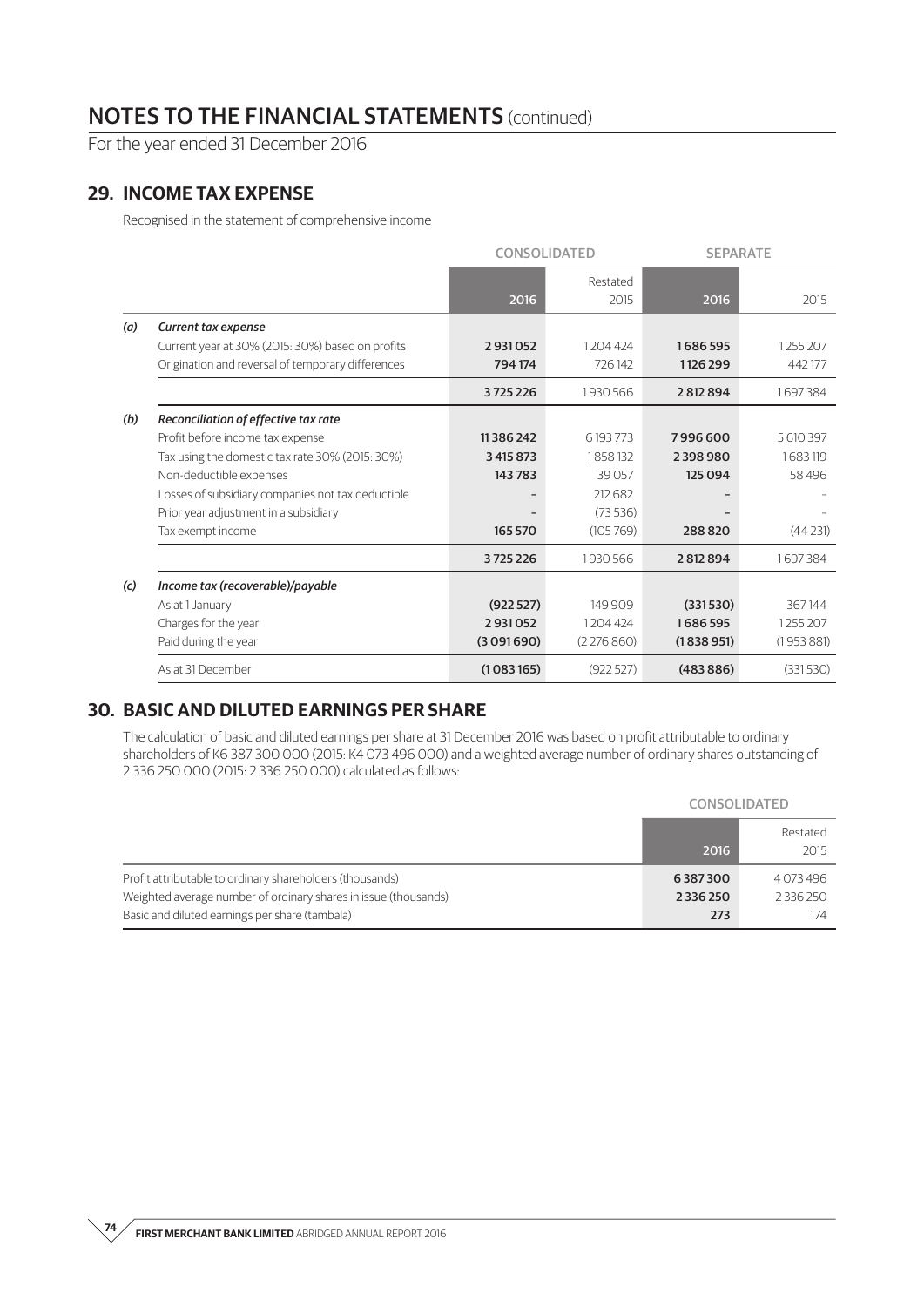### **31. Group subsidiaries**

#### (a) List of subsidiaries

The table below provides details of the subsidiaries of the Group.

|                                                   |                             | Ownership interest |        |
|---------------------------------------------------|-----------------------------|--------------------|--------|
| Company name                                      | Principal place of business | 2016               | 2015   |
| The Leasing and Finance Company of Malawi Limited | Malawi                      | 100.0%             | 100.0% |
| Capital Bank Limited                              | Mozambique                  | 70.0%              | 70.0%  |
| FMB Capital Markets Limited                       | Malawi                      | 100.0%             | 100.0% |
| Capital Bank Limited                              | <b>Botswana</b>             | 38.6%              | 38.6%  |
| First Capital Bank Zambia Limited                 | <b>Zambia</b>               | 49.0%              | 49.0%  |
| FMB Forex Bureau Limited (dormant)                | Malawi                      | 100.0%             | 100.0% |
| International Commercial Bank Limited (dormant)   | Malawi                      | 100.0%             | 100.0% |
| FMB Pensions Limited (dormant)                    | Malawi                      | 100.0%             | 100.0% |

#### (b) Non-controlling interest in subsidiaries

The following table summarises the information relating to the Group's subsidiaries that have material non-controlling interests (NCI).

| NCI percentage and voting rights                | 30%                                  | 30%                      | 61.40%                                    | 61.40%        | 51%                                  | 51%           |                        |                 |
|-------------------------------------------------|--------------------------------------|--------------------------|-------------------------------------------|---------------|--------------------------------------|---------------|------------------------|-----------------|
|                                                 | Capital Bank Limited -<br>Mozambique |                          | Capital Bank Limited -<br><b>Botswana</b> |               | First Capital Bank Zambia<br>Limited |               | Total                  |                 |
|                                                 | 2016<br><b>K'000</b>                 | 2015<br><b>K'000</b>     | 2016<br><b>K'000</b>                      | 2015<br>K'000 | 2016<br><b>K'000</b>                 | 2015<br>K'000 | 2016<br><b>K'000</b>   | 2015<br>K'000   |
| Assets                                          |                                      |                          |                                           |               |                                      |               |                        |                 |
| Cash and cash equivalents                       | 6558679                              | 6095876                  | 42758602                                  | 23 244 461    | 10 872 551                           | 14 282 419    | 60189832               | 43 622 756      |
| Money market investments                        | 577808                               | 1755238                  | 10 265 753                                | 15 089 632    | 4861649                              | 2905290       | 15705210               | 19750160        |
| Loans and advances to customers                 | 8 2 6 3 7 1 5                        | 11799722                 | 55 663 900                                | 37906656      | 19834542                             | 14 170 556    | 83762157               | 63 876 934      |
| Other assets                                    | 136089                               | 173868                   | 389321                                    | 570946        | 180 022                              | 198528        | 705432                 | 943 342         |
| Current tax asset                               | 323837                               | 377405                   |                                           | 66699         | 411511                               | 283 329       | 735348                 | 727433          |
| Intangible assets                               | 306968                               | 619 345                  | 657475                                    | 621080        | 588882                               | 575872        | 1553325                | 1816297         |
| Investment property                             |                                      |                          |                                           |               | 878 175                              | $\equiv$      | 878 175                |                 |
| Property and equipment                          | 635 217                              | 1030193                  | 1606100                                   | 1381690       | 986374                               | 1375478       | 3 2 2 7 6 9 1          | 3787361         |
| Total assets                                    | 6802313                              | 21851647                 | 111 3 41 151                              | 78 881 164    | 38 613 706                           | 33 791 472    | 166 757 170            | 134 524 283     |
| Liabilities                                     |                                      |                          |                                           |               |                                      |               |                        |                 |
| Customer deposits                               | 12 394 628                           | 16 338 857               | 96 567 061                                | 66 476 462    | 29 642 794                           |               | 21595 094 138 604 483  | 104 410 413     |
| Balances due to other financial<br>institutions |                                      | 2 3 5 2 3 8 6            |                                           |               | 372099                               | 3 9 9 4 2 2 1 | 372099                 | 6346607         |
| Other payables                                  | 317028                               | 240 207                  | 1185 941                                  | 1234926       | 1486626                              | 2863757       | 2989595                | 4338890         |
| Income tax payable                              |                                      | $\qquad \qquad -$        | 41906                                     |               |                                      | $\equiv$      | 41906                  |                 |
| Deferred tax liabilities                        |                                      | $\overline{\phantom{0}}$ | 227085                                    | 174 923       | (532882)                             | (562994)      | (305797)               | (388071)        |
| Subordinated debt                               |                                      | $\overline{\phantom{0}}$ | 2031122                                   | 1735834       |                                      | $\equiv$      | 2 0 3 1 1 2 2          | 1735834         |
| <b>Total liabilities</b>                        | 12 711 656                           | 18 931 450               | 100 053 115                               | 69 622 145    | 30 968 637                           |               | 27 890 078 143 733 408 | 116 4 4 3 6 7 3 |
| Net assets                                      | 4090657                              | 2 9 2 0 1 9 7            | 11288036                                  | 9 2 5 9 0 1 9 | 7645069                              | 5901394       | 23 023 762             | 18 080 610      |
| Net assets attributable to NCI                  | 1227197                              | 876059                   | 6930854                                   | 5685038       | 3898985                              | 3009711       | 12 057 036             | 9570808         |
| Carrying amount of NCI                          | 1227197                              | 876059                   | 6930854                                   | 5685038       | 3898985                              | 3009711       | 12 0 5 7 0 3 6         | 9570808         |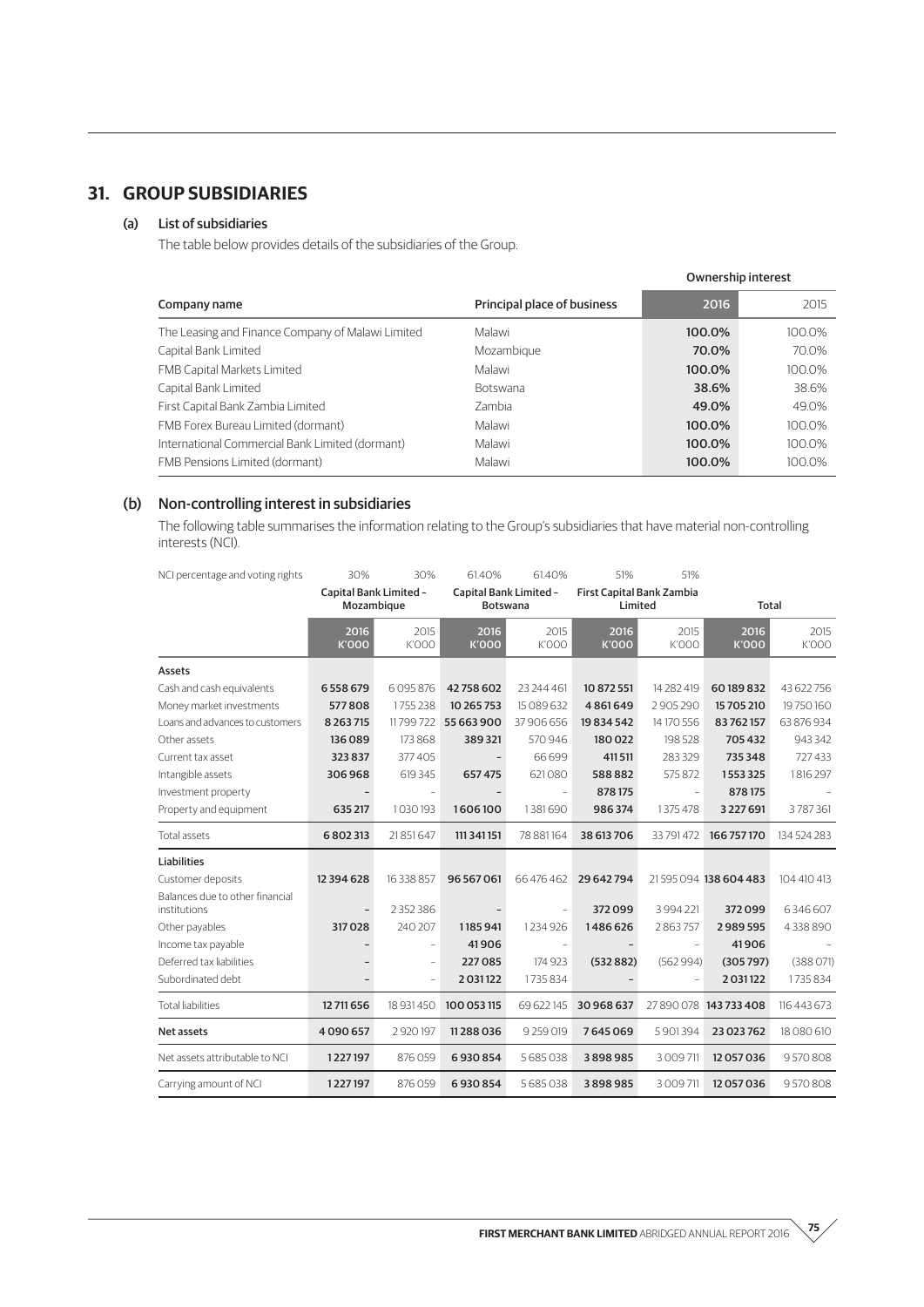For the year ended 31 December 2016

## **31. Group subsidiaries** (continued)

#### (b) Non-controlling interest in subsidiaries (continued)

|                                                    | Capital Bank Limited -<br>Mozambique |               | Capital Bank Limited -<br><b>Botswana</b> |                      | First Capital Bank Zambia<br>Limited |               | <b>Total</b>         |               |
|----------------------------------------------------|--------------------------------------|---------------|-------------------------------------------|----------------------|--------------------------------------|---------------|----------------------|---------------|
|                                                    | 2016<br><b>K'000</b>                 | 2015<br>K'000 | 2016<br><b>K'000</b>                      | 2015<br><b>K'000</b> | 2016<br><b>K'000</b>                 | 2015<br>K'000 | 2016<br><b>K'000</b> | 2015<br>K'000 |
| Interest income                                    | 2412444                              | 1417899       | 5 5 1 7 1 3 9                             | 3 9 4 5 5 1 7        | 4 018 652                            | 2498475       | 11948235             | 7861891       |
| Interest expense on deposits<br>and other accounts | (1006277)                            | (550909)      | (1367669)                                 | (1473942)            | (1844726)                            | (913735)      | (4218672)            | (2938586)     |
| Fees and commissions                               | 335 505                              | 334128        | 1429596                                   | 788418               | 1244320                              | 576106        | 3009421              | 1698652       |
| Gain on foreign exchange<br>transactions           | 1505830                              | 1116843       | 692706                                    | 528 631              | 780 613                              | (9640)        | 2979149              | 1635834       |
| <b>Total income</b>                                | 3 247 502                            | 2 3 1 7 9 6 1 | 6 271 772                                 | 3788624              | 4198859                              | 2151206       | 13 718 133           | 8 2 5 7 7 9 1 |
| Staff and training costs                           | 1368571                              | 1338 297      | 2 113 191                                 | 1394191              | 1590707                              | 1169121       | 5072469              | 3901609       |
| Premises and equipment costs                       | 757 602                              | 586220        | 469579                                    | 378 871              | 620 902                              | 419 376       | 1848083              | 1384467       |
| Depreciation expense                               | 288387                               | 218 081       | 362015                                    | 263199               | 348865                               | 258 450       | 999 267              | 739730        |
| Other expenses                                     | 406446                               | 468 557       | 1055091                                   | 603860               | 965 614                              | 576120        | 2 4 2 7 1 5 1        | 1648537       |
| Impairment loss on loans and<br>advances           | 185 252                              | 415 747       | 201953                                    | 203 971              | 68560                                | 107876        | 455765               | 727594        |
| <b>Total expenses</b>                              | 3006258                              | 3026902       | 4201829                                   | 2844092              | 3594648                              | 2530943       | 10 802 735           | 8401937       |
| Income tax expense                                 |                                      | ٠             | 491684                                    | 208647               | 148736                               | (282795)      | 640420               | (74148)       |
| Operating profit/(loss)                            | 241244                               | (708941)      | 1578259                                   | 735 885              | 455 475                              | (96942)       | 2 2 7 4 9 7 8        | (69998)       |
| Other comprehensive income                         |                                      |               |                                           |                      |                                      |               |                      |               |
| Total comprehensive income                         | 241244                               | (708941)      | 1578259                                   | 735885               | 455 475                              | (96942)       | 2 2 7 4 9 7 8        | (69998)       |
| Profit/(loss) allocated to NCI                     | 72373                                | (212682)      | 969051                                    | 451833               | 232 292                              | (49440)       | 1273716              | 189711        |

### **32. Dividends**

Last year's final dividend of K467.25 million (20 tambala per share) was paid during the year. There was no interim dividend for the year 2016. The directors propose a final dividend of K 1 168 125 million (50 tambala per share) for approval at the forthcoming Annual General Meeting.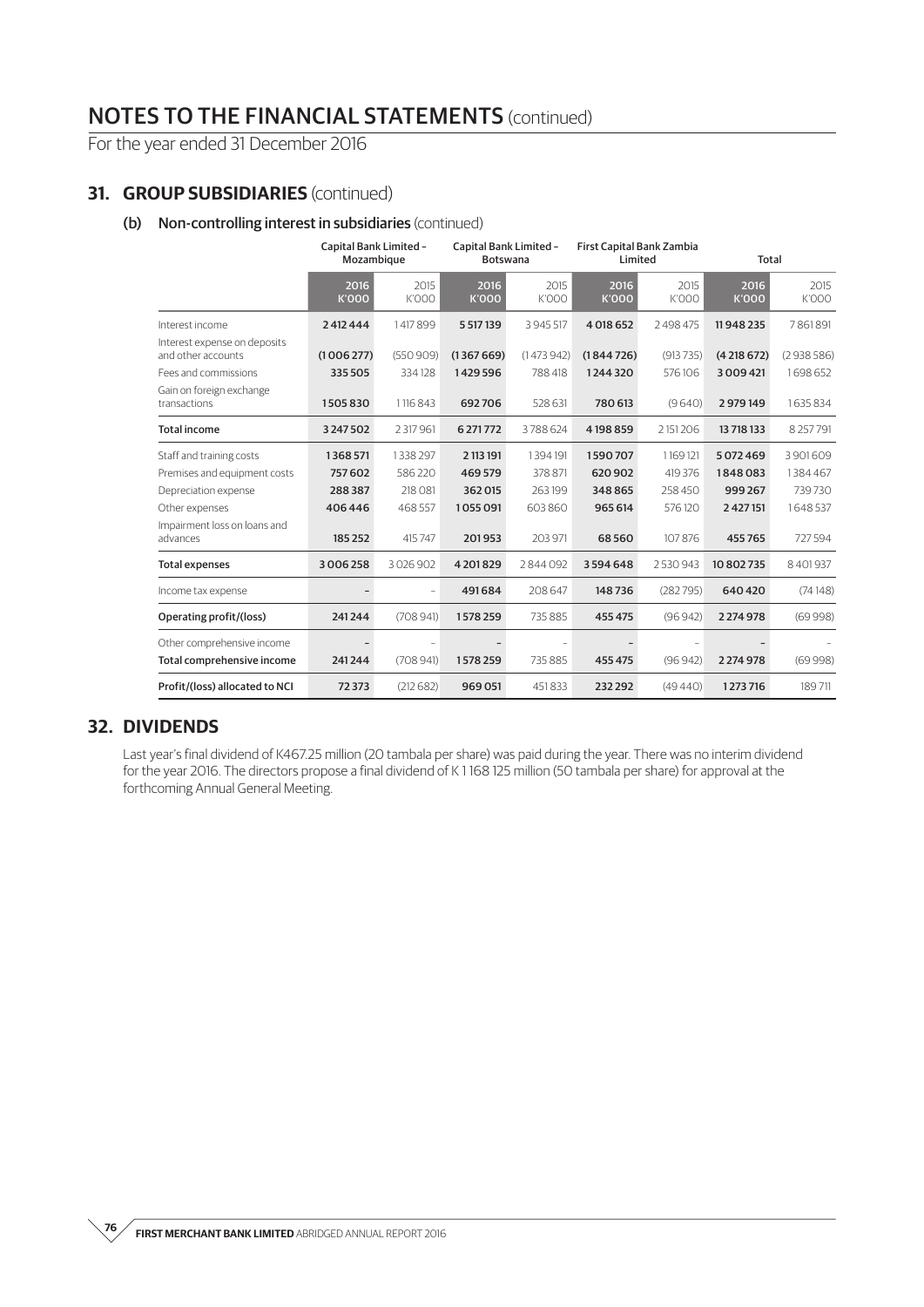# **33. Related party transactions**

The Bank transacts part of its business with related parties including directors and parties related to or under the control of the directors. Details of related party transactions of the Bank are set out below:

### Loans to directors, senior management and other related parties

|                                                               |                 | <b>CONSOLIDATED</b> | <b>SEPARATE</b> |                 |
|---------------------------------------------------------------|-----------------|---------------------|-----------------|-----------------|
|                                                               | 2016<br>(K'000) | 2015<br>(K'OOO)     | 2016<br>(K'000) | 2015<br>(K'OOO) |
| Corporate bodies directly or indirectly related to directors* |                 |                     |                 |                 |
| Balance at the beginning of the year                          | 1086275         | 1763488             | 1029742         | 1747566         |
| Loans granted during the year                                 | 1083765         | 58 203              | 1062068         |                 |
| Repayments                                                    | (1379080)       | (735416)            | (1324377)       | (717824)        |
| Balance at the end of the year                                | 790960          | 1086275             | 767433          | 1029742         |
| Subsidiary companies                                          |                 |                     |                 |                 |
| Balance at the beginning of the year                          |                 |                     |                 |                 |
| Loans granted during the year                                 | 599697          |                     | 599697          |                 |
| Repayments                                                    | (599697)        |                     | (599697)        |                 |
| Balance at the end of the year                                |                 |                     |                 |                 |
| Senior management                                             |                 |                     |                 |                 |
| Balance at the beginning of the year                          | 427530          | 374 065             | 189566          | 198 227         |
| Loans granted during the year                                 | 459 594         | 225160              | 184784          | 124 026         |
| Repayments                                                    | (433893)        | (171695)            | (112468)        | (132687)        |
| Balance at the end of the year                                | 453 231         | 427530              | 261882          | 189566          |

Advances to directors and parties related thereto are in the normal course of business. All loans are secured and, other than staff loans to senior management in the ordinary course of business as part of employment practices, are made on an arms' length basis. They are approved on terms no more favourable than those, which would be offered under prevailing conditions to persons other than related parties. Other than staff loans in the ordinary course of business, credit decisions on loans to related parties are made only by the board of directors exclusive of the relevant related parties.

Included in loans to corporate bodies directly or indirectly related to directors is an overdraft facility for Telekom Networks Malawi Limited (a related party through common directors). The balance at year-end was K722 million (2015: K1 billion).

Loans to senior management, like all other staff loans are approved by Credit executive and/or the Managing Director. Advances to employees include K36.9 million (2015: K16.6 million) of interest free advances and K1.1 billion (2015: K774 million) of advances which carry interest at one quarter of the prevailing prime lending rate of the Bank. All other transactions with related parties are carried out on an arm's length basis on normal commercial terms.

There were no non-performing loans and overdrafts to related parties.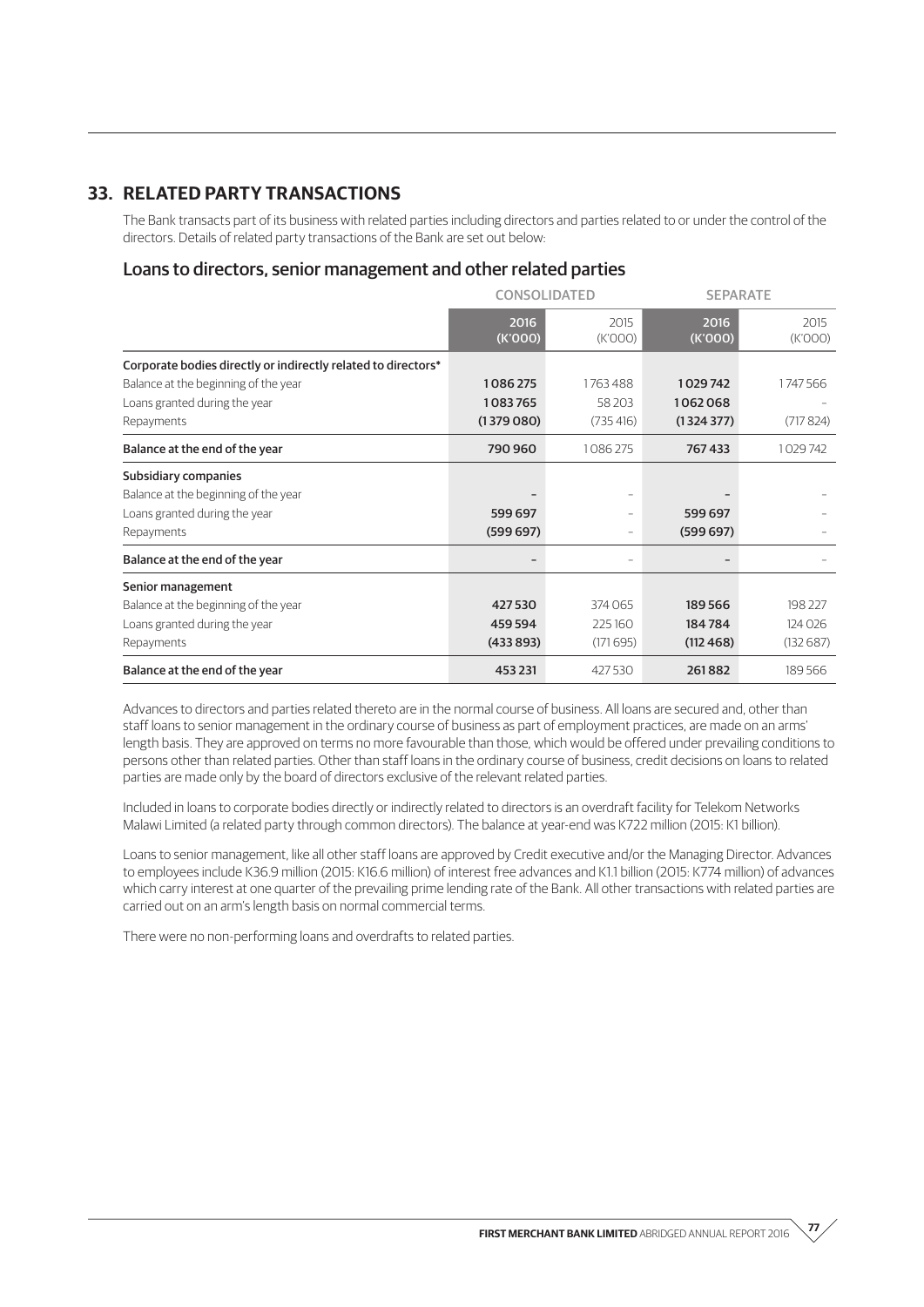For the year ended 31 December 2016

# **33. Related party transactions** (continued)

Details of related party transactions and balances between the Bank and its subsidiaries, The Leasing and Finance Company of Malawi Limited, FMB Forex Bureau Limited, FMB Pensions Limited, FMB Capital Markets Limited, First Capital Bank Zambia Limited and Capital Bank Botswana which have been eliminated on consolidation are as follows:

|                                   | 2016<br><b>K'000</b> | 2015<br>K'000 |
|-----------------------------------|----------------------|---------------|
| Loans and overdrafts              | 200815               | 220 815       |
| Deposits                          | 400 912              | 309766        |
| Fees and commissions received     | 10420                | 10 3 6 2      |
| Net interest income               | 26 141               | 56 635        |
| Dividends received                | 410833               | 500000        |
| First Capital Bank Zambia Limited | 54 291               | 111 194       |
| Capital Bank Limited Botswana     | 193 971              | 152003        |
| FMB Capital Markets Limited       | 271                  |               |

During the year, the bank obtained US\$15 million from Capital Bank Botswana through three separate deals of US\$7 million, US\$5 million and US\$3 million at 6% interest rate. The amount was fully repaid as at year-end.

Compensation for First Merchant Bank's key personnel is as follows:

|                            | <b>CONSOLIDATED</b>  |                      | <b>SEPARATE</b>      |                      |
|----------------------------|----------------------|----------------------|----------------------|----------------------|
|                            | 2016<br><b>K'000</b> | 2015<br><b>K'000</b> | 2016<br><b>K'000</b> | 2015<br><b>K'000</b> |
| <b>Executive directors</b> |                      |                      |                      |                      |
| Salaries                   | 253332               | 220 201              | 253332               | 220 201              |
| <b>Bonuses</b>             | 85000                | 135000               | 85000                | 135000               |
| Non-executive directors    |                      |                      |                      |                      |
| Fees                       | 390 242              | 268889               | 258 264              | 169779               |
|                            | 728 574              | 624090               | 596 596              | 524 980              |

In addition to their salaries, First Merchant Bank also provides non-cash benefits to executive directors. The estimated value of total non-cash benefits to directors amounts to K20.2 million (2015: K5.6 million).

Any director who performs services which are outside the scope of the ordinary duties of a director, are paid extra remuneration determined by other directors and approved by the general meeting. These payments have been included as part of remuneration for non-executive directors.

## Other related parties

First Merchant Bank has three separate agreements with Livingstone Exports Limited, in which FMB director, Mr H N Anadkat, is beneficially interested:

|                         | Agreement date | 2016<br><b>K'000</b> | 2015<br>K'000 |
|-------------------------|----------------|----------------------|---------------|
| Chief M'Mbelwa Building | 7 June 2003    | 80000                | 80000         |
| Livingstone Towers      | 3 October 2003 | 142900               | 142 900       |
| Livingstone Car Park    | 26 June 2014   | 151774               | 151774        |
|                         |                | 231774               | 231774        |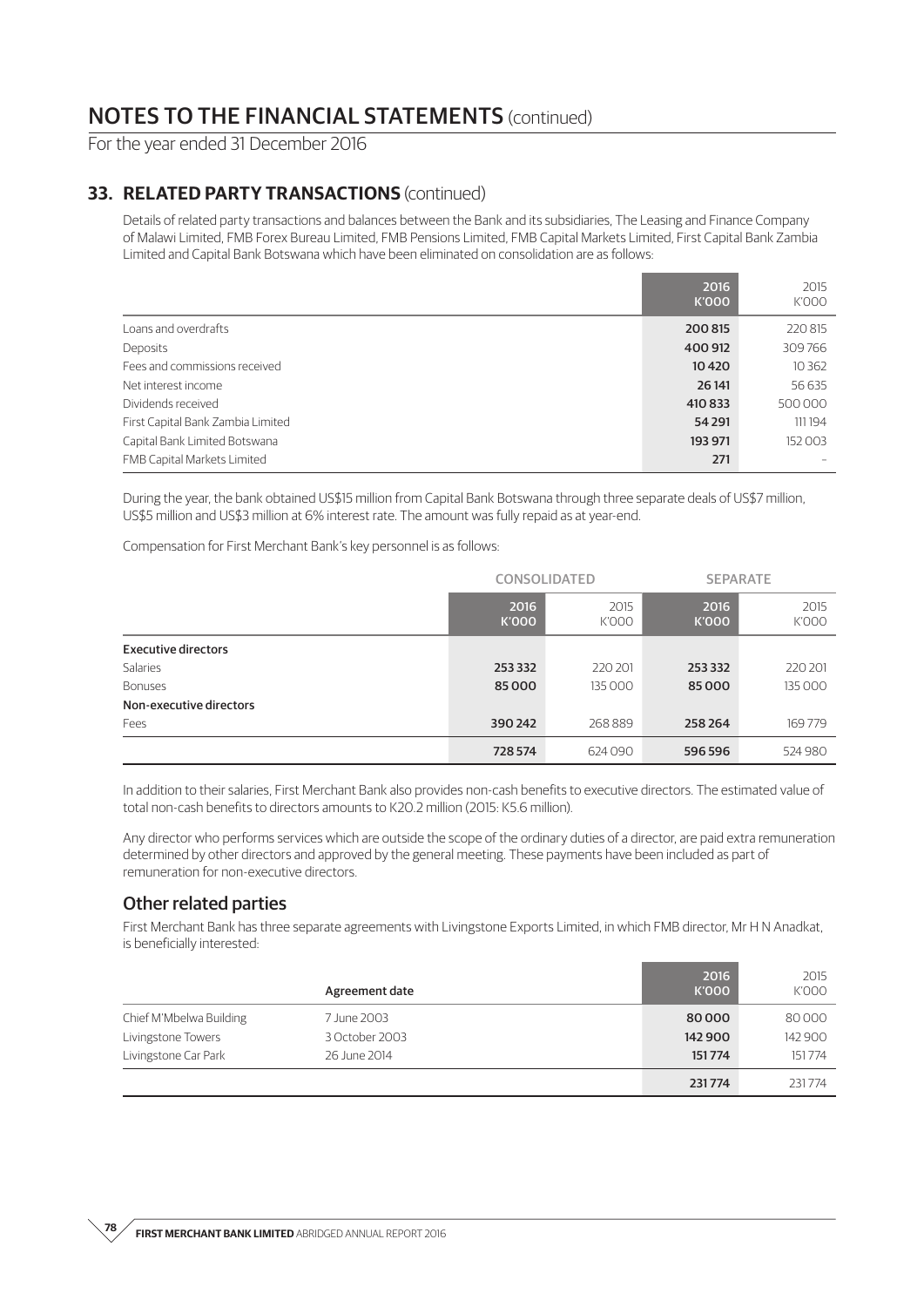### • Chief M'Mbelwa Building

On 7 June 2003, FMB entered into a debenture agreement which has no fixed term with Livingstone Exports Limited. The agreement required FMB to loan K80 million to Livingstone Exports Limited secured by way of the registered debenture giving FMB a proportionate share of office space in Chief M'Mbelwa Building. FMB uses the office space determined in the debenture agreement on a peppercorn rental basis. Total expenditure to convert and renovate the proportionate share of the premises for use by FMB was K138.1 million and was capitalised in 2004. This office space currently houses FMB's Capital City Branch and Leasing and Finance Company of Malawi Limited head office.

### • Livingstone Towers Building

On 3 October 2003, FMB entered into a 99-year (expiring 30 June 2102) lease agreement with Livingstone Exports Limited. FMB paid a single lease premium of K9 million and erected at its cost and expense office space. Total expenditure incurred of K142.9 million was capitalised in 2004. This office space within Livingstone Towers currently houses FMB's head office, First Corporate Service Branch, International Banking Department and Leasing and Finance Company of Malawi Limited.

### **Livingstone Car Park**

On 26 June 2014, FMB entered into a debenture agreement which has no fixed term with Livingstone Exports Limited. The agreement required FMB to loan K151.7 million to Livingstone Exports Limited secured by way of the registered debenture for development of a car park opposite Livingstone Towers. FMB was given a proportionate (68.85%) share in the property comprising 42 vehicle parking spaces used by FMB. The parking spaces are used by the FMB on a peppercorn rental basis.

#### Directors' interests

As at 31 December 2016, the total direct and indirect interests of the directors and parties related thereto in the issued share capital of the company were as follows:

| Ordinary shares |             |  |
|-----------------|-------------|--|
| 2016            | 2015        |  |
| 1071163931      | 1071354449  |  |
| 525 000 000     | 525 000 000 |  |
| 12000000        | 2000000     |  |
| 1309391         | 1309391     |  |
| 1050000         | 1050000     |  |
|                 |             |  |

## **34. Capital commitments and contingent liabilities**

In common with other banks, the Bank conducts business involving acceptances, guarantees, performance bonds and indemnities. The majority of these facilities are offset by corresponding obligations of third parties.

The contractual amounts of the Bank's off-balance sheet financial instruments that commit it to extend credit to customers are as follows:

|                                   |                      | <b>CONSOLIDATED</b>  | <b>SEPARATE</b>      |                      |
|-----------------------------------|----------------------|----------------------|----------------------|----------------------|
|                                   |                      | Restated             |                      |                      |
|                                   | 2016<br><b>K'000</b> | 2015<br><b>K'000</b> | 2016<br><b>K'000</b> | 2015<br><b>K'000</b> |
| <b>Contingent liabilities</b>     |                      |                      |                      |                      |
| Acceptances and letters of credit | 16982273             | 27 315 858           | 15 511 819           | 26 117 340           |
| Financial guarantees              | 29 141 027           | 26 862 656           | 16 273 796           | 13 209 783           |
|                                   | 46 123 300           | 54 178 514           | 31785615             | 39 327 123           |
| Other contingent liabilities      |                      |                      |                      |                      |
| Legal claims                      | 219000               | 15000                | 89000                | 89000                |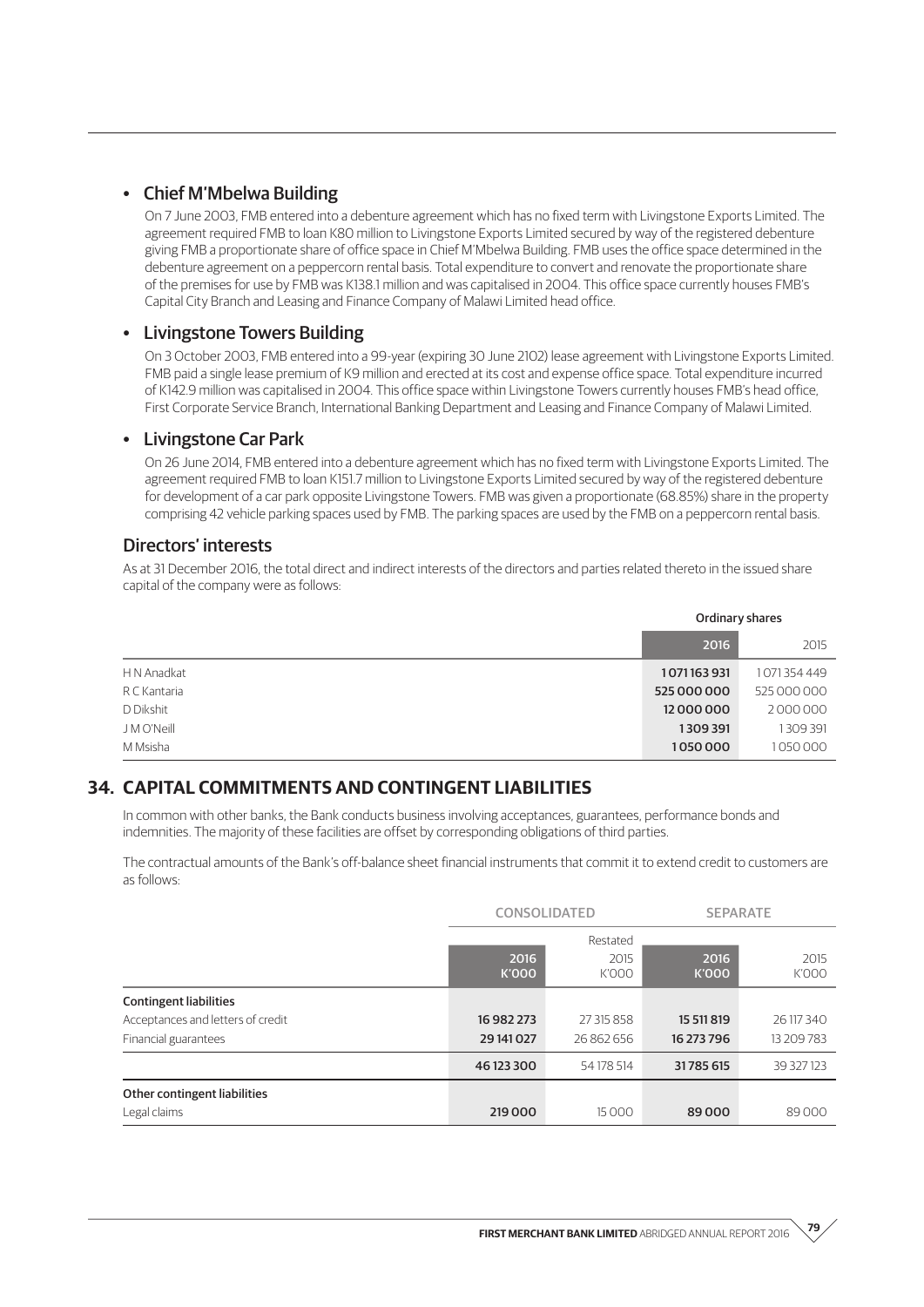For the year ended 31 December 2016

# **34. Capital commitments and contingent liabilities** (continued)

Contingencies in respect of letters of credit will only crystallise into an asset or a liability when bills are presented in accordance with the terms and conditions of payment of the individual letters of credit.

Contingencies in respect of guarantees and performance bonds issued will only crystallise into an asset and a liability in the event of default by the relevant counterparty.

Other contingent liabilities represent civil litigation matters that will crystallise into a liability only in the unlikely event of an unfavourable judgement

### Capital commitments

|                               |                      | <b>CONSOLIDATED</b> | <b>SEPARATE</b>      |               |
|-------------------------------|----------------------|---------------------|----------------------|---------------|
|                               | 2016<br><b>K'000</b> | 2015<br>K'000       | 2016<br><b>K'000</b> | 2015<br>K'000 |
| Capital expenditure           |                      |                     |                      |               |
| Authorised but not contracted | 1694500              | 474 000             | 1600000              | 694360        |

## **35. Statutory requirements**

In accordance with Financial Services (Capital Adequacy for Banks) Directive 2012 and Directive No. LRR-07 FMO-Liquidity Reserve Requirement, the Reserve Bank of Malawi has established the following requirements as at the financial reporting date:

#### *(i) Liquidity Reserve Requirement*

The Bank is required to maintain a liquidity reserve as defined by the Reserve Bank of Malawi, calculated on a fortnight average basis, of not less than 7.5% (2015: 7.5%) of the preceding weeks total deposit liabilities. In the last two weeks of December 2016, the liquidity reserve was 7.99% (2015: 9.91%) of total customer deposits.

#### *(ii) Capital Adequacy Requirement*

Reserve Bank of Malawi requires the bank to maintain a minimum capital of Tier 1 and Total Capital of 10% and 15%, respectively as a percentage of total risk-weighted assets.

The total capital is made up of the following:

- 1. Tier 1 capital, which includes paid-up share capital, share premium, retained earnings, non- distributable reserves less investment in unconsolidated financial institutions; and
- 2. Tier 2 capital, which includes subordinated debt, asset revaluation reserves, translation reserves, loan loss reserves and non-controlling interests.

As at 31 December 2016, the Group's Tier 1 capital ratio of its risk bearing assets and Total capital ratio were as follows:

|                                                                                                  | <b>CONSOLIDATED</b> |                       | <b>SEPARATE</b> |              |
|--------------------------------------------------------------------------------------------------|---------------------|-----------------------|-----------------|--------------|
|                                                                                                  | 2016<br>%           | Restated<br>2015<br>% | 2016<br>$\%$    | 2015<br>%    |
| Tier 1 risk based capital ratio (minimum 10%)<br>Total risk-weighted capital ratio (minimum 15%) | 13.9<br>21.1        | 12.6<br>20.2          | 17.1<br>23.3    | 12.7<br>19.2 |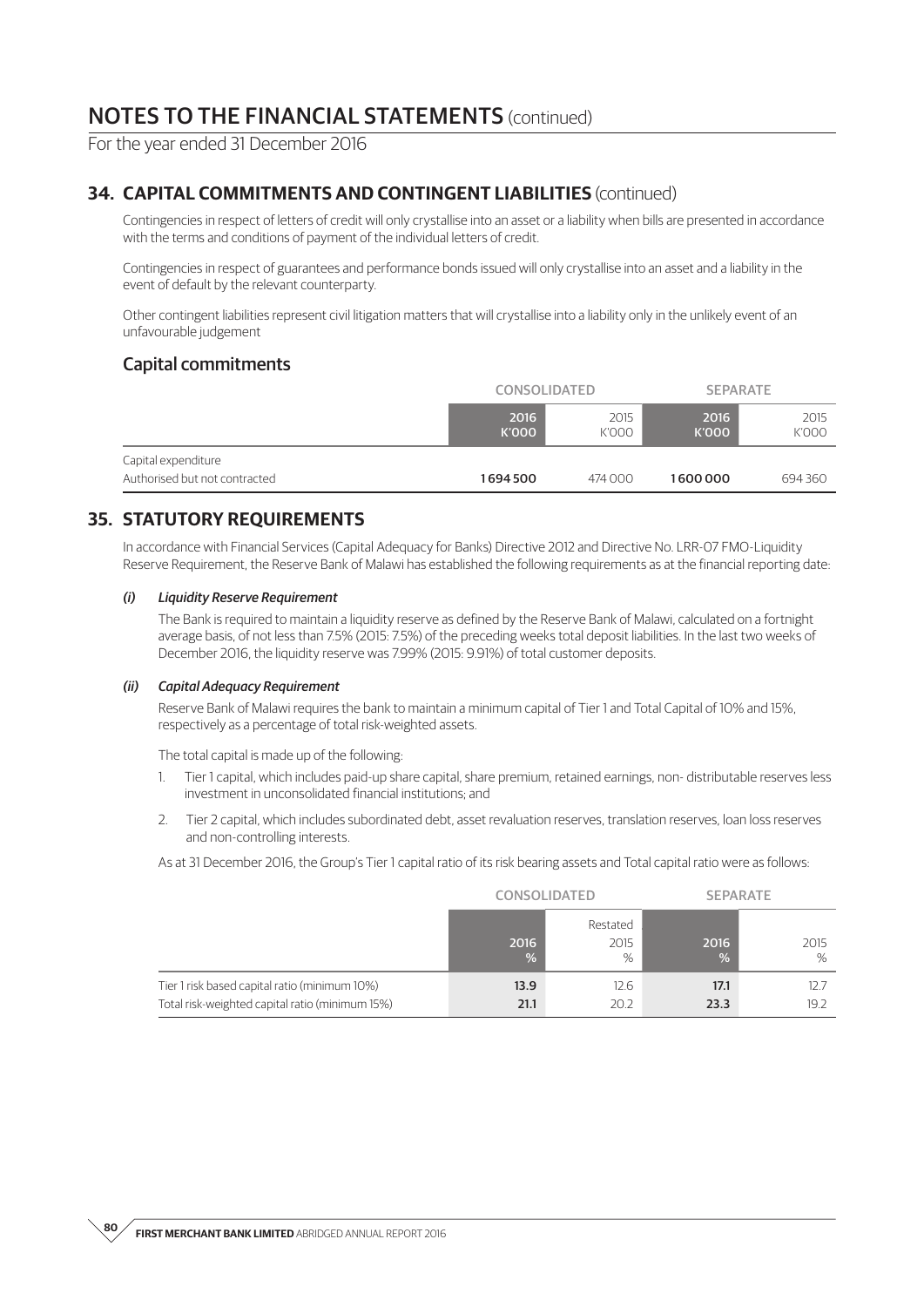# **36. Subordinated debt**

|                                      | <b>CONSOLIDATED</b>  |                                  |                      | <b>SEPARATE</b>      |
|--------------------------------------|----------------------|----------------------------------|----------------------|----------------------|
|                                      | 2016<br><b>K'000</b> | Restated<br>2015<br><b>K'000</b> | 2016<br><b>K'000</b> | 2015<br><b>K'000</b> |
| Carrying amount                      | 9 0 31 1 22          | 8380285                          | 7000000              | 6 6 4 4 4 4 5 1      |
| Movement during the year:            |                      |                                  |                      |                      |
| As at 1 January                      | 8380285              | 6092280                          | 6644451              | 4644276              |
| <b>Additions</b>                     | 7000000              | $\overline{\phantom{m}}$         | 7000000              |                      |
| Repayments                           | (7225451)            | $\overline{\phantom{a}}$         | (7225451)            |                      |
| Unamortised issue cost               | (3099)               | (18569)                          |                      |                      |
| Effects of changes in exchange rates | 879387               | 2306574                          | 581000               | 2000175              |
| As at 31 December                    | 9 0 31 1 22          | 8380285                          | 7000000              | 6 6 4 4 4 4 5 1      |

(a) On 5 April 2013, FMB issued a fixed interest note of US\$10 million bearing interest at 10.6% per annum payable quarterly in arrears with maturity date of 5 April 2019. In accordance with relevant provisions within the Placement Document of the note, the bank opted for early redemption of the note on 4 July 2016.

- (b) On 3 June 2016, FMB issued through private placement K7 billion, fixed-term unsecured floating rate subordinated note and will mature in its entirety on 3 June 2023. This debt was a replacement of the US Dollar-denominated placement which was redeemed on 4 July 2016. Interest is referenced against the published average yield for 91-day Treasury Bills for auctions preceding repricing dates and is payable quarterly in arrears.
- (c) Capital Bank Botswana issued P30 million floating rates notes maturing on 18 January 2022 which earn interest at 70 basis points below the bank rate.
- (d) The subordinated debt notes constitute direct, subordinated and unsecured obligations of First Merchant Bank Limited and Capital Bank Botswana, respectively. The notes rank *pari passu* among themselves and are subordinated to general creditors and claims of depositors.

## **37. Derivative asset**

|                                          | <b>CONSOLIDATED</b>  |                           | <b>SEPARATE</b>      |                                  |
|------------------------------------------|----------------------|---------------------------|----------------------|----------------------------------|
|                                          | 2016<br><b>K'000</b> | Restated<br>2015<br>K'000 | 2016<br><b>K'000</b> | Restated<br>2015<br><b>K'000</b> |
| Currency swaps                           | 19 288 094           | 5980005                   | 19 288 094           | 5980005                          |
| Movement during the year was as follows: |                      |                           |                      |                                  |
| As at 1 January                          | 5980005              | -                         | 5980005              |                                  |
| <b>Additions</b>                         | 19 288 094           | 5980005                   | 19 288 094           | 5980005                          |
| Maturities                               | (5980005)            |                           | (5980005)            |                                  |
| As at 31 December                        | 19 288 094           | 5980005                   | 19 288 094           | 5980005                          |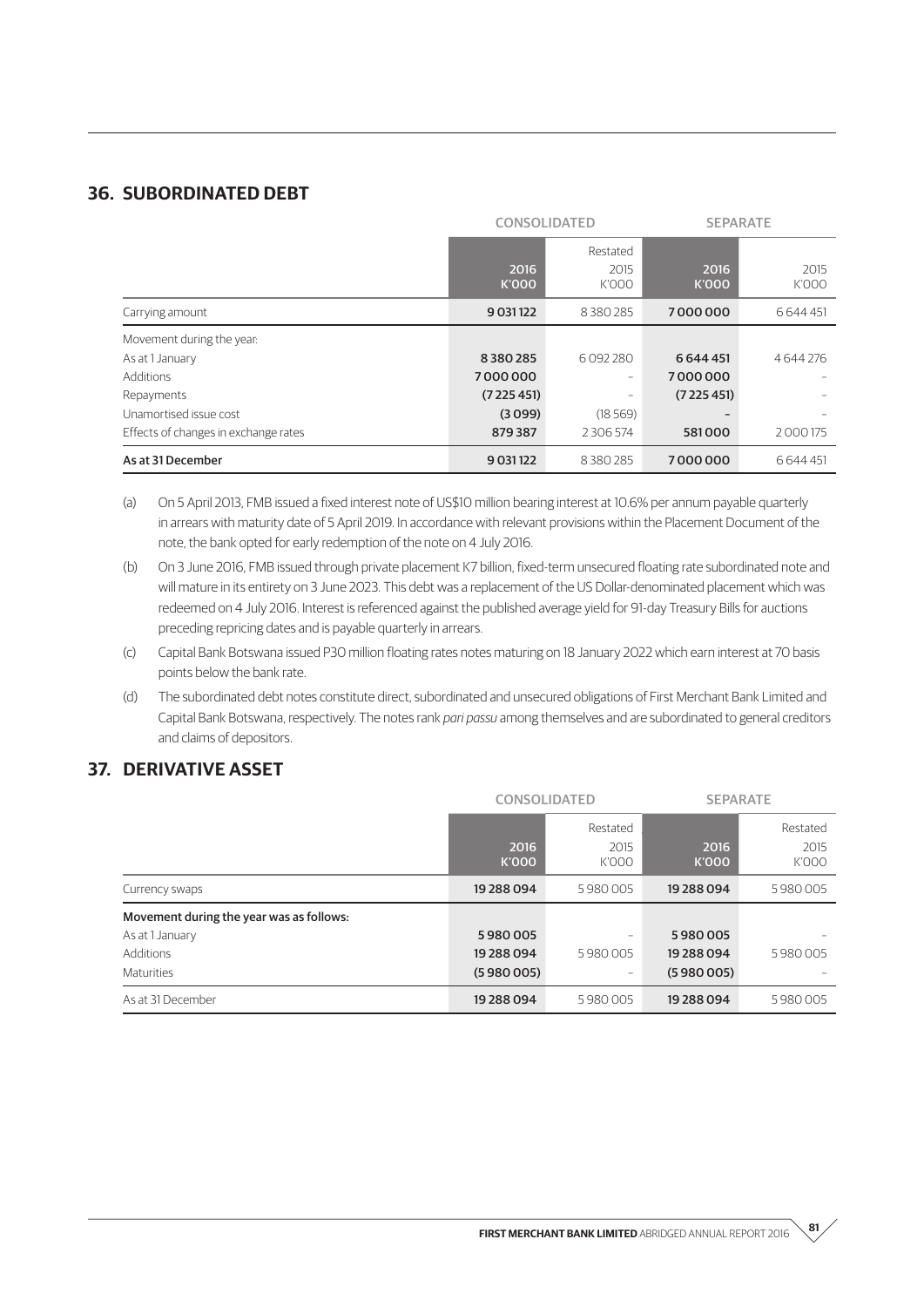For the year ended 31 December 2016

# **37. Derivative asset** (continued)

| Funds under currency swap | <b>Trade date</b> | Maturity date | <b>K'000</b>  | Spot/Forward<br>Rate (MK) |
|---------------------------|-------------------|---------------|---------------|---------------------------|
| 31 December 2015          |                   |               |               |                           |
| US\$5.0 million           | 27 Nov 2015       | 27 May 2016   | 3 3 2 2 2 2 5 | 592.56/635.59             |
| US\$2.5 million           | 8 Dec 2015        | 7 Jun 2016    | 1661113       | 619.51/664.50             |
| US\$1.5 million           | 29 Dec 2015       | 29 Mar 2016   | 996 667       | 660.67/684.95             |
|                           |                   |               | 5980005       |                           |
| 31 December 2016          |                   |               |               |                           |
| US\$5.0 million           | 27 May 2016       | 1 Mar 2017    | 3 616 553     | 708.35/785.90             |
| US\$2.5 million           | 12 Jun 206        | 4 Apr 2017    | 1808277       | 709.44/791.95             |
| US\$7.0 million           | 16 Jun 2016       | 16 Jun 2017   | 5 183 5 35    | 710.04/810.93             |
| US\$5.0 million           | 19 Aug 2016       | 17 Feb 2017   | 3 616 554     | 720.98/773.33             |
| US\$7.0 million           | 20 Oct 2016       | 20 Apr 2017   | 5 0 63 1 75   | 720.87/773.22             |
|                           |                   |               | 19 288 094    |                           |

The bank entered into a Currency Swap arrangement with Reserve Bank of Malawi (RBM) in which the bank sold US Dollars to RBM. The deals are listed above. The corresponding liability under the arrangement has been disclosed as note 17.

### **38. Impairment losses on financial assets**

|                                                     |                      | <b>CONSOLIDATED</b>       | <b>SEPARATE</b>      |               |  |
|-----------------------------------------------------|----------------------|---------------------------|----------------------|---------------|--|
|                                                     | 2016<br><b>K'000</b> | Restated<br>2015<br>K'000 | 2016<br><b>K'000</b> | 2015<br>K'000 |  |
| Impairment allowance on loans and advances          |                      |                           |                      |               |  |
| Credit impairments charge                           | 1789356              | 3290596                   | 1182666              | 2378081       |  |
| Recoveries                                          | (1324559)            | (2412146)                 | (1173634)            | (2213346)     |  |
|                                                     | 464797               | 878450                    | 9032                 | 164735        |  |
| Impairment allowance on finance leases              |                      |                           |                      |               |  |
| Credit impairment charge                            | 73057                | 189659                    |                      |               |  |
| Recoveries                                          | (40891)              | (81331)                   |                      |               |  |
|                                                     | 32166                | 108 328                   |                      |               |  |
| Comprising:                                         |                      |                           |                      |               |  |
| Impairment allowance on loans and advances (note 9) |                      |                           |                      |               |  |
| Net specific credit impairment charges              | 329796               | 794 567                   | (944)                | 116 213       |  |
| Collective credit impairment charges                | 135 001              | 83883                     | 9976                 | 48522         |  |
|                                                     | 464797               | 878450                    | 9032                 | 164735        |  |
| Impairment allowance on finance leases              |                      |                           |                      |               |  |
| Net specific credit impairments charges             | 7152                 | 76,940                    |                      |               |  |
| Collective credit impairment charges                | 25 014               | 31388                     |                      |               |  |
|                                                     | 32166                | 108 328                   |                      |               |  |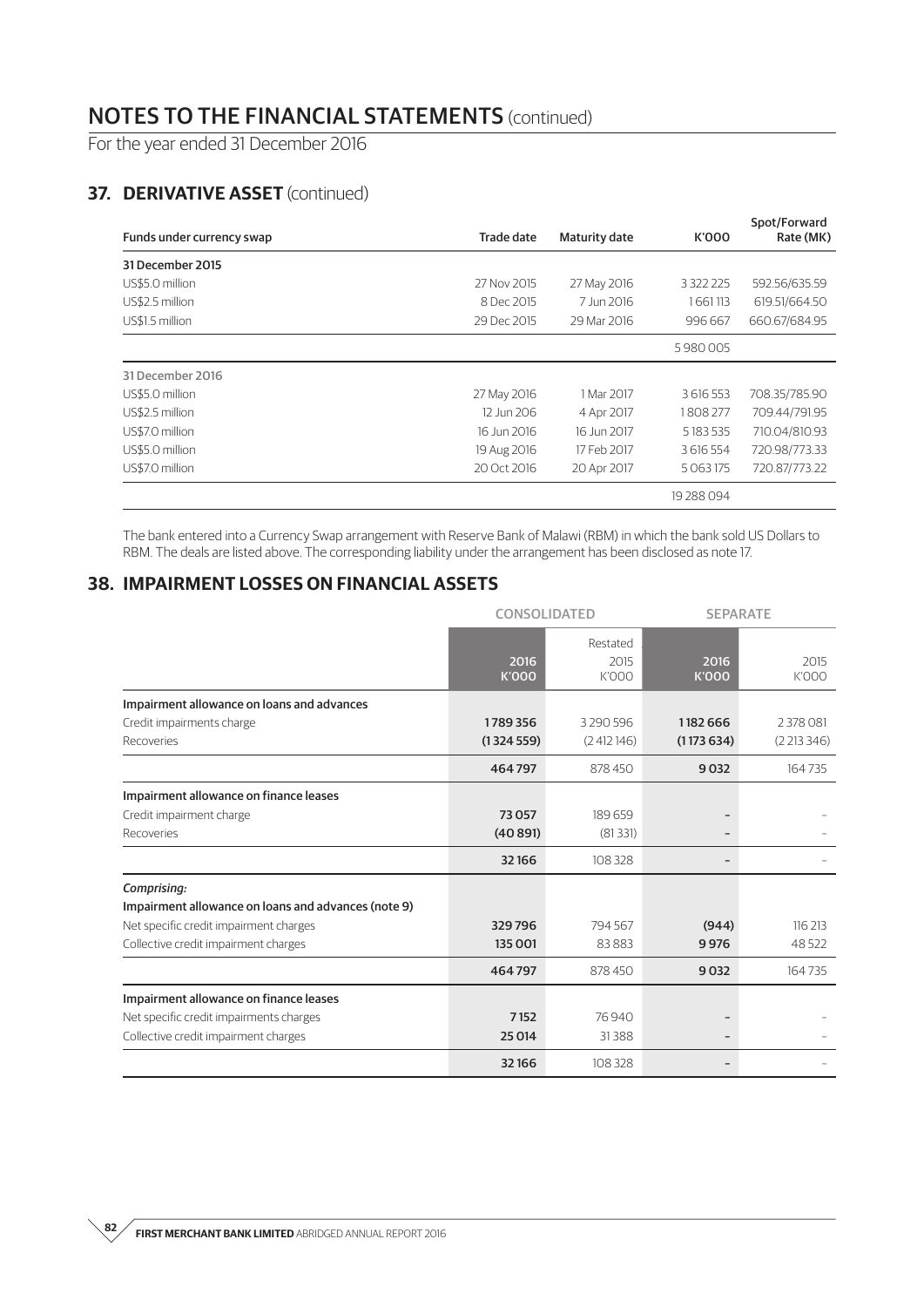## **39. Exchange rates and inflation**

The average of the year-end buying and selling rates of the major foreign currencies most affecting the performance of the Group are stated below, together with the increase in the Malawi National Consumer Price Index, which represent an official measure of inflation.

|                                                                                                                 | 2016   | 2015   |
|-----------------------------------------------------------------------------------------------------------------|--------|--------|
| <b>Exchange rates</b>                                                                                           | Kwacha | Kwacha |
| Malawi Kwacha/GBP                                                                                               | 894.3  | 989.8  |
| Malawi Kwacha/Rand                                                                                              | 53.6   | 43.4   |
| Malawi Kwacha/US Dollar                                                                                         | 723.3  | 664.4  |
| Malawi Kwacha/Euro                                                                                              | 763.6  | 729.5  |
| Malawi Kwacha/Pula                                                                                              | 67.8   | 58.4   |
| Malawi Kwacha/Meticais                                                                                          | 10.1   | 14.5   |
| Malawi Kwacha/Zambia Kwacha                                                                                     | 73.5   | 60.4   |
| Inflation rate %                                                                                                | 20.0   | 24.9   |
| As at the date of approval of the financial statements, the above noted exchange rates had moved<br>as follows: |        |        |
| Malawi Kwacha/GBP                                                                                               | 901.5  | 966.1  |
| Malawi Kwacha/Rand                                                                                              | 56.0   | 44.9   |
| Malawi Kwacha/US Dollar                                                                                         | 724.3  | 682.9  |
| Malawi Kwacha/Euro                                                                                              | 784.4  | 762.3  |
| Malawi Kwacha/Pula                                                                                              | 70.0   | 60.6   |
| Malawi Kwacha/Meticais                                                                                          | 10.9   | 13.7   |
| Malawi Kwacha/Zambia Kwacha                                                                                     | 77.1   | 60.7   |

# **40. Effective interest rates of financial assets and liabilities**

The effective interest rates for the principal financial assets and liabilities of the Bank at 31 December were in the following ranges:

| Government securities                       | 26 - 29%      |
|---------------------------------------------|---------------|
| Deposits with banking institutions          | 25 - 26%      |
| Loans and advances to customers (base rate) | 33 - 38%      |
| <b>Liabilities</b>                          |               |
| Customer deposits                           | $0.15 - 10\%$ |

## **41. Segmental Reporting**

Separate financial information is presented to the Group's chief operating decision-makers in respect of the individual legal entities comprised in the Group, namely:

- First Merchant Bank Limited corporate and retail banking in Malawi
- The Leasing and Finance Company of Malawi Limited deposit taking and asset finance in Malawi
- • FMB Forex Bureau Limited dormant
- • FMB Pensions Limited dormant
- • Capital Bank Limited corporate and retail banking in Botswana
- First Capital Bank Zambia Limited corporate and retail banking in Zambia
- • Capital Bank Limited Mozambique corporate and retail banking in Mozambique
- • FMB Capital Markets Limited asset management in Malawi
- • International Commercial Bank Limited dormant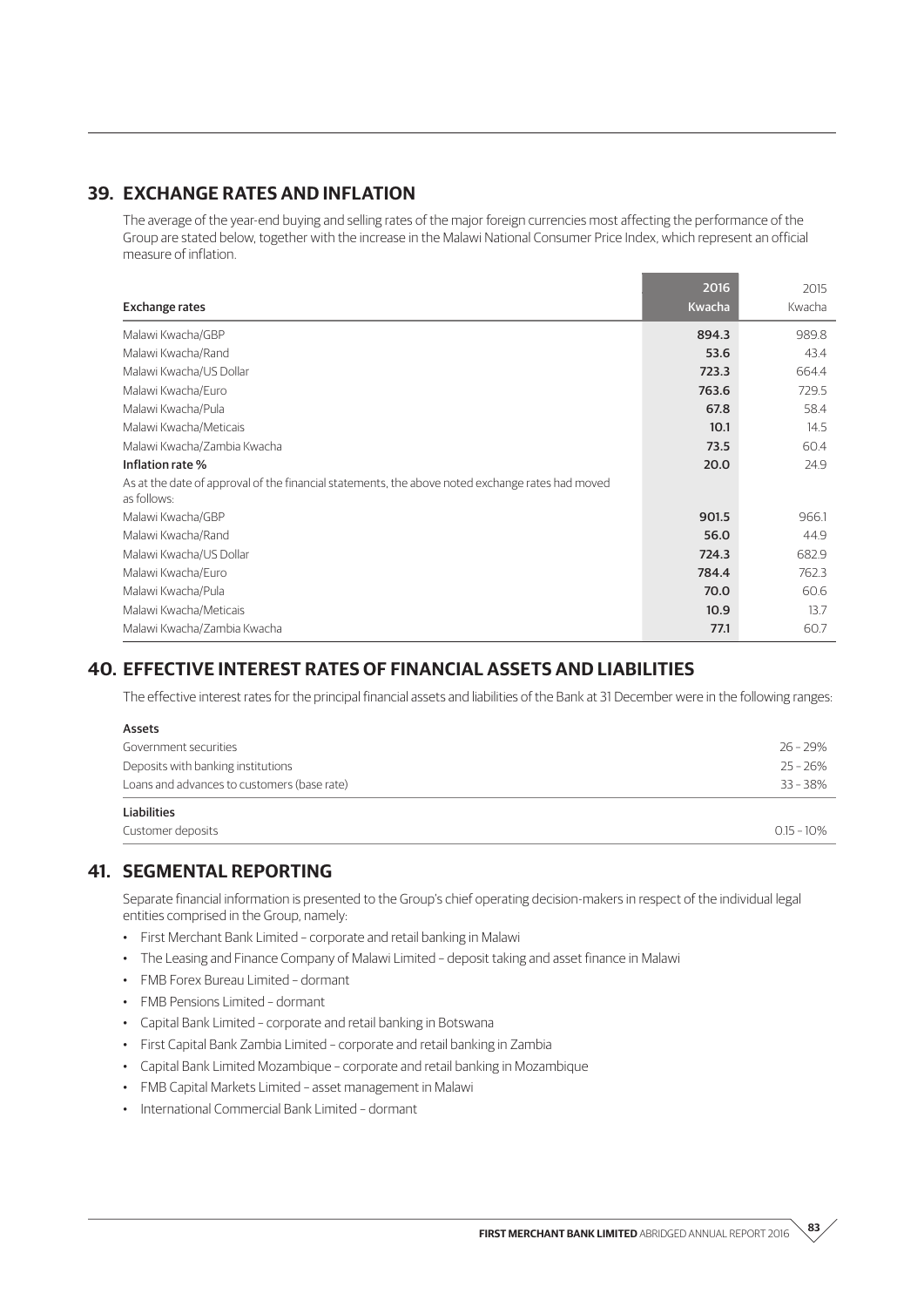For the year ended 31 December 2016

# **41. SEGMENTAL REPORTING** (continued)

In the case of First Merchant Bank Limited information on income and expenditure, assets and liabilities is further disaggregated between its various individual branches and agencies and its head office operations. Head office income includes group treasury income from dealing in foreign currency and trading in financial instruments and income from transfer secretarial services. Head office expenditure includes all head office staff, premises and overhead costs including the costs of group treasury and capital market operations which are not separately identified in internal reports.

Branches and agencies of First Merchant Bank are all engaged in corporate and retail banking, offer similar products and services to similar classes of customer and are governed by the same regulatory environment. Given their common economic characteristics, these individual segments are aggregated and presented in a single segment, Malawi corporate and retail banking, in these financial statements.

FMB Pensions Limited, International Commercial Bank Limited and FMB Capital Markets Limited do not meet any of the quantitative thresholds set out in IFRS 8 *Segment Reporting* for separate disclosure and reporting and this segment has been aggregated into the Malawi corporate and retail banking segment information presented below.

|                                                 |                                                        | <b>MALAWI</b>                        |                          |                   |  |
|-------------------------------------------------|--------------------------------------------------------|--------------------------------------|--------------------------|-------------------|--|
|                                                 | Corporate and<br><b>Retail Banking</b><br><b>K'000</b> | <b>Asset Finance</b><br><b>K'000</b> | Others<br><b>K'000</b>   | Subtotal<br>K'000 |  |
| Interest income - external                      | 19 041 104                                             | 3024458                              | 14 214                   | 22 079 776        |  |
| Interest expense - external                     | (6872063)                                              | (1890711)                            | $\sim$                   | (8762774)         |  |
| Net interest income                             | 12 169 041                                             | 1133747                              | 14 214                   | 13 317 002        |  |
| Fees and commissions                            | 6 149 151                                              | 209387                               | 33045                    | 6391583           |  |
| Loss from investments                           | (962732)                                               |                                      | $\overline{\phantom{0}}$ | (962732)          |  |
| Gain on foreign exchange transactions           | 2 2 5 6 5 8 3                                          | $\sim$                               | $\sim$                   | 2256583           |  |
| Total operating income                          | 19 612 043                                             | 1343134                              | 47259                    | 21002436          |  |
| Staff and training costs                        | (5943962)                                              | (281086)                             | $\sim$                   | (6 2 2 5 0 4 8)   |  |
| Premises and equipment                          | (1750921)                                              | (10224)                              | (1798)                   | (1762943)         |  |
| Depreciation                                    | (1117758)                                              | (25930)                              | (1250)                   | (1144938)         |  |
| Other expenses                                  | (2793770)                                              | (132945)                             | (19917)                  | (2946632)         |  |
| Impairment of financial assets                  | (9032)                                                 | (32167)                              | $\sim$                   | (41199)           |  |
| Total expenditure                               | (11 615 443)                                           | (482352)                             | (22965)                  | (12120760)        |  |
| Profit before income tax expense                | 7996600                                                | 860782                               | 24 2 94                  | 8 8 8 1 6 7 6     |  |
| Income tax expense                              | (2812894)                                              | (262447)                             | (9464)                   | (3084805)         |  |
| Profit for the year                             | 5183706                                                | 598 335                              | 14 8 30                  | 6796871           |  |
| Other comprehensive income                      |                                                        |                                      |                          |                   |  |
| Revaluation surplus on property                 | 878 244                                                | 26 073                               | $\overline{\phantom{a}}$ | 904 317           |  |
| Deferred tax on revalued property               | (89727)                                                | (1405)                               | $\overline{\phantom{a}}$ | (91131)           |  |
| Other movements                                 | 307                                                    | $\overline{\phantom{a}}$             | $\sim$                   | 307               |  |
| Total other comprehensive income for the period | 788 824                                                | 24 6 6 8                             | $\sim$                   | 813 492           |  |
| Total comprehensive income for the period       | 5972530                                                | 623003                               | 14830                    | 6 610 363         |  |
| <b>Total segment assets</b>                     | 158 127 350                                            | 11 657 686                           | 981942                   | 170 098 842       |  |
| <b>Total segment liabilities</b>                | 131 153 300                                            | 9018888                              | 4652                     | 139 508 704       |  |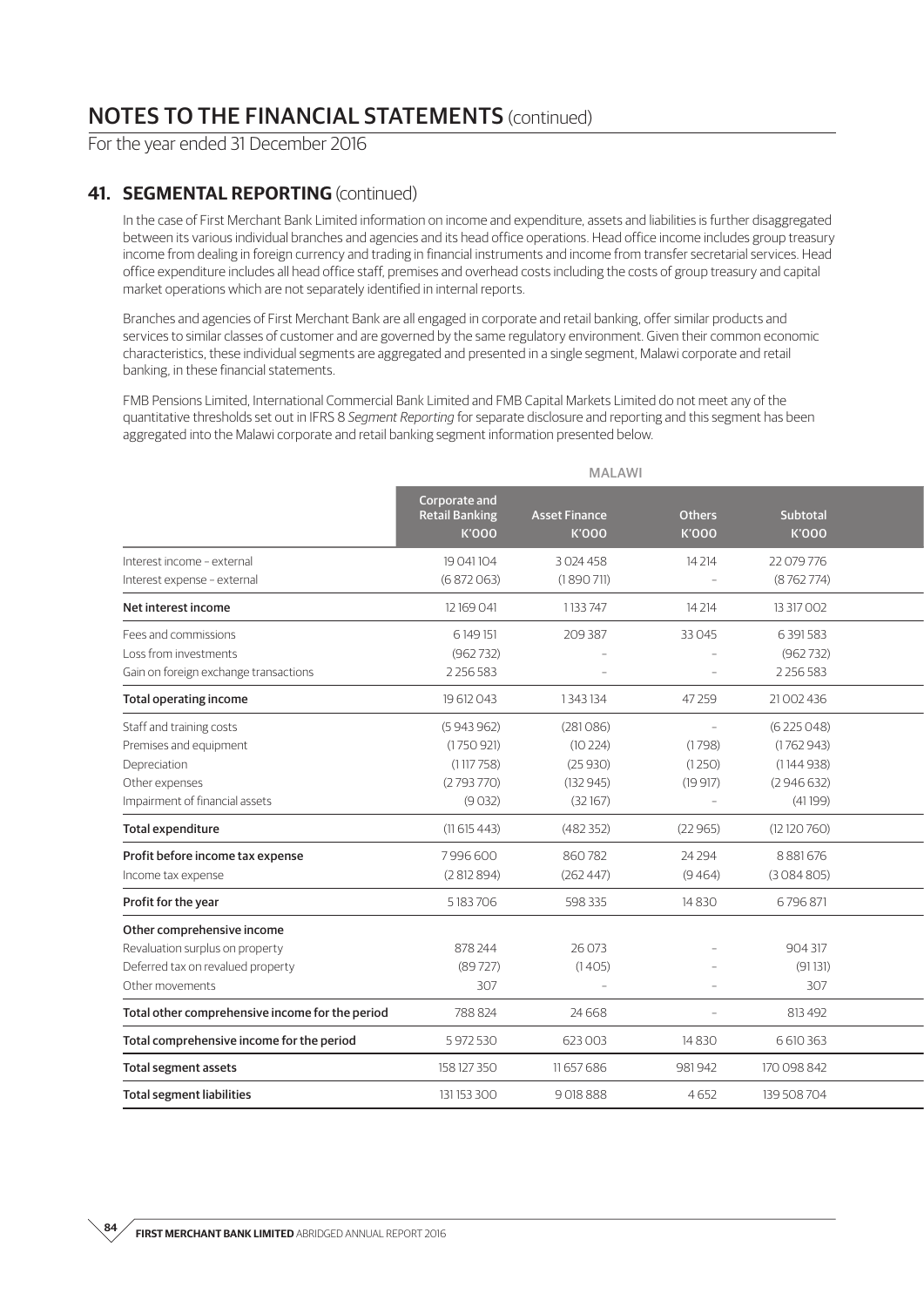Income tax expense, assets and liabilities are not disaggregated but allocated in full to head office.

Included in external interest income is income from placements with banks abroad of K70.96 million (2015: K13.01 million). All other revenues are attributable to the country in which the respective operating segment is domiciled.

During the year the Bank earned K5.2 billion (2015: K2.6 billion) interest on Government of Malawi treasury bills and K95 million (2015: K350 million) interest on loans and advances to enterprises controlled by Government of Malawi.

Included in income from investments for the Bank is K411 million (2015: nil) dividend received during the year from Capital Bank Limited – Botswana. In 2016 nil (2015: K500 million) dividend was received from The Leasing and Finance Company of Malawi Limited. These have been eliminated on consolidation.

|                           |                                       |                                             | ZAMBIA                                          | <b>BOTSWANA</b>                                 | MOZAMBIQUE                                      |
|---------------------------|---------------------------------------|---------------------------------------------|-------------------------------------------------|-------------------------------------------------|-------------------------------------------------|
| <b>Total</b><br>K'000     | Consolidation<br>adjustments<br>K'000 | <b>Total before</b><br>adjustments<br>K'000 | Corporate and<br><b>Retail Banking</b><br>K'000 | Corporate and<br><b>Retail Banking</b><br>K'000 | Corporate and<br><b>Retail Banking</b><br>K'000 |
| 34 001 870<br>(12955304)  | (26141)<br>26 141                     | 34 028 011<br>(12981445)                    | 4 018 652<br>(1844726)                          | 5 517 139<br>(1367668)                          | 2 412 4 4 4<br>(1006277)                        |
| 21046566                  | $\sim$                                | 21046566                                    | 2173926                                         | 4 149 471                                       | 1406167                                         |
| 9390583<br>(1373565)      | (10 420)<br>(410833)                  | 9401003<br>(962732)                         | 1244320<br>$\sim$ $-$                           | 1429 595<br>$\sim$ $-$                          | 335 505<br>$\sim$                               |
| 5 2 3 5 7 3 2             | $\sim$                                | 5 2 3 5 7 3 2                               | 780 613                                         | 692706                                          | 1505830                                         |
| 34 299 316                | (421253)                              | 34720569                                    | 4198859                                         | 6 271 772                                       | 3 247 502                                       |
| (11 297 517)<br>(3611027) | $-$<br>$\sim$                         | (11 297 517)<br>(3611026)                   | (1590707)<br>(620 902)                          | (2 113 191)<br>(469579)                         | (1368571)<br>(757602)                           |
| (2144204)<br>(5363363)    | $\sim$<br>10 4 20                     | (2144204)<br>(5373783)                      | (348865)<br>(965614)                            | (362 014)<br>(1055091)                          | (288387)<br>(406446)                            |
| (49696)                   | $\sim$ $-$                            | (496964)                                    | (68560)                                         | (201953)                                        | (185 252)                                       |
| (22913074)                | 10420                                 | (22923494)                                  | (3594648)                                       | (4201828)                                       | (3006258)                                       |
| 11 386 242<br>(3725226)   | (410833)<br>$\sim$ $-$                | 11797075<br>(3725226)                       | 604 211<br>(148736)                             | 2069944<br>(491685)                             | 241 244<br>$-$                                  |
| 7661016                   | (410833)                              | 8071849                                     | 455 475                                         | 1578259                                         | 41244                                           |
| 904 317                   | $\hspace{0.1mm}-\hspace{0.1mm}$       | 904317                                      | $\sim$                                          |                                                 |                                                 |
| (91131)<br>1616936        | $ \,$                                 | (91131)<br>1616936                          | $\sim$<br>1288200                               | $\sim$<br>(1186660)                             | 1515089                                         |
| 2 4 3 0 1 2 2             | $\sim$                                | 2 4 3 0 1 2 2                               | 1288200                                         | (1186660)                                       | 1515089                                         |
| 10 091 138                | (410833)                              | 10 501 971                                  | 1743 675                                        | 391599                                          | 1756333                                         |
| 327 413 713               | (10584072)                            | 337 329 649                                 | 39 087 343                                      | 111 341 151                                     | 16 802 313                                      |
| 283 593 400               | (790 494)                             | 283 715 758                                 | 31442275                                        | 100 053 115                                     | 12 711 664                                      |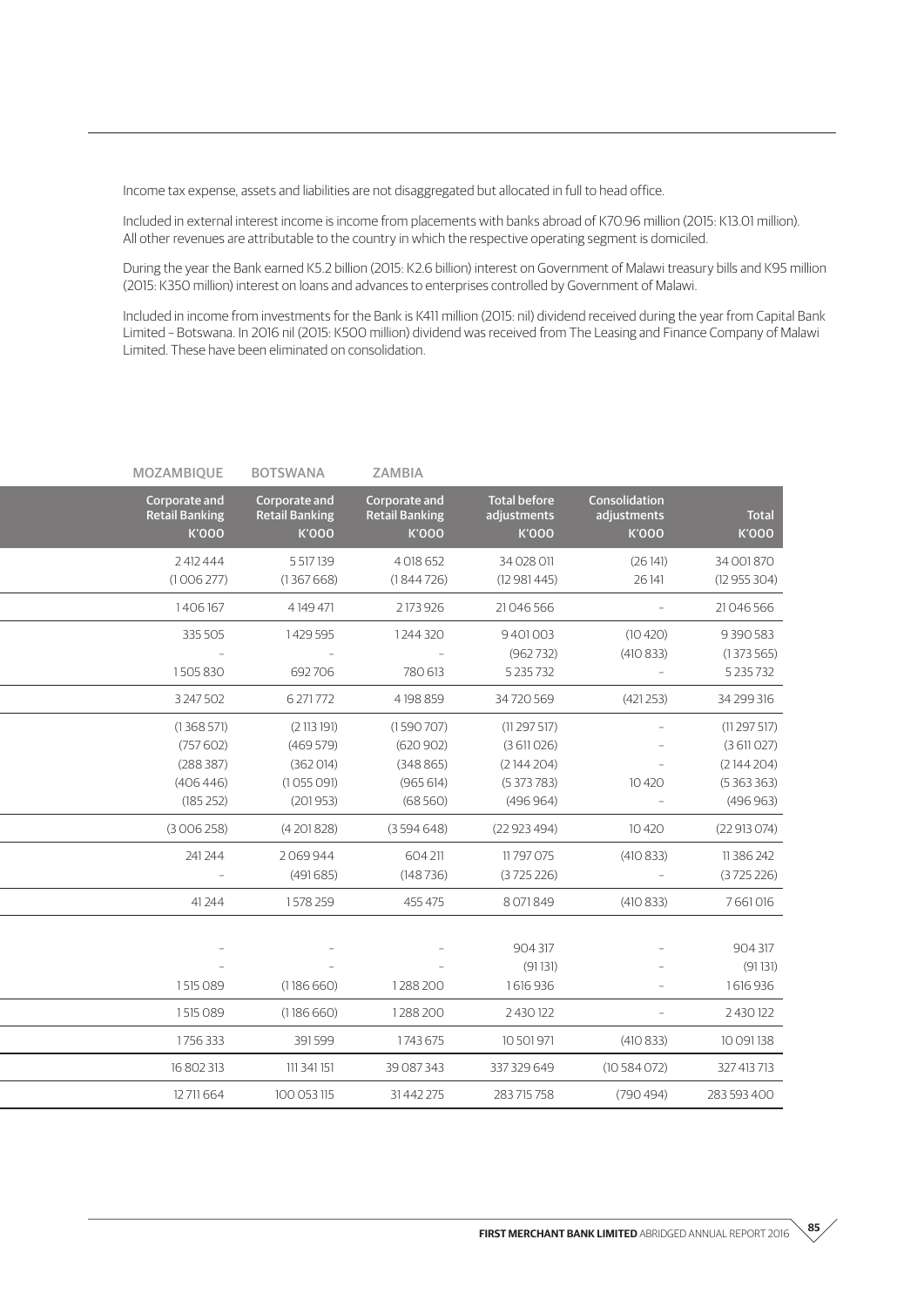# SHAREHOLDER INFORMATION

As at 31 December 2016

| Industry                            | <b>Holders</b> | <b>Holder</b><br>%       | <b>Total</b><br>shares | Shares<br>% |
|-------------------------------------|----------------|--------------------------|------------------------|-------------|
| Foreign companies                   | 14             | 0.79                     | 1736 921 426           | 74.35       |
| Local companies                     | 59             | 3.33                     | 211 222 034            | 9.04        |
| Citizen resident individuals        | 1475           | 83.19                    | 110 394 602            | 4.73        |
| Other resident individuals          | 7              | 0.39                     | 109 303 283            | 4.68        |
| Investment companies and trusts     | 25             | 1.41                     | 94 726 133             | 4.05        |
| Pension funds                       | 33             | 1.86                     | 47 496 614             | 2.03        |
| Insurance companies                 | 6              | 0.34                     | 7901843                | 0.34        |
| Banks                               | 5              | 0.28                     | 4852790                | 0.21        |
| Non-residents                       | 27             | 1.52                     | 3986239                | 0.17        |
| Nominees local                      | 25             | 1.35                     | 3 3 9 5 5 5 1          | 0.15        |
| Financials                          |                | 0.06                     | 1912000                | 0.08        |
| Employees                           | 76             | 4.29                     | 1389675                | 0.06        |
| Other organisations                 | 6              | 0.34                     | 1162 271               | 0.05        |
| Permanent resident                  |                | 0.06                     | 534152                 | 0.02        |
| Non-resident citizens               | 5              | 0.28                     | 526 317                | 0.02        |
| Holding company                     | $\overline{2}$ | 0.11                     | 419720                 | 0.02        |
| Leasing and finance                 | 5              | 0.28                     | 101150                 | 0.00        |
| Deceased estates                    |                | 0.06                     | 4200                   | 0.00        |
| <b>Grand total of holders total</b> | 1773           | Grand total<br>of Shares | 2 3 3 6 2 5 0 0 0 0 0  |             |

|                     |                     | <b>Total shares</b> |                | <b>Total holders</b> |
|---------------------|---------------------|---------------------|----------------|----------------------|
| Range               | <b>Shares</b>       | %                   | <b>Holders</b> | %                    |
| $1 - 5000$          | 1112679             | 0.05                | 474            | 26.73                |
| $5001 - 10000$      | 1760 670            | 0.08                | 259            | 14.61                |
| $10001 - 25000$     | 6 0 6 9 2 6 1       | 0.26                | 391            | 22.05                |
| 25 001 - 50 000     | 6 243 275           | 0.27                | 165            | 9.31                 |
| $50001 - 100001$    | 8169091             | 0.35                | 119            | 6.71                 |
| $100001 - 200000$   | 16 273 672          | 0.70                | 133            | 7.50                 |
| 200 001 - 500 000   | 41 071 750          | 1.76                | 141            | 7.95                 |
| $500001 - 1000000$  | 29842080            | 1.28                | 41             | 2.31                 |
| 1000 001 and above  | 2 2 2 5 7 0 7 5 2 2 | 95.27               | 50             | 2.82                 |
| <b>Total Shares</b> | 2336250000          | Total shares        | 1773           |                      |

| Country                 | <b>Holders</b> | <b>Holders</b><br>$\frac{9}{6}$ | <b>Total</b><br>shares | <b>Total shares</b><br>% |
|-------------------------|----------------|---------------------------------|------------------------|--------------------------|
| Botswana                |                | 0.06                            | 10500                  | 0.00                     |
| Cayman Islands          |                | 0.06                            | 990                    | 0.00                     |
| Channel Islands         |                | 0.06                            | 766 266 044            | 32.80                    |
| Kenya                   | 3              | 0.17                            | 525 002 750            | 22.47                    |
| Malawi                  | 1696           | 95.77                           | 509 531 843            | 21.81                    |
| Portugal                | 8              | 0.45                            | 2 3 3 5 2 0 0          | 0.10                     |
| South Africa            | 4              | 0.23                            | 135 015                | 0.01                     |
| United Kingdom          | 10             | 0.56                            | 530 857 896            | 22.72                    |
| <b>USA</b>              | 6              | 0.34                            | 665268                 | 0.03                     |
| Warrant not presentable | 40             | 2.26                            | 1022855                | 0.04                     |
| Zimbabwe                | 3              | 0.17                            | 421639                 | 0.02                     |
| <b>Totals</b>           | 1773           | 100.11                          | 2336250000             | 100.00                   |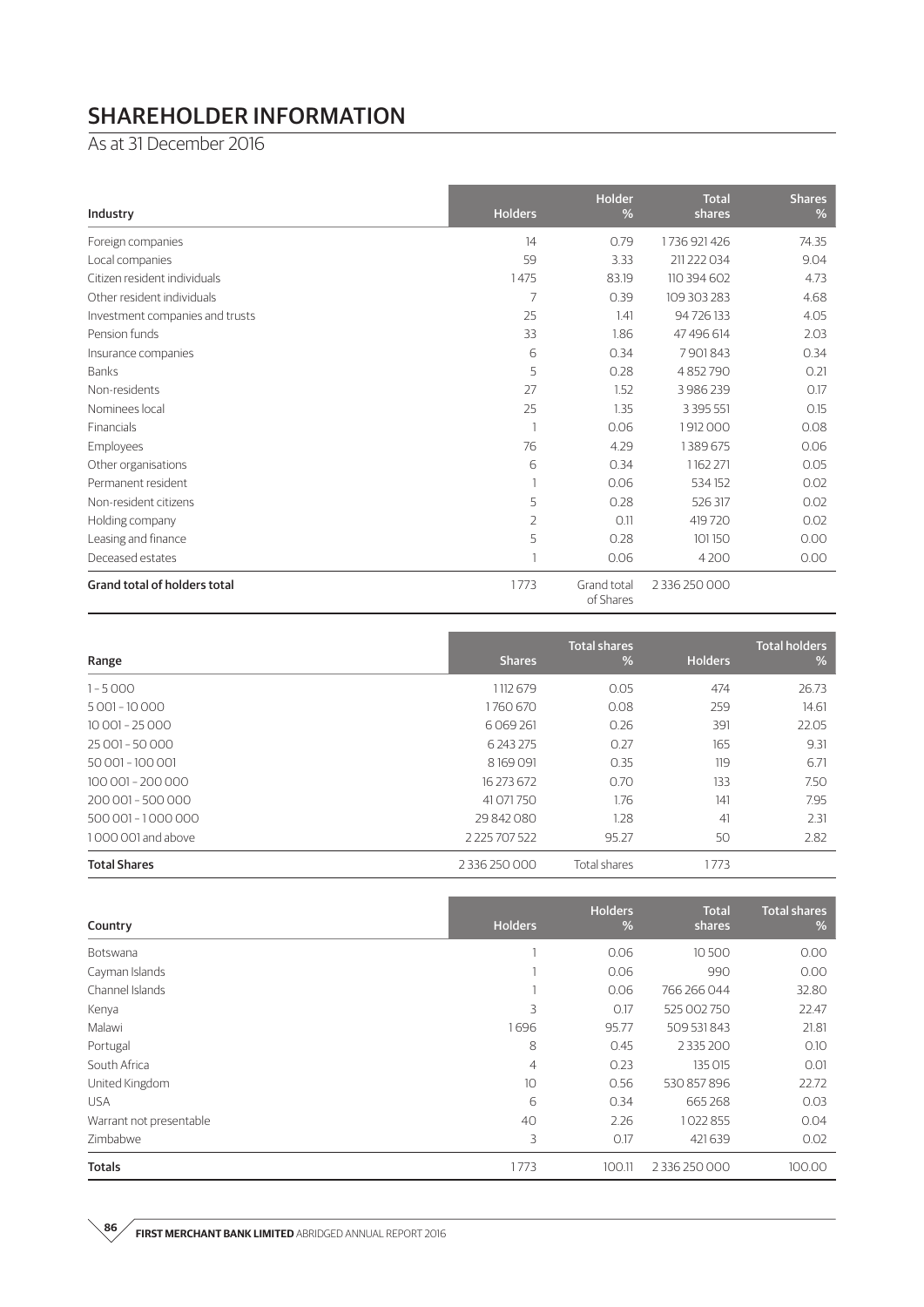# proxy form



|                                                                                   | $\overline{\phantom{a}}$ of |
|-----------------------------------------------------------------------------------|-----------------------------|
|                                                                                   | (address), being a          |
| Member/members of the abovenamed company hereby appoint _________________________ |                             |
|                                                                                   | or failing him/her          |
|                                                                                   |                             |
|                                                                                   | as my/our                   |

proxy to vote for me/us on my/our behalf at the 21st Annual General Meeting of the Company to be held on 6 June 2017 and at any adjournment thereof.

This form is to be used as follows:

|                         | In favour | Against | Abstain |
|-------------------------|-----------|---------|---------|
| Resolution number 1     |           |         |         |
| Resolution number 2     |           |         |         |
| Resolution number 3     |           |         |         |
| Resolution number 4.1   |           |         |         |
| Resolution number 4.2   |           |         |         |
| Resolution number 4.3   |           |         |         |
| Resolution number 4.4   |           |         |         |
| Resolution number 4.5   |           |         |         |
| Resolution number 4.6   |           |         |         |
| Resolution number 4.7.1 |           |         |         |
| Resolution number 4.7.2 |           |         |         |
| Resolution number 5.1   |           |         |         |
| Resolution number 5.2   |           |         |         |

Unless otherwise instructed, the proxy will vote as he/she thinks fit

Date Signed

#### A PROXY NEED NOT BE A MEMBER OF THE COMPANY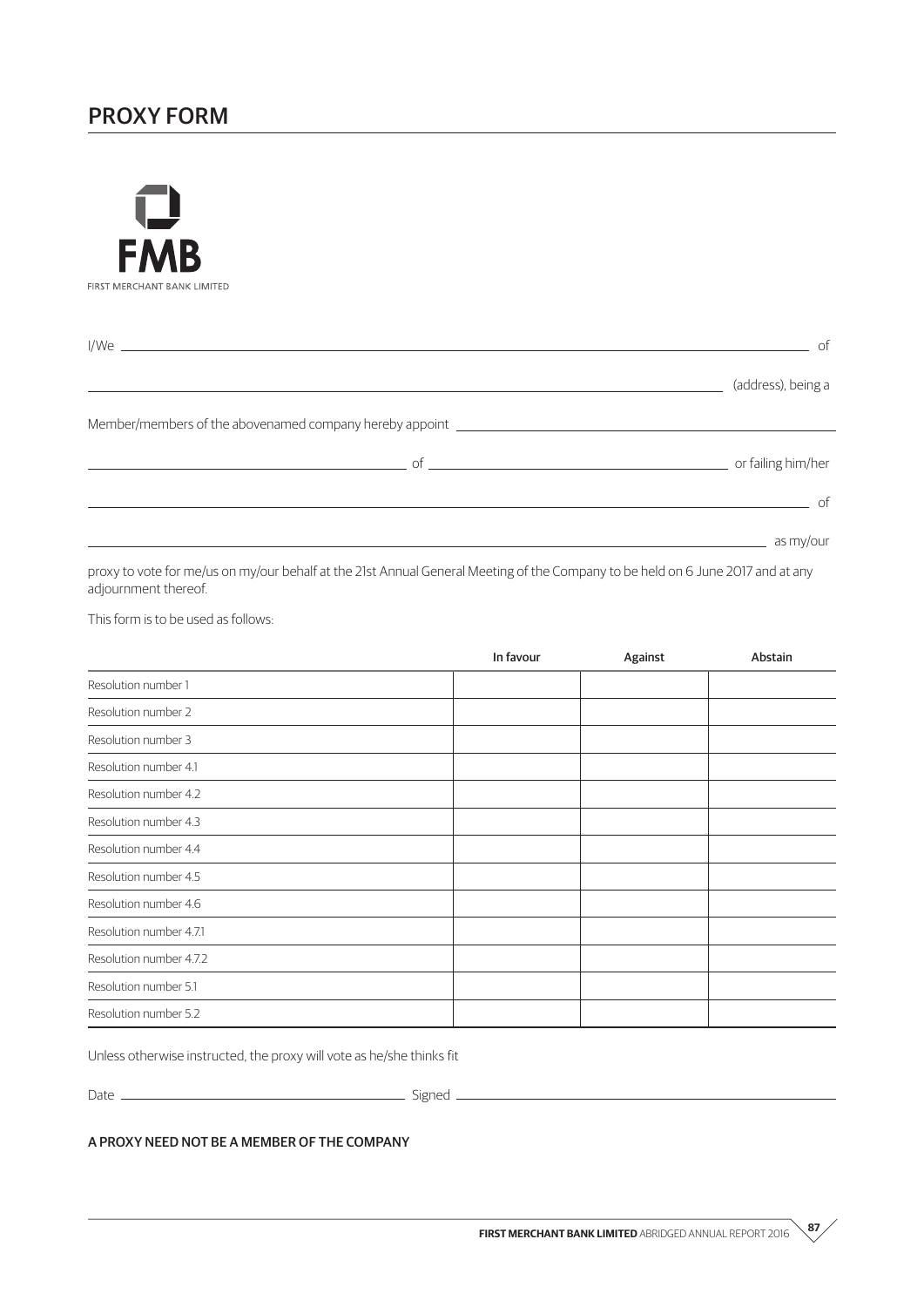# NOTES